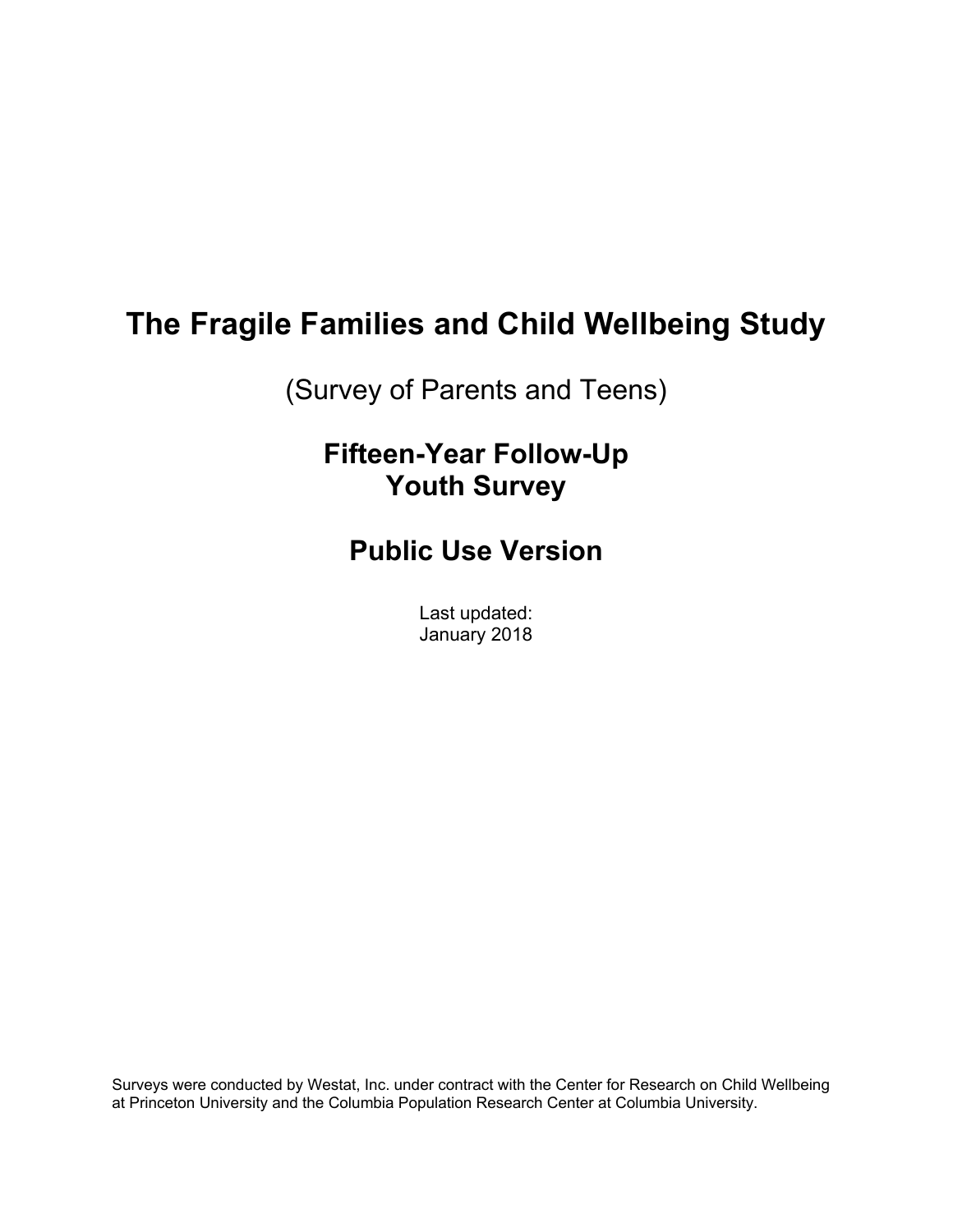# **TABLE OF CONTENTS**

| <b>SECTION</b>                                                        |  |
|-----------------------------------------------------------------------|--|
|                                                                       |  |
|                                                                       |  |
|                                                                       |  |
|                                                                       |  |
|                                                                       |  |
|                                                                       |  |
| SECTION F: RISKY BEHAVIORS - SEXUAL ACTIVITY AND ILLEGAL DRUG USE  67 |  |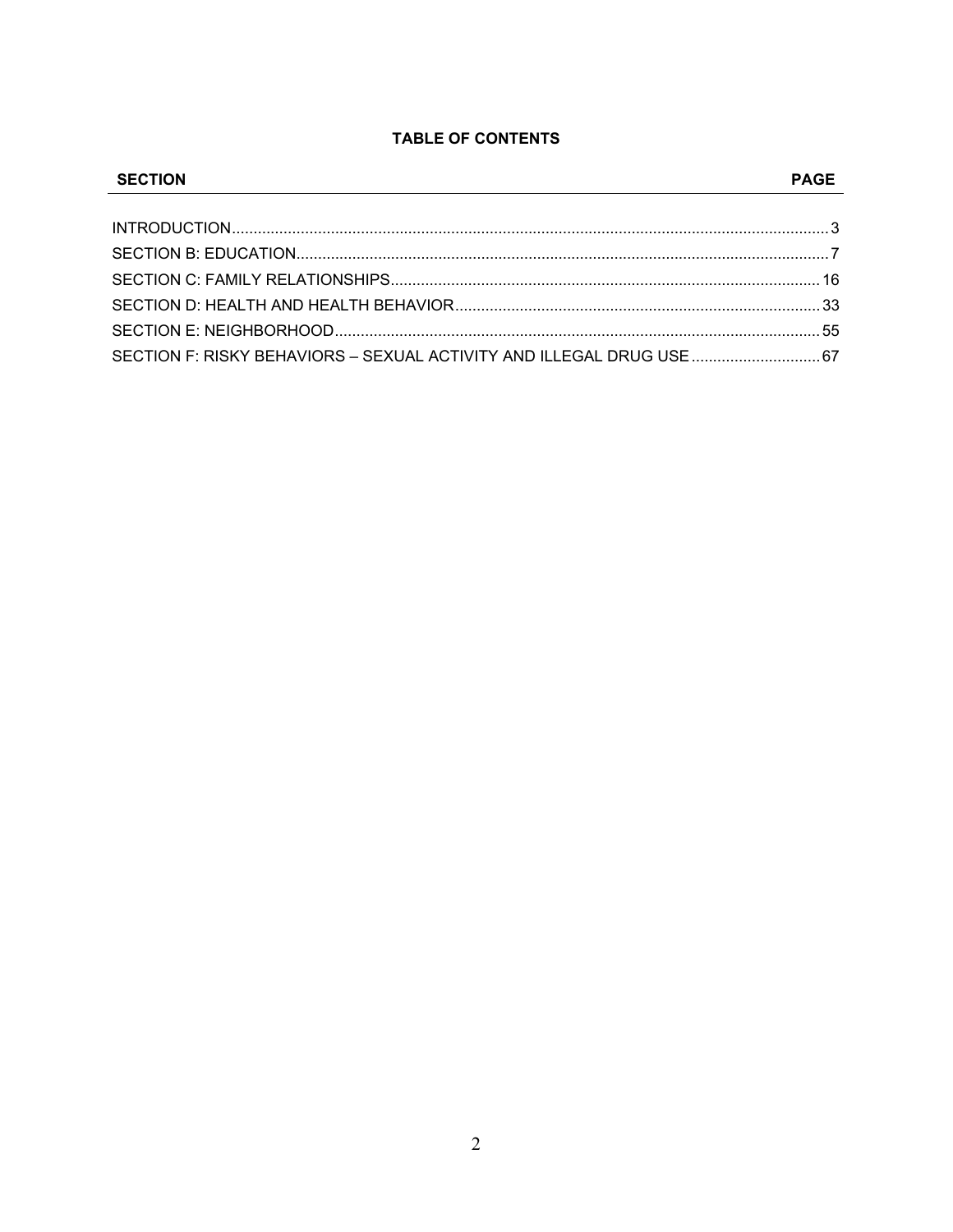### **INTRODUCTION**

INTRO 1. Thank you for agreeing to participate in the Year 15 Survey of Parents and Teens. As I mentioned, I would like to record you stating you agree to participate in the interview. Is that OK?<sup>\*</sup>

 CONTINUE RECORDING TEEN ASSENT ................................. 1 CONTINUE WITHOUT RECORDING TEEN'S ASSENT ............. 2 > GO TO INTRO 3

INTRO 2. Now that we are recording, for our records please state your first and last name and that you agree to participate in the Year 15 Survey of Parents and Teens–Teen Interview.

MAKE SURE THE TEEN DOES AS YOU REQUEST: STATES FIRST AND LAST NAME, AND THAT HE/SHE AGREES TO PARTICIPATE IN THE YEAR 15 SURVEY OF PARENTS AND TEENS–TEEN INTERVIEW.

PROMPT AS NECESSARY.

TEEN CAN USE HIS/HER OWN WORDS, BUT MUST SAY EVERYTHING. AFTER TEEN HAS MADE STATEMENT, CODE 1-YES AND CONTINUE.

DID TEEN GIVE PERMISSION?†

|  | $\rightarrow$ GO TO CONF1A |
|--|----------------------------|
|  |                            |

INTRO 3. That's fine. I won't record you stating that you give permission for me to interview you. However, for our records I need to hear you state your first and last name and that you agree to participate in the Year 15 Survey of Parents and Teens–Teen Interview.

MAKE SURE THE TEEN DOES AS YOU REQUEST: STATES FIRST AND LAST NAME, AND THAT HE/SHE AGREES TO PARTICIPATE IN THE YEAR 15 SURVEY OF PARENTS AND TEENS–TEEN INTERVIEW.

PROMPT AS NECESSARY.

TEEN CAN USE HIS/HER OWN WORDS, BUT MUST SAY EVERYTHING. AFTER TEEN HAS MADE STATEMENT, CODE 1-YES AND CONTINUE.

DID TEEN GIVE PERMISSION?\*

 $\overline{a}$ 

 YES ............................................................................................. 1 NO ............................................................................................. 2

CONF1A. During the interview, I will ask you some questions about your school, your family, your health and health behaviors, your neighborhood, and some things you may have done. There are no right or wrong answers, just tell me what you think. All teens in this study, all around the country, are asked these very same questions. If there is a question you do not want to answer, that's okay, just let me know. But I want you to know that all your answers will be private, they will not be shared with your parents or teachers or anybody else.

<sup>\*</sup> This question was not used for participants in the CPRC sample because CPRC interviews were not recorded.

<sup>&</sup>lt;sup>†</sup> This question was used without the phrase "Now that we are recording" for CPRC cases.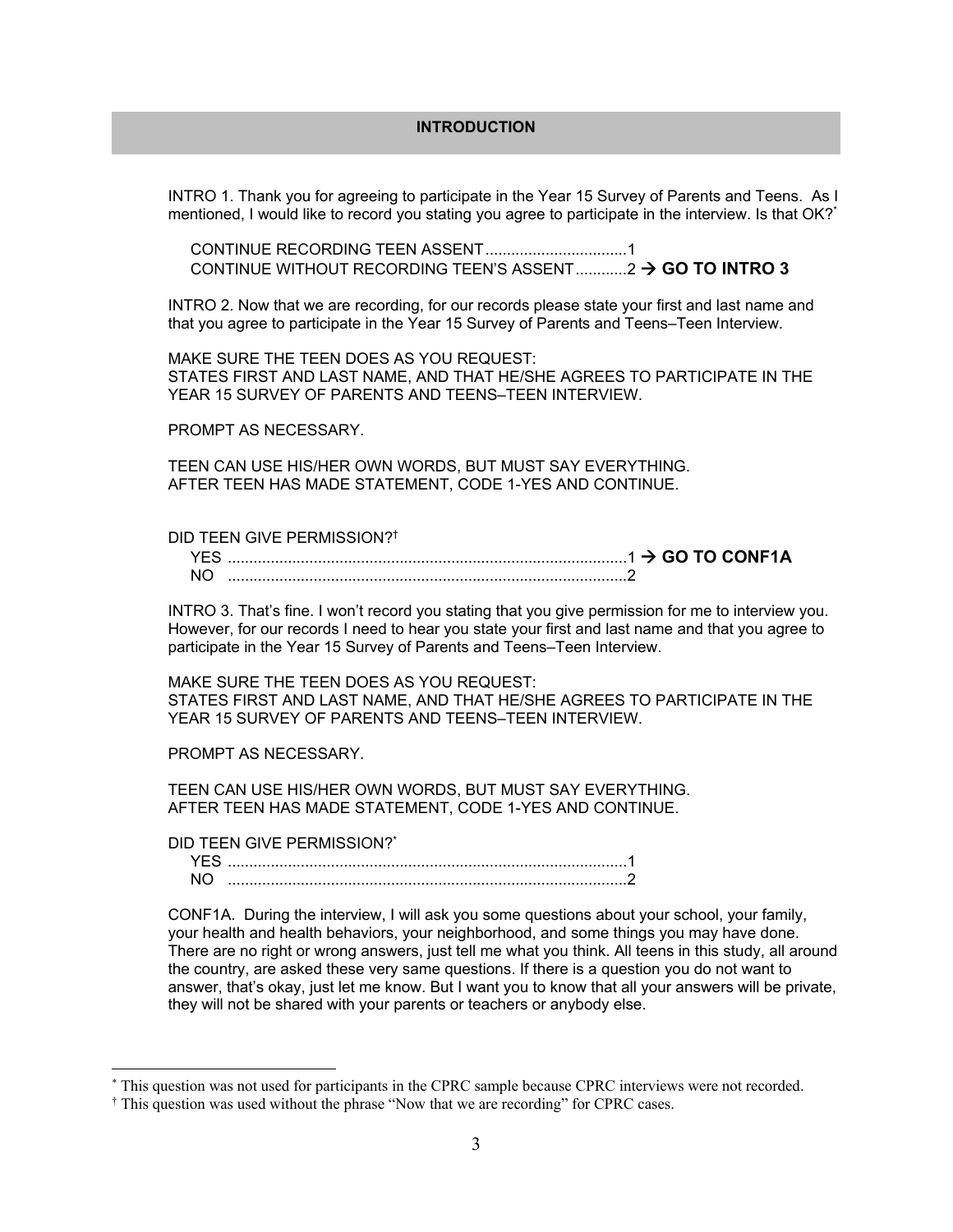If at any time during the interview, you are worried that someone is near you and can overhear your answers, please feel free to ask me for a short break. I'd be happy to give you time to move to a more comfortable place and finish the interview. Also some parts of the following interview will be recorded for quality control purposes.

IF CONDUCTED IN PERSON, YOU MUST SAY TO TEEN:

We should find a place that is private, so no one can overhear us. If at any time during the interview, you are worried that someone is near you and can overhear your answers, please feel free to ask me for a short break. I'd be happy to move to a more comfortable place to finish the interview.

IF NEEDED WORK WITH TEEN TO FIND APPROPRIATE PLACE TO CONDUCT INTERVIEW.

 CONTINUE WITH RECORDING ......................................... 1  **GO TO CONF1C1** CONTINUE WITHOUT RECORDING ................................. 2

CONF1B. THIS INTERVIEW IS NOT BEING RECORDED. IF NEEDED: That's fine. This interview will not be recorded.\*

INTERVIEWER CONFIRMATIONS (FROM INTRO SCRIPT)

Before I begin, I just need to confirm a few things. This will take only a minute.

- CONF1C1. ENTER FIRST AND LAST NAME OF PCG FROM INTRO SCRIPT FIRST NAME:
- CONF1C2. ENTER FIRST AND LAST NAME OF PCG FROM INTRO SCRIPT LAST NAME:

CONF1D.

#### **(variable name: k6z1d)**

| What is the relationship between you and {PCG FIRST AND LAST NAME}? |  |
|---------------------------------------------------------------------|--|
|                                                                     |  |
|                                                                     |  |
|                                                                     |  |

#### **CONFBOX 1**

IF BIOMOTHER IS PRIMARY CAREGIVER, (CONF1D=1) AND PRELOAD INDICATES FATHER IS DECEASED, FATHER DENIES/NOT TOLD OF PATERNITY, DNA PROVES NOT FATHER, OR FATHER UNKNOWN FROM YR9 FATHER INTERVIEW STATUS (DADSTAT= 90, 92, 93, 94) GO TO CONF3.

ELSE IF BIOMOTHER IS PRIMARY CAREGIVER, (CONF1D=1) GO TO CONF2A.

ELSE, GO TO BOX CONFBOX5.

CONF2A. NOTE: CODE THIS QUESTION BASED ON INFORMATION PREVIOUSLY COLLECTED FROM PCG

**(k6z2a)** 

IS THE BIOLOGICAL FATHER, {BIO FATHER'S NAME} DECEASED?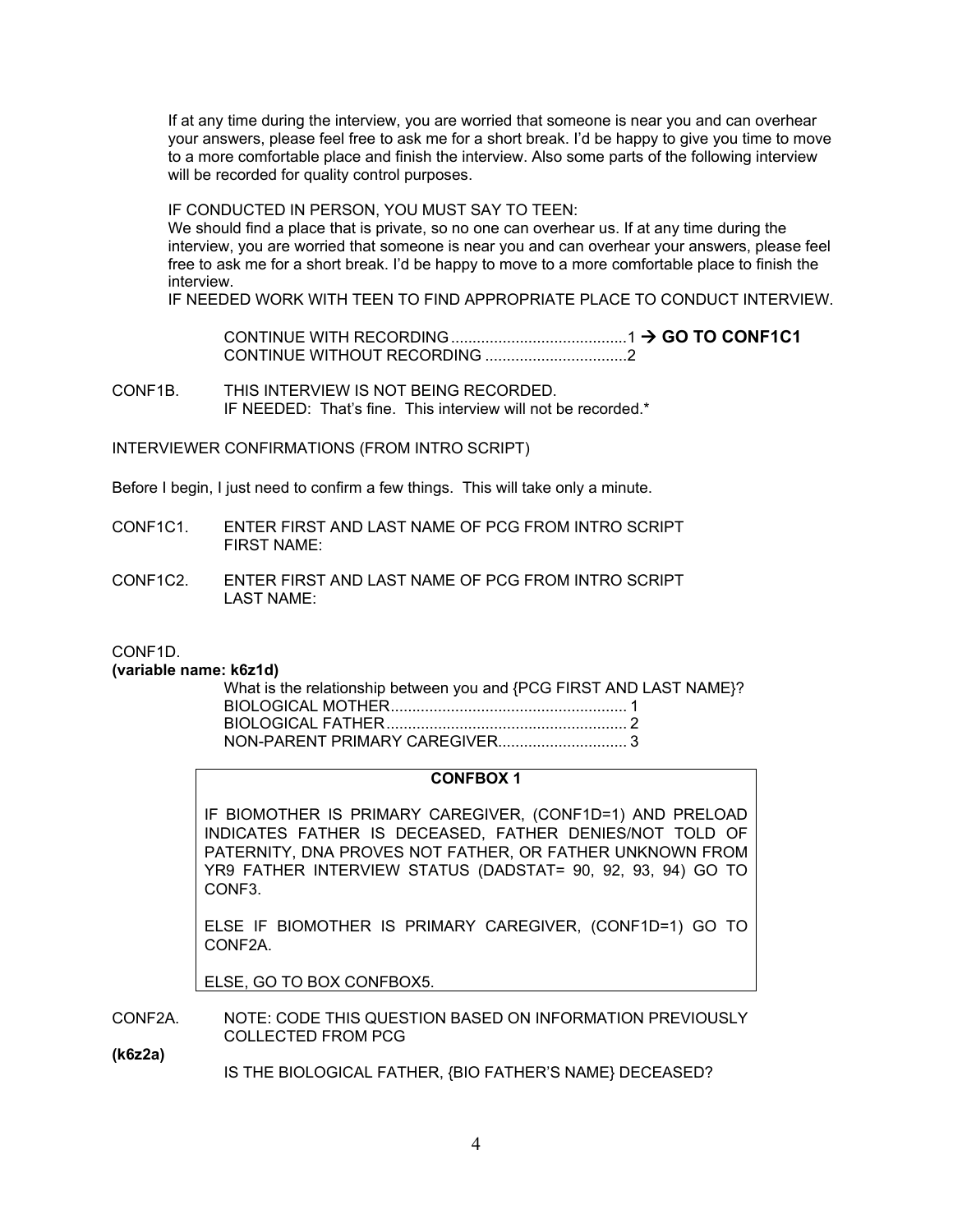| CONF <sub>2</sub> .<br>(k6z2) | Does your biological father live with you and your mother?                                                 |  |
|-------------------------------|------------------------------------------------------------------------------------------------------------|--|
|                               |                                                                                                            |  |
| CONF <sub>3</sub> .           |                                                                                                            |  |
| (k6z3)                        | Does your biological mother have a husband, boyfriend or male partner living in the<br>household with you? |  |
|                               | [INCLUDE ONLY MALE PARTNERS. IF SAME SEX COUPLE CODE AS NO.]                                               |  |
|                               |                                                                                                            |  |
|                               |                                                                                                            |  |
| CONF4.                        | So that I have a way to refer to your mom's partner, what is his first name?                               |  |

ENTER FIRST NAME OF PARTNER:

Text Length = 20 REFUSED DON'T KNOW

## **CONFBOX5**

IF BIOFATHER IS PRIMARY CAREGIVER, (CONF1D=2) GO TO BOX 6.

ELSE IF NON-PARENT IS PRIMARY CAREGIVER, (CONF1D=3) GO TO BOX 9.

ELSE, GO TO SECTION B

## **CONFBOX 6**

IF PRELOAD INDICATES MOTHER IS DECEASED FROM YR9 MOTHER INTERVIEW (MOMSTAT=90), GO TO CONF7.

ELSE, GO TO CONF6A.

CONF6A.

**(k6z6a)** NOTE: CODE THIS QUESTION BASED ON INFORMATION PREVIOUSLY COLLECTED FROM PCG

IS THE BIOLOGICAL MOTHER, {BIO MOTHER'S NAME} DECEASED?

CONF7.

**(k6z7)** Does your biological father have a wife, girlfriend or female partner living in the household with you?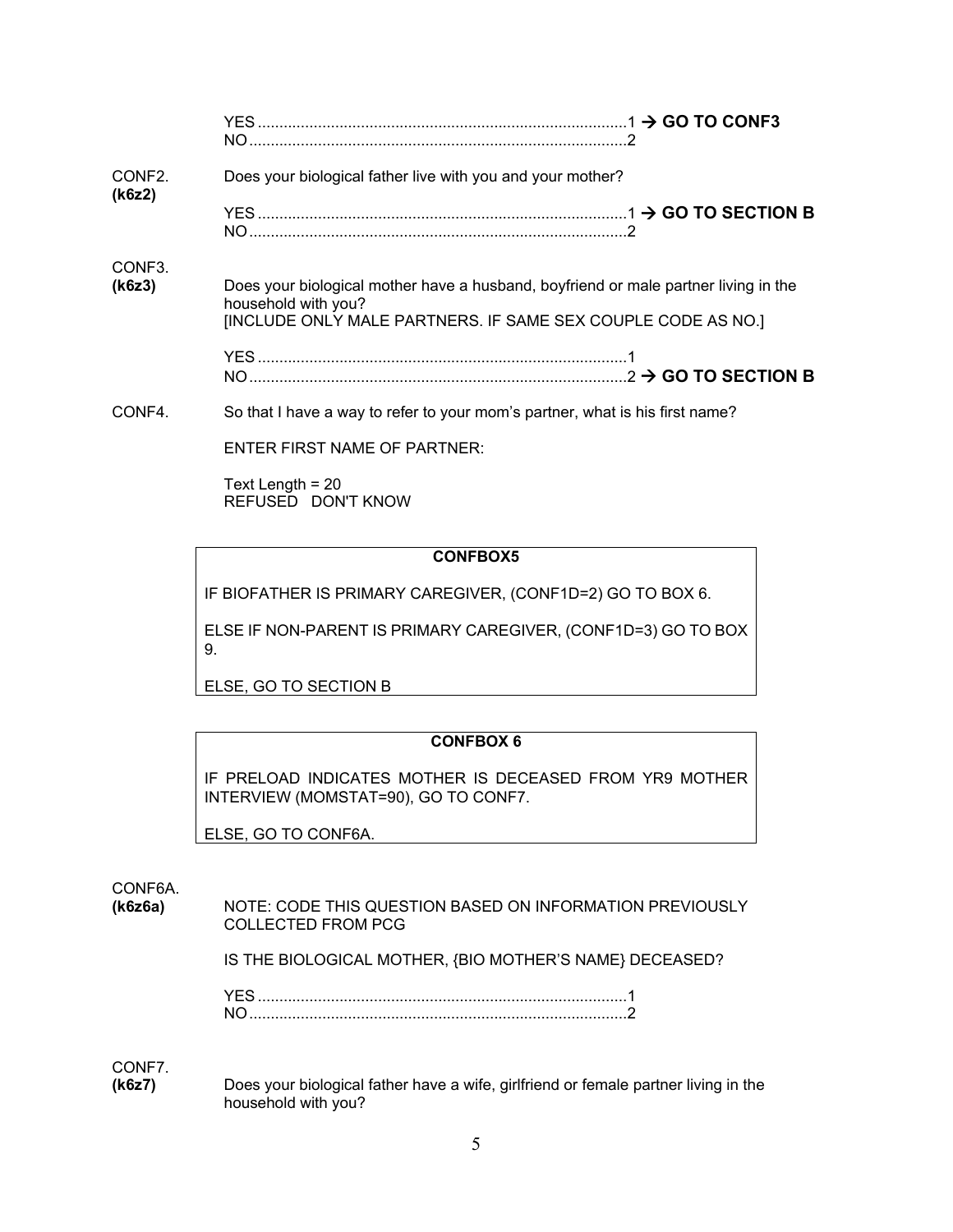[INCLUDE ONLY FEMALE PARTNERS. IF SAME SEX COUPLE CODE AS NO.]

 YES ...................................................................................... 1 NO ........................................................................................ 2  **GO TO SECTION B**

CONF8. So that I have a way to refer to your dad's partner, what is her first name?

ENTER FIRST NAME OF PARTNER: Text Length = 20 REFUSED DON'T KNOW

#### **CONFBOX 9**

IF PRELOAD INDICATES MOTHER IS DECEASED, GO TO CONFBOX10.

ELSE, GO TO CONF9A.

CONF9A.

.

**(k6z9a)** NOTE: CODE THIS QUESTION BASED ON INFORMATION PREVIOUSLY COLLECTED FROM PCG

IS THE BIOLOGICAL MOTHER, {BIO MOTHER'S NAME} DECEASED?

 YES ...................................................................................... 1 NO ........................................................................................ 2

#### **CONFBOX 10**

IF PRELOAD INDICATES FATHER IS DECEASED, FATHER DENIES/NOT TOLD OF PATERNITY, DNA PROVES NOT FATHER, OR FATHER UNKNOWN FROM YR9 FATHER INTERVIEW STATUS (DADSTAT= 90, 92, 93, 94) GO TO SECTION B.

ELSE, GO TO CONF10.

CONF10.

**(k6z10)** NOTE: CODE THIS QUESTION BASED ON INFORMATION PREVIOUSLY COLLECTED FROM PCG

IS THE BIOLOGICAL FATHER, {BIO FATHER'S NAME} DECEASED?

|                                                   |  |  | $.1 \rightarrow$ GO TO SECTION B |
|---------------------------------------------------|--|--|----------------------------------|
| $\ldots$ $\ldots$ 2 $\rightarrow$ GO TO SECTION B |  |  |                                  |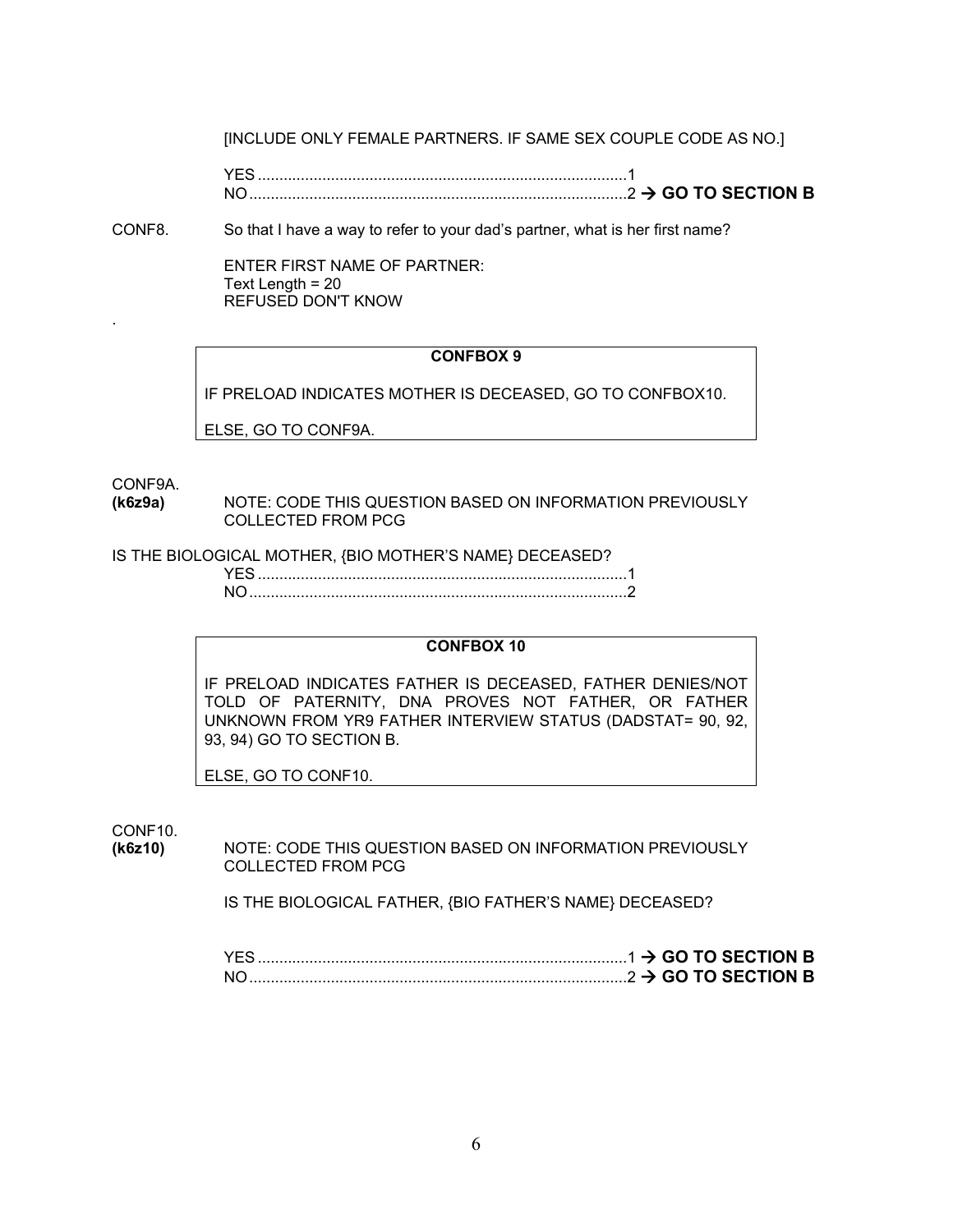## **SECTION B: EDUCATION**

First, I'd like to ask you some questions about your school and school experiences. For each of the following statements, please tell me whether you strongly agree, somewhat agree, somewhat disagree, or strongly disagree.

PROBE: Do you strongly agree, somewhat agree, somewhat disagree, or strongly disagree with this?

|                   |                                        | <b>STRONGLY</b><br>AGREE | <b>SOMEWHAT</b><br><b>AGREE</b> | <b>SOMEWHAT</b><br><b>DISAGREE</b> | <b>STRONGLY</b><br><b>DISAGREE</b> | <b>REF</b> | <b>DK</b> | N/A<br><b>HOME</b><br><b>SCHOOLED</b> |
|-------------------|----------------------------------------|--------------------------|---------------------------------|------------------------------------|------------------------------------|------------|-----------|---------------------------------------|
| <b>B1A.</b>       | I feel close to people<br>at my school | 1                        | 2                               | 3                                  | $\overline{4}$                     | $-1$       |           | $-2$ $7\rightarrow$ GO TO B6          |
| B <sub>1</sub> B. | I feel like I am part of<br>my school  |                          | 2                               | 3                                  | 4                                  | -1         |           | $-2$ $7\rightarrow$ GO TO B6          |
| <b>B1C.</b>       | I am happy to be at<br>my school       |                          | 2                               | 3                                  | $\overline{4}$                     | $-1$       |           | $-2$ $7\rightarrow$ GO TO B6          |
| <b>B1D.</b>       | I feel safe at my<br>school            |                          | 2                               | 3                                  | 4                                  | -1         |           | $-2$ $7\rightarrow$ GO TO B6          |

B2. Is there a police officer or officers regularly stationed at your school?

| B3. Is there some other security guard regularly stationed at your school? |  |
|----------------------------------------------------------------------------|--|
|                                                                            |  |
|                                                                            |  |
|                                                                            |  |
|                                                                            |  |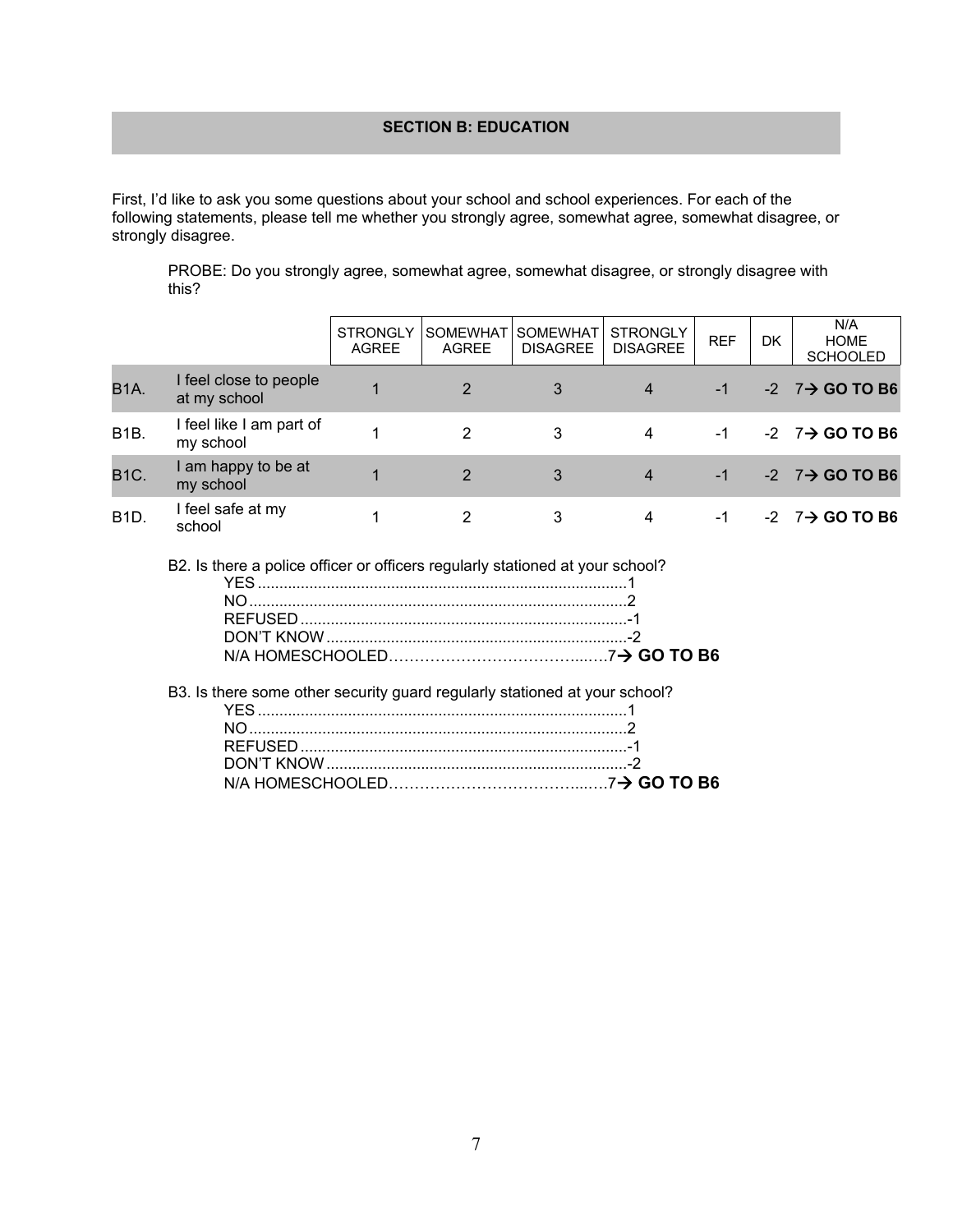B4. Now I have some questions about your teachers and classes. Please tell me whether you strongly agree, somewhat agree, somewhat disagree, or strongly disagree with each statement.

PROBE: Do you strongly agree, somewhat agree, somewhat disagree, or strongly disagree with this?

|                   |                                                                   | <b>STRONGLY</b><br><b>AGREE</b> | <b>SOMEWHAT</b><br><b>AGREE</b> | <b>SOMEWHAT</b><br><b>DISAGREE</b> | <b>STRONGLY</b><br><b>DISAGREE</b> | <b>REF</b> | <b>DK</b> | N/A<br><b>HOME</b><br><b>SCHOOLED</b> |
|-------------------|-------------------------------------------------------------------|---------------------------------|---------------------------------|------------------------------------|------------------------------------|------------|-----------|---------------------------------------|
| B4A.              | The teachers in this<br>school really care<br>about students.     | $\mathbf{1}$                    | $\overline{2}$                  | 3                                  | $\overline{4}$                     | $-1$       |           | $-2$ $7\rightarrow$ GO TO B6          |
| B4B.              | The teachers in this<br>school treat the<br>students with respect |                                 | 2                               | 3                                  | 4                                  | -1         |           | $-2$ $7\rightarrow$ GO TO B6          |
| <b>B4C.</b>       | The teachers accept<br>nothing less than our<br>full effort       | 1                               | $\overline{2}$                  | 3                                  | $\overline{4}$                     | $-1$       |           | $-2$ $7\rightarrow$ GO TO B6          |
| B <sub>4</sub> D. | The teachers make<br>lessons interesting                          |                                 | 2                               | 3                                  | $\overline{4}$                     | $-1$       | $-2$      | $7\rightarrow$ GO TO B6               |
| B4E.              | The teachers explain<br>difficult things clearly                  |                                 | $\overline{2}$                  | 3                                  | $\overline{4}$                     | $-1$       |           | $-2$ $7\rightarrow$ GO TO B6          |
| B <sub>4</sub> F. | In my classes we<br>learn a lot every day                         | 1                               | $\overline{2}$                  | 3                                  | 4                                  | $-1$       | $-2$      | 7→ GO TO B6                           |
| <b>B4G.</b>       | In my classes we stay<br>busy and don't waste<br>time             |                                 | 2                               | 3                                  | 4                                  | $-1$       | $-2$      | $7\rightarrow$ GO TO B6               |

B5. I also have some statements about students in your school. Again, please tell me whether you strongly agree, somewhat agree, somewhat disagree, or strongly disagree with each statement.

PROBE: Do you strongly agree, somewhat agree, somewhat disagree, or strongly disagree with this?

|                   |                                                                    | <b>STRONGLY</b><br><b>AGREE</b> | <b>SOMEWHAT</b><br><b>AGREE</b> | <b>SOMEWHAT</b><br><b>DISAGREE</b> | <b>STRONGLY</b><br><b>DISAGREE</b> | <b>REF</b> | DK   | N/A<br><b>HOME</b><br><b>SCHOOL</b><br>ED. |
|-------------------|--------------------------------------------------------------------|---------------------------------|---------------------------------|------------------------------------|------------------------------------|------------|------|--------------------------------------------|
| <b>B5A.</b>       | The kids in this school<br>treat their teachers with<br>respect    |                                 | $\overline{2}$                  | 3                                  | 4                                  | -1         | $-2$ | $7 \rightarrow$ GO<br>TO B <sub>6</sub>    |
| B <sub>5</sub> B. | The kids in this school<br>work hard                               |                                 | 2                               | 3                                  | 4                                  | -1         | $-2$ | $7 \rightarrow$ GO<br>TO B6                |
| <b>B5C.</b>       | Kids in this school<br>behave the way the<br>teachers want them to |                                 | 2                               | 3                                  | 4                                  | -1         | $-2$ | $7 \rightarrow$ GO<br>TO B <sub>6</sub>    |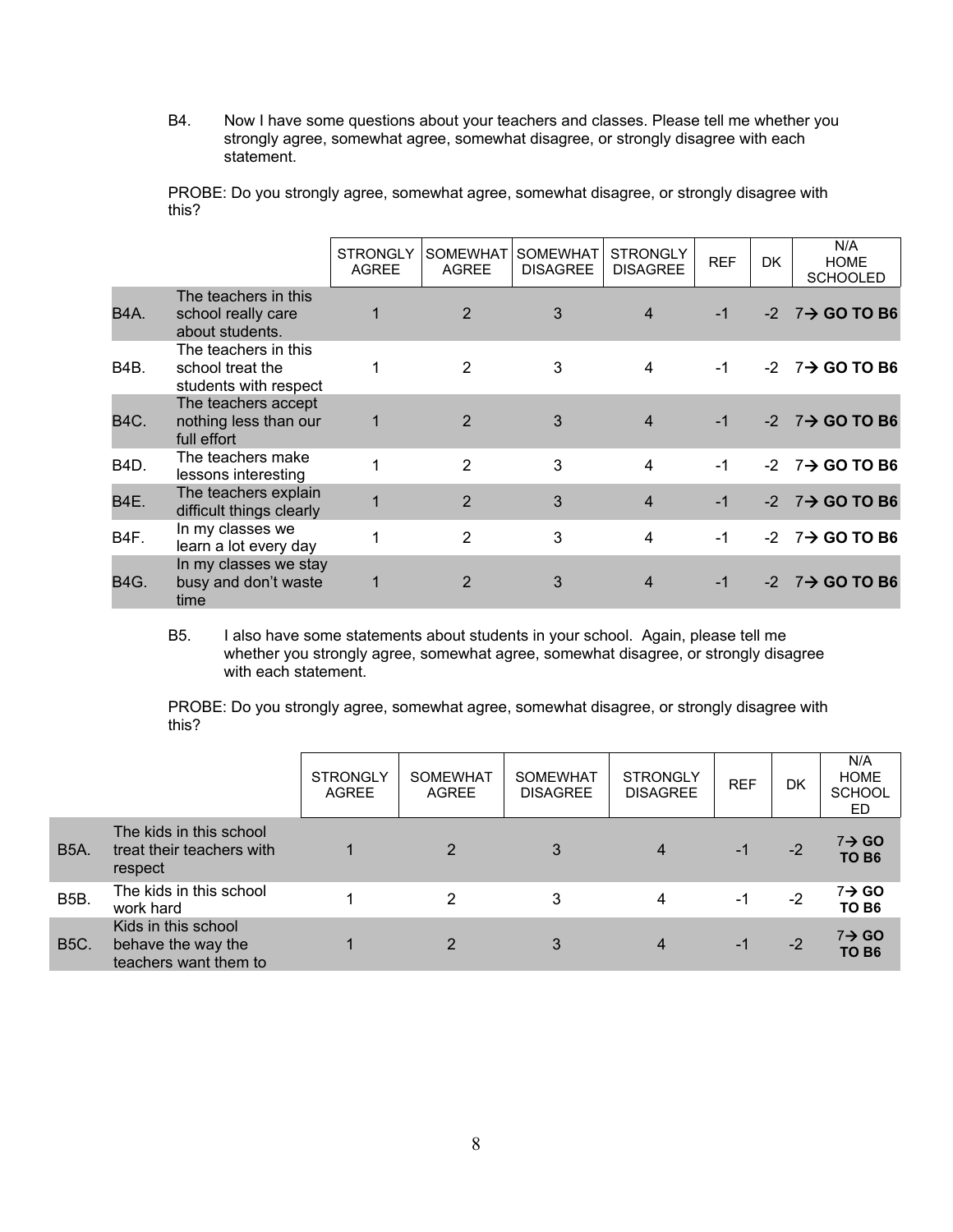B6. Now I am going to ask some questions about you. Think for a moment about a typical weekday during the school year. How many hours would you say you spend doing homework each weekday?  $\| \cdot \|$ 

ENTER HOURS PER WEEKDAY

 REFUSED ............................................................................ -1 DON'T KNOW ...................................................................... -2

SOFT RANGE: 0-3 HARD RANGE: 0-15

B7. Now think about a typical weekend day, Saturday or Sunday. How many hours would you say you spend doing homework each weekend day during the school year?  $\Box$ 

ENTER HOURS PER WEEKEND DAY

 REFUSED ............................................................................ -1 DON'T KNOW ...................................................................... -2

SOFT RANGE: 0-4 HARD RANGE: 0-15

| B8. | How important is it to you to graduate from high school? Is it |
|-----|----------------------------------------------------------------|
|     |                                                                |
|     |                                                                |
|     |                                                                |
|     |                                                                |
|     |                                                                |
|     |                                                                |
|     |                                                                |
|     |                                                                |

- B9. What about college? How important is it to you that you graduate from college? Is it ... Very important, ..................................................................... 1 Somewhat important, or ....................................................... 2 Not very important? .............................................................. 3 REFUSED ............................................................................ -1 DON'T KNOW ...................................................................... -2
- B10. How important is it to {your mom/your dad/PRIMARY CAREGIVER} that you graduate from college? Is it … Very important, ..................................................................... 1 Somewhat important, or ....................................................... 2 Not very important? .............................................................. 3 REFUSED ............................................................................ -1 DON'T KNOW ...................................................................... -2

PROGRAMMER INSTRUCTIONS: If CONF1D=1 say "your mom". If CONF1D=2 say "your dad". If CONF1D=3 fill in primary caregiver's name FROM CONF1C1 and CONF1C2.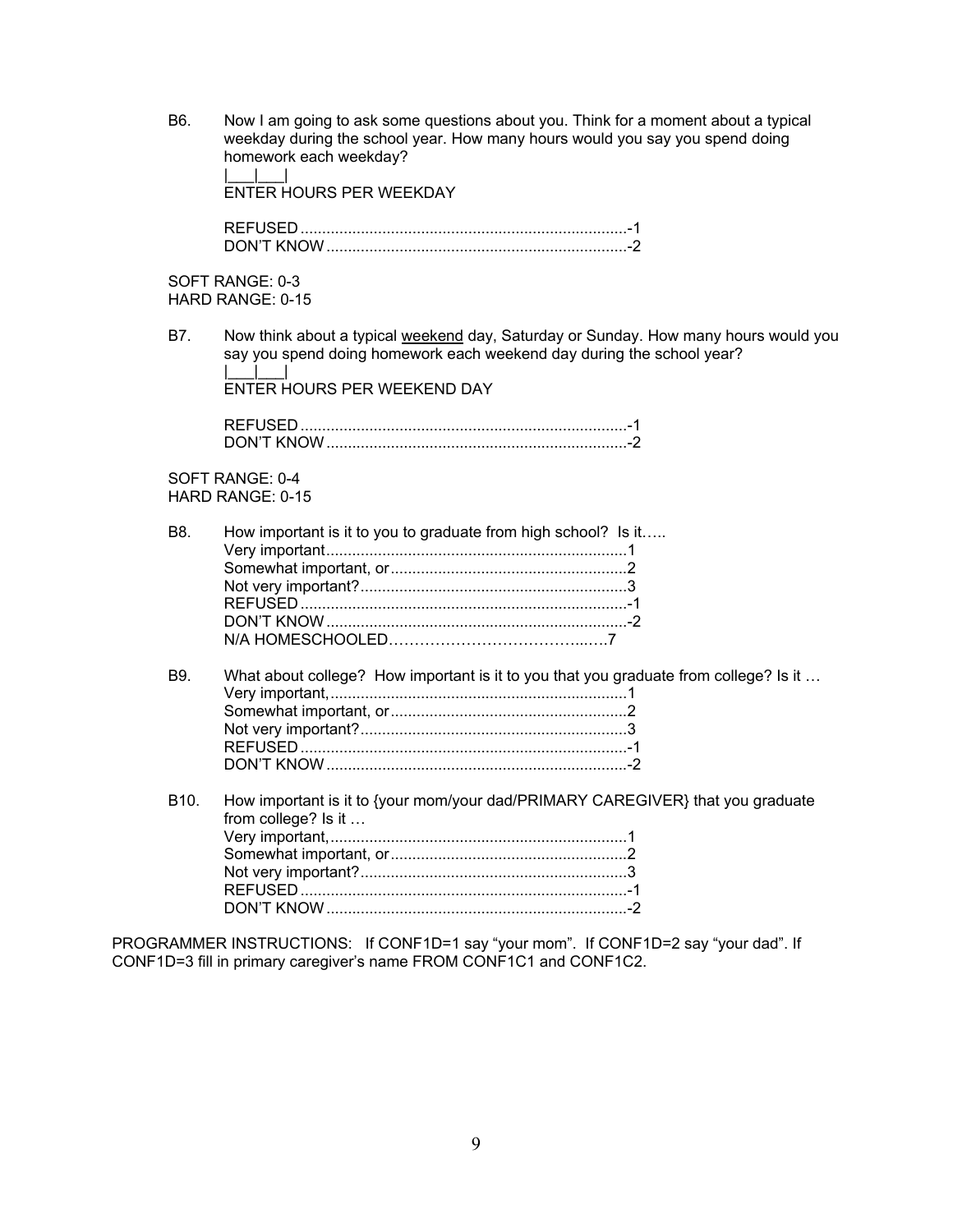| B <sub>11</sub> . | How likely are you to graduate from college? Are you                                                                            |                            |
|-------------------|---------------------------------------------------------------------------------------------------------------------------------|----------------------------|
| B <sub>12</sub> . | Have you talked to an adult about how to apply to college or which courses you would<br>need to take in order to go to college? |                            |
| B <sub>13</sub> . | Whom did you talk to about college?                                                                                             | <b>CODE ALL THAT APPLY</b> |
| B <sub>14</sub> . | Of the friends you spend time with, how many will likely graduate from high school?                                             |                            |
| B <sub>15</sub> . | Of the friends you spend time with, how many will likely graduate from college?                                                 |                            |
| B <sub>16</sub> . | How about your classmates? How many of your classmates will likely graduate from high<br>school?                                |                            |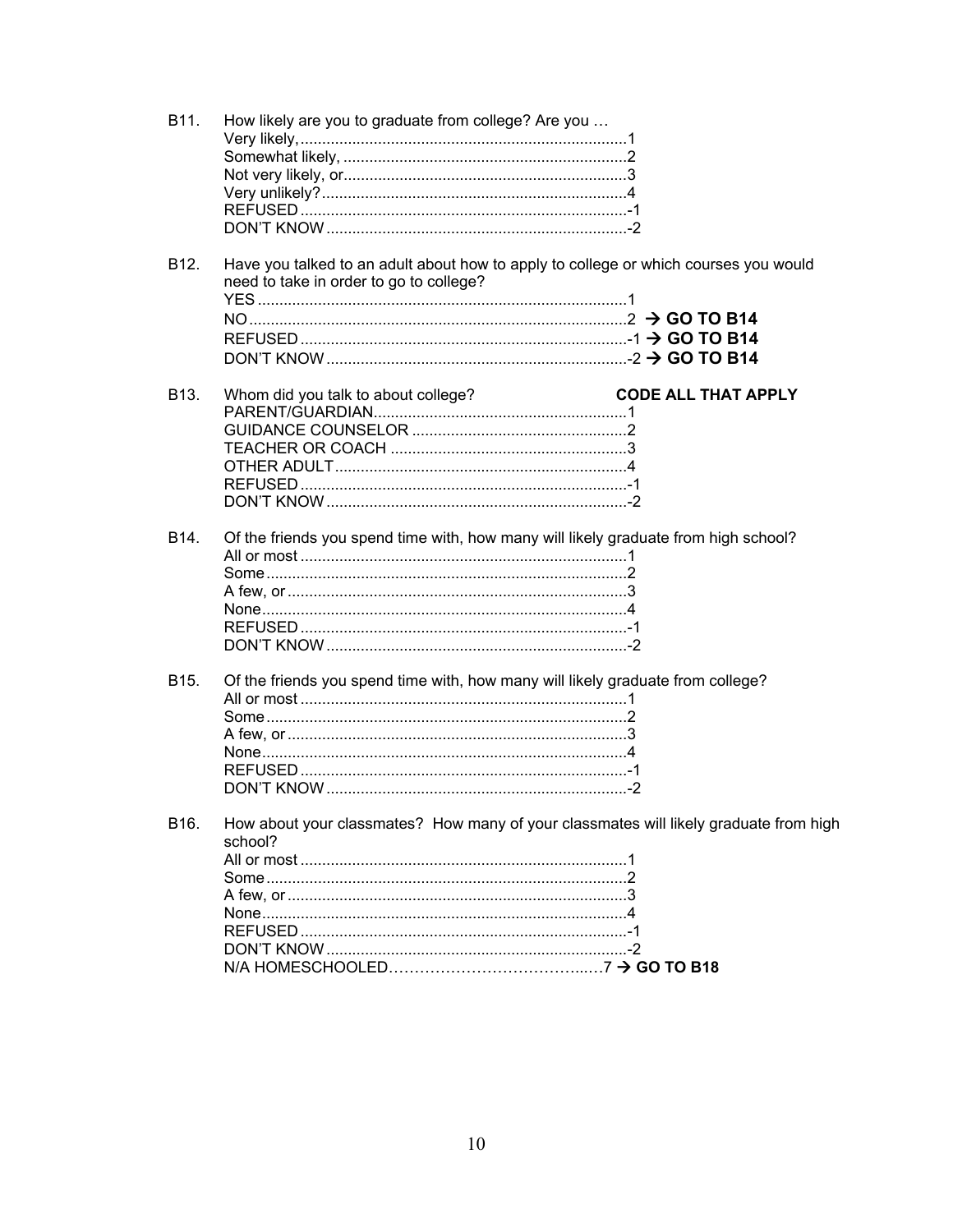B17. How many of your classmates will likely graduate from college? All or most ............................................................................ 1 Some .................................................................................... 2 A few, or ............................................................................... 3 None ..................................................................................... 4 REFUSED ............................................................................ -1 DON'T KNOW ...................................................................... -2 N/A HOMESCHOOLED………………………………...…7

The next set of questions is about your experiences in school.

- B18. Have you ever taken any honors courses in school? YES ...................................................................................... 1 NO ........................................................................................ 2  **GO TO B20A** REFUSED ............................................................................ -1  **GO TO B20A** DON'T KNOW ...................................................................... -2  **GO TO B20A**
- B19. How many honors courses have you taken? |\_\_\_|\_\_\_| ENTER THE NUMBER OF HONORS COURSES REFUSED ............................................................................ -1

SOFT RANGE: 1-5 HARD RANGE: 1-15

B20. At the {most recent grading period/last grading period in the spring} what was your grade in …

|             |                               | Α | B | С  | D OR<br>LOWE<br>R | <b>NO GRADE</b><br>OR<br>PASS/FAIL | <b>REF</b> | DK   | N/A<br><b>HOMESCHOOLED</b> |
|-------------|-------------------------------|---|---|----|-------------------|------------------------------------|------------|------|----------------------------|
| <b>B20A</b> | English or<br>language arts?  |   | 2 | -3 | 4                 | 5                                  | $-1$       | $-2$ | $7 \rightarrow$ GO TO B22A |
| <b>B20B</b> | Math?                         |   | 2 | -3 | 4                 | 5                                  | -1         | -2   | $7 \rightarrow$ GO TO B22A |
| <b>B20C</b> | History or<br>social studies? |   | 2 | -3 | 4                 | 5                                  | $-1$       | $-2$ | $7 \rightarrow$ GO TO B22A |
| <b>B20D</b> | Science?                      |   | 2 | 3  | 4                 | 5                                  | -1         | $-2$ | $7 \rightarrow$ GO TO B22A |

#### B20E. Have you ever failed a class in school?

B20F. What grade were you in the last time this happened?

| <b>ENTER GRADE</b> |  |
|--------------------|--|

| ("0") used for kindergarten |  |
|-----------------------------|--|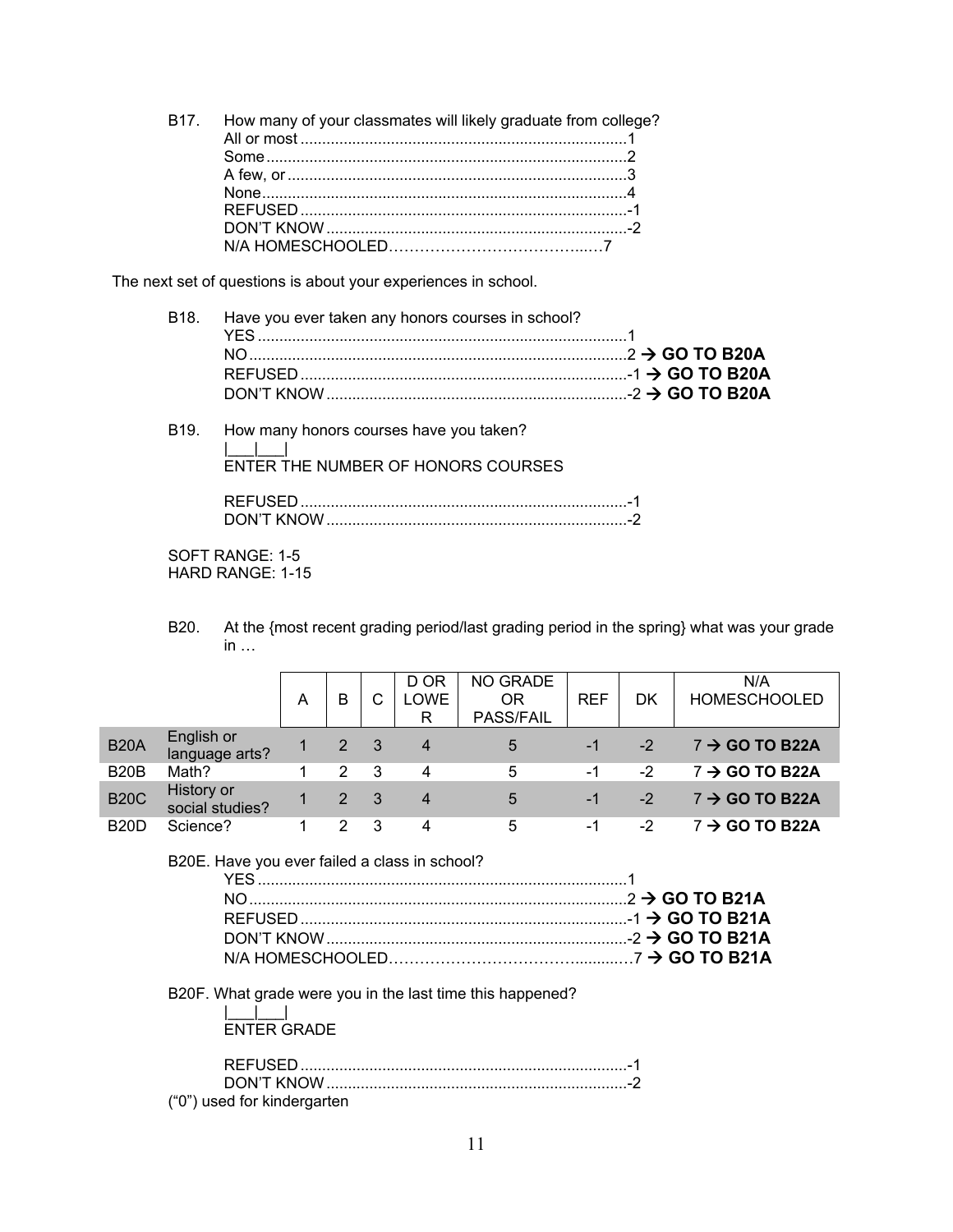B21. {Since school started this year/During the last school year}, how often {have you had/did you have} trouble … Would you say never, sometimes, or often?

|              |                                       | <b>NEVER</b> | <b>SOMETIMES</b> | <b>OFTEN</b> | <b>REF</b> | DK   | N/A<br><b>HOMESCHOOLED</b> |
|--------------|---------------------------------------|--------------|------------------|--------------|------------|------|----------------------------|
| <b>B21A.</b> | Paying attention in<br>school?        |              |                  |              |            | $-2$ | $7 \rightarrow$ GO TO B22A |
| B21B.        | Getting along with<br>your teachers?  |              |                  | 3            |            | $-2$ | $7 \rightarrow$ GO TO B22A |
| <b>B21C.</b> | <b>Getting your</b><br>homework done? |              | 2                | 3            |            | $-2$ | $7 \rightarrow$ GO TO B22A |
| B21D.        | Getting along with<br>other students? |              |                  |              |            | -2   | $7 \rightarrow$ GO TO B22A |

PROGRAMMER INSTRUCTIONS: IF THE CURRENT DATE IS NOVEMBER 1ST THROUGH JUNE 30TH DISPLAY "Since school started this year" AND "have you had". ELSE IF THE CURRENT DATE IS JULY 1 THROUGH OCTOBER 31<sup>ST</sup> DISPLAY "During the last school year" AND "did you have".

B22. {Since school started this year/During the last school year}, how often did you spend time on each of the following? Please tell me if you never spend time on this, spend time on this less than once a month, at least once a month, once a week, or several times a week?

|              |                                                                                          | <b>NEVER</b>   | <b>LESS</b><br><b>THAN</b><br><b>ONCE A</b><br><b>MONTH</b> | AT<br><b>LEAST</b><br><b>ONCE A</b><br><b>MONTH</b> | <b>ONCE A</b><br><b>WEEK</b> | <b>SEVERA</b><br><b>L TIMES</b><br>A WEEK | <b>REF</b> | DK   |
|--------------|------------------------------------------------------------------------------------------|----------------|-------------------------------------------------------------|-----------------------------------------------------|------------------------------|-------------------------------------------|------------|------|
| <b>B22A.</b> | Athletic or sports<br>teams?                                                             | $\overline{0}$ |                                                             | $\overline{2}$                                      | 3                            | $\overline{4}$                            | -1         | $-2$ |
| <b>B22B.</b> | Group performance<br>activities such as<br>orchestra, band, choir,<br>dance, or theater? | 0              |                                                             | 2                                                   | 3                            | 4                                         | -1         | $-2$ |
| <b>B22C.</b> | Scouts or hobby<br>clubs?                                                                | 0              |                                                             | 2                                                   | 3                            | $\overline{4}$                            | $-1$       | $-2$ |
| <b>B22D.</b> | School activities such<br>as clubs or student<br>government?                             | 0              |                                                             | $\mathbf{2}$                                        | 3                            |                                           | $-1$       | $-2$ |
| B22E.        | Religious services?                                                                      | $\mathbf{0}$   |                                                             | $\overline{2}$                                      | 3                            | $\overline{4}$                            | $-1$       | $-2$ |
| <b>B22F.</b> | Volunteer service<br>activities?                                                         | 0              |                                                             | 2                                                   | 3                            |                                           | -1         | -2   |

PROGRAMMER INSTRUCTIONS: IF THE CURRENT DATE IS NOVEMBER 1ST THROUGH JUNE 30TH DISPLAY "Since school started this year". ELSE IF THE CURRENT DATE IS JULY 1 THROUGH OCTOBER 31<sup>ST</sup> DISPLAY "During the last school year".

| <b>BOX B23</b>                                                                                       |
|------------------------------------------------------------------------------------------------------|
| If YOUTH never spends time on volunteer service activities (B22F = 0, -1, -2), $\vert$<br>GO TO B24. |
| ELSE, GO TO B23.                                                                                     |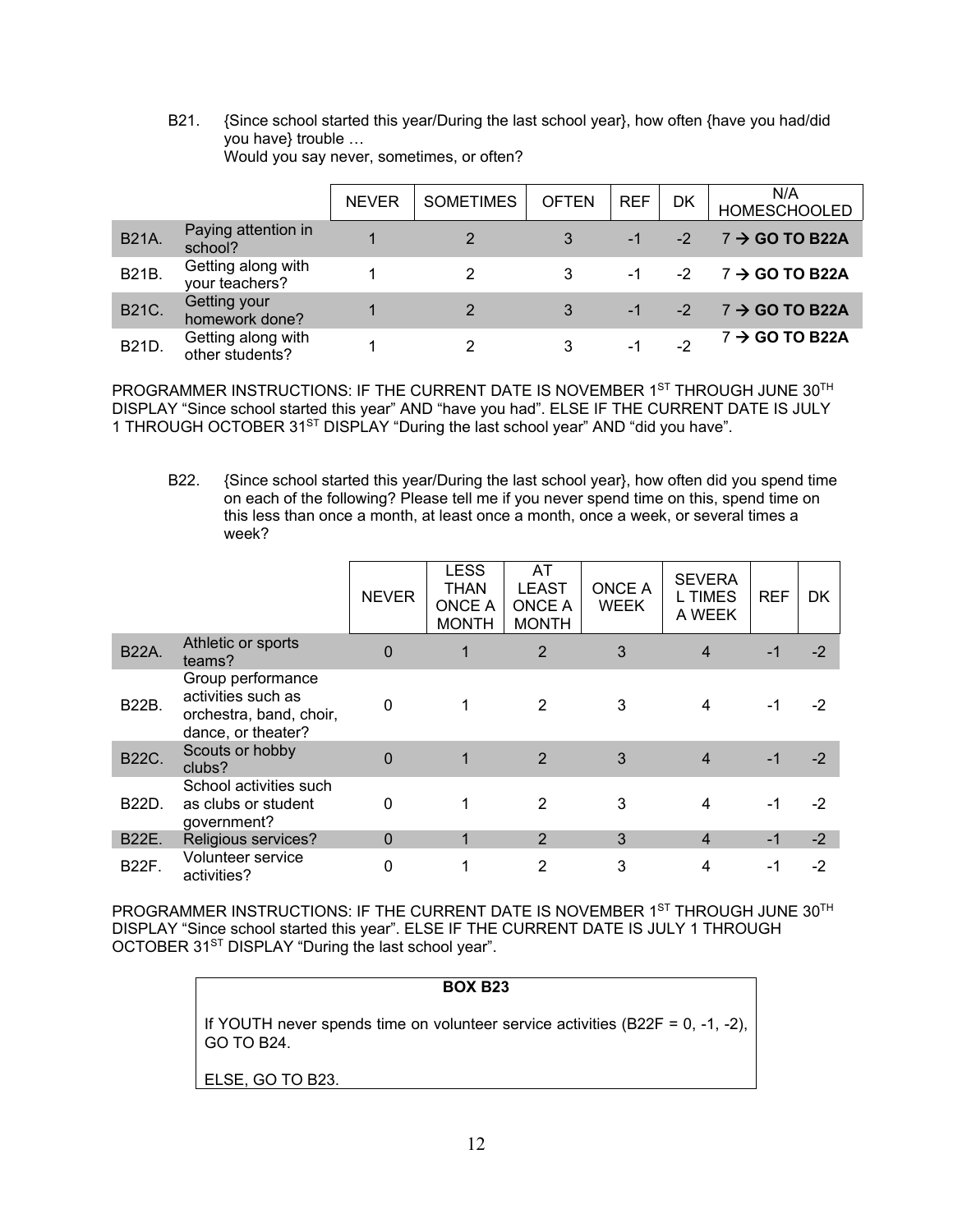B23. Was this volunteer service strictly voluntary that is, you did it only because you wanted to, or was it ordered by a court as part of a sentence or required by your parents, school, or religious group?

PROBE: Anything else?

**CODE ALL THAT APPLY** 

| REQUIRED BY PARENTS/SCHOOL/RELIGIOUS GROUP 3 |  |
|----------------------------------------------|--|
|                                              |  |
|                                              |  |
|                                              |  |

- B24. The next set of questions are about things you do after school. In the last 4 weeks, did you work – for pay – for anyone outside your home? This includes both regular jobs and things like baby-sitting or yard work. YES ...................................................................................... 1 NO ........................................................................................ 2 REFUSED ............................................................................ -1 DON'T KNOW ...................................................................... -2
- B25. How many hours, if any, do you spend working for pay in a typical week during the school year? |\_\_\_|\_\_\_<u>|\_\_</u>\_|\_\_\_|

ENTER HOURS PER WEEK

| DON'T KNOW |  |
|------------|--|

HARD RANGE: 0-30 SOFT RANGE: 0-10

B26. How many hours, if any, do you spend working for pay in a typical week during the summer? |\_\_\_|\_\_\_|

ENTER HOURS PER WEEK

| $\cap$ N'T KNL. |  |
|-----------------|--|

HARD RANGE: 0-60 SOFT RANGE: 0-40

B27. {During this school year/During the last school year}, did you ever skip school for a full day without an excuse?

PROGRAMMER INSTRUCTIONS: IF THE CURRENT DATE IS NOVEMBER 1ST THROUGH JUNE 30TH DISPLAY "During this school year". ELSE IF THE CURRENT DATE IS JULY 1 THROUGH OCTOBER 31ST DISPLAY "During the last school year".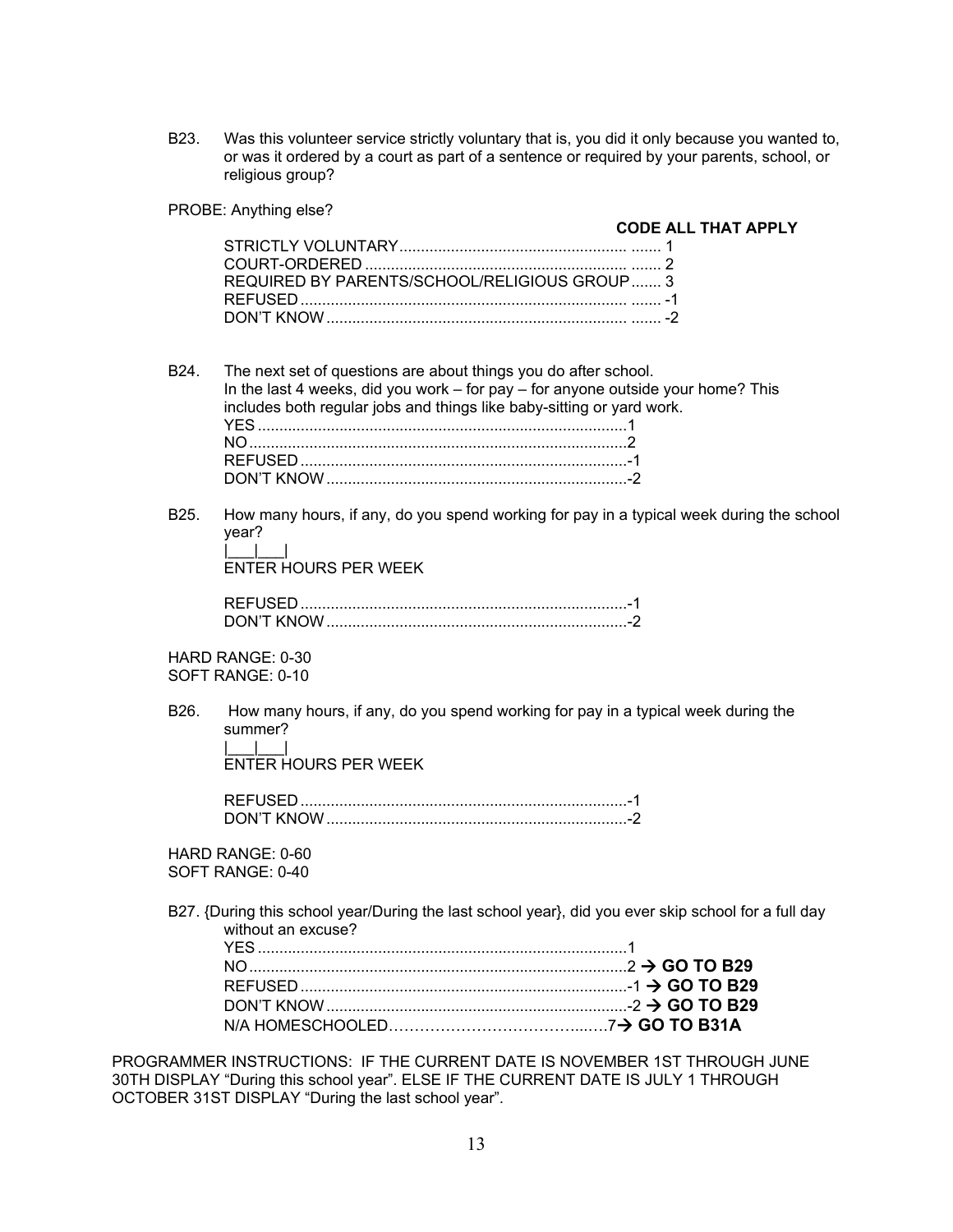B28. {During this school year/During the last school year}, how many times {have you skipped/did you skip} school for a full day without an excuse?

 $|\cdot|$ ENTER THE NUMBER OF TIMES

 REFUSED ............................................................................ -1 DON'T KNOW ...................................................................... -2

HARD RANGE: 1-90 SOFT RANGE: 1-10

PROGRAMMER INSTRUCTIONS: IF THE CURRENT DATE IS NOVEMBER 1ST THROUGH JUNE 30TH DISPLAY "During this school year" AND "have you skipped". ELSE IF THE CURRENT DATE IS JULY 1 THROUGH OCTOBER 31ST DISPLAY "During the last school year" AND "did you skip".

B29. Have you been suspended or expelled from school in the past two years?

B30. How many times have you been suspended or expelled in the past two years?

ENTER THE NUMBER OF TIMES

| <b>DON'T KNOW</b> |  |
|-------------------|--|

HARD RANGE: 1 -20 SOFT RANGE: 1-5

|\_\_\_|\_\_\_|

B31. Now I am going to ask you some questions about the friends you spend time with.

Would you say that all or most, some, a few, or none of the friends you spend time with do each of the following things …

|              |                                                    | ALL OR<br><b>MOST</b> | <b>SOME</b> | A FEW | <b>NONE</b> | RE  | D    |
|--------------|----------------------------------------------------|-----------------------|-------------|-------|-------------|-----|------|
| <b>B31A</b>  | Work hard in school?                               |                       | ∩           |       |             | -1  | $-2$ |
| <b>B31B.</b> | Have trouble getting along with their<br>teachers? |                       |             |       |             |     | -2   |
| <b>B31C.</b> | Have trouble getting along with<br>other students? |                       |             |       |             |     |      |
| <b>B31D.</b> | Skip school for a full day without an<br>excuse?   |                       |             |       |             | - 1 | -2   |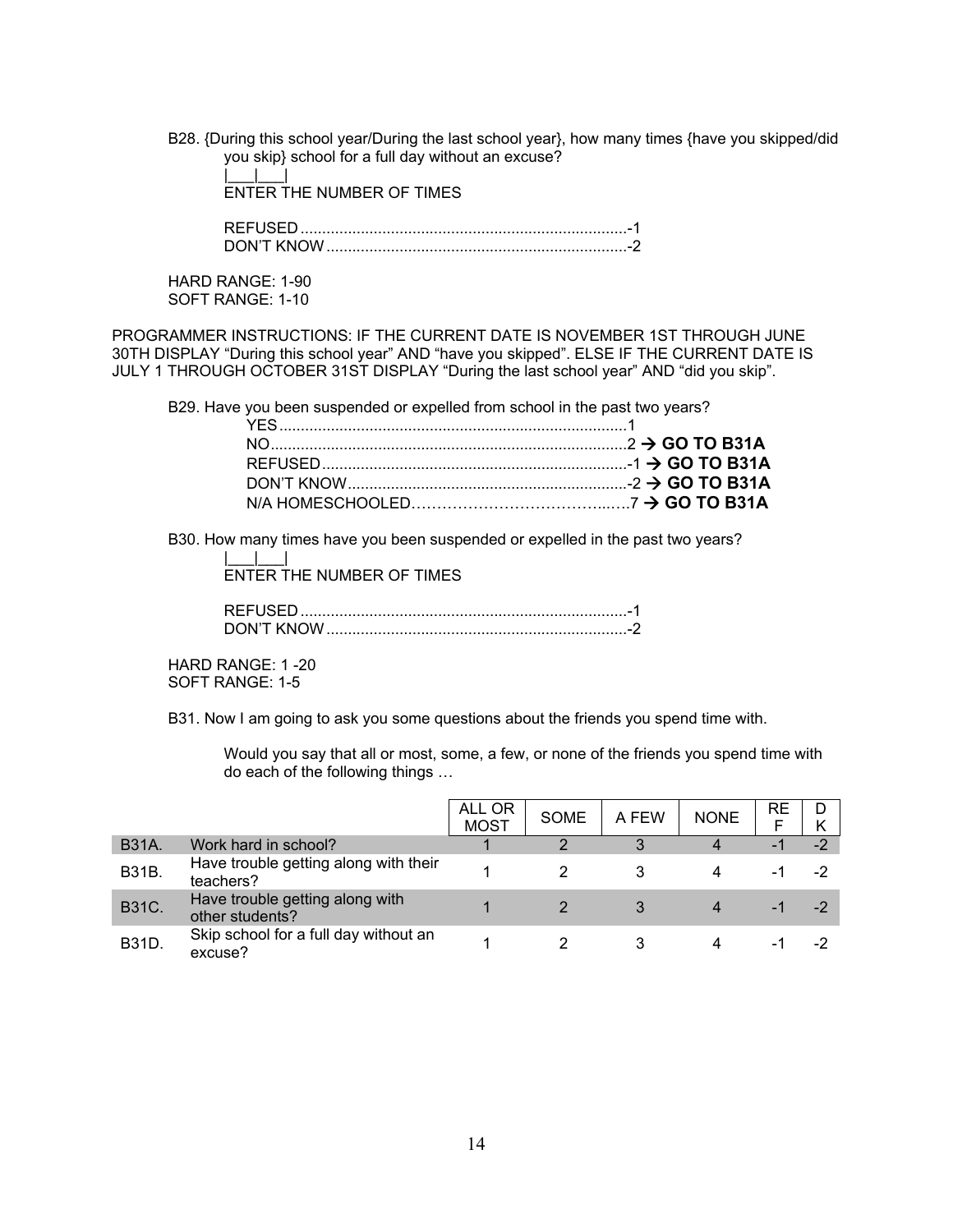B32. I'm going to read some statements about things kids at your school may have done in the last month. For each statement, say how often in the last month the kids at your school did the following things to you.

Did they never do these things, do these things less than once a week, once a week, several times a week, or about every day in the past month? ...

|              |                                                                 | <b>NEVER</b>   | <b>LESS</b><br><b>THAN</b><br><b>ONCE A</b><br><b>WEEK</b> | ONCE A<br><b>WEEK</b> | <b>SEVERAL</b><br><b>TIMES A</b><br><b>WEEK</b> | <b>ABOUT</b><br><b>EVERY</b><br><b>DAY</b> | <b>REF DK</b> |      | N/A HOME-<br><b>SCHOOLED</b>              |
|--------------|-----------------------------------------------------------------|----------------|------------------------------------------------------------|-----------------------|-------------------------------------------------|--------------------------------------------|---------------|------|-------------------------------------------|
| <b>B32A.</b> | Pick on you or say<br>mean things to<br>you?                    | $\overline{0}$ | $\mathbf{1}$                                               | $\overline{2}$        | 3                                               | $\overline{4}$                             | $-1$          | $-2$ | $7 \rightarrow$ GO TO<br><b>SECTION C</b> |
| B32B.        | Hit you or threaten<br>to hurt you<br>physically?               | $\overline{0}$ | 1                                                          | $\overline{2}$        | 3                                               | $\overline{4}$                             | $-1$          | $-2$ | $7 \rightarrow$ GO TO<br><b>SECTION C</b> |
| <b>B32C.</b> | Help you with a<br>problem?                                     | $\overline{0}$ | $\mathbf{1}$                                               | $\overline{2}$        | 3                                               | $\overline{4}$                             | $-1$          | $-2$ | $7 \rightarrow$ GO TO<br><b>SECTION C</b> |
| B32D.        | Take your side of<br>an argument?                               | $\mathbf 0$    | 1                                                          | $\overline{2}$        | 3                                               | $\overline{4}$                             | $-1$          | $-2$ | $7 \rightarrow$ GO TO<br><b>SECTION C</b> |
| B32E.        | Take things, like<br>your money or<br>lunch, without<br>asking? | $\Omega$       | $\mathbf{1}$                                               | 2                     | 3                                               | $\overline{4}$                             | $-1$          | $-2$ | $7 \rightarrow$ GO TO<br><b>SECTION C</b> |
| <b>B32F.</b> | Purposely leave<br>you out of<br>activities?                    | $\mathbf 0$    | 1                                                          | $\overline{2}$        | 3                                               | 4                                          | $-1$          | $-2$ | 7 → GO TO<br><b>SECTION C</b>             |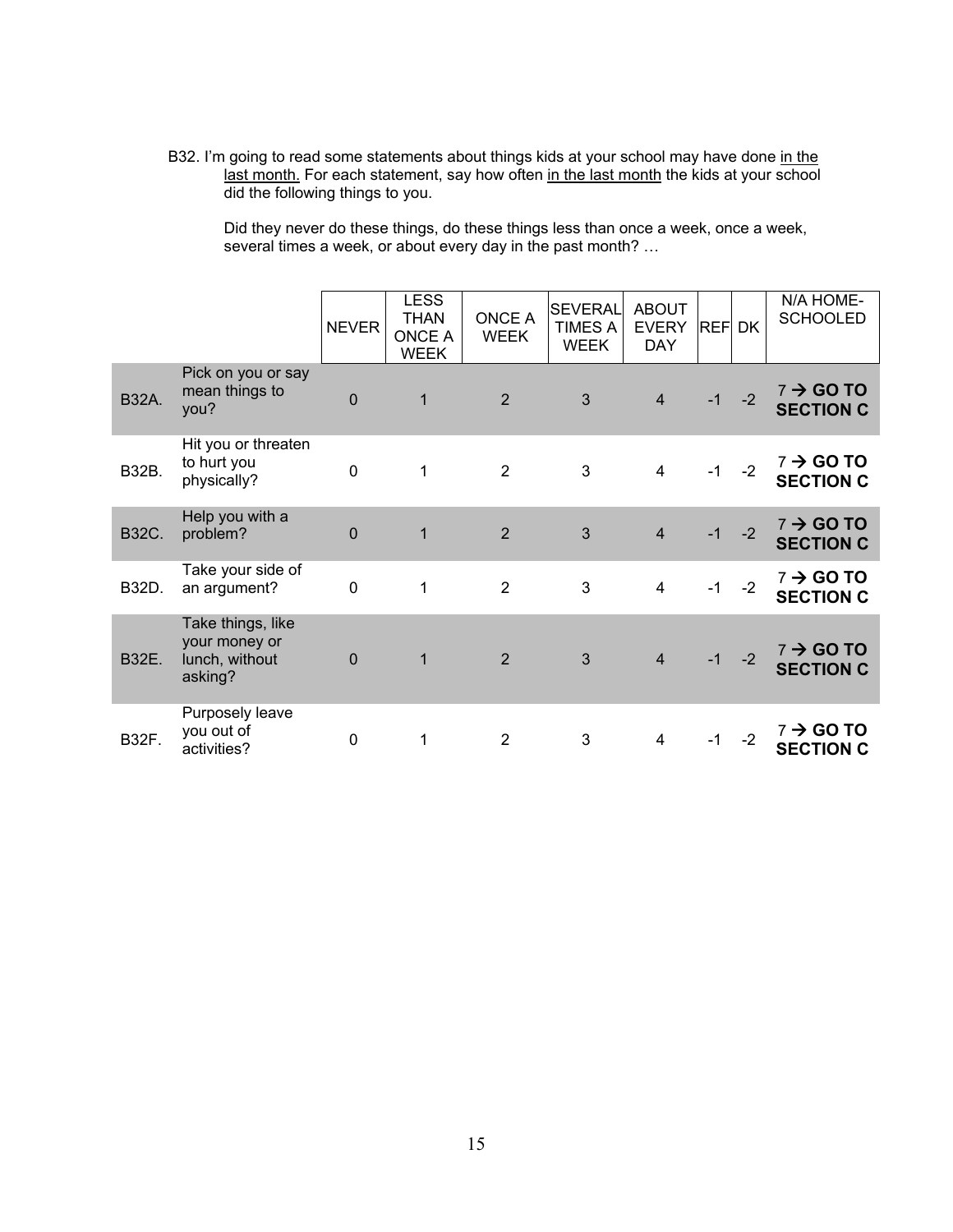## **SECTION C: FAMILY RELATIONSHIPS**

The next set of questions is about you, your family and home.

COOA. What is your race and ethnicity?

| <b>ENTER RESPONSE:</b> |  |
|------------------------|--|
|                        |  |

| DON'T KNOW |  |  |
|------------|--|--|

RANGE: 0 -80 characters

RECODED (C00aa-C00as)

| C00aa. Youth specified White or Caucasian                                                 | Yes/No |
|-------------------------------------------------------------------------------------------|--------|
| C00ab. Youth specified Black or African American                                          | Yes/No |
| C00ac. Youth specified American Indian or Alaska Native                                   | Yes/No |
| C00ad. Youth specified Asian or with an Asian nationality or ethnic group                 | Yes/No |
| C00ae. Youth specified Native Hawaiian or Pacific Islander or with a relevant nationality | Yes/No |
| C00af. Youth specified Hispanic/Latino or with a relevant nationality                     | Yes/No |
| C00ag. Youth specified European nationality                                               | Yes/No |
| C00ah. Youth specified Central American or Caribbean nationality                          | Yes/No |
| C00ai. Youth specified Mexican nationality                                                | Yes/No |
| C00aj. Youth specified South American nationality                                         | Yes/No |
| C00ak. Youth used term 'mixed,' 'multi-racial,' or 'bi-racial'                            | Yes/No |
| C00al. Youth specified American only                                                      | Yes/No |
| C00am. Youth specified a religious category"                                              | Yes/No |
| C00an. Youth specified other or unspecified race/ethnicity                                | Yes/No |
|                                                                                           |        |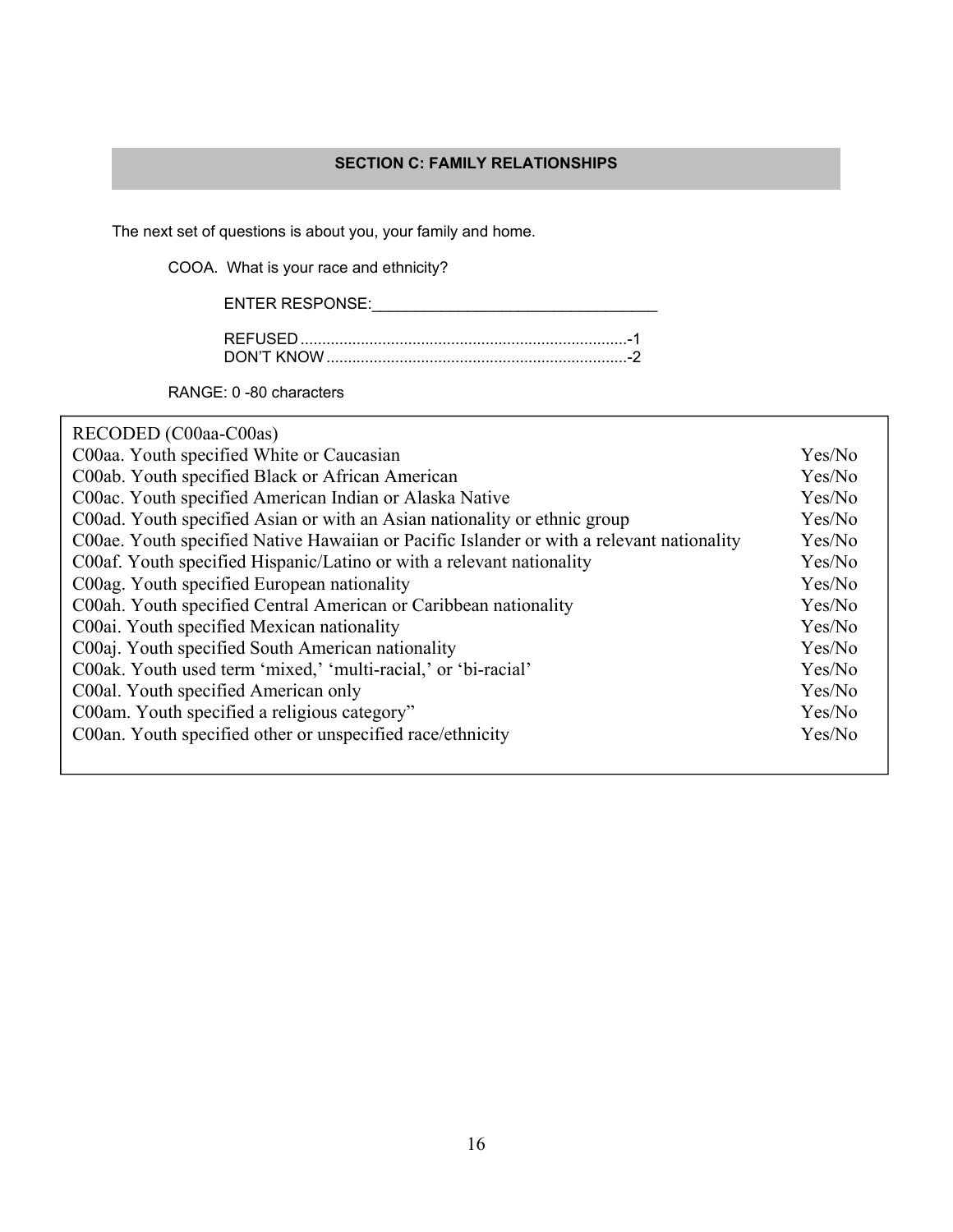## **BOX C1**

IF PRELOAD INDICATES EITHER BIOMOTHER IS DECEASED (MOMSTAT=90) OR CONF9A=1 OR CONF6A=1OR BIOFATHER IS DECEASED OR CONF10=1 OR CONF2A=1 OR FATHER DENIES/NOT TOLD OF PATERNITY, DNA PROVES NOT FATHER, OR FATHER UNKNOWN FROM YR9 FATHER INTERVIEW STATUS (DADSTAT= 90, 92, 93, 94), GO TO BOX C2

ELSE IF PCG = NONPARENT (CONF1D=3), GO TO C3.

ELSE GO TO C1.

C1. First, I'd like to ask you about the relationship between your biological parents. In general, would you say that your {mother's/father's} relationship with your {father/mother} is excellent, very good, good, fair, or poor?

PROGRAMMER INSTRUCTIONS: If CONF1D=1, display "mother's" and "father." If CONF1D=2, display "father's" and "mother."

#### **BOX C2**

IF THE YOUTH'S PRIMARY CAREGIVER IS HIS/HER BIOMOTHER (CONF1D=1) AND IF BIOMOTHER HAS A CURRENT PARTNER THAT IS NOT THE BIOFATHER (CONF3=1); OR IF THE YOUTH'S PRIMARY CAREGIVER IS HIS/HER BIOFATHER (CONF1D=2) AND IF BIOFATHER HAS A CURRENT PARTNER THAT IS NOT THE BIOMOTHER (CONF7=1), THEN GO TO C2.

ELSE, GO TO C3.

C2. In general, would you say that your {mother's/father's} relationship with {PARTNER} is excellent, very good, good, fair, or poor?

PROGRAMMER INSTRUCTIONS: If CONF1D=1 (PCG IS MOM), display "mother's." If CONF1D=2 (PCG IS DAD), display "father's."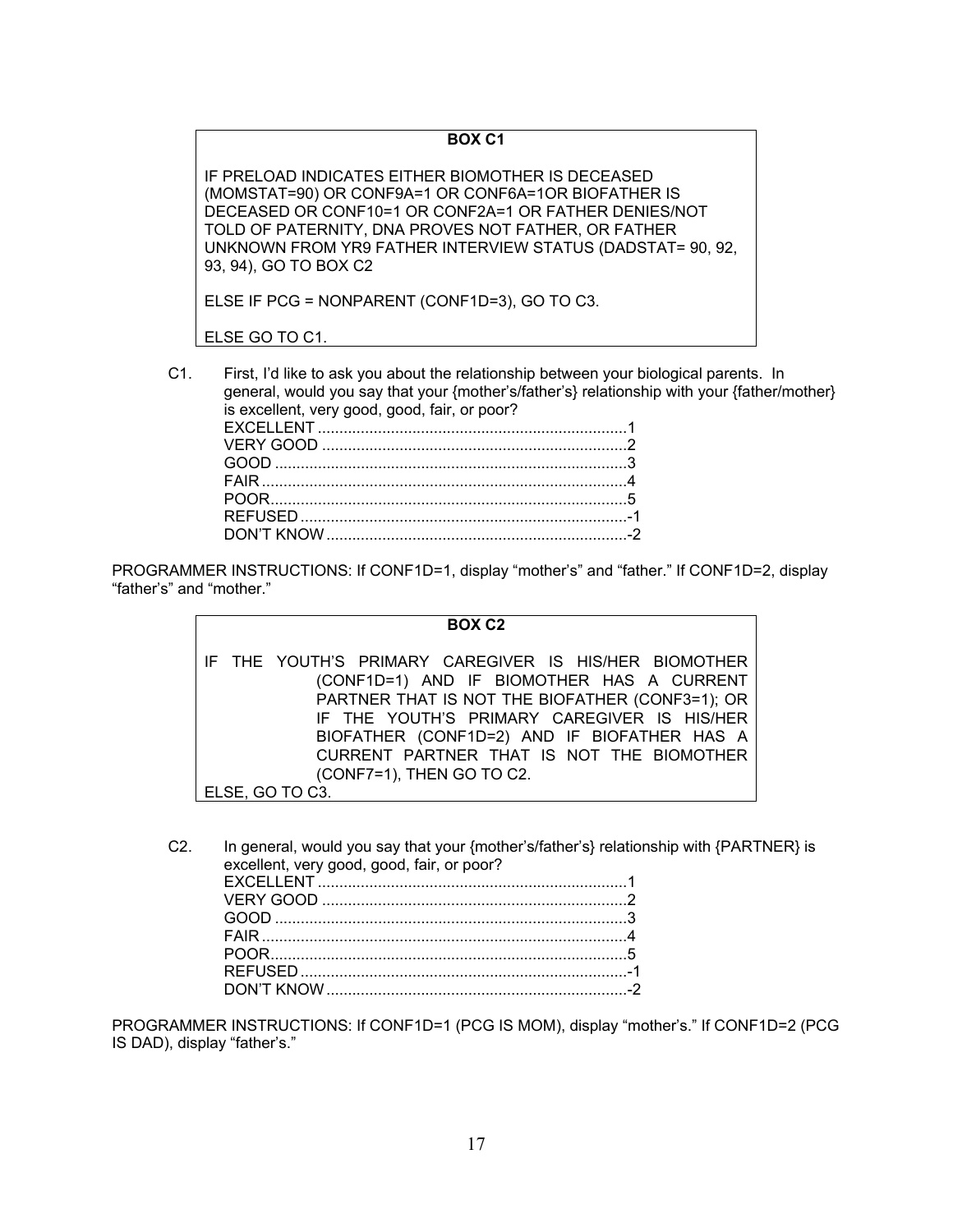C3. In a typical week, how many days from 0 to 7 do you eat dinner with your family? |\_\_\_| ENTER DAYS PER WEEK

| DON'T KNOW |  |
|------------|--|

RANGE: 0-7

C4. The following are some things that happen in most homes. Please tell me which statements describe your home by telling me if something is not true, sometimes true, or often true.

PROBE: Is this not true, sometimes true, or often true?

|                   |                                                  | <b>NOT TRUE</b> | SOMETIMES TRUE   OFTEN TRUE |   | <b>REF</b> | DK   |
|-------------------|--------------------------------------------------|-----------------|-----------------------------|---|------------|------|
| C <sub>4</sub> A. | You can't hear yourself<br>think in your home    |                 | 2                           | 3 | -1         | $-2$ |
| C <sub>4</sub> B. | It's a real zoo in your<br>home                  |                 | 2                           | 3 | -1         | -2   |
| C <sub>4</sub> C. | The children have a<br>regular bedtime routine   |                 | 2                           | 3 | -1         |      |
| C4D.              | You are usually able to<br>stay on top of things |                 | 2                           | 3 | -1         | -2   |
| C <sub>4</sub> E  | The atmosphere in your<br>house is calm          |                 | 2                           | 3 | - 1        |      |

C5. Are any firearms now kept in or around your home? Include those kept in a garage, outdoor storage area, truck or car.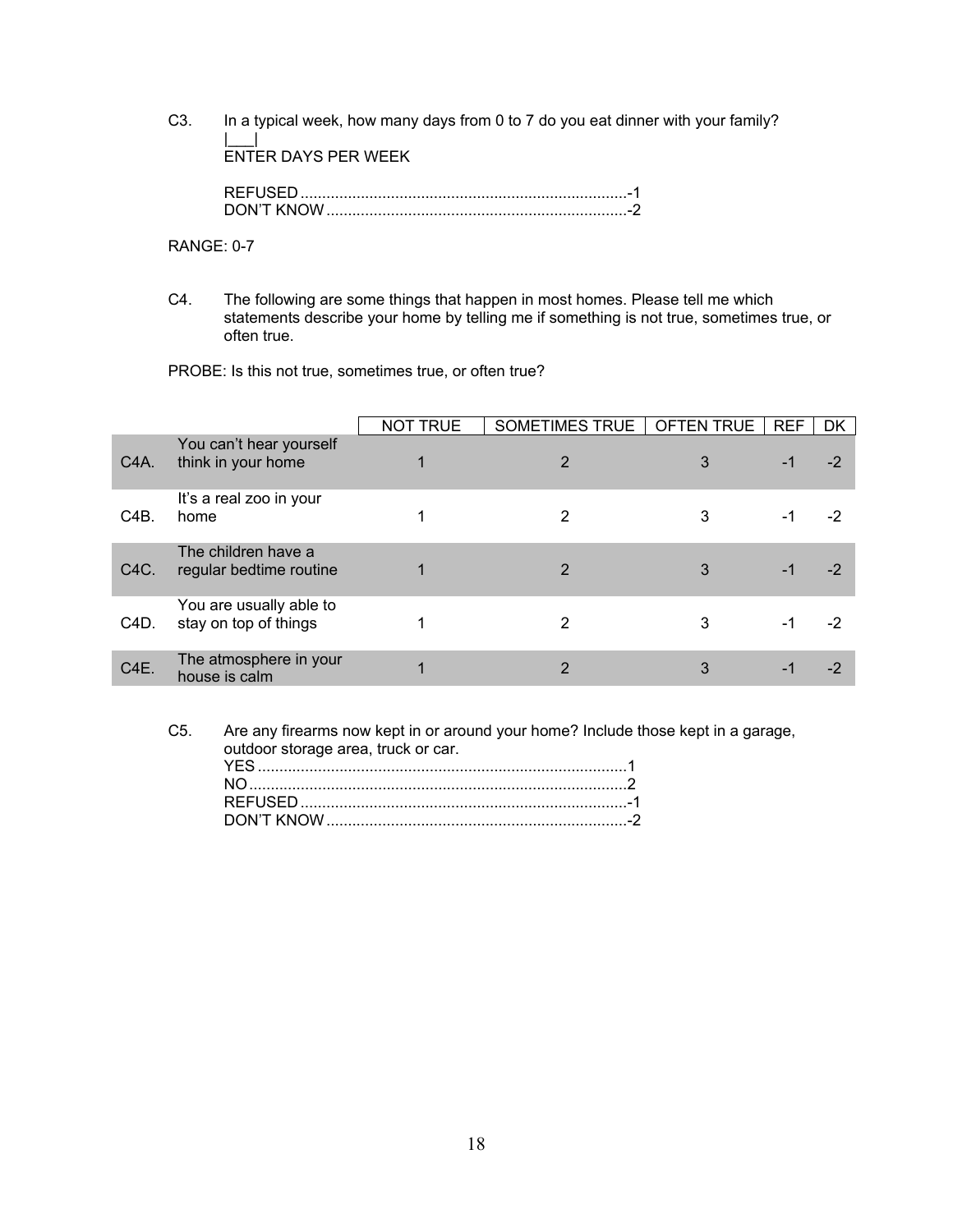C6. Now I have some questions about your relationship with {your mom/your dad/PRIMARY CAREGIVER}. Does {your mom/your dad/PRIMARY CAREGIVER} never, sometimes, or often ….

PROBE: Please tell me if this never, sometimes, or often happens

|                   |                                            | <b>NEVER</b> | <b>SOMETIMES</b> | OFTEN | <b>REF</b> |                          |
|-------------------|--------------------------------------------|--------------|------------------|-------|------------|--------------------------|
| C <sub>6</sub> A. | Know what you do during<br>your free time? |              |                  |       | -          | $\overline{\phantom{a}}$ |
| C6B.              | Know what you spend<br>money on?           |              |                  |       | -          | $\overline{\phantom{a}}$ |

PROGRAMMER INSTRUCTIONS: If CONF1D=1, display "your mom". IF CONF1D=2 "your dad". IF CONF1D=3, display "FIRST NAME" of nonparent PCG from CONFF1C1.

C7. I am going to name some things parents often set limits about. Thinking only about the parents or guardians in your house, tell me who decides if you can do these things. Do your parents or guardians decide, do you decide, or do you and your parents or guardians jointly decide if you can do these things?

PROBE: Do your parents or guardians decide, do you decide, or do you and your parents or guardians jointly decide?

|      |                                                        | PARENTS/<br><b>GUARDIANS</b><br><b>DECIDE</b> | YOUTH<br><b>DECIDES FOR</b><br><b>HIMSELF OR</b><br><b>HERSELF</b> | PARENTS/<br><b>GUARDIANS</b><br><b>AND YOUTH</b><br><b>JOINTLY</b><br><b>DECIDE</b> | <b>REF</b> | DK   |
|------|--------------------------------------------------------|-----------------------------------------------|--------------------------------------------------------------------|-------------------------------------------------------------------------------------|------------|------|
| C7A. | How late you can stay out<br>at night?                 |                                               | $\mathcal{P}$                                                      | 3                                                                                   | -1         | $-2$ |
| C7B. | What kinds of TV shows<br>and movies you can<br>watch? |                                               | 2                                                                  |                                                                                     | -1         | -2   |
| C7C. | Who you can hang out<br>with?                          |                                               | 2                                                                  | 3                                                                                   | -1         | -2   |

C8. How often do you spend time alone in your home without an adult present?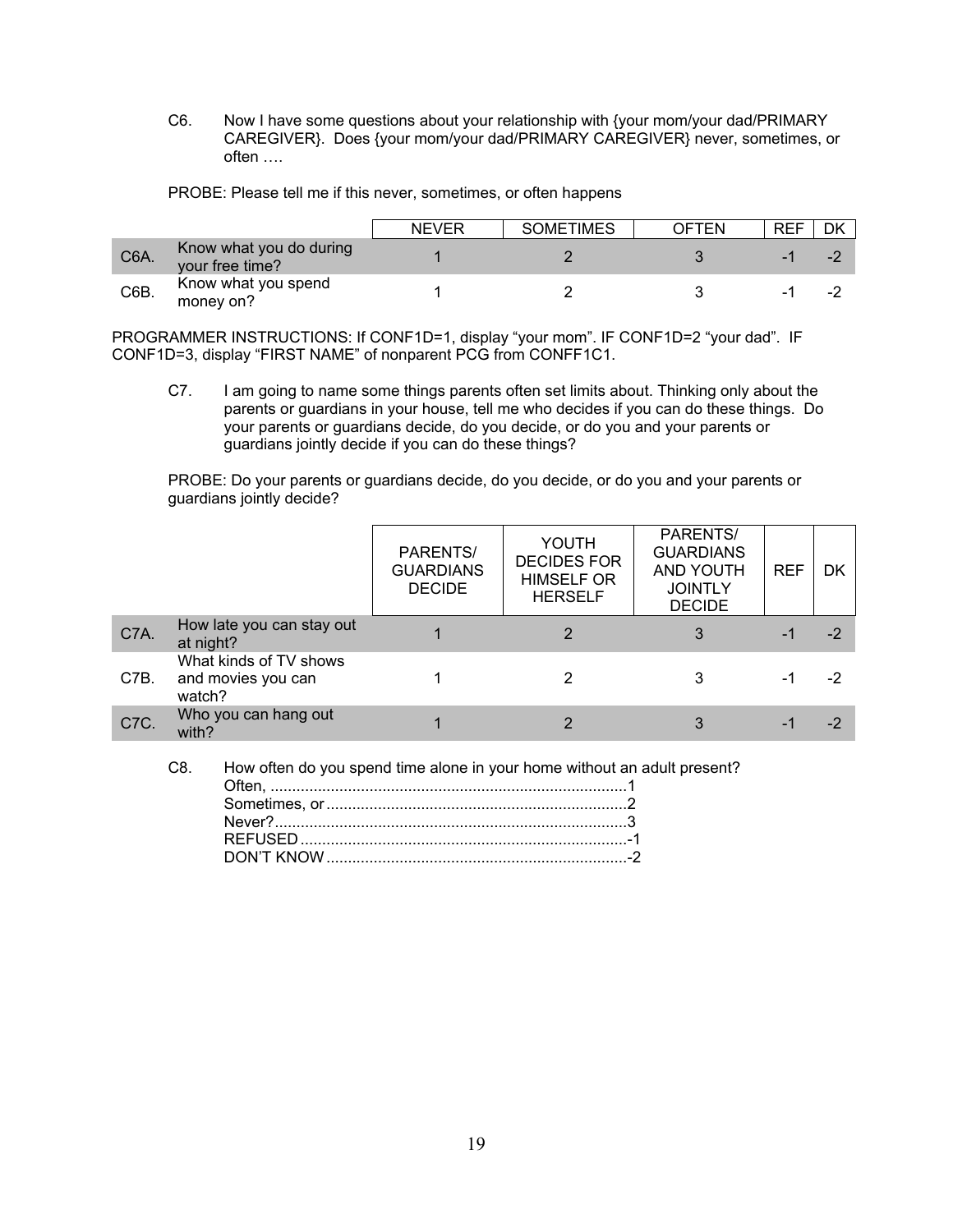C9. Teens often do things that are wrong or make their parents angry. We would like to know what {your mom/your dad/{PRIMARY CAREGIVER}} does when you do something wrong, or make [her/him] upset or angry, or when [she/he] is angry for other reasons. I will read a list of things {your mom/your dad/{PRIMARY CAREGIVER}} might do. Please tell me whether in the last year they never, sometimes, or often did the following:

[Please think about how often {your mom/your dad/{PRIMARY CAREGIVER}} did these things in the past year.]

PROBE: Would you say {she/he} did this never, sometimes, or often?

PROGRAMMER INSTRUCTIONS: If CONF1D=1, display "your mom". Else if CONF1D=2 "your dad". Else if CONF1D=3, display "FIRST NAME" of nonparent PCG from CONF1C1.

|                   |                                                               | <b>NEVER</b> | <b>SOMETIMES</b> | <b>OFTEN</b> | <b>REF</b> | DK   |
|-------------------|---------------------------------------------------------------|--------------|------------------|--------------|------------|------|
| C <sub>9</sub> A. | Explained to you why<br>something you did was<br>wrong?       |              |                  |              | -1         | $-2$ |
| C9B.              | Took away privileges or<br>grounded you?                      |              | 2                | 3            | -1         | -2   |
| C <sub>9</sub> C. | Shouted, yelled,<br>screamed, swore or<br>cursed at you?      |              | 2                |              | -1         | $-2$ |
| C9D.              | Hit or slapped you?                                           |              | 2                | 3            | -1         | $-2$ |
| C9E.              | Listened to your side of<br>an argument?                      |              | 2                | 3            |            | $-2$ |
| C <sub>9F</sub>   | Missed events or<br>activities that were<br>important to you? |              |                  |              |            |      |

If BIOMOTHER IS PCG (CONF1D=1) go to C17.

ELSE If BIOMOTHER IS NOT THE PCG (CONF1D NE 1) AND BIOMOTHER IS NOT DECEASED (MOMSTAT = 90 FROM PRELOAD OR CONF6A NE 1 OR CONF9A NE 1), go to C10.

ELSE, GO TO BOX C21

Now, I'd like to ask you some questions about your relationship with {BIOMOTHER}, your mom.

C10. Have you seen your mom in the last year?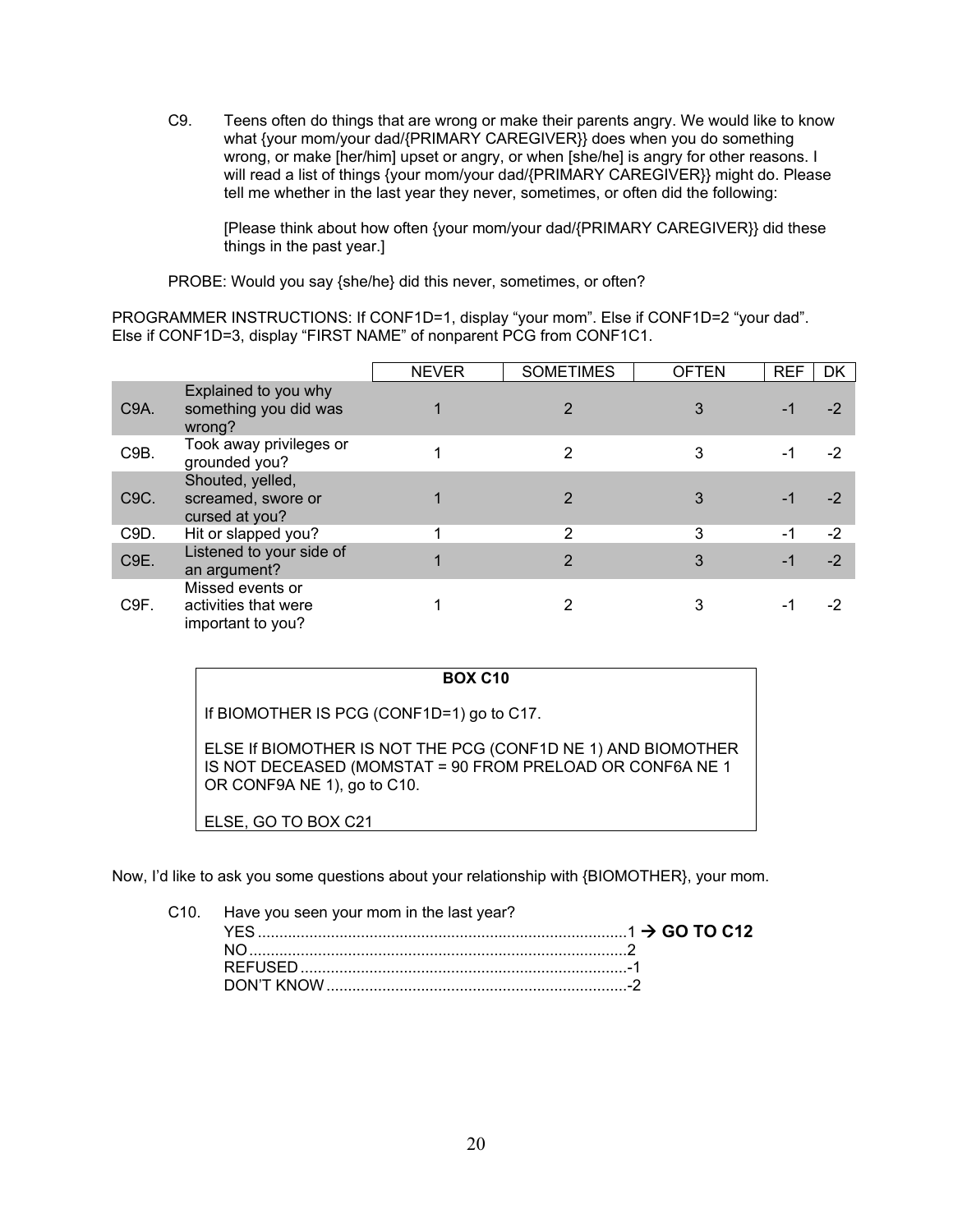PROGRAMMER INSTRUCTIONS: For BIOMOTHER, use BIOMOTHER first and last name from preload.

C11. Have you communicated with your mom -- either on the phone, texting, emailing, or through social media, like Facebook -- in the last year? YES ...................................................................................... 1  **GO TO C13** NO ........................................................................................ 2  **GO TO C17** REFUSED ............................................................................ -1  **GO TO C17** DON'T KNOW ...................................................................... -2  **GO TO C17**

C12. During the past 30 days, on how many days have you seen your mom?

PROBE: Your best estimate is fine.

 |\_\_\_|\_\_\_| ENTER THE NUMBER OF TIMES

| DON'T KNOW |  |
|------------|--|

RANGE: 0-30

#### **BOX C12**

If YOUTH has not seen BIOMOTHER in past 30 days (C12=0, -1, -2), go to C13.

ELSE, GO TO BOX C13.

C13. During the past 30 days, on how many days have you communicated with your mom - either on the phone, texting, emailing or through social media?

PROBE: Your best estimate is fine.

 $\|u\|_{\infty}=\|u\|_{\infty}=\|u\|_{\infty}$ ENTER THE NUMBER OF DAYS

| -       |  |
|---------|--|
| יות זרי |  |

RANGE: 0-30

#### **BOX C13**

If YOUTH has seen BIOMOTHER in past year (C10=1), go to C14.

ELSE, GO TO C17.

| C14. Have you stayed overnight with your mom during the last twelve months? |  |
|-----------------------------------------------------------------------------|--|
|                                                                             |  |
|                                                                             |  |
|                                                                             |  |
|                                                                             |  |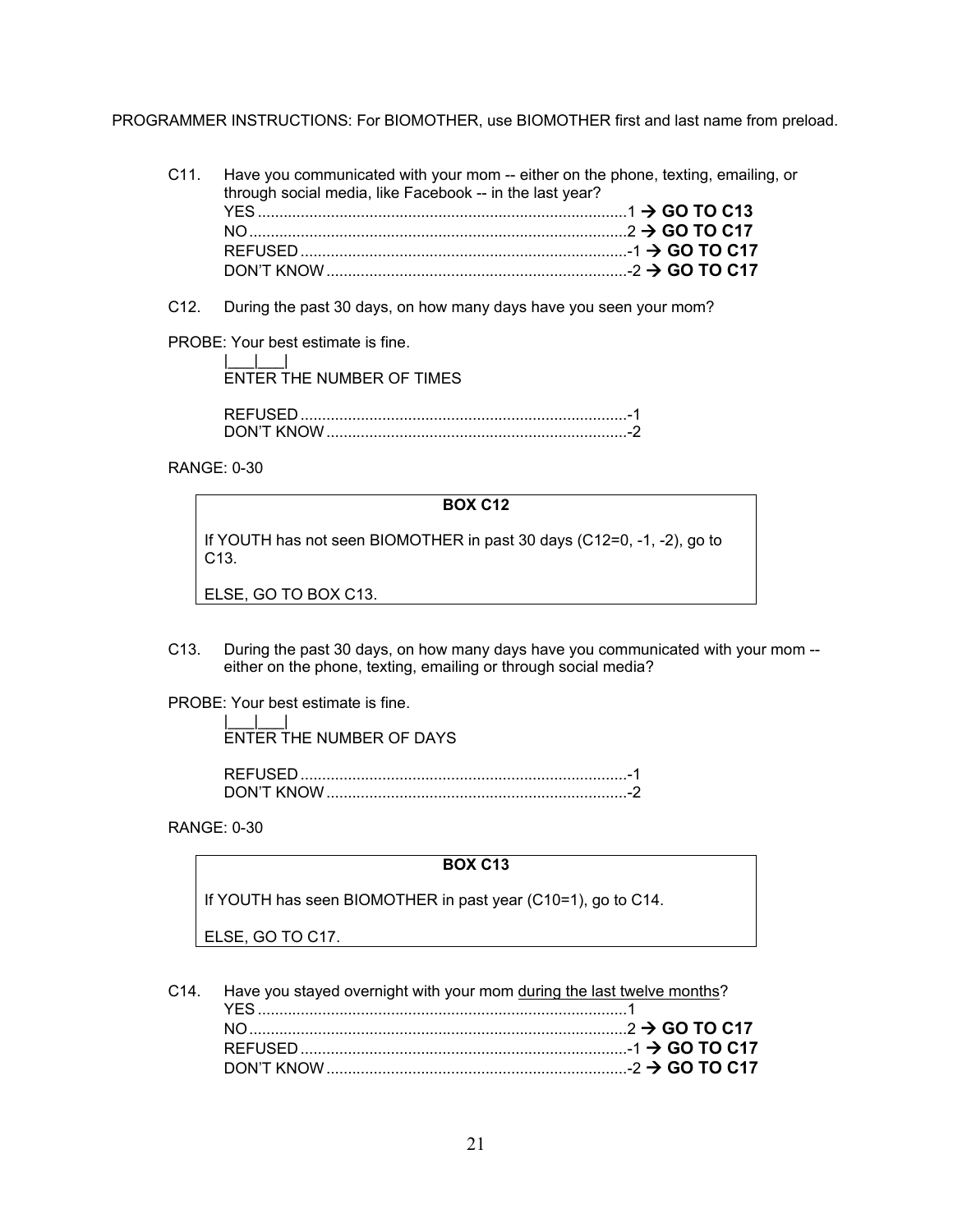C15. How many nights altogether have you spent with your mom during the last twelve months?

PROBE: You can just give us an estimate.

|                   | ENTER NUMBER OF NIGHTS $\rightarrow$ GO TO C17   |
|-------------------|--------------------------------------------------|
|                   |                                                  |
|                   | HARD RANGE: 1-180<br>SOFT RANGE: 1-30            |
| C <sub>16</sub> . | I just need a range. Would you say               |
| C17.              | How close do you feel to your mom? Would you say |

#### **BOX C17**

If YOUTH HAS NOT SEEN BIOMOTHER IN PAST YEAR (C10=2, -1, -2) AND YOUTH HAS NOT COMMUNICATED WITH BIOMOTHER IN PAST YEAR (C11=2, -1, -2), GO TO BOX C19.

ELSE, GO TO C18.

C18. How well do you and your mom share ideas or talk about things that really matter? Would you say…

# **BOX C19**

If BIOMOTHER = PCG (CONF1D=1) OR YOUTH SAW MOTHER (C12 > 0) OR COMMUNICATED WITH MOTHER (C13 >0) IN LAST 30 DAYS, GO TO C19A.

ELSE, GO TO BOX C20.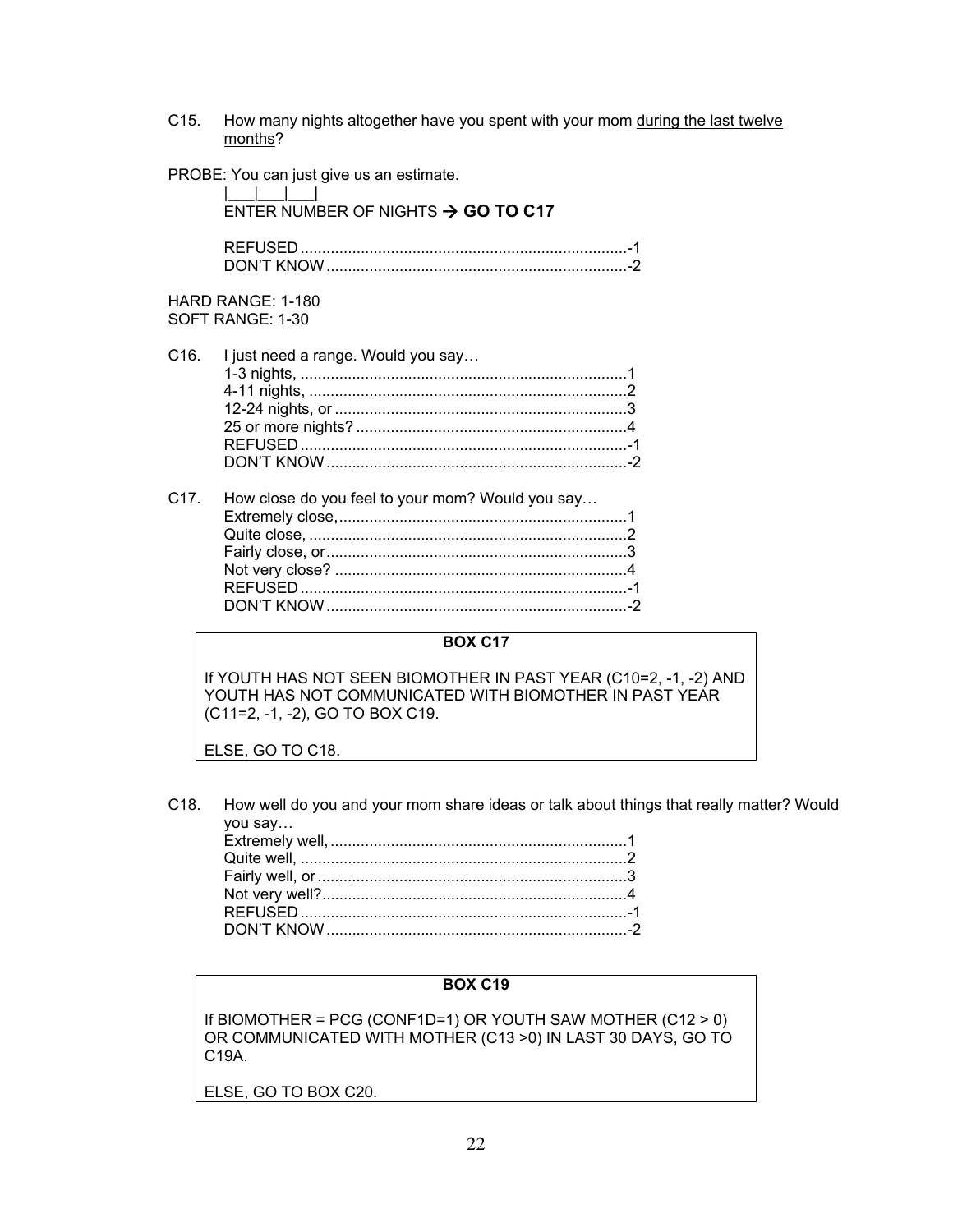C19. Now I'm going to read statements about things that your mother may have done with you in the past month. These things might be done together anywhere, they don't have to be done at home. In the past month, did your mom often, sometimes, or never…

|       |                                                                                                                                 | <b>OFTEN</b> | <b>SOME</b><br><b>TIMES</b> | <b>NEVER</b> | NO HOMEWORK/<br><b>SCHOOL</b><br><b>ASSIGNMENTS IN</b><br>THE PAST MONTH<br>(VOLUNTEERED) | <b>REF</b> | DK   |
|-------|---------------------------------------------------------------------------------------------------------------------------------|--------------|-----------------------------|--------------|-------------------------------------------------------------------------------------------|------------|------|
| C19A. | Talk with you about current events,<br>like things going on in the news?                                                        |              | 2                           | 3            |                                                                                           |            |      |
| C19B. | Talk with you about your day?                                                                                                   |              | 2                           | 3            |                                                                                           | -1         | -2   |
| C19C. | Help you with homework or school<br>assignments?                                                                                |              | 2                           | 3            | 4                                                                                         |            | $-2$ |
| C19D. | Do activities with you such as play<br>sports or video games, or household<br>chores such as doing dishes or<br>preparing food? |              | 2                           | 3            |                                                                                           |            |      |

**BOX C20** 

IF BIOMOTHER=PCG (CONF1D=1) or TEEN SAW MOTHER (C12 > 0) IN LAST 30 DAYS, GO TO C20.

ELSE, GO TO BOX C21.

C20. In the past month, how often has your mom spent one or more hours a day with you? Was it…

#### **BOX C21**

IF BIOFATHER IS PCG (CONF1D=2) OR BIOFATHER LIVES WITH MOTHER AND YOUTH (CONF2=1) GO TO C28.

ELSE IF BIOFATHER IS NON-RESIDENT (CONF2=2) OR PCG IS NON-PARENT (CONF1D=3) AND BIOFATHER IS NOT DECEASED (PRELOAD, OR CONF10 NE 1, OR CONF2A NE 1 OR DADSTAT NE 90, 92, 93, 94) FATHER DENIES/NOT TOLD OF PATERNITY, DNA PROVES NOT FATHER, OR FATHER UNKNOWN FROM YR9 FATHER INTERVIEW STATUS, GO TO C21

ELSE, GO TO BOX C32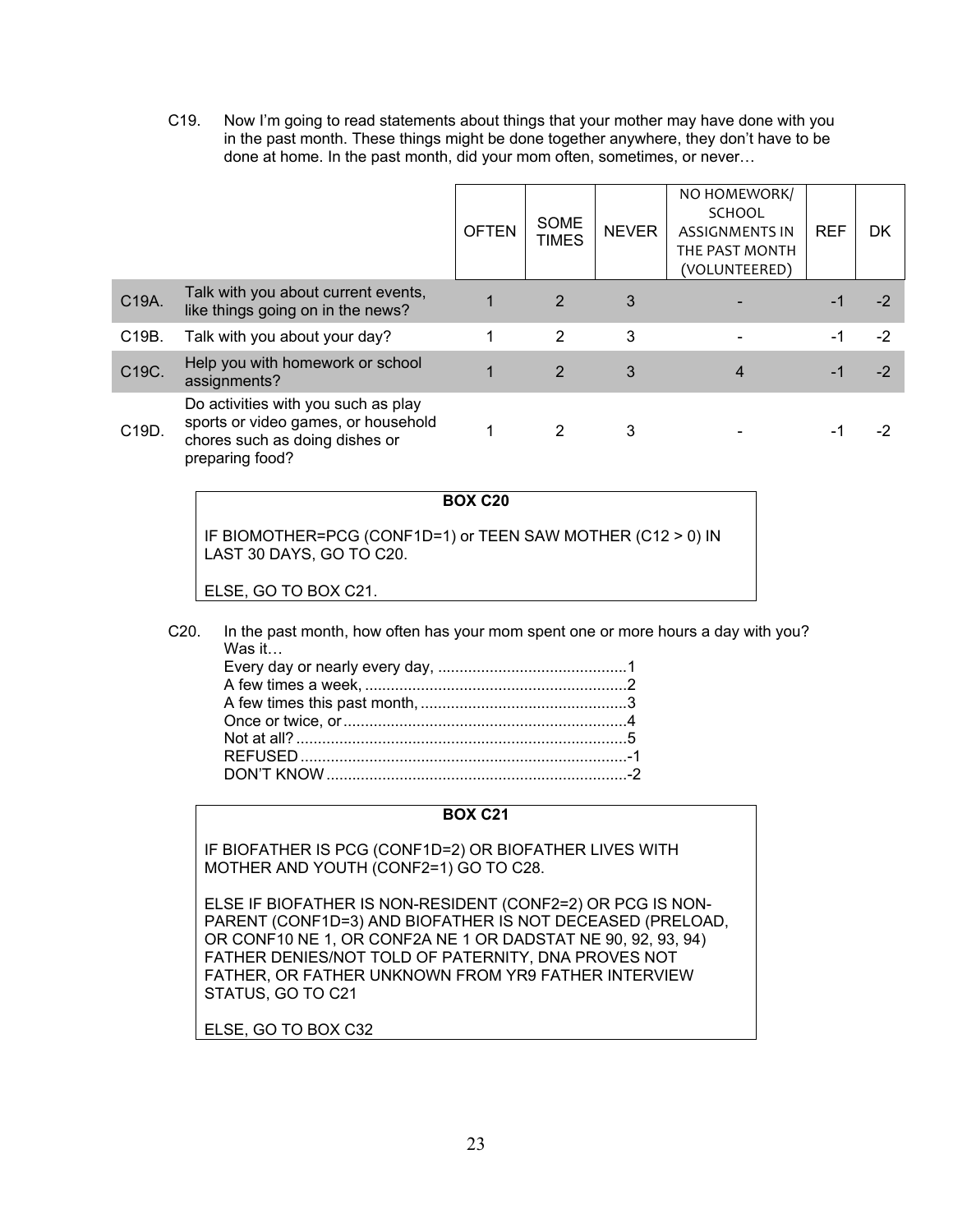Now, I'd like to ask you some questions about your relationship with {BIOFATHER}, your dad.

C21. Have you seen your dad in the last year? YES ...................................................................................... 1  **GO TO C23** NO ........................................................................................ 2 REFUSED ............................................................................ -1 DON'T KNOW ...................................................................... -2

PROGRAMMER INSTRUCTIONS: For BIOFATHER, use BIOFATHER first and last name from preload.

| C22. Have you communicated with your dad-- either on the phone, texting, emailing, or<br>through social media, like Facebook -- in the last year? |  |
|---------------------------------------------------------------------------------------------------------------------------------------------------|--|
|                                                                                                                                                   |  |
|                                                                                                                                                   |  |
|                                                                                                                                                   |  |
|                                                                                                                                                   |  |

C23. During the past 30 days, on how many days have you seen your dad?

PROBE: Your best estimate is fine.

 |\_\_\_|\_\_\_| ENTER THE NUMBER OF TIMES

| $N'$ KNO |  |
|----------|--|

RANGE: 0-30

#### **BOX C24**

If YOUTH has not seen BIOFATHER in past 30 days (C23=0, -1, -2), go to C24.

ELSE, GO TO BOX C25.

C24. During the past 30 days, on how many days have you communicated with your dad - either on the phone, texting, emailing or through social media?

PROBE: Your best estimate is fine.

 |\_\_\_|\_\_\_| ENTER THE NUMBER OF DAYS

| NUIT KNOW |  |
|-----------|--|

RANGE: 0-30

## **BOX C25**

If YOUTH has seen BIOFATHER in past year (C21=1), go to C25.

ELSE, GO TO C28.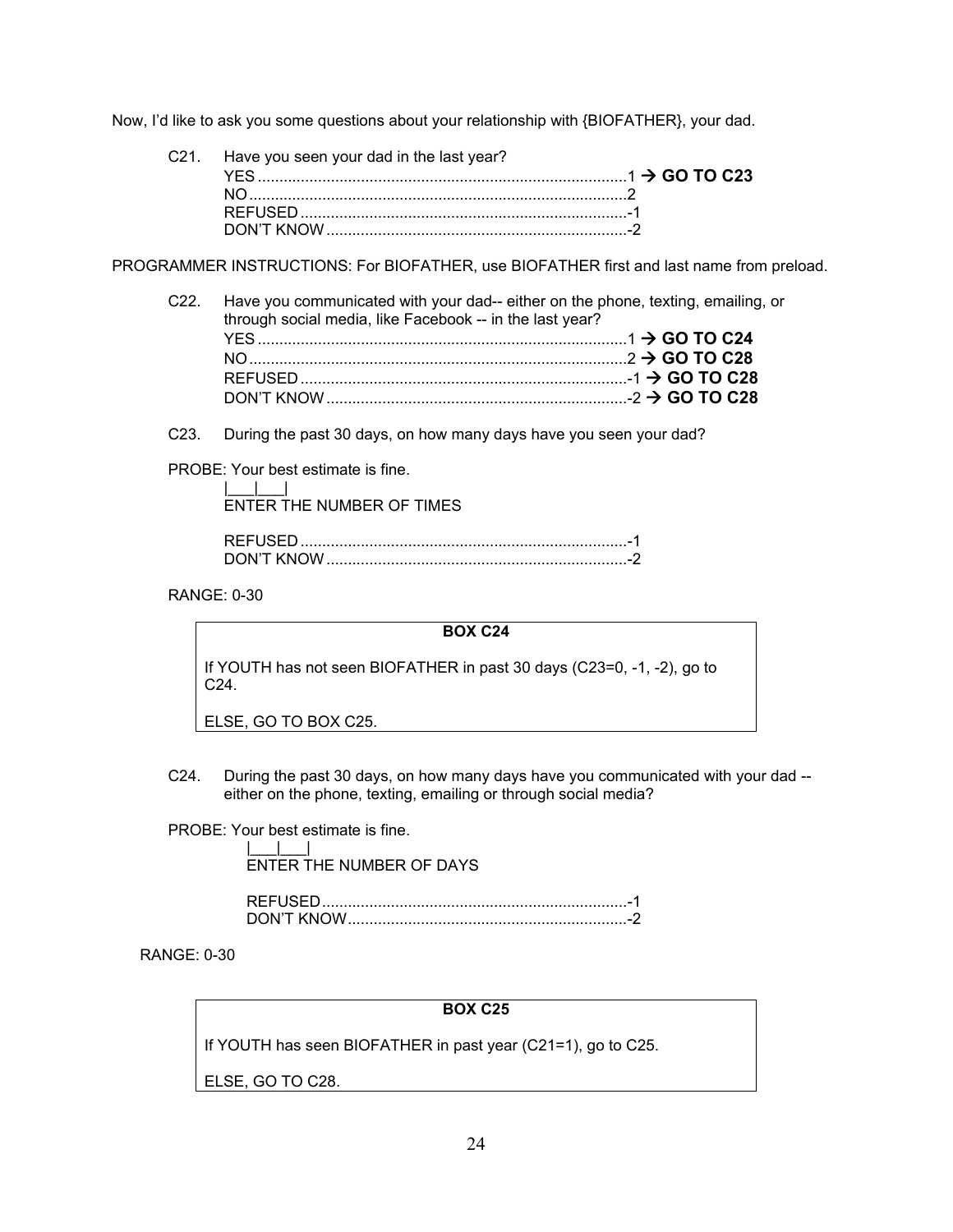| C25. Have you stayed overnight with your dad during the last twelve months? |  |  |
|-----------------------------------------------------------------------------|--|--|
|                                                                             |  |  |
|                                                                             |  |  |
|                                                                             |  |  |
|                                                                             |  |  |

How many nights altogether have you spent with your dad during the last twelve months? C<sub>26</sub>

PROBE: You can just give us an estimate.

### $\mathbb{R}^n$  and  $\mathbb{R}^n$  and  $\mathbb{R}^n$ ENTER NUMBER OF NIGHTS  $\rightarrow$  GO TO C28

| <b>REFUSED</b> |  |
|----------------|--|
| DON'T KNOW     |  |

HARD RANGE: 1-180

SOFT RANGE: 1-90

|  | C27. I just need a range. Would you say |  |
|--|-----------------------------------------|--|
|  |                                         |  |
|  |                                         |  |
|  |                                         |  |
|  |                                         |  |
|  |                                         |  |
|  |                                         |  |
|  |                                         |  |

#### C<sub>28</sub> How close do you feel to your dad? Would you say...

## **BOX C29**

IF YOUTH HAS NOT SEEN BIOFATHER IN PAST YEAR (C21=2, -1, -2) AND YOUTH HAS NOT COMMUNICATED WITH BIOFATHER IN PAST YEAR (C22=2, -1, -2), GO TO BOX C30.

ELSE, GO TO C29.

|         | C29. How well do you and your dad share ideas or talk about things that really matter? Would |  |
|---------|----------------------------------------------------------------------------------------------|--|
| you say |                                                                                              |  |
|         |                                                                                              |  |
|         |                                                                                              |  |
|         |                                                                                              |  |
|         |                                                                                              |  |
|         |                                                                                              |  |
|         |                                                                                              |  |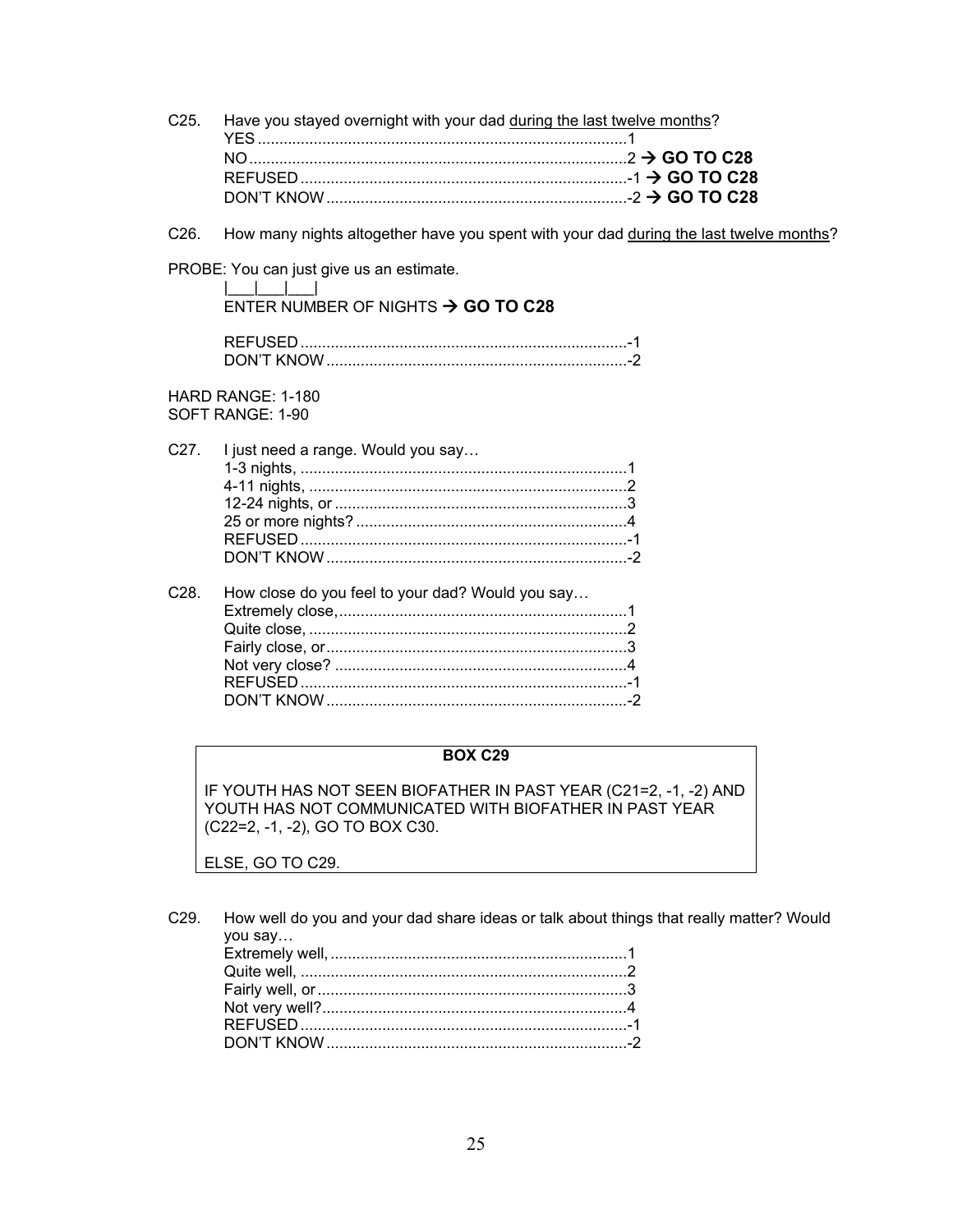#### **BOX C30**

If BIOFATHER = PCG (CONF1D = 2) or TEEN LIVES WITH BIOFATHER (CONF2=1) OR TEEN SAW FATHER (C23 > 0) OR COMMUNICATED WITH FATHER (C24 >0) IN LAST 30 DAYS, GO TO C30.

ELSE, GO TO BOX C31.

C30. Now I'm going to read statements about things that your father may have done with you in the past month. These things might be done together anywhere, they don't have to be done at home. In the past month, did your dad often, sometimes, or never…

|       |                                                                                                                                 | <b>OFTEN</b> | <b>SOME</b><br><b>TIMES</b> | <b>NEVER</b> | NO HOMEWORK/<br><b>SCHOOL</b><br><b>ASSIGNMENTS IN</b><br>THE PAST MONTH<br>(VOLUNTEERED) | <b>REF</b> | DK   |
|-------|---------------------------------------------------------------------------------------------------------------------------------|--------------|-----------------------------|--------------|-------------------------------------------------------------------------------------------|------------|------|
| C30A. | Talk with you about current events,<br>like things going on in the news?                                                        |              | $\overline{2}$              | 3            |                                                                                           |            | -2   |
| C30B. | Talk with you about your day?                                                                                                   |              | 2                           | 3            |                                                                                           | -1         | $-2$ |
| C30C. | Help you with homework or school<br>assignments?                                                                                |              | $\overline{2}$              | 3            |                                                                                           |            | $-2$ |
| C30D. | Do activities with you such as play<br>sports or video games, or household<br>chores such as doing dishes or<br>preparing food? |              | 2                           | 3            |                                                                                           |            |      |

## **BOX C31**

If BIOFATHER = PCG (CONF1D=2) OR TEEN LIVES WITH BIOFATHER (CONF2=1) OR TEEN SAW FATHER (C23 > 0) IN LAST 30 DAYS, GO TO C31.

ELSE, GO TO BOX C32.

C31. In the past month, how often has your dad spent one or more hours a day with you? Was

#### **BOX C32**

If the youth's primary caregiver is their biomother (CONF1D=1) and if biomother has a current partner that is not the father (CONF3=1) then go to C32.

Else, go to BOX C36.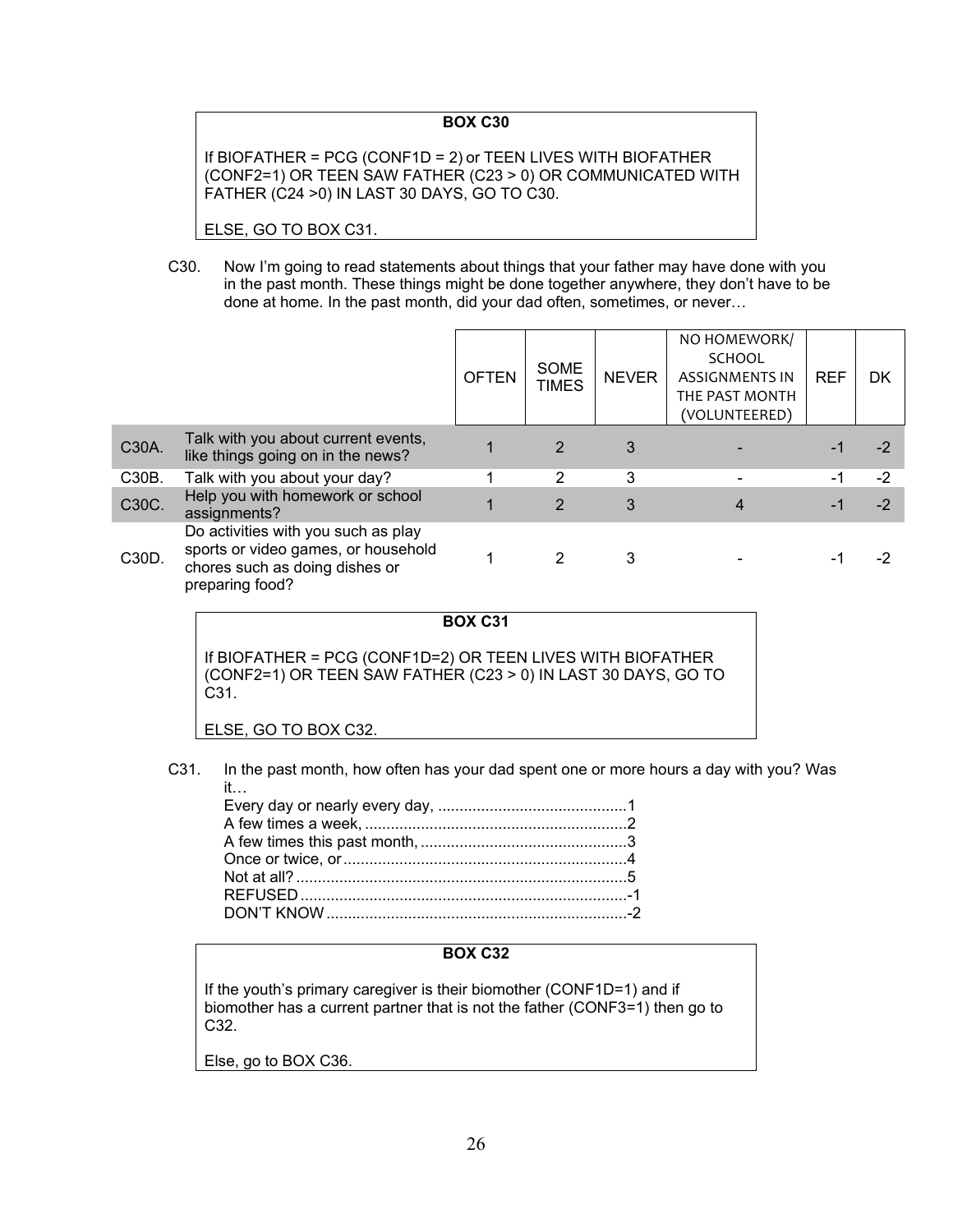Now, I have some questions that are just about your mother's current husband or partner {NAME OF PARTNER}.

C32. In the past month, how often has {NAME OF PARTNER} spent one or more hours a day with you? Was it… Every day or nearly every day, ............................................ 1 A few times a week, ............................................................. 2 A few times this past month, ................................................ 3 Once or twice, or .................................................................. 4 Not at all? ............................................................................. 5 REFUSED ............................................................................ -1 DON'T KNOW ...................................................................... -2 C33. How close do you feel to your mother's husband or partner, {NAME OF PARTNER}? Would you say… Extremely close, ................................................................... 1 Quite close, .......................................................................... 2 Fairly close, or ...................................................................... 3 Not very close? .................................................................... 4 REFUSED ............................................................................ -1 DON'T KNOW ...................................................................... -2 C34. How well do you and {NAME OF PARTNER} share ideas or talk about things that really matter? Would you say… Extremely well, ..................................................................... 1 Quite well, ............................................................................ 2

C35. Now I would like to ask you some questions about things {NAME OF PARTNER} may do with you. Please tell me how often {NAME OF PARTNER} did this with you in the past month. These things might be done together anywhere, they don't have to be done at home.

In the past month, did he often, sometimes or never…

|       |                                                                                                                                 | <b>OFTEN</b> | SOME<br><b>TIMES</b> | <b>NEVER</b> | NO HOMEWORK/<br><b>SCHOOL</b><br><b>ASSIGNMENTS</b><br>IN THE PAST<br><b>MONTH</b><br>(VOLUNTEERED) | <b>REF</b> | DK   |
|-------|---------------------------------------------------------------------------------------------------------------------------------|--------------|----------------------|--------------|-----------------------------------------------------------------------------------------------------|------------|------|
| C35A. | Talk with you about current events,<br>like things going on in the news?                                                        |              | 2                    | 3            |                                                                                                     |            | $-2$ |
| C35B. | Talk with you about your day?                                                                                                   |              |                      | 3            |                                                                                                     | -1         | $-2$ |
| C35C. | Help you with homework or school<br>assignments?                                                                                |              | $\mathcal{P}$        | 3            |                                                                                                     | -1         | $-2$ |
| C35D. | Do activities with you such as play<br>sports or video games, or<br>household chores such as doing<br>dishes or preparing food? |              |                      | 3            |                                                                                                     |            | -2   |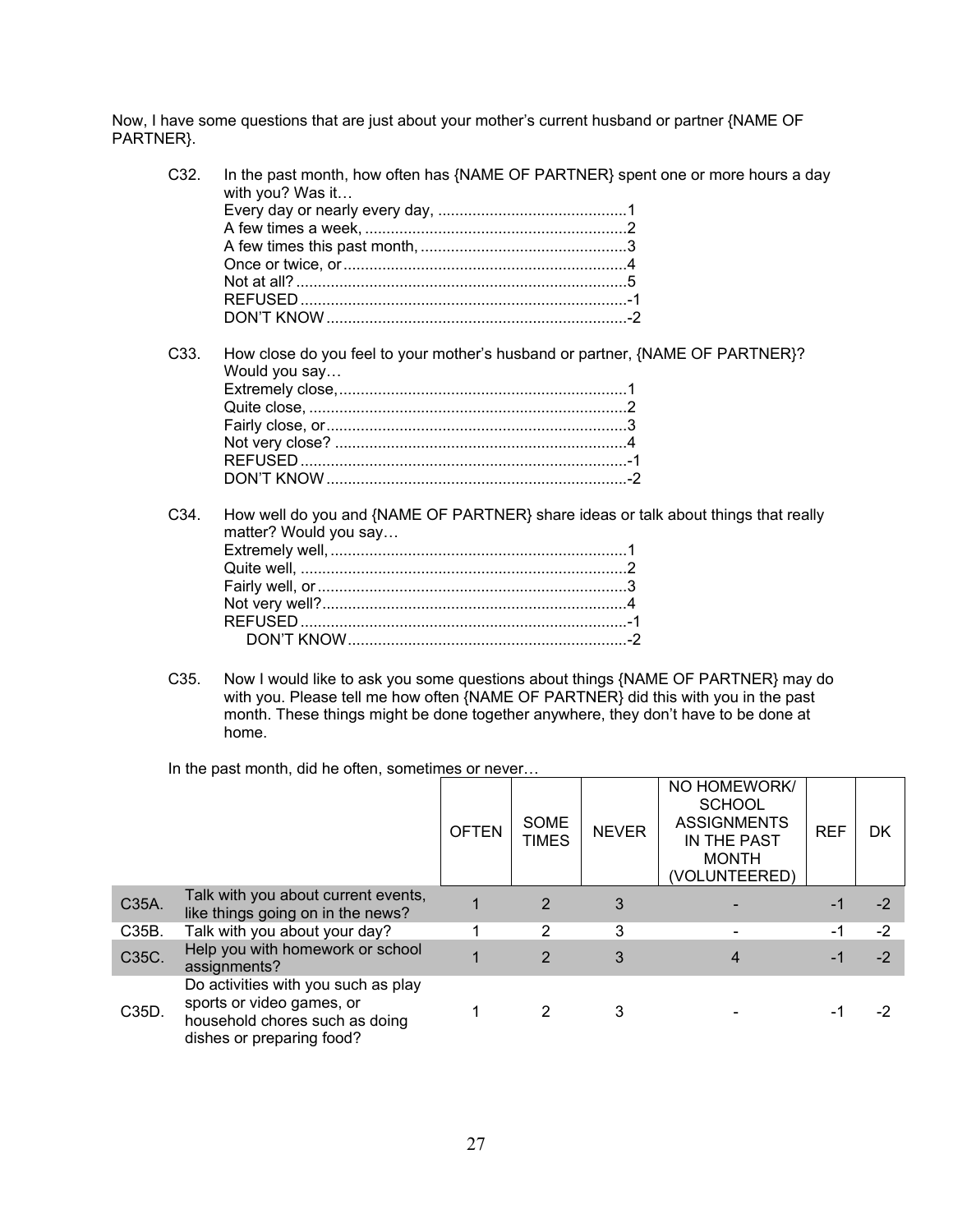#### **BOX C36**

IF THE YOUTH'S PRIMARY CAREGIVER IS THEIR BIOFATHER (CONF1D=2) AND IF BIOFATHER HAS A CURRENT PARTNER THAT IS NOT THE MOTHER (CONF7=1) THEN GO TO C36.

ELSE, GO TO C40.

Now, I have some questions that are just about your father's current wife or partner, {NAME OF PARTNER}.

| C36. | In the past month, how often has {NAME OF PARTNER} spent one or more hours a day<br>with you? Was it |
|------|------------------------------------------------------------------------------------------------------|
|      |                                                                                                      |
|      |                                                                                                      |
|      |                                                                                                      |
|      |                                                                                                      |
|      |                                                                                                      |
|      |                                                                                                      |
|      |                                                                                                      |

C37. How close do you feel to your father's wife or partner, {NAME OF PARTNER}? Would you say… Extremely close, ................................................................... 1 Quite close, .......................................................................... 2 Fairly close, or ...................................................................... 3 Not very close? .................................................................... 4 REFUSED ............................................................................ -1 DON'T KNOW ...................................................................... -2

| C38. How well do you and {NAME OF PARTNER} share ideas or talk about things that really<br>matter? Would you say |
|------------------------------------------------------------------------------------------------------------------|
|                                                                                                                  |
|                                                                                                                  |
|                                                                                                                  |
|                                                                                                                  |
|                                                                                                                  |
|                                                                                                                  |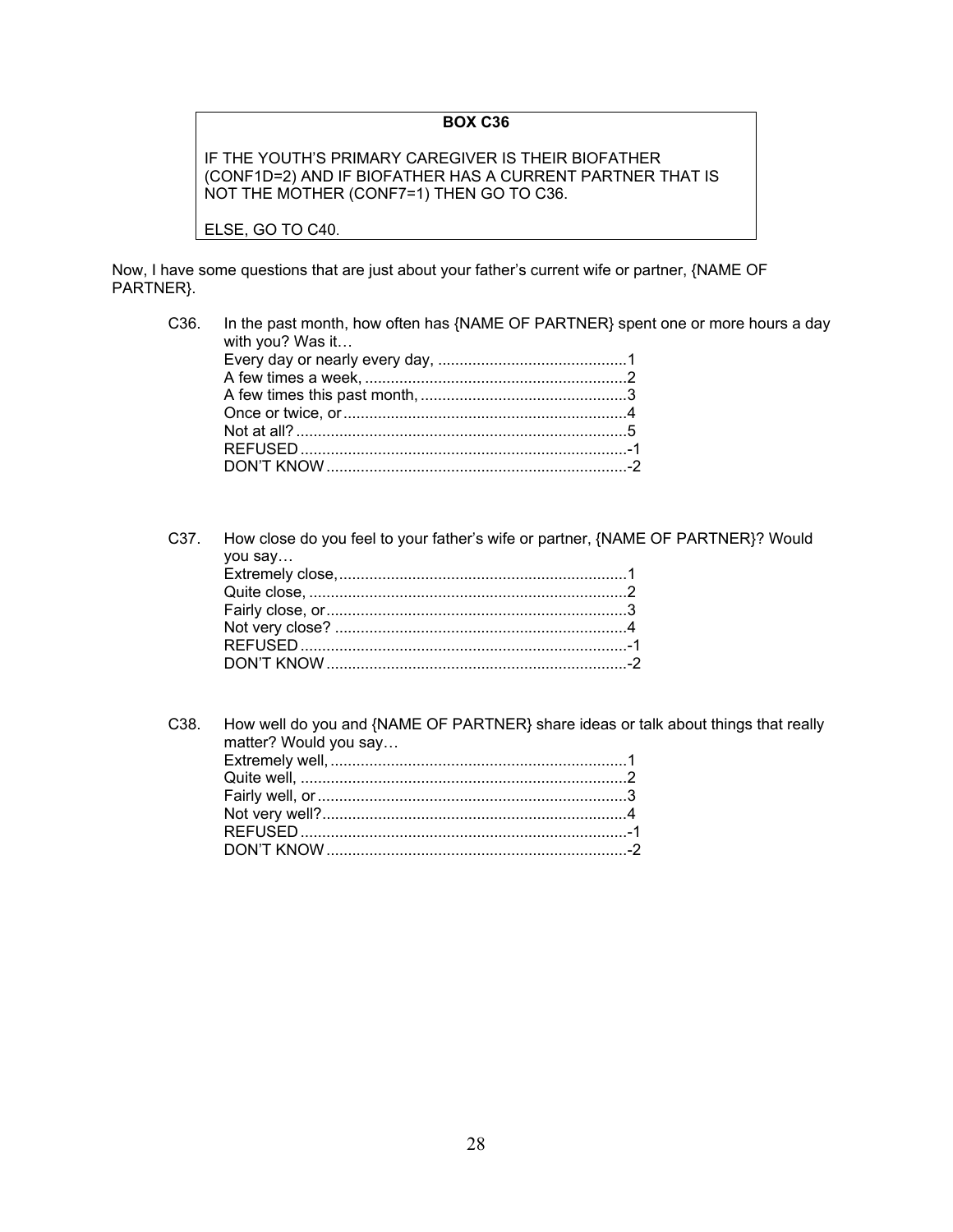C39. Now I would like to ask you some questions about things {NAME OF PARTNER} may do with you.

Please tell me how often {NAME OF PARTNER} did this with you in the past month. These things might be done together anywhere, they don't have to be done at home. In the past month, did she often, sometimes or never…

|       |                                                                                                                                       | <b>OFTEN</b> | <b>SOMETIMES</b> | <b>NEVER</b> | NO HOMEWORK/<br><b>SCHOOL</b><br><b>ASSIGNMENTS IN</b><br>THE PAST MONTH<br>(VOLUNTEERED) | <b>REF</b> | DK   |
|-------|---------------------------------------------------------------------------------------------------------------------------------------|--------------|------------------|--------------|-------------------------------------------------------------------------------------------|------------|------|
| C39A. | Talk with you about<br>current events, like things<br>going on in the news?                                                           | 1            | 2                | 3            |                                                                                           | -1         |      |
| C39B. | Talk with you about your<br>day?                                                                                                      |              | $\mathfrak{p}$   | 3            |                                                                                           | -1         | $-2$ |
| C39C. | Help you with homework<br>or school assignments?                                                                                      |              | $\overline{2}$   | 3            | 4                                                                                         |            | $-2$ |
| C39D. | Do activities with you<br>such as play sports or<br>video games, or<br>household chores such<br>as doing dishes or<br>preparing food? |              | 2                | 3            |                                                                                           | -1         |      |

C40. Other than your parents or guardians, is there currently an adult in your life who you share ideas with or talk about things that really matter? {Do not include {PARTNER}.} YES ...................................................................................... 1 NO ........................................................................................ 2  **GO TO C42** REFUSED ............................................................................ -1  **GO TO C42** DON'T KNOW ...................................................................... -2  **GO TO C42**

PROGRAMMER INSTRUCTIONS: IF THE PCG IS A BIOMOTHER OR BIOFATHER (CONF1D = 1 OR 2) AND HAS A CURRENT PARTNER (CONF3 = 1 OR CONF7 = 1) THEN DISPLAY "Do not include {PARTNER}."

| C41. | How is this adult related to you? If there is more than one, think about the one who has |  |
|------|------------------------------------------------------------------------------------------|--|
|      | made the most important positive difference in your life.                                |  |
|      |                                                                                          |  |
|      |                                                                                          |  |
|      |                                                                                          |  |
|      |                                                                                          |  |
|      |                                                                                          |  |
|      | MINISTER/PRIEST/RABBI/RELIGIOUS LEADER6                                                  |  |
|      |                                                                                          |  |
|      |                                                                                          |  |
|      |                                                                                          |  |
|      |                                                                                          |  |
|      |                                                                                          |  |
|      |                                                                                          |  |
|      |                                                                                          |  |
|      |                                                                                          |  |
|      |                                                                                          |  |
|      |                                                                                          |  |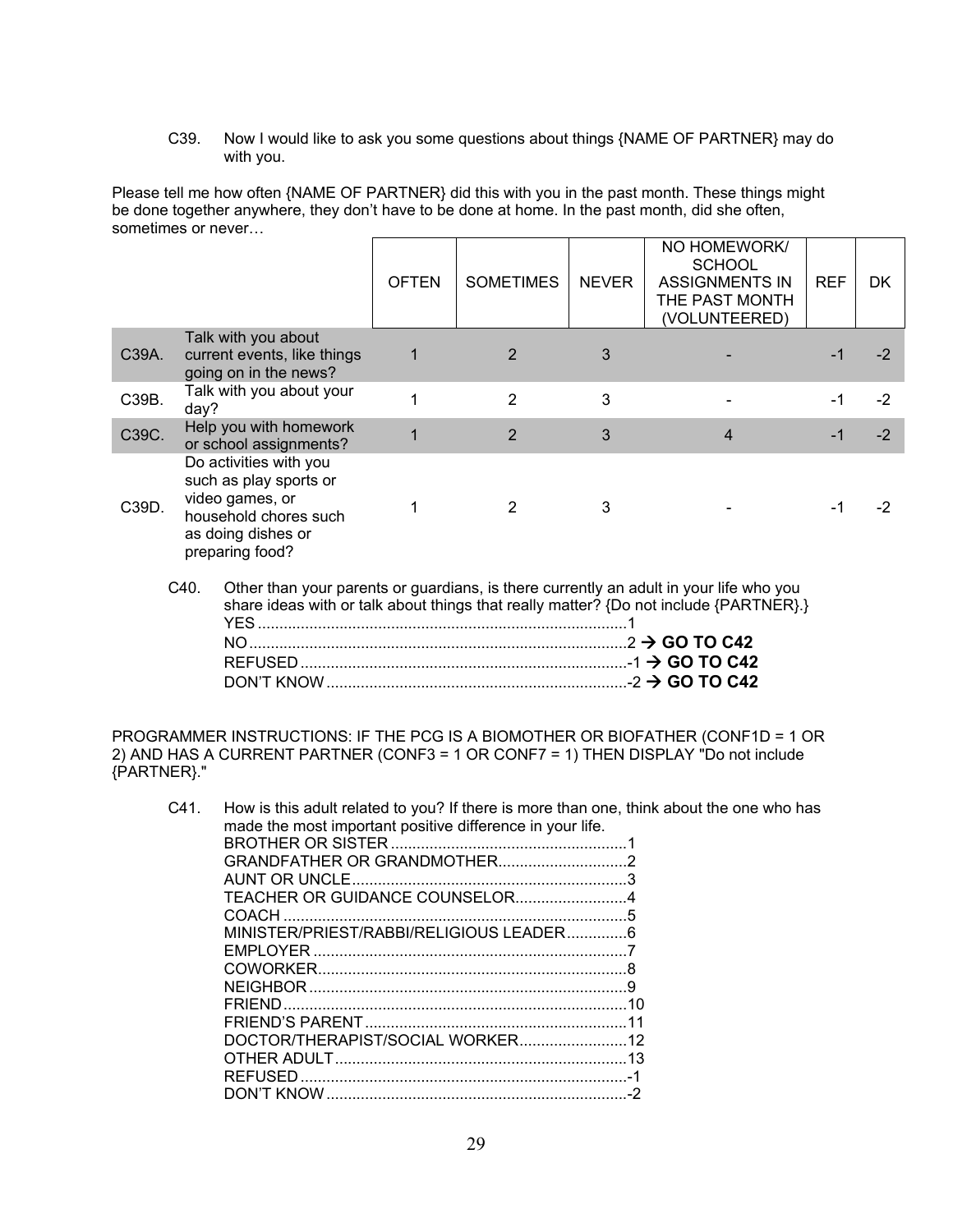Next we have some questions about your relationship with any brothers and sisters you may have.

C42. How many full siblings do you live with?

 $\|u\|_{\infty}=\|u\|_{\infty}=\|u\|_{\infty}$ ENTER NUMBER

> REFUSED ............................................................................ -1 DON'T KNOW ...................................................................... -2

HARD RANGE: 0-10 SOFT RANGE: 0-4

C43. How many half siblings do you live with?

PROBE: A half sibling shares only one biological parent with you, either your biological mother or biological father.

 $\|u\|_{\infty}=\|u\|_{\infty}=\|u\|_{\infty}$ ENTER NUMBER

> REFUSED ............................................................................ -1 DON'T KNOW ...................................................................... -2

HARD RANGE: 0-10 SOFT RANGE: 0-4

C44. How many step siblings do you live with?

PROBE: A step sibling is a child of a step parent; a non-related brother or sister.

 |\_\_\_|\_\_\_| ENTER NUMBER

> REFUSED ............................................................................ -1 DON'T KNOW ...................................................................... -2

HARD RANGE: 0-10

### **BOX C45**

If YOUTH DOES NOT HAVE SIBLINGS IN HOUSEHOLD (C42=0, -1, -2 AND C43=0, -1, -2 AND C44=0, -1, -2), GO TO SECTION D.

ELSE, GO TO C45.

C45. How well do you and your siblings get along? Would you say…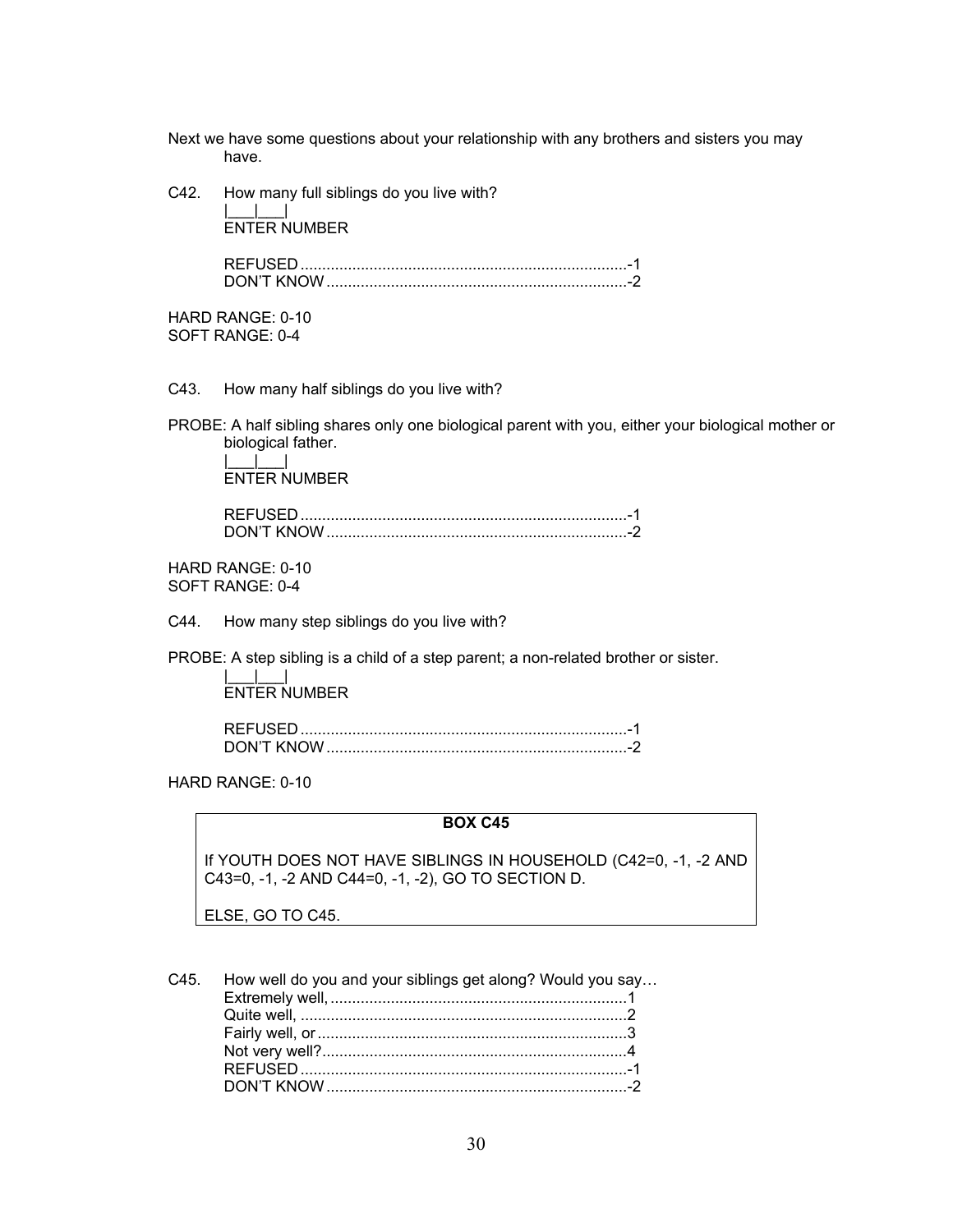#### **BOX C46**

If BIOMOTHER IS PCG (CONF1D=1) OR YOUTH has seen BIOMOTHER in past year (C10=1), and YOUTH says she/he lives with siblings (C42>0 OR C43>0 OR C44>0) then go to C46.

ELSE, GO TO BOX C47.

C46. Some children feel jealous or upset at times about the attention or affection their mother gives their brother or sister. How often do you feel jealous about her attention or affection toward the other child(ren) in your family?

#### **BOX C47**

If BIOFATHER IS PCG (CONF1D=2) OR YOUTH has seen BIOFATHER in past year (C21=1), and YOUTH says she/he lives with siblings (C42>0 OR C43>0 OR C44>0) then go to C47.

ELSE, GO TO BOX C48.

C47. How often do you feel jealous about your dad's attention or affection toward the other child(ren) in your family?

#### **BOX C48**

If the youth's primary caregiver is their bio mother (CONF1D=1) and if BIO-MOTHER has a current partner that is not the father (CONF3=1), and YOUTH says she/he lives with siblings (C42>0 OR C43>0 OR C44>0) then go to C48.

ELSE, GO TO Box C49.

C48. How often do you feel jealous about {NAME OF PARTNER}'s attention or affection toward the other child(ren) in your family?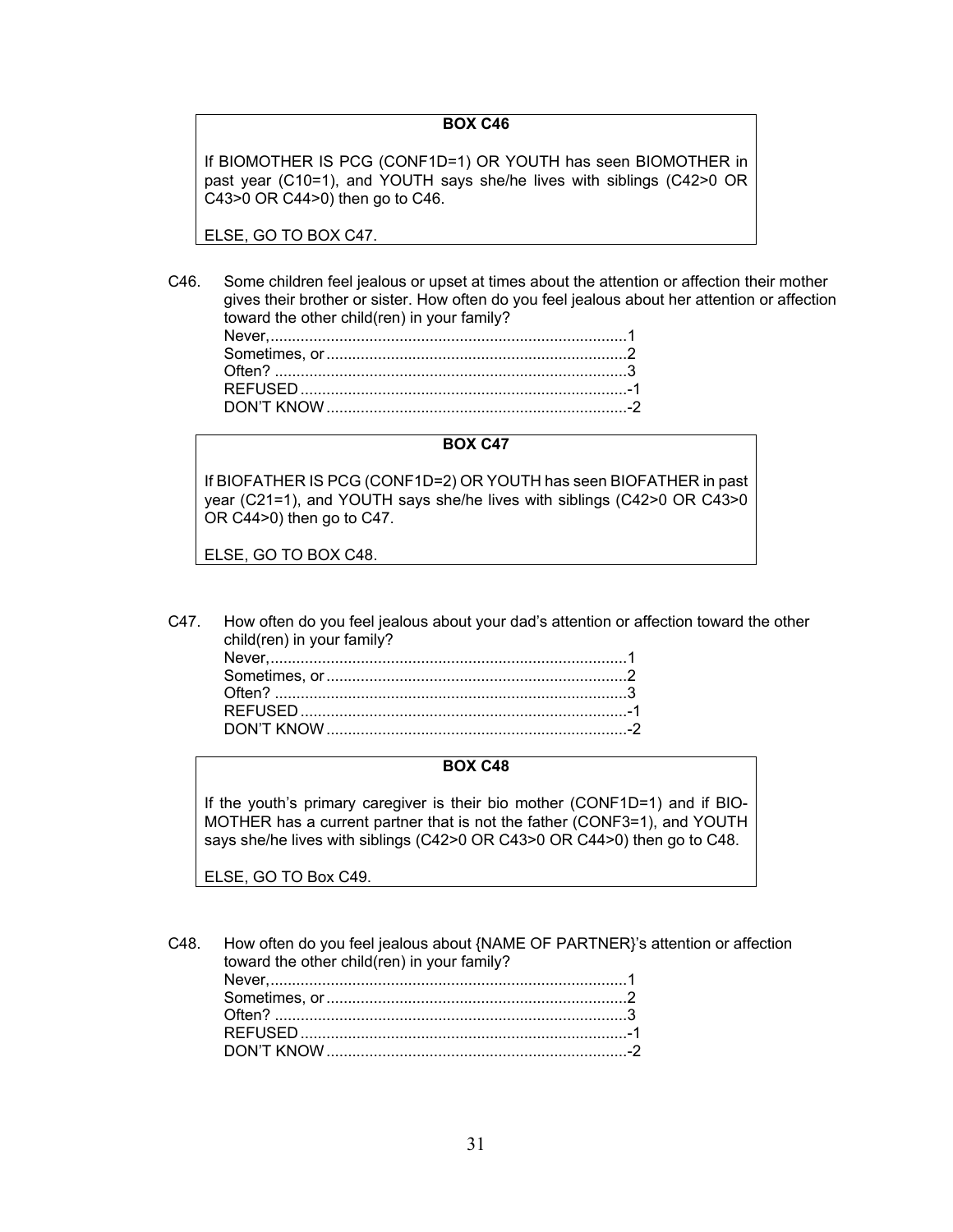## **BOX C49**

If the youth's primary caregiver is their bio father (CONF1D=2) and if BIO-FATHER has a current partner that is not the mother (CONF7=1), and YOUTH says she/he lives with siblings (C42>0 OR C43>0 OR C44>0) then go to C49.

ELSE, GO TO Section D.

| toward the other child(ren) in your family? | C49. How often do you feel jealous about {NAME OF PARTNER}'s attention or affection |
|---------------------------------------------|-------------------------------------------------------------------------------------|
|                                             |                                                                                     |
|                                             |                                                                                     |
|                                             |                                                                                     |
|                                             |                                                                                     |
|                                             |                                                                                     |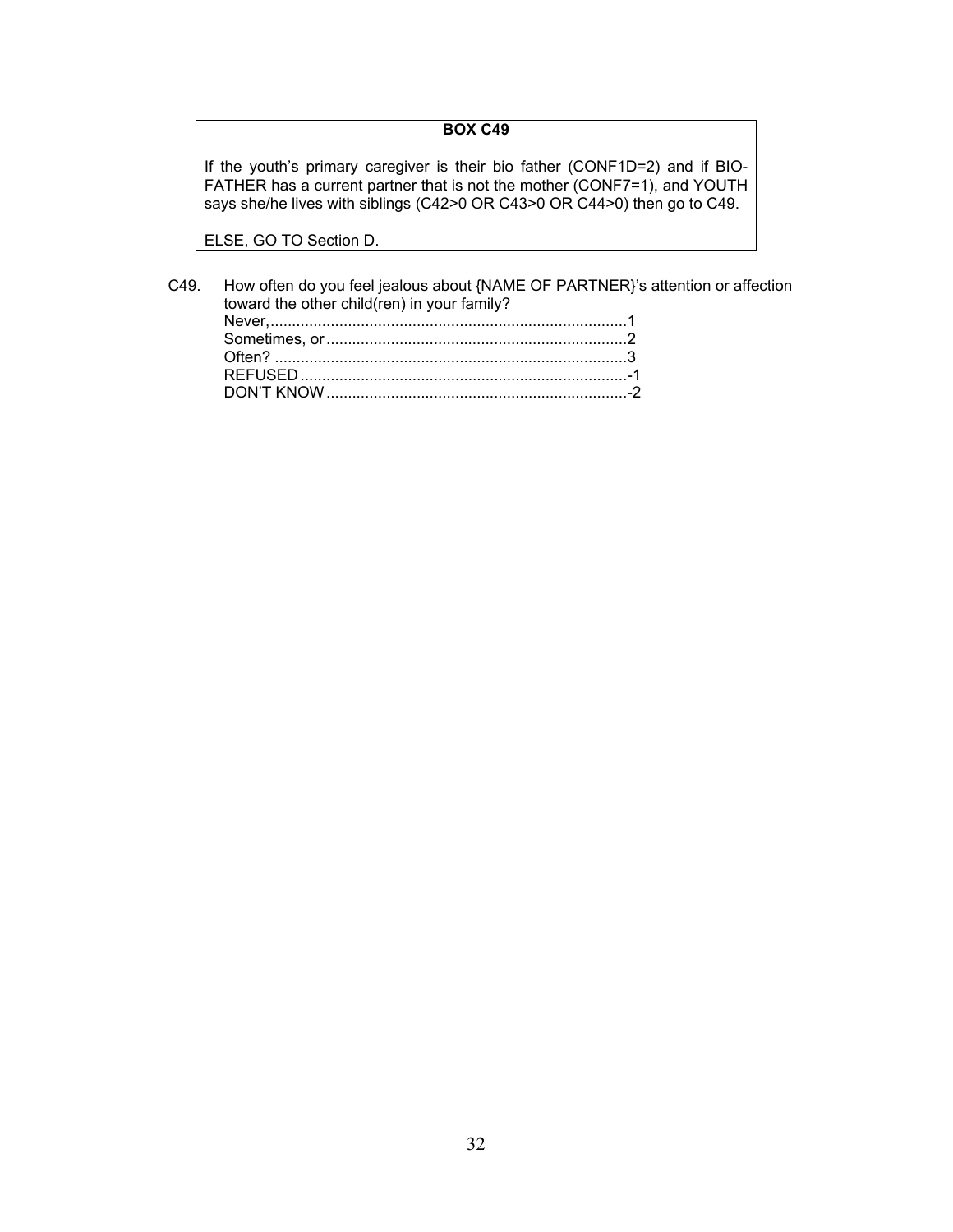# **SECTION D: HEALTH AND HEALTH BEHAVIOR**

Now I'd like to ask you some questions about you, your health, and your health behaviors. Let's start with some questions about you.

- D1. For each item I read, please report whether this is not true, sometimes true, or often true for you …
- PROBE: Would you say (so far as you know) this is not true, sometimes true, or often true for you.

|                   |                                                                                 | NOT TRUE | SOMETIMES TRUE | <b>OFTEN TRUE</b> | <b>REF</b> | DK   |
|-------------------|---------------------------------------------------------------------------------|----------|----------------|-------------------|------------|------|
| D <sub>1</sub> A. | I understand others'<br>feelings like when they are<br>happy, sad, or mad       |          | $\overline{2}$ | 3                 | $-1$       | $-2$ |
| D <sub>1</sub> B. | I try to comfort others when<br>they are upset                                  | 1        | $\overline{2}$ | 3                 | -1         | $-2$ |
| D <sub>1C</sub> . | I am open and direct about<br>what I want                                       |          | $\overline{2}$ | 3                 | $-1$       | $-2$ |
| D <sub>1</sub> D. | I join group activities<br>without being told to                                | 1        | $\overline{2}$ | 3                 | $-1$       | $-2$ |
| D <sub>1E</sub> . | I make friends easily                                                           |          | $\overline{2}$ | 3                 | $-1$       | $-2$ |
| D <sub>1</sub> F. | I am self-confident in social<br>situations such as parties or<br>group outings | 1        | $\overline{2}$ | 3                 | -1         | $-2$ |
| D <sub>1</sub> G. | I easily change from one<br>activity to another                                 |          | $\overline{2}$ | 3                 | $-1$       | $-2$ |
| D <sub>1</sub> H. | I show interest in a variety<br>of things                                       | 1        | $\overline{2}$ | 3                 | $-1$       | $-2$ |
| D <sub>1</sub> I. | I start conversations rather<br>than waiting for others to<br>talk first        |          | $\overline{2}$ | 3                 | $-1$       | $-2$ |
| D <sub>1</sub> J. | I am liked by others                                                            | 1        | $\overline{2}$ | 3                 | $-1$       | $-2$ |
| D <sub>1</sub> K. | I invite others to my home                                                      |          | $\overline{2}$ | 3                 | $-1$       | $-2$ |
| D <sub>1</sub> L. | I report accidents to<br>appropriate persons                                    |          | $\overline{2}$ | 3                 | -1         | $-2$ |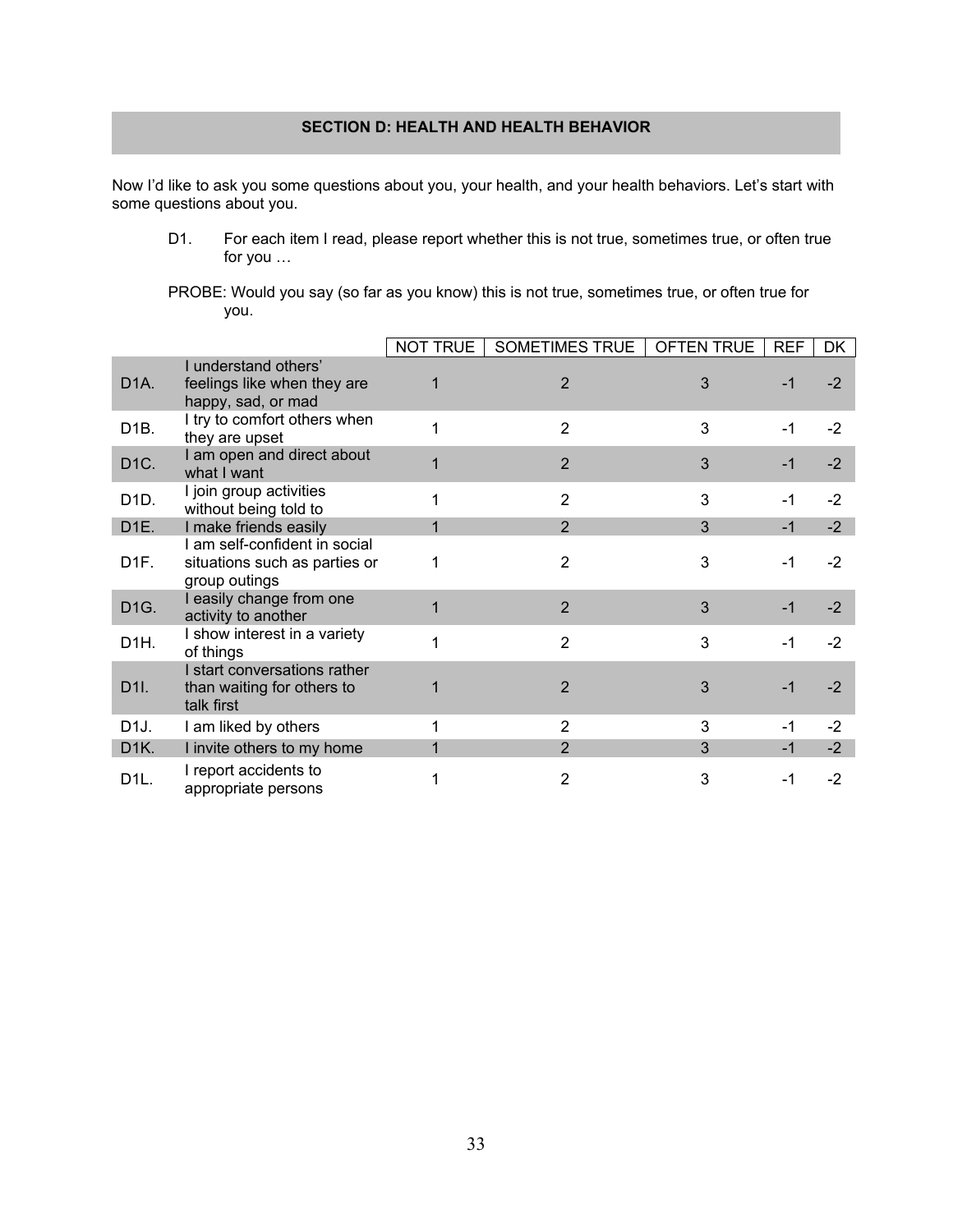D2. Thinking about how you have behaved or felt during the past four weeks, please tell me whether you strongly agree, somewhat agree, somewhat disagree, or strongly disagree with the following statements.

PROBE: Thinking about the past four weeks, do you strongly agree, somewhat agree, somewhat disagree, or strongly disagree with this statement?

|                   |                                                                                                                         | <b>STRONGLY</b><br><b>AGREE</b> | <b>SOMEWHA</b><br><b>T AGREE</b> | <b>SOMEWHAT</b><br><b>DISAGREE</b> | <b>STRONGLY</b><br><b>DISAGREE</b> | <b>REF</b> | DK   |
|-------------------|-------------------------------------------------------------------------------------------------------------------------|---------------------------------|----------------------------------|------------------------------------|------------------------------------|------------|------|
| D <sub>2</sub> A. | Often, I don't spend<br>enough time thinking<br>over a situation before<br>I act                                        | $\mathbf{1}$                    | $\overline{2}$                   | 3                                  | $\overline{4}$                     | $-1$       | $-2$ |
| D <sub>2</sub> B. | I love life                                                                                                             | 1                               | $\overline{2}$                   | 3                                  | 4                                  | $-1$       | $-2$ |
| D <sub>2</sub> C. | I feel I cannot shake<br>off the blues, even<br>with help from my<br>family and my friends                              | 1                               | $\overline{2}$                   | 3                                  | $\overline{4}$                     | $-1$       | $-2$ |
| D <sub>2</sub> D. | I have spells of terror<br>or panic                                                                                     | $\mathbf{1}$                    | $\overline{2}$                   | 3                                  | $\overline{4}$                     | $-1$       | $-2$ |
| D <sub>2</sub> E. | I get so involved in<br>activities that I forget<br>about everything else                                               | 1                               | $\overline{2}$                   | 3                                  | $\overline{4}$                     | $-1$       | $-2$ |
| D <sub>2</sub> F. | I am a cheerful person                                                                                                  | 1                               | $\overline{2}$                   | 3                                  | 4                                  | -1         | $-2$ |
| D <sub>2</sub> G. | I have friends that I<br>really care about                                                                              | $\mathbf{1}$                    | $\overline{2}$                   | 3                                  | $\overline{4}$                     | $-1$       | $-2$ |
| D <sub>2</sub> H. | I get completely<br>absorbed in what I am<br>doing                                                                      | 1                               | $\overline{2}$                   | 3                                  | $\overline{4}$                     | $-1$       | $-2$ |
| D2I.              | I keep at my<br>schoolwork until I am<br>done with it                                                                   | 1                               | $\overline{2}$                   | 3                                  | $\overline{4}$                     | $-1$       | $-2$ |
| D <sub>2</sub> J. | I feel tense or keyed<br>up                                                                                             | $\mathbf{1}$                    | $\overline{2}$                   | 3                                  | $\overline{4}$                     | $-1$       | $-2$ |
| D <sub>2</sub> K. | Once I make a plan to<br>get something done, I<br>stick to it                                                           | $\mathbf 1$                     | $\overline{2}$                   | 3                                  | $\overline{4}$                     | $-1$       | $-2$ |
| D <sub>2</sub> L. | There are people in<br>my life who really care<br>about me                                                              | 1                               | $\overline{2}$                   | 3                                  | $\overline{4}$                     | $-1$       | $-2$ |
| D <sub>2</sub> M. | I finish whatever I<br>begin                                                                                            | $\mathbf{1}$                    | $\overline{2}$                   | 3                                  | $\overline{4}$                     | $-1$       | $-2$ |
| D <sub>2</sub> N. | I feel sad                                                                                                              | $\mathbf{1}$                    | $\overline{2}$                   | 3                                  | 4                                  | $-1$       | $-2$ |
| D2O.              | I think good things are<br>going to happen to me                                                                        | $\mathbf{1}$                    | $\overline{2}$                   | $\mathfrak{S}$                     | 4                                  | $-1$       | $-2$ |
| D <sub>2</sub> P. | I often say and do<br>things without<br>considering the<br>consequences                                                 | 1                               | $\overline{2}$                   | 3                                  | $\overline{4}$                     | $-1$       | $-2$ |
| D <sub>2R</sub>   | Many times, the plans<br>I make don't work out<br>because I haven't<br>gone over them<br>carefully enough in<br>advance | 1                               | $\overline{2}$                   | $\mathfrak{S}$                     | $\overline{4}$                     | $-1$       | $-2$ |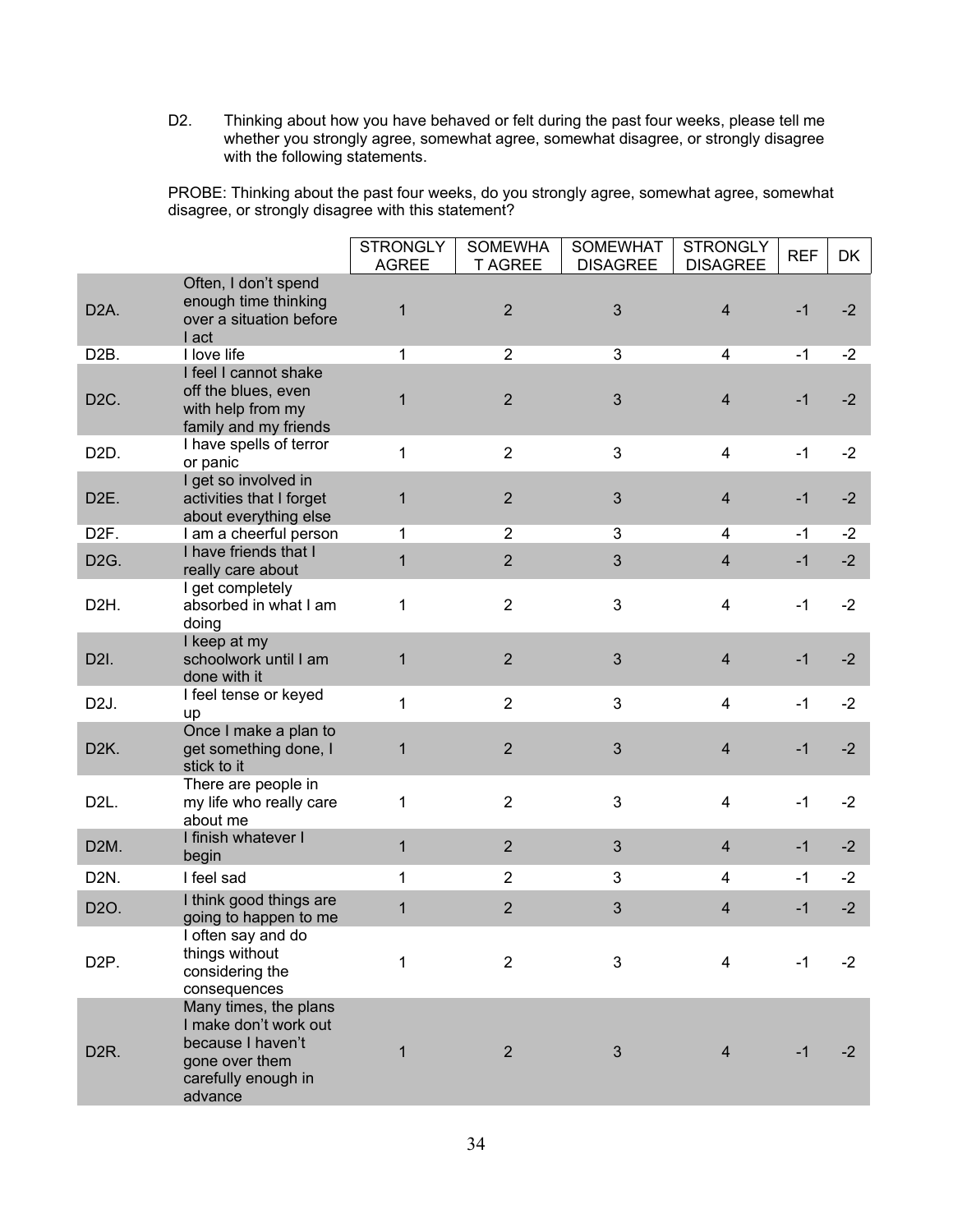| D <sub>2</sub> S.  | I feel happy                                                                                                                       | 1            | $\overline{2}$ | 3              | 4                       | $-1$ | $-2$ |
|--------------------|------------------------------------------------------------------------------------------------------------------------------------|--------------|----------------|----------------|-------------------------|------|------|
| D <sub>2</sub> T.  | I get suddenly scared<br>for no reason                                                                                             | $\mathbf 1$  | $\overline{2}$ | $\mathfrak{S}$ | $\overline{4}$          | $-1$ | $-2$ |
| D <sub>2</sub> U.  | When I do an activity, I<br>enjoy it so much that I<br>lose track of time                                                          | 1            | $\overline{2}$ | 3              | $\overline{\mathbf{4}}$ | $-1$ | $-2$ |
| D <sub>2V</sub> .  | I am a hard worker                                                                                                                 | $\mathbf{1}$ | $\overline{2}$ | 3              | $\overline{4}$          | $-1$ | $-2$ |
| D <sub>2</sub> W.  | I believe that things<br>will work out, no<br>matter how difficult<br>they seem                                                    | 1            | $\overline{2}$ | 3              | $\overline{\mathbf{4}}$ | $-1$ | $-2$ |
| D <sub>2X</sub> .  | I feel life is not worth<br>living                                                                                                 | $\mathbf{1}$ | $\overline{2}$ | 3              | $\overline{4}$          | $-1$ | $-2$ |
| D <sub>2</sub> Y.  | When I have a<br>problem, I have<br>someone who will be<br>there for me                                                            | 1            | $\overline{2}$ | 3              | $\overline{4}$          | $-1$ | $-2$ |
| D <sub>2</sub> Z.  | I often make up my<br>mind without taking<br>the time to consider<br>the situation from all<br>angles                              | $\mathbf 1$  | $\overline{2}$ | 3              | $\overline{4}$          | $-1$ | $-2$ |
| D <sub>2</sub> AA. | I have a lot of fun                                                                                                                | $\mathbf{1}$ | $\overline{2}$ | 3              | $\overline{4}$          | $-1$ | $-2$ |
| D <sub>2</sub> AB. | I often say whatever<br>comes into my head<br>without thinking first                                                               | 1            | $\overline{2}$ | 3              | $\overline{4}$          | $-1$ | $-2$ |
| D <sub>2</sub> AC. | I feel depressed                                                                                                                   | 1            | $\overline{2}$ | $\mathbf{3}$   | 4                       | $-1$ | $-2$ |
| D <sub>2</sub> AD. | When I am learning<br>something new, I lose<br>track of how much<br>time has passed                                                | 1            | $\overline{2}$ | $\mathfrak{B}$ | $\overline{4}$          | $-1$ | $-2$ |
| D <sub>2</sub> AE. | In uncertain times, I                                                                                                              | $\mathbf{1}$ | $\overline{2}$ | 3              | $\overline{4}$          | $-1$ | $-2$ |
| D <sub>2</sub> AF. | expect the best<br>When something good<br>happens to me, I have<br>people in my life that I<br>like to share the good<br>news with | 1            | $\overline{2}$ | $\mathfrak{B}$ | $\overline{4}$          | $-1$ | $-2$ |
| D <sub>2</sub> AG. | I feel nervous or shaky<br>inside                                                                                                  | 1            | $\overline{2}$ | 3              | $\overline{4}$          | $-1$ | $-2$ |
| D <sub>2</sub> AH. | I am optimistic about<br>my future                                                                                                 | $\mathbf{1}$ | $\overline{2}$ | 3              | $\overline{4}$          | $-1$ | $-2$ |
| D <sub>2</sub> AI. | I feel fearful                                                                                                                     | 1            | $\overline{2}$ | 3              | 4                       | -1   | $-2$ |
| D <sub>2</sub> AJ. | I often get into trouble<br>because I don't think<br>before I act                                                                  | $\mathbf{1}$ | $\overline{2}$ | $\mathfrak{S}$ | $\overline{4}$          | $-1$ | $-2$ |
| D <sub>2</sub> AK. | I feel so restless I<br>can't sit still                                                                                            | $\mathbf{1}$ | $\overline{2}$ | 3              | $\overline{4}$          | $-1$ | $-2$ |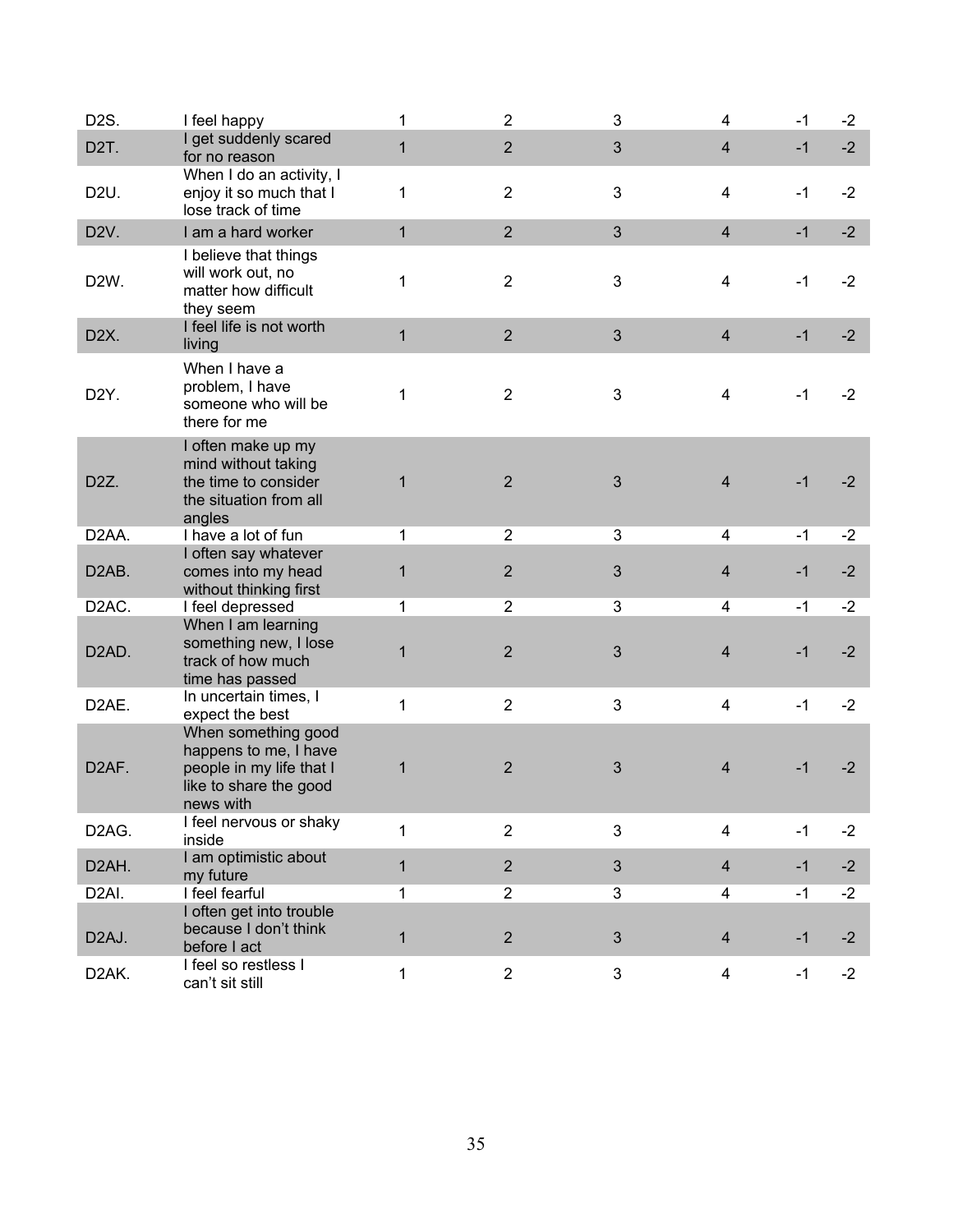Now I have some questions about your health.

| D3.                                              | In general, how is your health? Would you say it is                                                                             |
|--------------------------------------------------|---------------------------------------------------------------------------------------------------------------------------------|
| D4.                                              | In the last year, how many days have you been absent from school because of a health<br>problem?<br><b>ENTER NUMBER OF DAYS</b> |
|                                                  |                                                                                                                                 |
| HARD RANGE: 0-270<br>SOFT RANGE: 0-30            |                                                                                                                                 |
|                                                  | D5. How tall are you?<br>ENTER NUMBER OF FEET. ENTER INCHES IN NEXT QUESTION.<br><b>ENTER NUMBER OF FEET</b>                    |
|                                                  |                                                                                                                                 |
| HARD RANGE: 4-7                                  |                                                                                                                                 |
| D <sub>6</sub>                                   | [How tall are you?]                                                                                                             |
|                                                  | <b>ENTER NUMBER OF INCHES</b>                                                                                                   |
|                                                  |                                                                                                                                 |
| HARD RANGE: 0-11                                 |                                                                                                                                 |
| D7.                                              | About how much do you weigh?<br><b>ENTER NUMBER OF POUNDS</b>                                                                   |
|                                                  |                                                                                                                                 |
| <b>HARD RANGE: 70-1000</b><br>SOFT RANGE: 80-200 |                                                                                                                                 |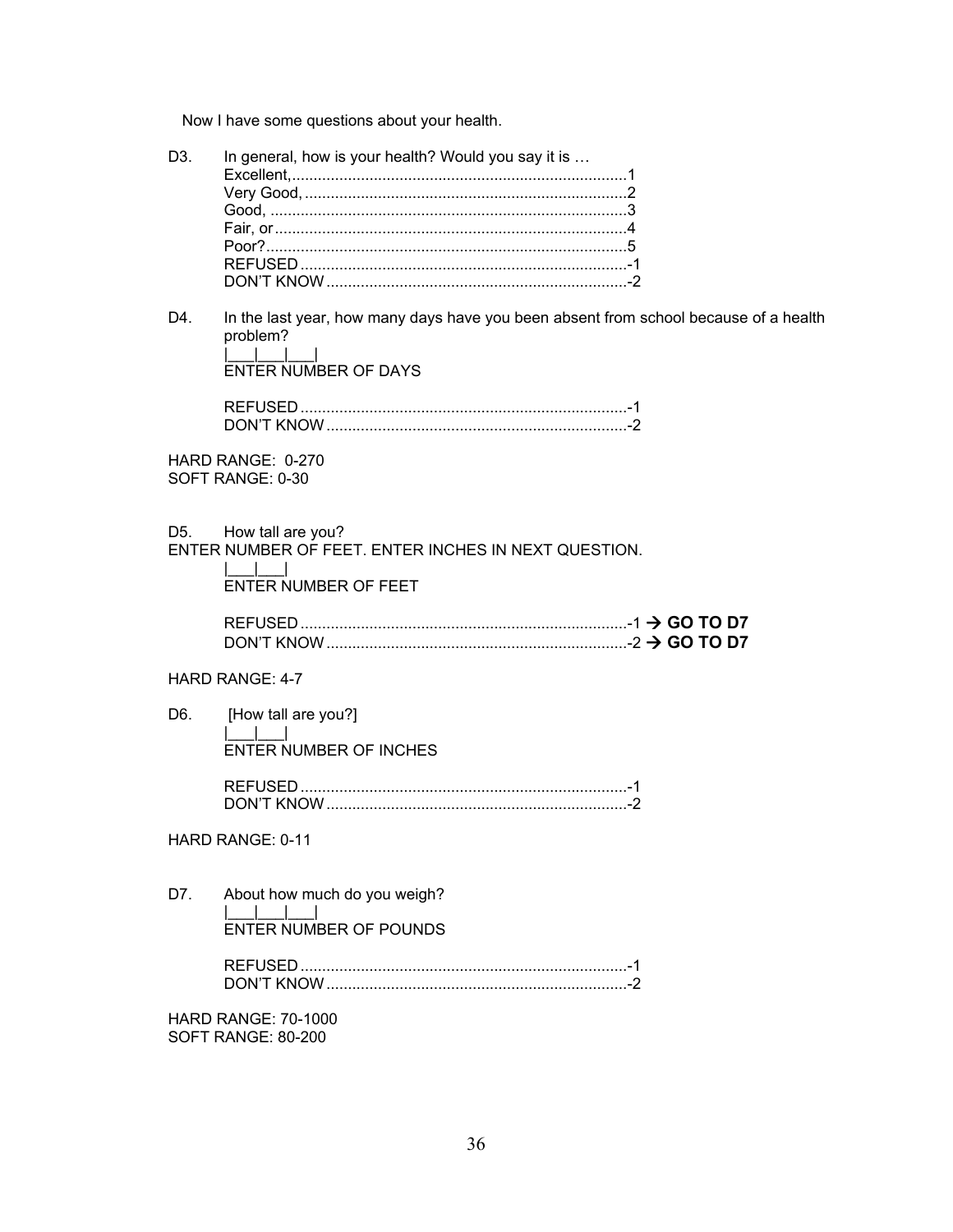D8. Do you think your physical development is any earlier or later than most {boys/girls} your age?

PROGRAMMER INSTRUCTIONS: IF YOUTH IS MALE (SEX = 1), DISPLAY "boys". ELSE IF YOUTH IS FEMALE (SEX = 2), DISPLAY "girls".

|      | <b>BOX D9</b>                                                                                                                                       |
|------|-----------------------------------------------------------------------------------------------------------------------------------------------------|
|      | If RESPONDENT IS FEMALE (SEX = 2), GO TO D9.<br>ELSE IF RESPONDENT IS MALE (SEX = 1), GO TO D12.                                                    |
| D9.  | Have you begun to menstruate or get your period?                                                                                                    |
|      | D10. How old were you when you first menstruated or got your period?<br>ENTER YEARS. ENTER MONTHS IN NEXT QUESTION.<br><b>ENTER NUMBER OF YEARS</b> |
|      |                                                                                                                                                     |
|      | HARD RANGE: 8 - 17                                                                                                                                  |
| D11. | [How old were you when you first menstruated or got your period?]                                                                                   |
|      | PROBE: How many months after your birthday was that?<br><b>ENTER NUMBER OF MONTHS</b>                                                               |

 REFUSED ............................................................................ -1 DON'T KNOW ...................................................................... -2

#### HARD RANGE: 0-11

D12. Next I have some questions about when you get up and when you go to bed and some other related questions. What time do you usually wake up on school day mornings? ENTER HOUR. ENTER MINUTES IN NEXT QUESTION

 $\Box$ ENTER HOUR

| REFUSED    |  |  |
|------------|--|--|
| DON'T KNOW |  |  |

HARD RANGE: 1-12 SOFT RANGE: 4-10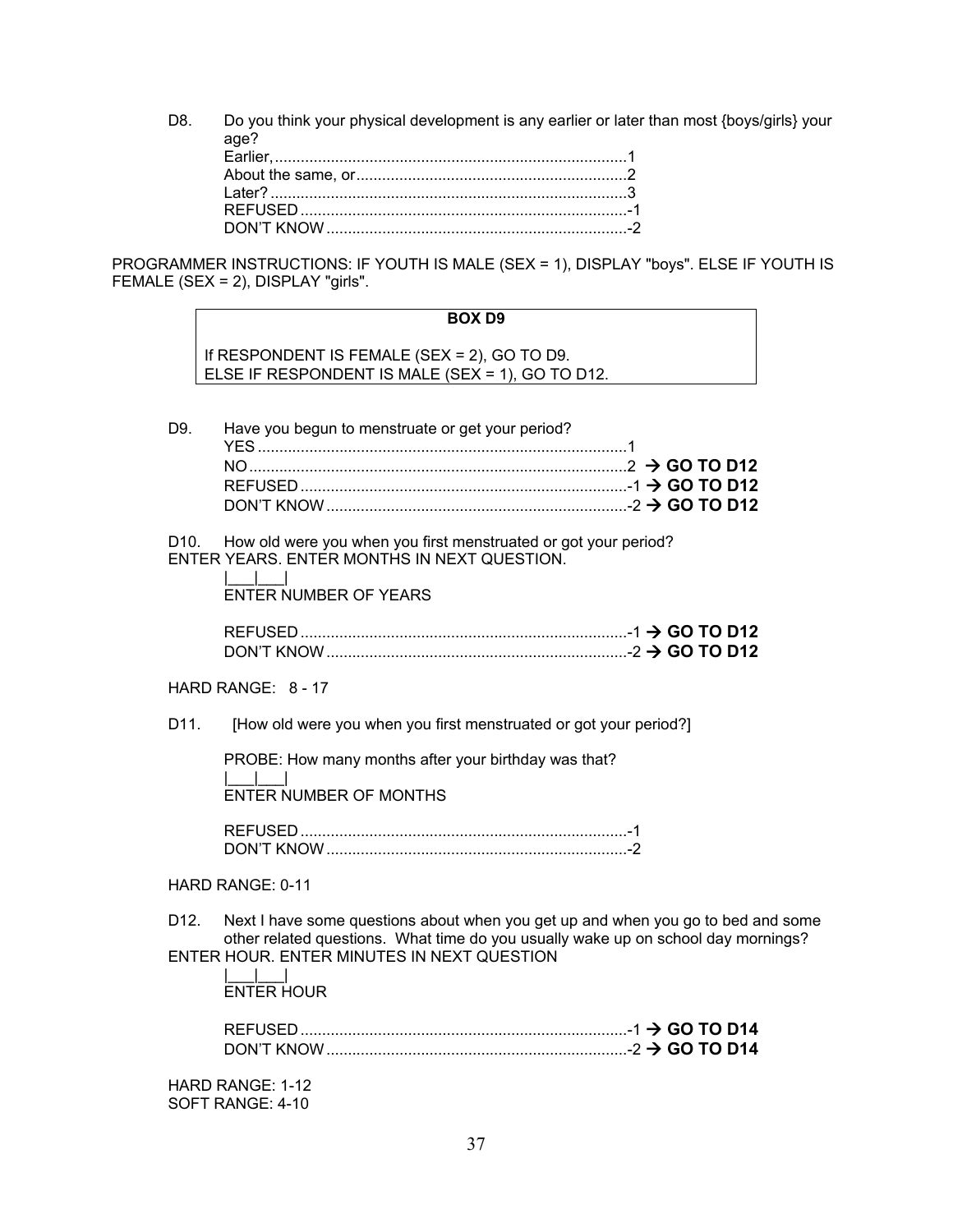D13. [What time do you usually wake up on school day mornings?] ENTER MINUTES. IF YOUTH WAKES UP AT AN HOUR WITH NO MINUTES, E.G. 8 A.M., ENTER 0.

 |\_\_\_|\_\_\_| ENTER MINUTES

 REFUSED ............................................................................ -1 DON'T KNOW ...................................................................... -2

## HARD RANGE: 0-59

D13A. [What time do you usually wake up on school day mornings?] ENTER AM OR PM.

D14. What time do you usually go to bed on school nights? By school night we mean Sunday night through Thursday night.

ENTER HOUR. ENTER MINUTES IN NEXT QUESTION  $\Box$ 

# ENTER HOUR

| <b>REFUSED</b>                        |  |  |
|---------------------------------------|--|--|
| $\frac{1}{2}$ GO TO D17<br>DON'T KNOW |  |  |

 HARD RANGE: 1-12 SOFT RANGE: 7-12

D15. [What time do you usually go to bed on school nights? By school night we mean Sunday night through Thursday night.]

ENTER MINUTES. IF YOUTH GOES TO BED AT AN HOUR WITH NO MINUTES, E.G. 8 P.M., ENTER 0.

 |\_\_\_|\_\_\_| ENTER MINUTES

| DON'T KNOW |  |
|------------|--|

HARD RANGE: 0-59

D15A. [What time do you usually go to bed on school nights? By school night we mean Sunday night through Thursday night.]

ENTER A.M. OR P.M.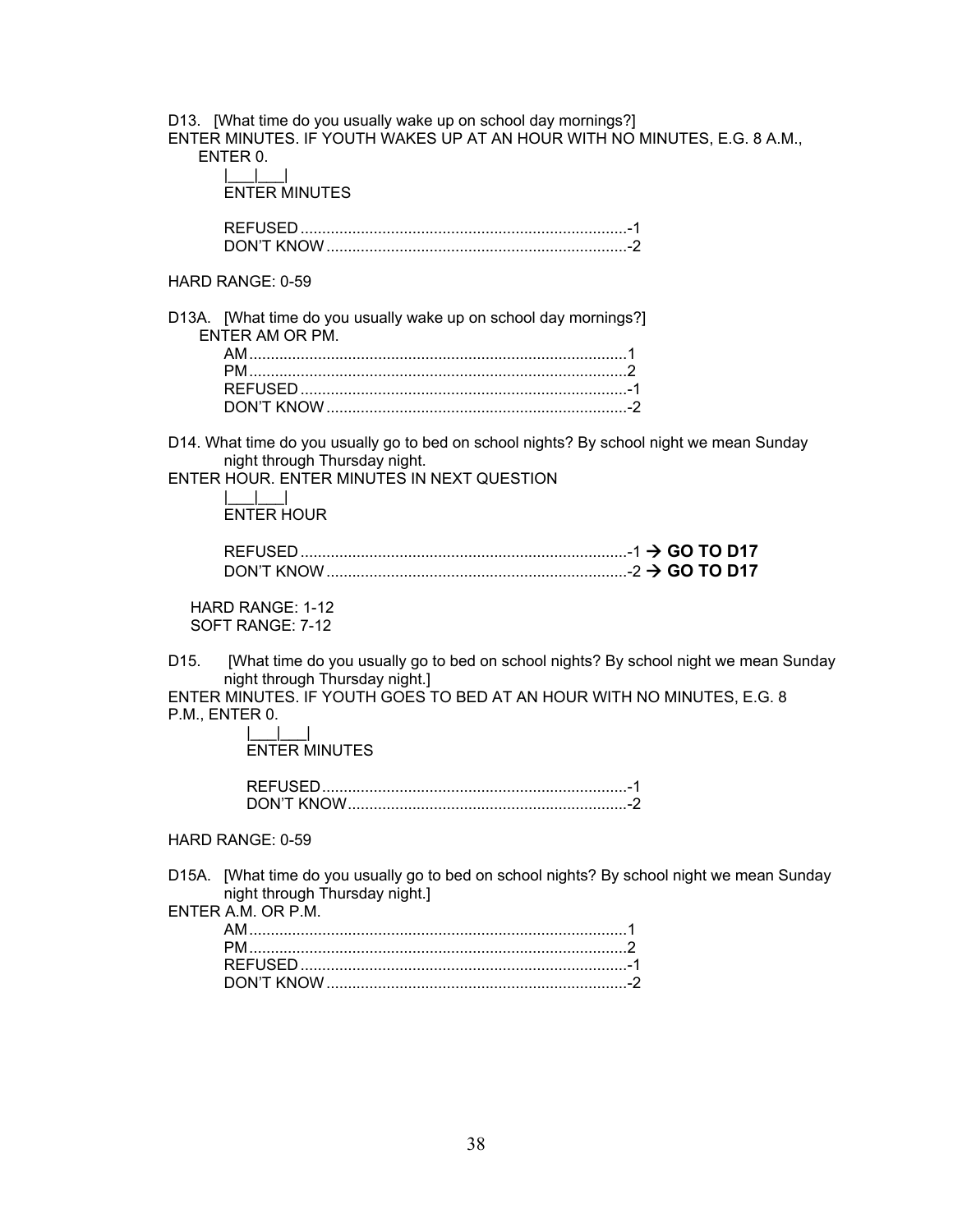D16. How many school nights last week did you go to bed at that time?

PROBE: By school night we mean Sunday night through Thursday night.

 $| \qquad | \qquad |$ ENTER NUMBER OF DAYS

 REFUSED ....................................................................... -1 DON'T KNOW ................................................................. -2

HARD RANGE: 0-5

D17. What time do you usually wake up on weekend mornings? ENTER HOUR. ENTER MINUTES IN NEXT QUESTION

 |\_\_\_|\_\_\_| ENTER HOUR

| DON'T KNOW |  |  |
|------------|--|--|

HARD RANGE: 1-12 SOFT RANGE: 8-12

D18. [What time do you usually wake up on weekend mornings?] ENTER MINUTES. IF YOUTH WAKES UP AT AN HOUR WITH NO MINUTES, E.G. 8 A.M., ENTER 0.

 |\_\_\_|\_\_\_| ENTER MINUTES

| DON'T KNOW |  |
|------------|--|

HARD RANGE:0-59

| D18A. [What time do you usually wake up on weekend mornings?] |  |
|---------------------------------------------------------------|--|
| ENTER A.M. OR P.M.                                            |  |
|                                                               |  |
|                                                               |  |
|                                                               |  |
|                                                               |  |

D19. What time do you usually go to bed on weekend nights? By weekend night we mean Friday and Saturday night.

ENTER HOUR. ENTER MINUTES IN NEXT QUESTION

 |\_\_\_|\_\_\_| ENTER HOUR

| <b>REFUSED</b> |  |  |  |
|----------------|--|--|--|
| DON'T KNOW     |  |  |  |

HARD RANGE: 1-12 SOFT RANGE: 9-12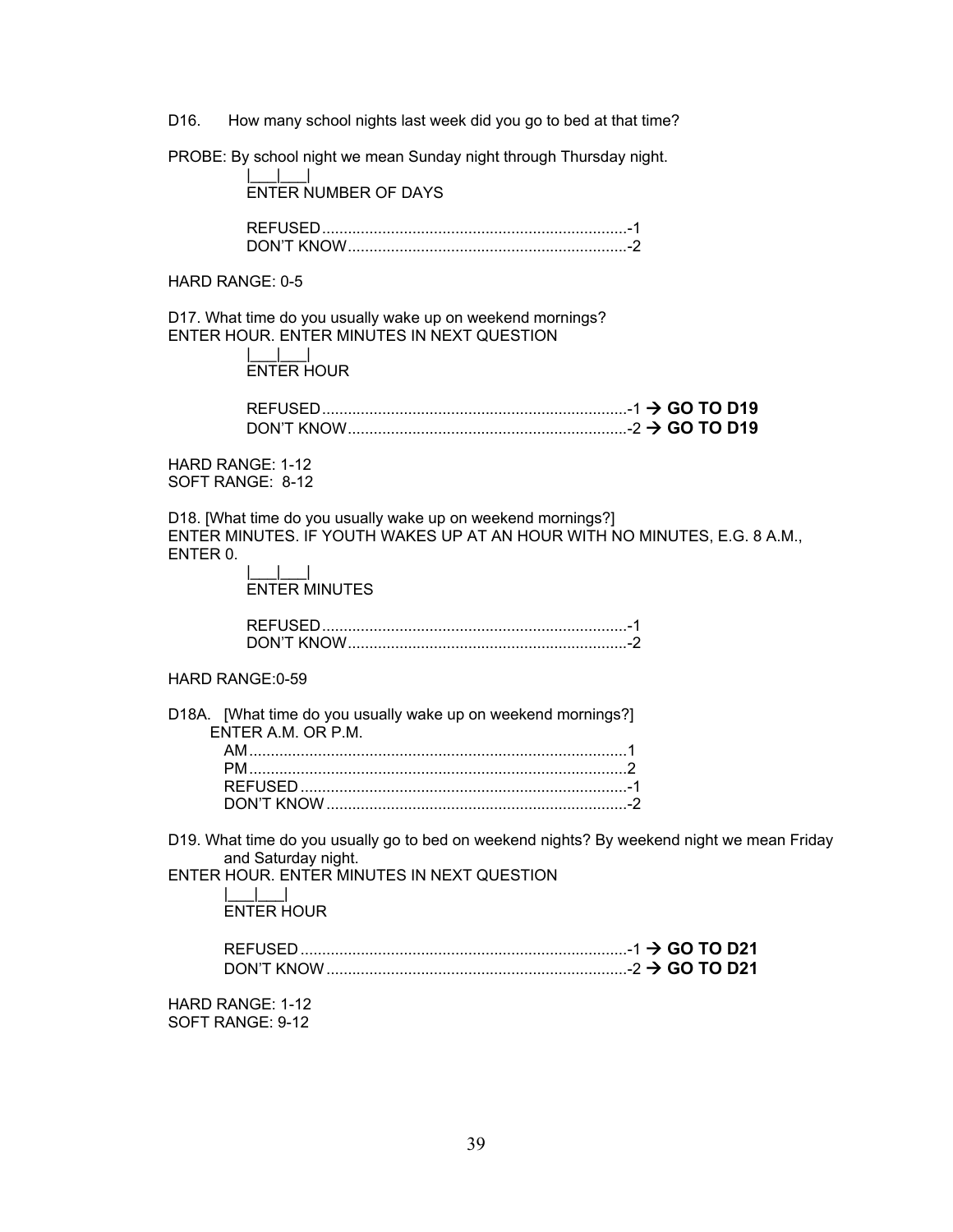| <b>BOX D23</b>                                                                                                                                                                                                                                    |
|---------------------------------------------------------------------------------------------------------------------------------------------------------------------------------------------------------------------------------------------------|
| HARD RANGE: 0-7                                                                                                                                                                                                                                   |
|                                                                                                                                                                                                                                                   |
| D23. How many nights out of seven in a typical week do you have problems staying asleep<br>throughout the night?<br>$\mathbf{1}$ and $\mathbf{1}$ and $\mathbf{1}$<br>ENTER NUMBER OF NIGHTS PER WEEK                                             |
| HARD RANGE: 0-7                                                                                                                                                                                                                                   |
|                                                                                                                                                                                                                                                   |
| D22. How many nights out of seven in a typical week do you have problems falling asleep?<br>ENTER NUMBER OF NIGHTS PER WEEK                                                                                                                       |
| D21. According to what others have told you, how often, if ever, do you snore in your sleep?                                                                                                                                                      |
| D20A. [What time do you usually go to bed on weekend nights? By weekend night we mean<br>Friday and Saturday night.]<br>ENTER A.M. OR P.M.                                                                                                        |
| HARD RANGE: 0-59                                                                                                                                                                                                                                  |
|                                                                                                                                                                                                                                                   |
| D20. [What time do you usually go to bed on weekend nights? By weekend night we mean<br>Friday and Saturday night.]<br>ENTER MINUTES. IF YOUTH GOES TO BED AT AN HOUR WITH NO MINUTES, E.G. 8<br>P.M., ENTER 0.<br>$\Box$<br><b>ENTER MINUTES</b> |

If D22 > 0 OR D23 > 0, GO TO D24. ELSE, GO TO D25.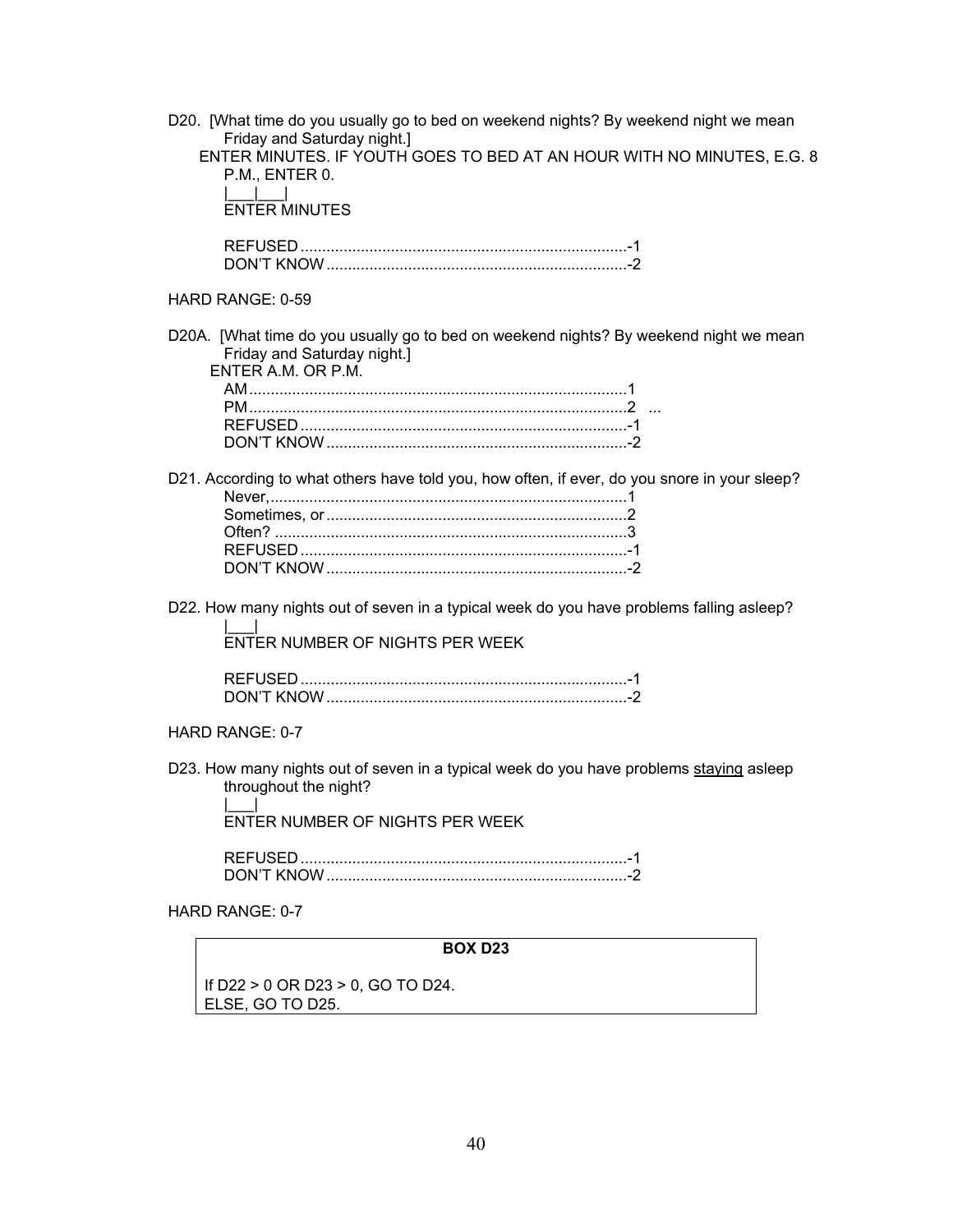D24. How much do you think your sleep problems are due to problems with the place you sleep? For example, the place has too much light, or the place is too noisy, too hot or cold, or too uncomfortable? Not at all, .............................................................................. 1

D25. In the two hours before you went to bed last night, how many minutes were you looking at a screen? For example, a television or computer screen, smartphone, iPad, or video game? |\_\_\_\_<u>|\_\_\_|\_\_\_|\_</u>\_\_|

ENTER NUMBER OF MINUTES

| ואדיואר |  |
|---------|--|

HARD RANGE: 0-120

#### **BOX D25**

If YOUTH DID NOT USE SCREEN (D25 = 0, -1, -2), GO TO D27.

ELSE, GO TO D26.

| D26. Which types of screens did you use? | <b>CODE ALL THAT APPLY</b> |
|------------------------------------------|----------------------------|
|                                          |                            |
|                                          |                            |
|                                          |                            |
|                                          |                            |
|                                          |                            |
|                                          |                            |

D27. On a regular basis, do you share a bed or bedroom with someone else? For example, with a family member, sister, or brother?

D28. During the past 12 months, have you ever spent the night away from home without permission? YES ...................................................................................... 1 NO ........................................................................................ 2 REFUSED ............................................................................ -1 DON'T KNOW ...................................................................... -2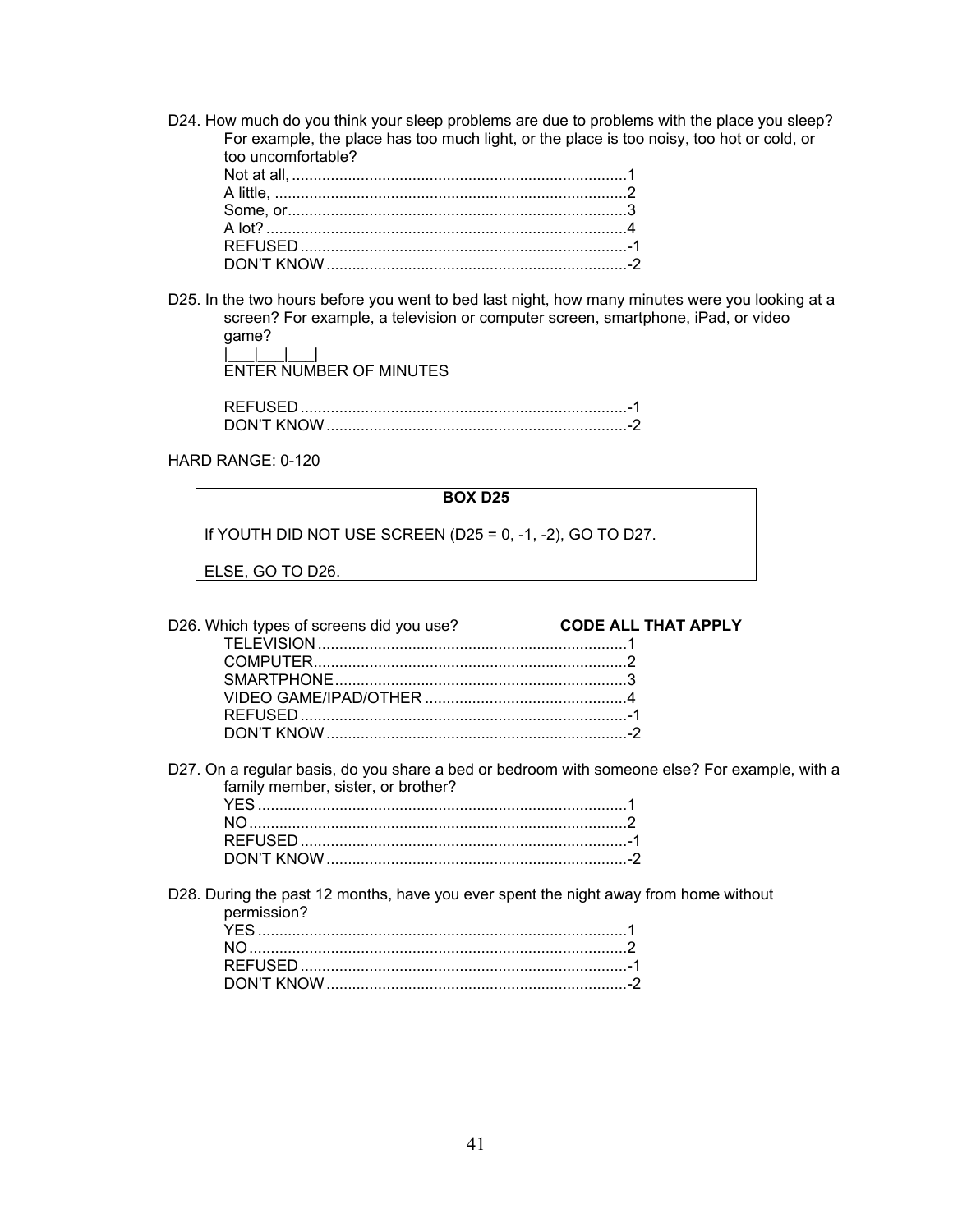D29. How many days in a typical school week do you eat breakfast? Do not count the weekend.

 |\_\_\_| ENTER NUMBER OF DAYS

| <b>DON'T KNOW</b> |  |
|-------------------|--|

HARD RANGE: 0-5

#### **BOX D29**

If YOUTH DOES NOT EAT BREAKFAST (D29 = 0, -1, -2), GO TO D31.

ELSE, GO TO D30.

D30. What foods and drinks do you usually have for breakfast on a weekday morning?

PROBE: Anything else?

**CODE ALL THAT APPLY**

| MII K    |  |
|----------|--|
|          |  |
| CEREAL 3 |  |
|          |  |
|          |  |
|          |  |
|          |  |
|          |  |
|          |  |
|          |  |
|          |  |
|          |  |
|          |  |

D31. In a typical week, how many days do you eat at least some green vegetables or fruit?

 |\_\_\_| ENTER NUMBER OF DAYS

RANGE: 0-7

D32. How many days in a typical week do you eat food from a fast food restaurant, such as McDonald's, Burger King, Wendy's, Arby's, Pizza Hut, Taco Bell, or Kentucky Fried Chicken or a local fast food restaurant? |\_\_\_|

ENTER NUMBER OF DAYS

| חוא דיוור |  |
|-----------|--|

RANGE: 0-7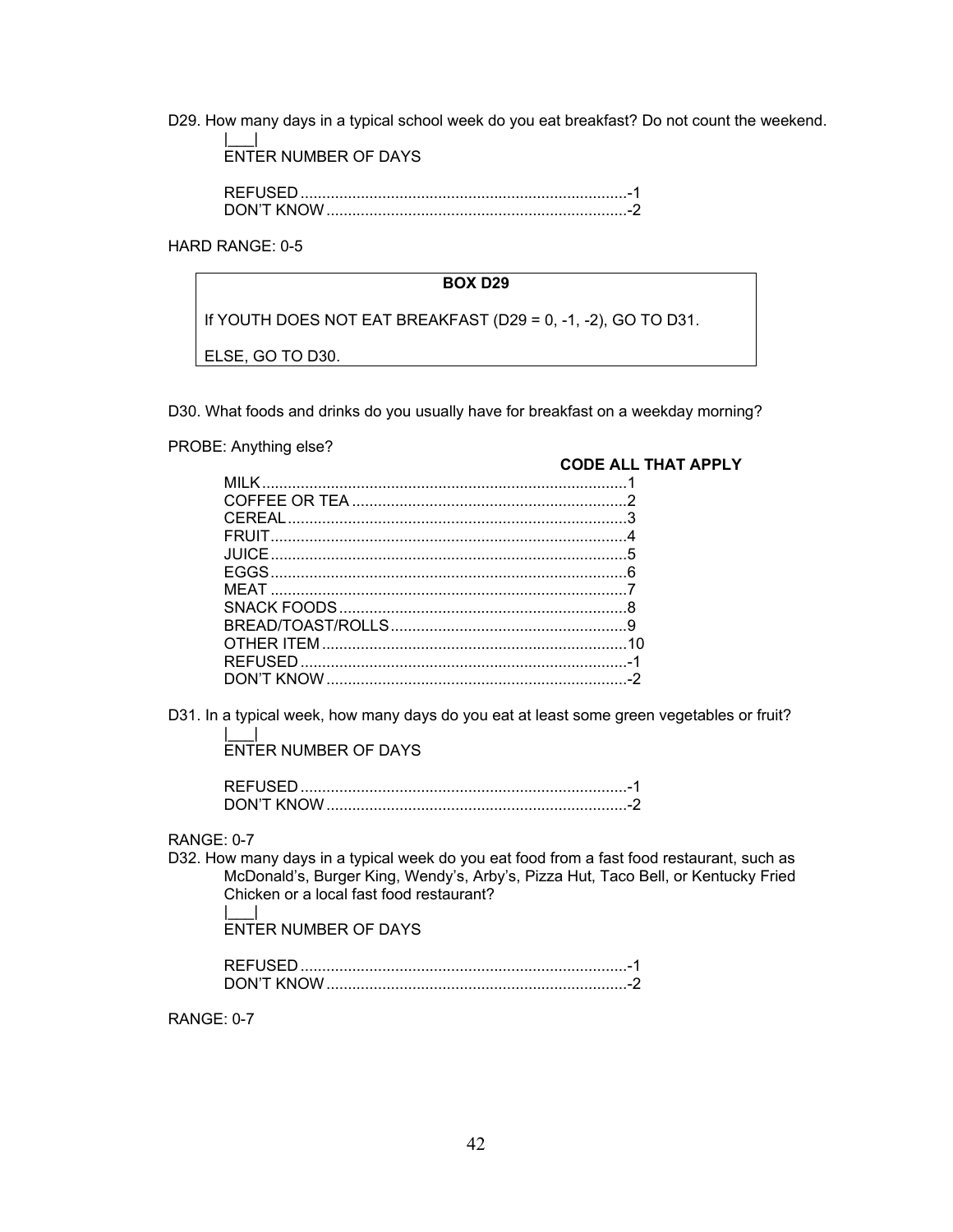D33. In a typical day, how many regular, non-diet sweetened drinks do you have? Include regular soda, juice drinks, sweetened tea or coffee, energy drinks, flavored water, or other sweetened drinks.  $\| \cdot \|$ 

ENTER NUMBER OF DRINKS

 REFUSED ............................................................................ -1 DON'T KNOW ...................................................................... -2

HARD RANGE: 0-20 SOFT RANGE: 0-5

D34. In a typical day, how many diet or low-calorie drinks do you have? Include diet sodas, unsweetened tea or coffee, or other drinks sweetened with artificial sweeteners.

 |\_\_\_|\_\_\_| ENTER NUMBER OF DRINKS

> REFUSED ............................................................................ -1 DON'T KNOW ...................................................................... -2

HARD RANGE: 0-20 SOFT RANGE: 0-5

I now have some questions about physical activity.

D35. I will read some statements about physical activity. Tell me how often in a typical week your friends or family do each of the following. Do they never, sometimes, or often do these things in a typical week?

PROBE: Do your friends or family never do this in a typical week, sometimes in a typical week, or often in a typical week?

|       |                                                                         | <b>NEVER</b> | <b>SOMETIMES</b> | <b>OFTEN</b> | <b>REF</b> | <b>DK</b> |
|-------|-------------------------------------------------------------------------|--------------|------------------|--------------|------------|-----------|
| D35A. | Encourage you to<br>be physically<br>active?                            |              | $\overline{2}$   | 3            | -1         | $-2$      |
| D35B. | Engage in physical<br>activities with you?                              |              | $\overline{2}$   | 3            | -1         | $-2$      |
| D35C. | Encourage you to<br>exercise to lose or<br>keep from gaining<br>weight? |              | $\overline{2}$   | 3            |            | $-2$      |
| D35D. | Talk with you about<br>eating more health<br>foods?                     |              | 2                | 3            |            | -2        |
| D35E. | Encourage you not<br>to eat high-fat<br>food?                           |              | $\overline{2}$   | 3            | $-1$       | $-2$      |
| D35F. | Encourage you to<br>diet to lose or keep<br>from gaining<br>weight?     |              | 2                | 3            | -1         | -2        |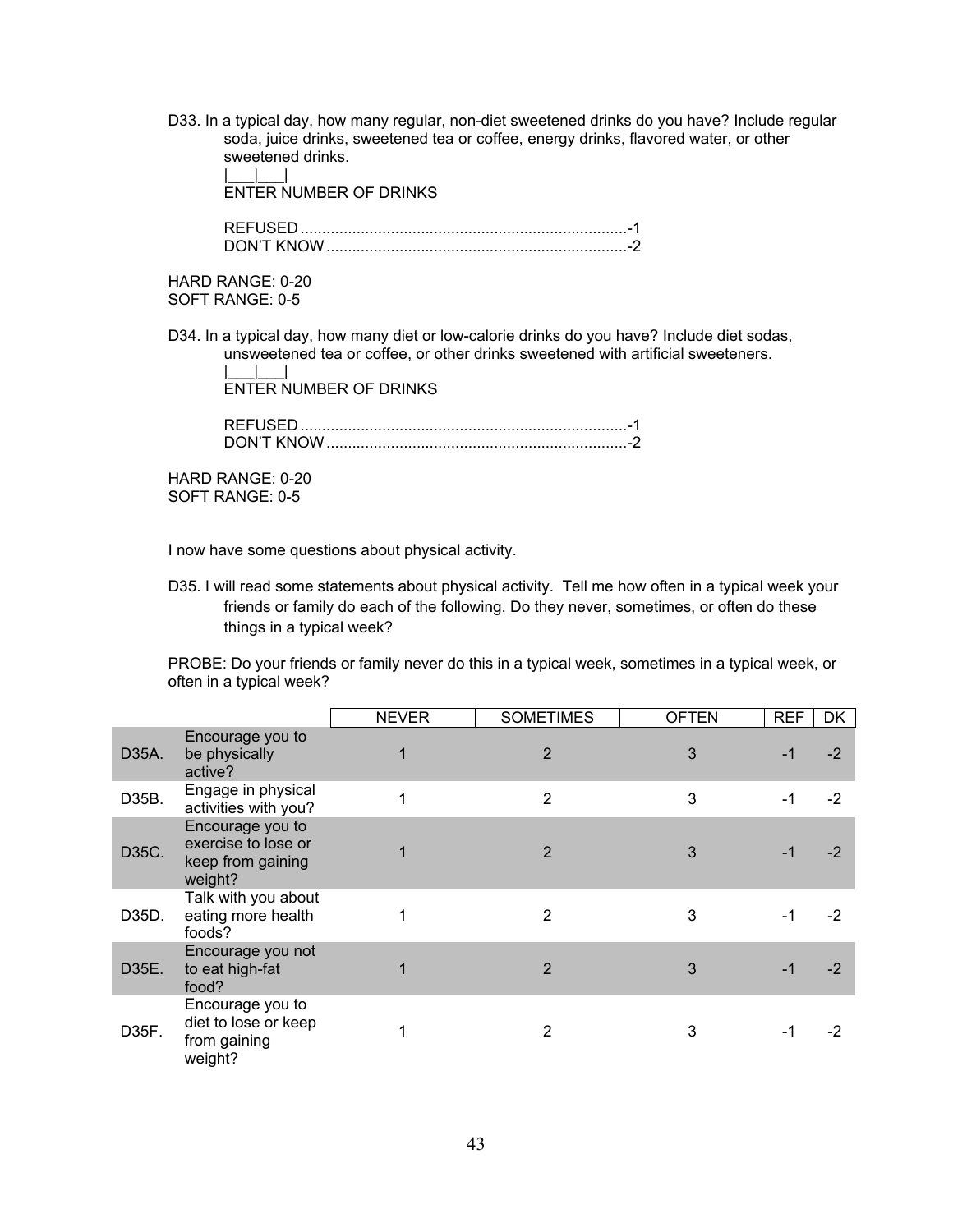D36. On weekdays, about how many hours do you usually spend …

|       |                                                                                                                                                     | ENTER NUMBER OF HOURS<br>PER WEEKDAY | <b>REF</b> | DK   |
|-------|-----------------------------------------------------------------------------------------------------------------------------------------------------|--------------------------------------|------------|------|
| D36A. | Hanging out with friends?                                                                                                                           |                                      | $-1$       | $-2$ |
| D36B. | Hanging out with family members?                                                                                                                    |                                      | -1         | $-2$ |
| D36C. | Doing chores or helping at home?                                                                                                                    |                                      | $-1$       | $-2$ |
| D36D. | Communicating with friends by email, instant<br>messaging, texting on your phone, or through<br>social media sites, such as Facebook or<br>Twitter? |                                      |            | -2   |
| D36E. | Playing games on the computer, TV, or a<br>handheld device?                                                                                         |                                      |            | $-2$ |
| D36F. | Visiting websites or shopping on the internet?                                                                                                      |                                      | $-1$       | $-2$ |
| D36G. | Watching TV, videos, and movies?                                                                                                                    |                                      | $-1$       | $-2$ |
| D36H. | Reading a book or magazine for fun?                                                                                                                 |                                      | -1         | $-2$ |

HARD RANGE: 0-16 SOFT RANGE: 0-8

D37. During the past seven days, on how many days were you physically active for a total of at least 60 minutes per day? By "physical activity" we mean activity that increased your heart rate and made you breathe hard some of the time.

 |\_\_\_| ENTER NUMBER OF DAYS

| <b>DON'T KNOW</b> |  |
|-------------------|--|

- HARD RANGE: 0-7
- D38. In a typical week, how many days do you engage in physical activity that lasts 30 minutes or more?

 |\_\_\_| ENTER NUMBER OF DAYS

| DON'T KNC |  |
|-----------|--|

- RANGE: 0-7
- D39. In a typical week, how many days per week do you participate in vigorous physical activity, that is activity that is strenuous enough to make you sweat, your heart beat fast, or to make you out of breath? |\_\_\_|\_\_\_|

ENTER NUMBER OF DAYS PER WEEK

| ואדיואר CNI |  |
|-------------|--|

HARD RANGE: 0-7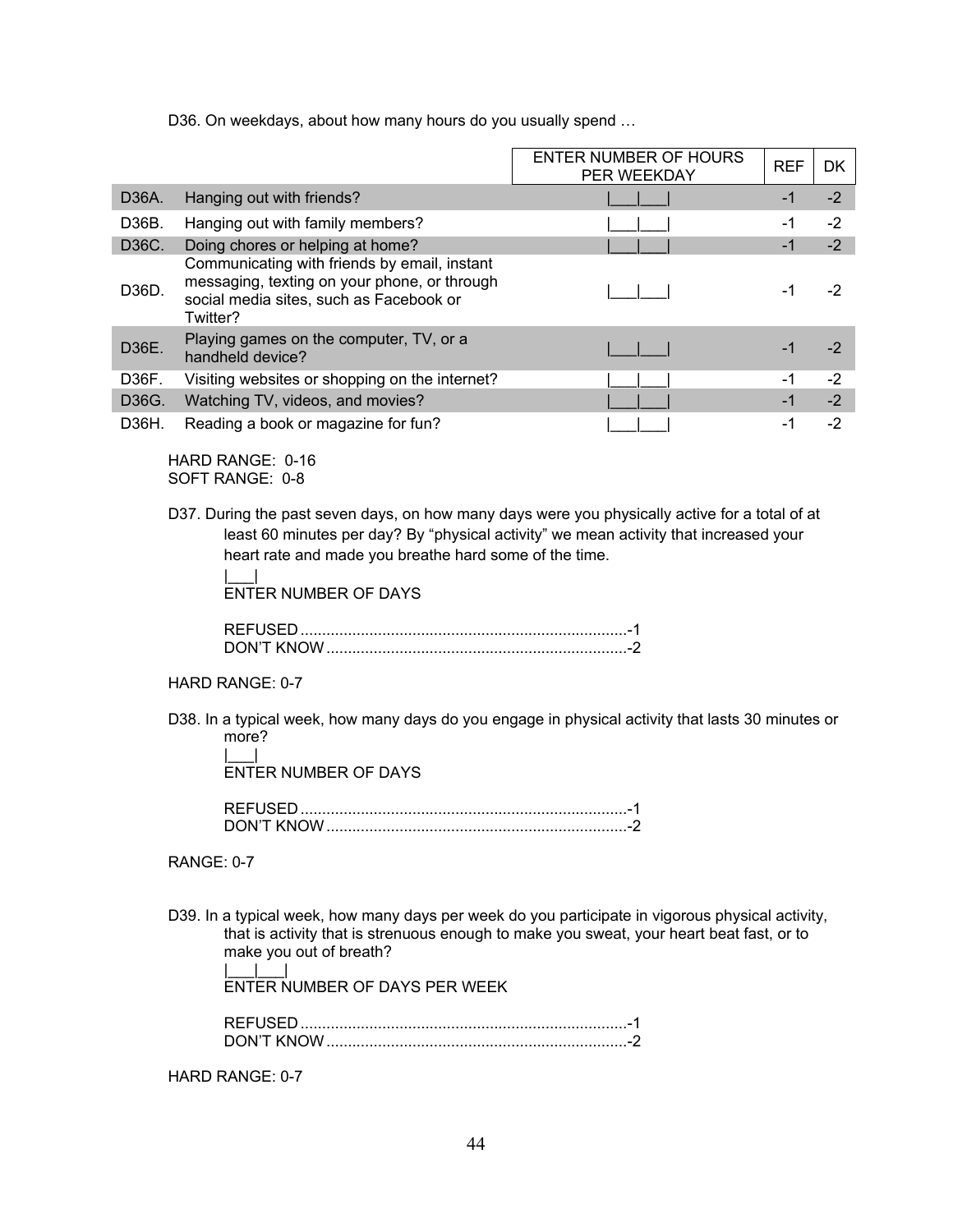My next questions are about smoking cigarettes and drinking alcohol.

Some teenagers have experimented with cigarette smoking and drinking alcohol. The next set of questions asks about your experience with these things. Remember, your answers will be kept confidential.

| D40. Have you ever smoked an entire cigarette? |  |
|------------------------------------------------|--|
|                                                |  |
|                                                |  |
|                                                |  |
|                                                |  |
|                                                |  |

D41. How old were you when you smoked a whole cigarette for the first time?

|\_\_\_|\_\_\_<u>|\_\_</u>\_|\_\_\_| ENTER NUMBER OF YEARS OLD

| <b>UON'T KNOW</b> |  |
|-------------------|--|

HARD RANGE:  $1 - 17$ SOFT RANGE: 8-17

D42. During the past 30 days, how often did you smoke cigarettes?

D43. During the past 30 days, on the days you smoked, how many cigarettes did you smoke each day? Please stop me when I read the statement that best describes how many cigarettes you smoked each day.

D44. Are cigarettes easily available to you in your home? YES ...................................................................................... 1 NO ........................................................................................ 2 REFUSED ............................................................................ -1 DON'T KNOW ...................................................................... -2

D45. Have your parents ever given you cigarettes to smoke? YES ...................................................................................... 1 NO ........................................................................................ 2 REFUSED ............................................................................ -1 DON'T KNOW ...................................................................... -2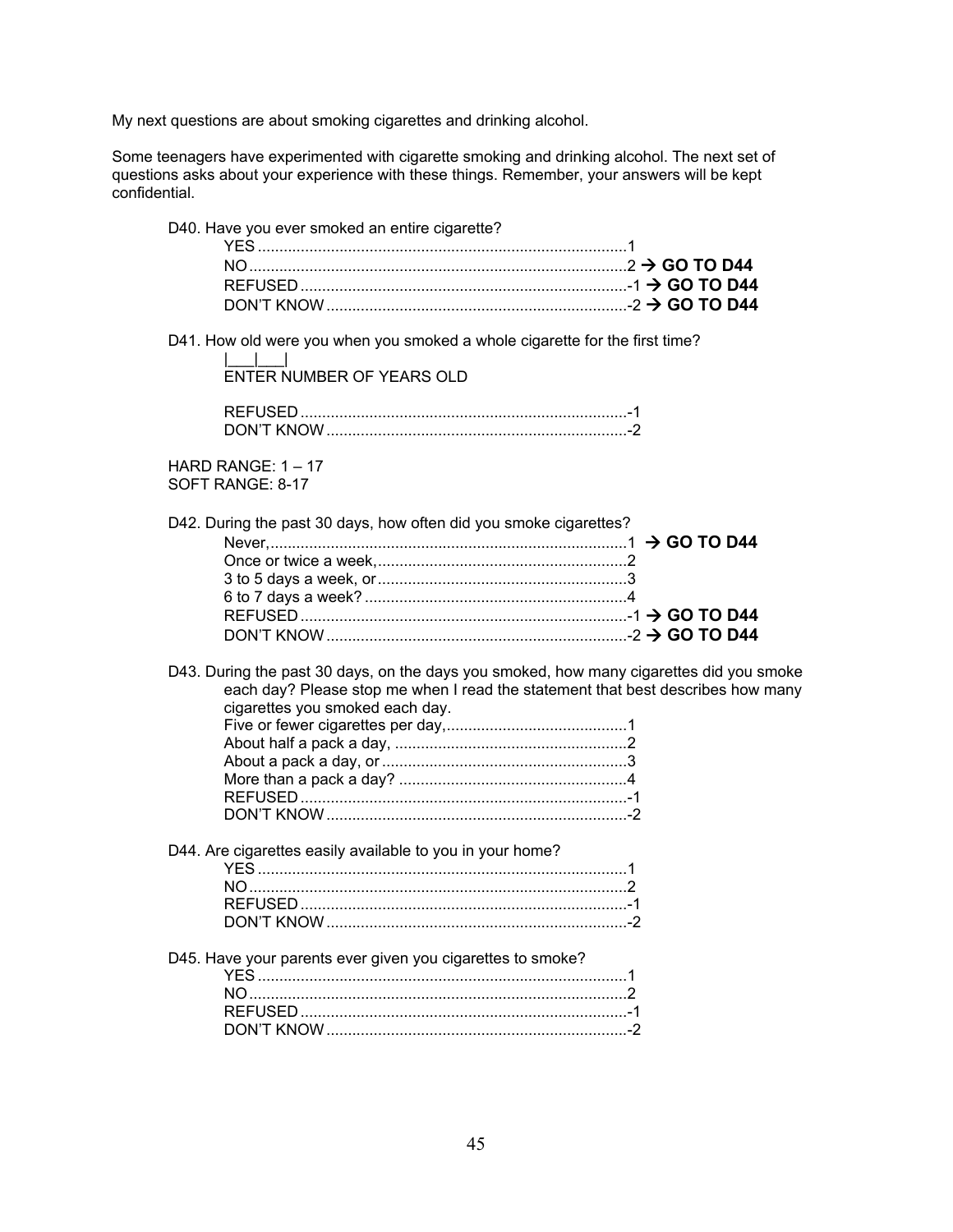D46. How often, if ever, does {your mother/your father/PRIMARY CAREGIVER} smoke?

PROGRAMMER INSTRUCTIONS: IF PCG=NON-PARENT (CONF1D=3) DISPLAY PRIMARY CAREGIVER'S NAME FROM CONF1C1. ELSE IF PCG=FATHER (CONF1D=2), DISPLAY "your father." ELSE IF PCG=MOTHER (CONF1D=1) DISPLAY "your mother"

#### **BOX D46**

IF MOTHER IS PRIMARY CAREGIVER (CONF1D = 1) AND MOTHER HAS RESIDENT PARTNER WHO IS NOT THE FATHER (FROM CONF3=1), OR MOTHER AND BIOFATHER LIVE WITH YOUTH (CONF1D = 1 and CONF2=1), OR FATHER IS PRIMARY CAREGIVER (CONF1D = 2) AND BIOFATHER HAS RESIDENT PARTNER (CONF7=1), GO TO D47.

ELSE GO TO BOX D47.

D47. How often, if ever, does {your father/your mother's partner/NAME OF PARTNER} smoke?

PROGRAMMER INSTRUCTIONS: IF MOTHER IS PRIMARY CAREGIVER (CONF1D = 1) AND MOTHER HAS RESIDENT PARTNER WHO IS NOT THE FATHER (CONF3=1) AND CONF4 IS A VALID TEXT STRING, DISPLAY NAME OF MOTHER'S PARTNER FROM CONF4.

ELSE IF MOTHER IS PRIMARY CAREGIVER (CONF1D = 1) AND MOTHER HAS RESIDENT PARTNER WHO IS NOT THE FATHER (CONF3=1) AND CONF4 IN (RF,DK), DISPLAY "your mother's partner".

ELSE IF MOTHER AND BIOFATHER LIVE WITH YOUTH (CONF1D = 1 AND CONF2=1), DISPLAY "your father."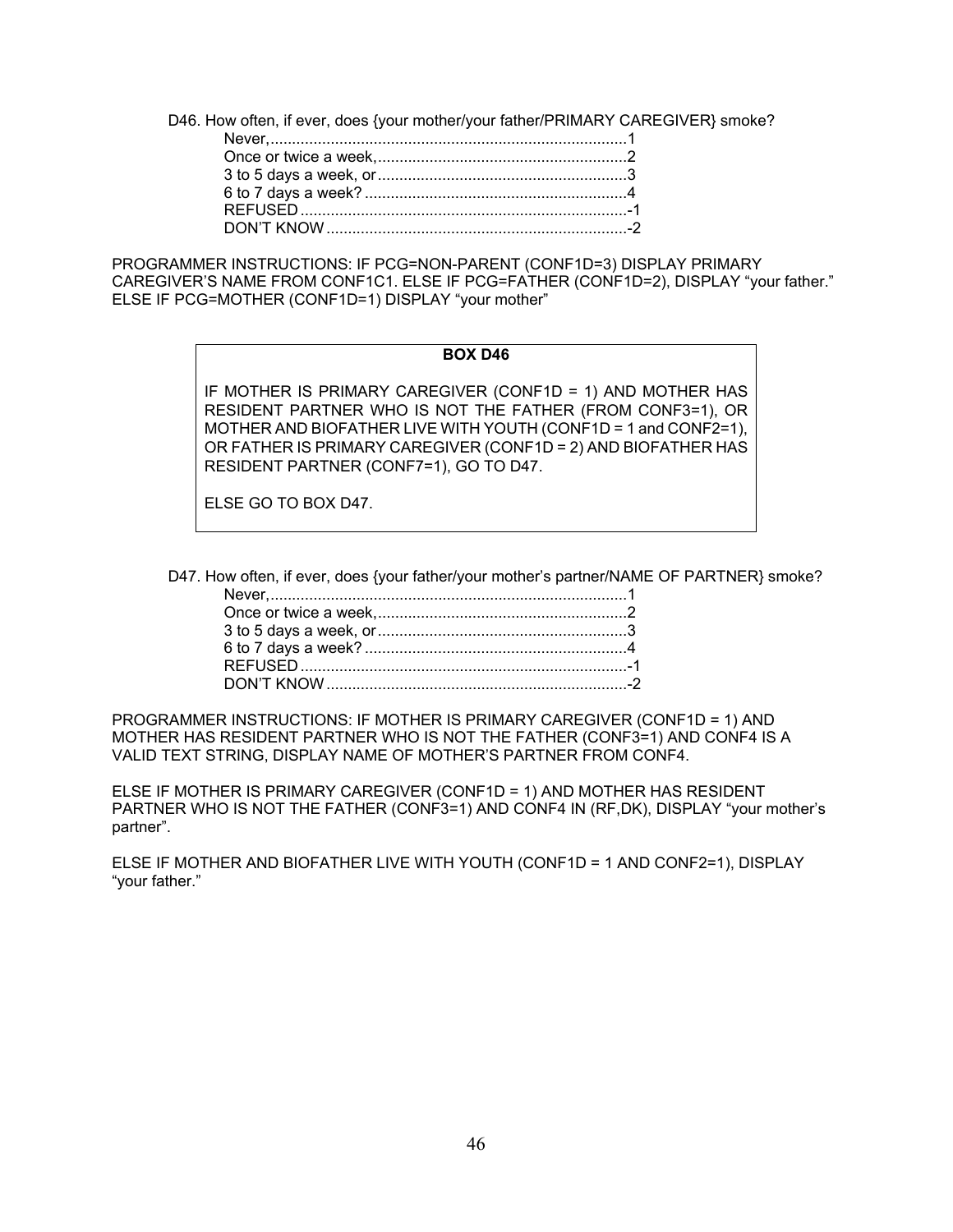**BOX D47** IF BIOMOTHER IS PCG (CONF1D=1) AND BIOFATHER DOES NOT LIVE WITH BIOMOTHER (CONF2 NE 1) AND BIOFATHER IS NOT DECEASED NOR FATHER DENIES/NOT TOLD OF PATERNITY, NOR DNA PROVES NOT FATHER, NOR FATHER UNKNOWN FROM YR9 FATHER INTERVIEW STATUS (PRELOAD (DADSTAT NE 90, 92, 93, 94) OR CONF2A NE 1) AND YOUTH HAS SEEN OR COMMUNICATED WITH BIOFATHER IN PAST YEAR (C21 = 1 OR C22 = 1); OR IF NON-PARENT IS PCG (CONF1D=3) AND BIOFATHER IS NOT DECEASED, NOR FATHER DENIES/NOT TOLD OF PATERNITY, NOR DNA PROVES NOT FATHER, NOR FATHER UNKNOWN FROM YR9 FATHER INTERVIEW STATUS (PRELOAD (DADSTAT NE 90, 92, 93, 94) OR CONF2A NE 1), AND YOUTH HAS SEEN OR COMMUNICATED WITH BIOFATHER IN PAST YEAR (C21 = 1 OR C22 = 1) THEN GO TO D47A1. ELSE GO TO BOX D47A.

D47A1. How often, if ever, does your father smoke?

#### **BOX D47A**

IF BIOFATHER IS PCG (CONF1=2) AND BIOMOTHER IS NOT DECEASED (PRELOAD AND CONF6A NE 1); OR IF NON-PARENT IS PCG (CONF1=3) AND BIOMOTHER IS NOT DECEASED (PRELOAD AND CONF9A NE 1), THEN GO TO D47A2

ELSE GO TO D48

D47A2. How often, if ever, does your mother smoke?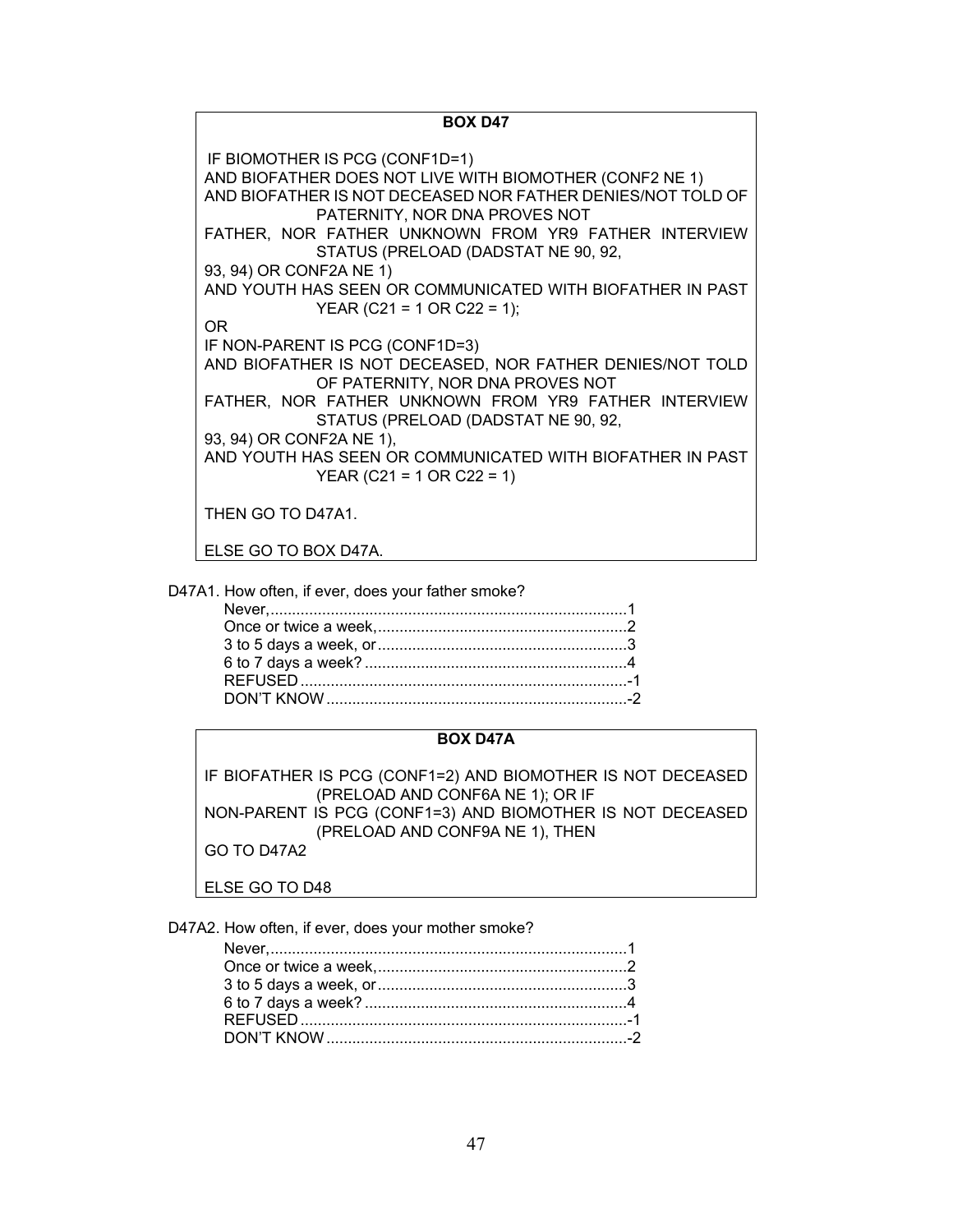- D48. Have you had a drink of beer, wine, or liquor not just a sip or a taste of someone else's drink – more than two or three times in your life when you were not with your parents? YES ...................................................................................... 1 NO ........................................................................................ 2  **GO TO D57** REFUSED ............................................................................ -1  **GO TO D57**
- DON'T KNOW ...................................................................... -2  **GO TO D57** D49. Think about the first time you had a drink of beer, wine, or liquor when you were not with
	- your parents or other adults in your family. How old were you then?

 |\_\_\_|\_\_\_| ENTER NUMBER OF YEARS OLD

| DON'T KNOW |  |
|------------|--|

HARD RANGE: 3 – 17 SOFT RANGE: 8-17

| D50. During the past 30 days, how often did you drink alcohol? |  |
|----------------------------------------------------------------|--|
|                                                                |  |
|                                                                |  |
|                                                                |  |
|                                                                |  |
|                                                                |  |
|                                                                |  |
|                                                                |  |

D51. Think of all the times you have had a drink during the past 30 days. How many drinks did you usually have each time? A "drink" is a glass of wine, a can of beer, a wine cooler, a shot glass of liquor, or a mixed drink.

 $\|u\|_{\infty}=\|u\|_{\infty}=\|u\|_{\infty}$ ENTER NUMBER OF DRINKS

HARD RANGE: 1-40 SOFT RANGE: 1-15

D52. During the past 12 months or since you first started drinking alcohol, how often did you drink alcohol?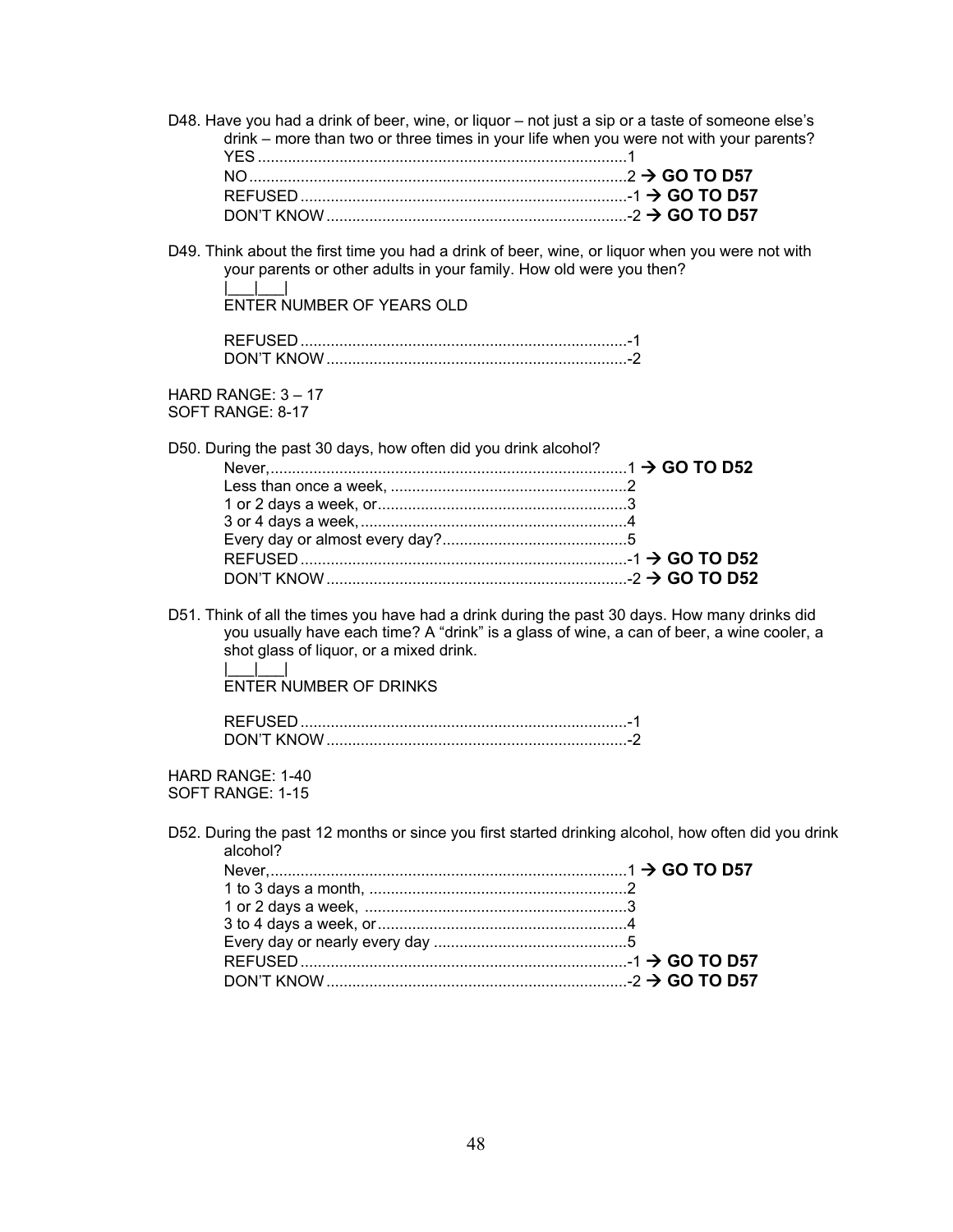D53. Think of all the times you have had a drink during the past 12 months or since you first started drinking alcohol. How many drinks did you usually have each time? A "drink" is a glass of wine, a can of beer, a wine cooler, a shot glass of liquor, or a mixed drink.  $\| \cdot \|$ 

ENTER NUMBER OF DRINKS

 REFUSED ............................................................................ -1 DON'T KNOW ...................................................................... -2

HARD RANGE: 1-40

SOFT RANGE: 1-15

D54. Over the past 12 months, or since you first started drinking alcohol, how often did you drink five or more drinks in a row? By "in a row" we mean at the same time or within a few hours of each other.

D55. Over the past 12 months, or since you first started drinking alcohol, how often have you gotten drunk or "very high" on alcohol?

#### **BOX D55**

If RESPONDENT DRANK 3 OR MORE DAYS A WEEK (D50 = 4 OR 5) AND HAD MORE THAN TWO DRINKS EACH TIME (D52>3 AND D53>2), GO TO D56A.

ELSE, GO TO D57.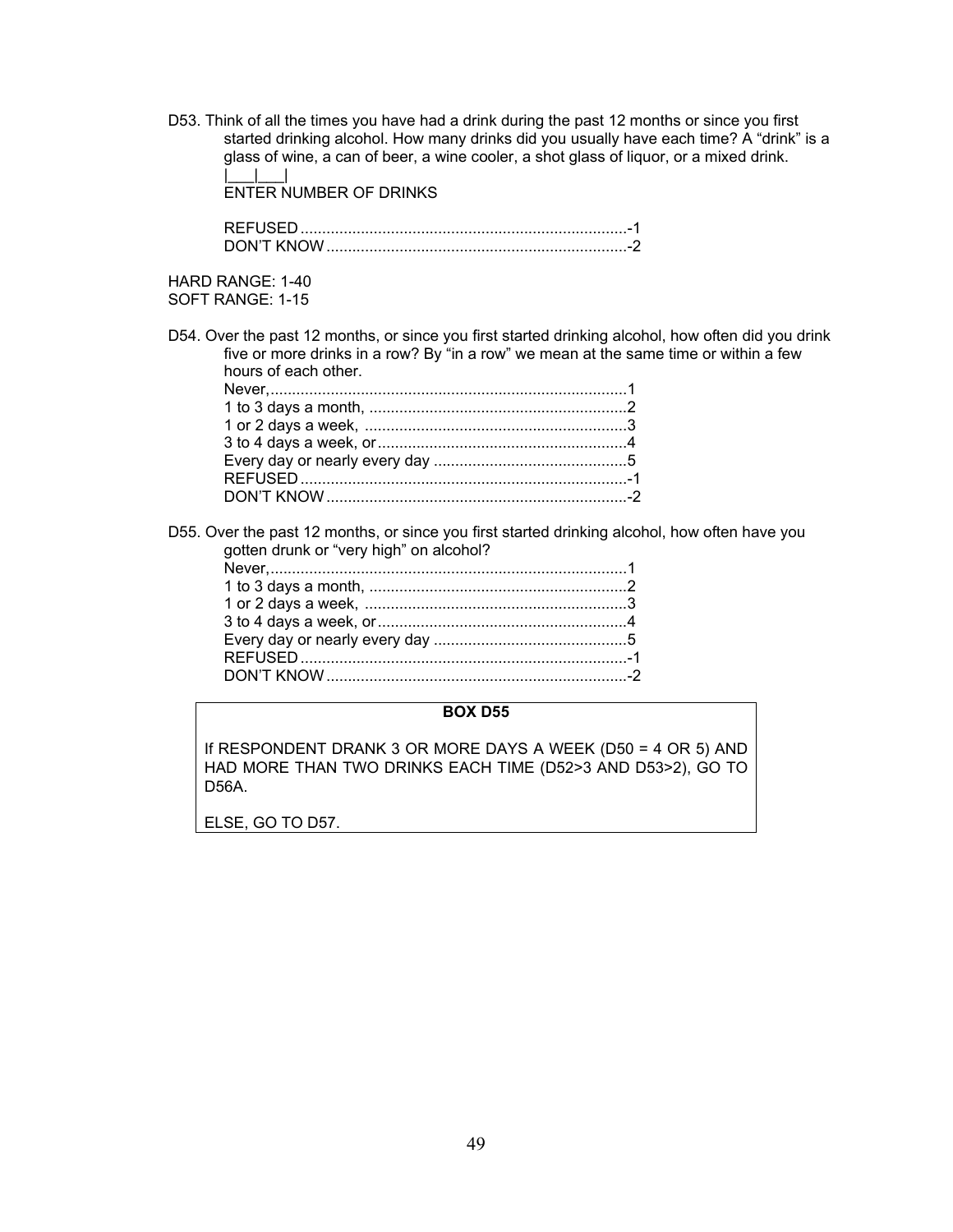D56. In the last 12 months, tell me whether the following things never happened, happened one time, or happened more than one time. How often ...

PROBE: Would you say never, one time, or more than one time?

|       |                                                                                                                                                                        | <b>NEVER</b> | <b>ONE TIME</b> | <b>MORE THAN</b><br><b>ONE TIME</b> | <b>REF</b> | <b>DK</b> |
|-------|------------------------------------------------------------------------------------------------------------------------------------------------------------------------|--------------|-----------------|-------------------------------------|------------|-----------|
| D56A. | Has your drinking interfered with<br>your responsibilities at work or<br>school?                                                                                       |              | 2               | 3                                   |            |           |
| D56B. | Have you been under the influence<br>of alcohol when you could have<br>gotten yourself or others hurt, or put<br>yourself or others at risk?                           |              | 2               | 3                                   |            | -2        |
| D56C. | Have you had problems with your<br>family, friends, or people at work or<br>school because of your drinking?                                                           | 1            | $\overline{2}$  | 3                                   | -1         |           |
| D56D. | Have you had legal problems<br>because of drinking, like being<br>arrested for disturbing the peace or<br>driving under the influence of<br>alcohol, or anything else? |              |                 | 3                                   |            |           |
|       | D57. How often, if ever, does {your mother/your father/PRIMARY CAREGIVER} drink alcohol?                                                                               |              |                 |                                     |            |           |
|       | $\lambda$ is $\Omega$ detected a monoth                                                                                                                                |              |                 |                                     |            |           |

PROGRAMMER INSTRUCTIONS: IF PCG=NON-PARENT (CONF1D=3) DISPLAY PRIMARY CAREGIVER'S FIRST NAME FROM CONF1C1. ELSE IF PCG=FATHER (CONF1D=2), DISPLAY "your father." ELSE IF PCG=MOTHER (CONF1D=1) DISPLAY "your mother."

| <b>BOX D58</b>                                                 |
|----------------------------------------------------------------|
|                                                                |
| IF MOTHER IS PRIMARY CAREGIVER (CONF1D = 1) AND MOTHER HAS     |
| RESIDENT PARTNER WHO IS NOT THE                                |
| FATHER (CONF3=1), OR                                           |
| MOTHER AND BIOFATHER LIVE WITH YOUTH (CONF1D = 1 and CONF2=1), |
| 0R                                                             |
| PCG=BIOFATHER (CONF1D = 2) AND BIOFATHER HAS RESIDENT          |
| PARTNER (CONF7=1), GO TO D58.                                  |
| ELSE, GO TO BOX D58A1.                                         |
|                                                                |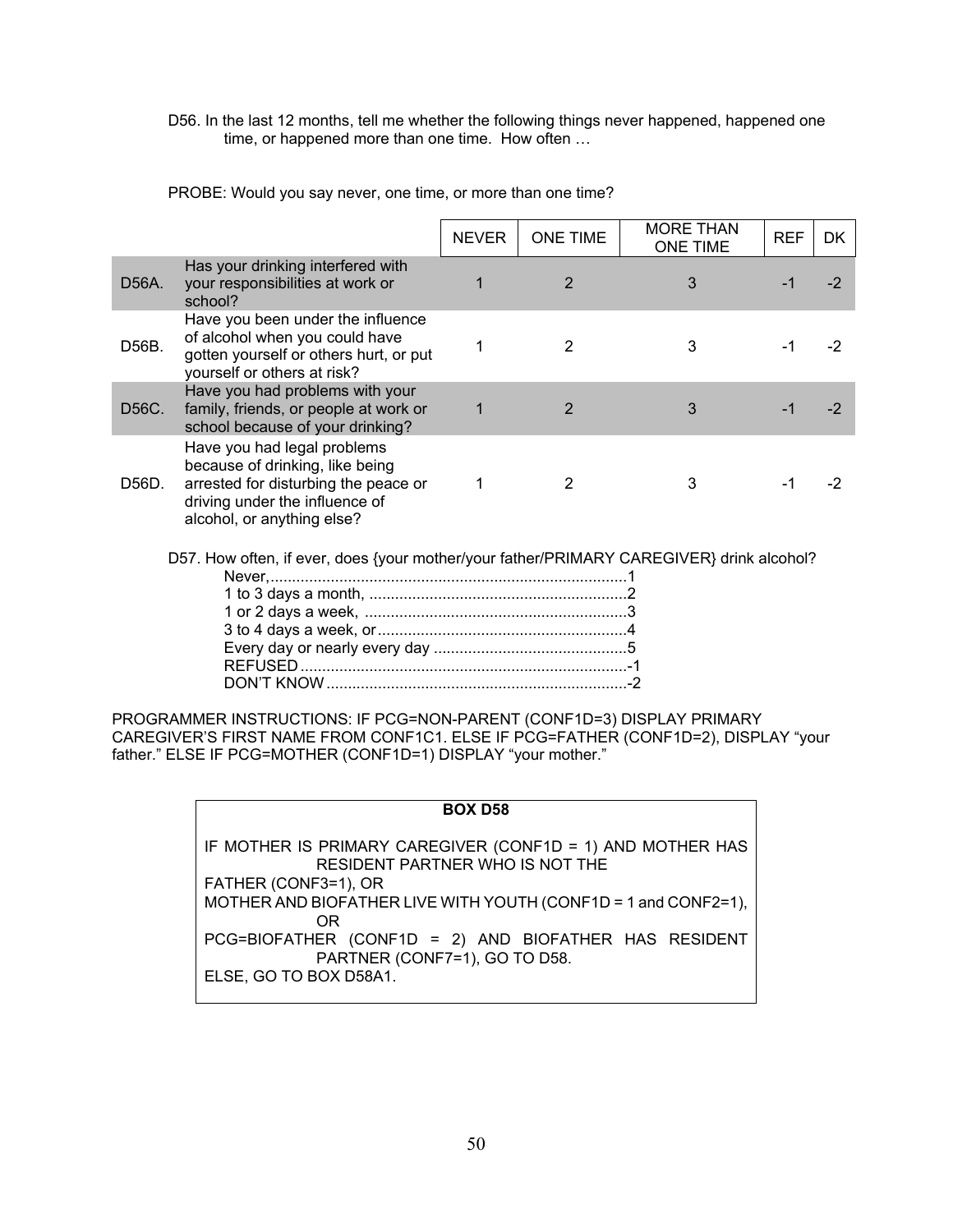D58. How often, if ever, does {your father/NAME OF PARTNER} drink alcohol?

PROGRAMMER INSTRUCTIONS: IF MOTHER IS PRIMARY CAREGIVER (CONF1D = 1) AND MOTHER HAS RESIDENT PARTNER WHO IS NOT THE FATHER (CONF3=1), DISPLAY PARTNER'S NAME FROM CONF4. If CONF4=DK or RF, DISPLAY "your mother's partner".

ELSE IF MOTHER AND BIOFATHER LIVE WITH YOUTH (CONF1D = 1 and CONF2=1), DISPLAY "your father."

ELSE IF PCG=BIOFATHER (CONF1D = 2) AND BIOFATHER HAS RESIDENT PARTNER (CONF7=1), DISPLAY NAME OF FATHER'S PARTNER FROM CONF8. If CONF8 = DK or RF, DISPLAY "your father's partner".

| <b>BOX D58A1</b>                                                                                                                                                                                                                                                                                                                                                                                                                  |
|-----------------------------------------------------------------------------------------------------------------------------------------------------------------------------------------------------------------------------------------------------------------------------------------------------------------------------------------------------------------------------------------------------------------------------------|
| IF BIOMOTHER IS PCG (CONF1D=1)<br>AND BIOFATHER DOES NOT LIVE WITH BIOMOTHER (CONF2 NE 1)<br>AND BIOFATHER IS NOT DECEASED NOR FATHER DENIES/NOT TOLD OF<br>PATERNITY, NOR DNA PROVES NOT<br>FATHER, NOR FATHER UNKNOWN FROM YR9 FATHER INTERVIEW<br>STATUS (PRELOAD (DADSTAT NE 90, 92,<br>93, 94) (OR CONF2A NE 1)<br>AND YOUTH HAS SEEN OR COMMUNICATED WITH BIOFATHER IN PAST<br>YEAR (C21 = 1 OR C22 = 1);<br>0 <sub>R</sub> |
| IF NON-PARENT IS PCG (CONF1D=3)<br>AND BIOFATHER IS NOT DECEASED NOR FATHER DENIES/NOT TOLD OF<br>PATERNITY, NOR DNA PROVES NOT<br>FATHER, NOR FATHER UNKNOWN FROM YR9 FATHER INTERVIEW<br>STATUS (PRELOAD (DADSTAT NE 90, 92,<br>93, 94) (OR CONF10 NE 1)<br>AND YOUTH HAS SEEN OR COMMUNICATED WITH BIOFATHER IN PAST<br>YEAR (C21 = 1 OR C22 = 1),                                                                             |
| THEN GO TO D58A1                                                                                                                                                                                                                                                                                                                                                                                                                  |
| ELSE GO TO BOX D58A2                                                                                                                                                                                                                                                                                                                                                                                                              |

D58A1. How often, if ever, does {your father} drink alcohol?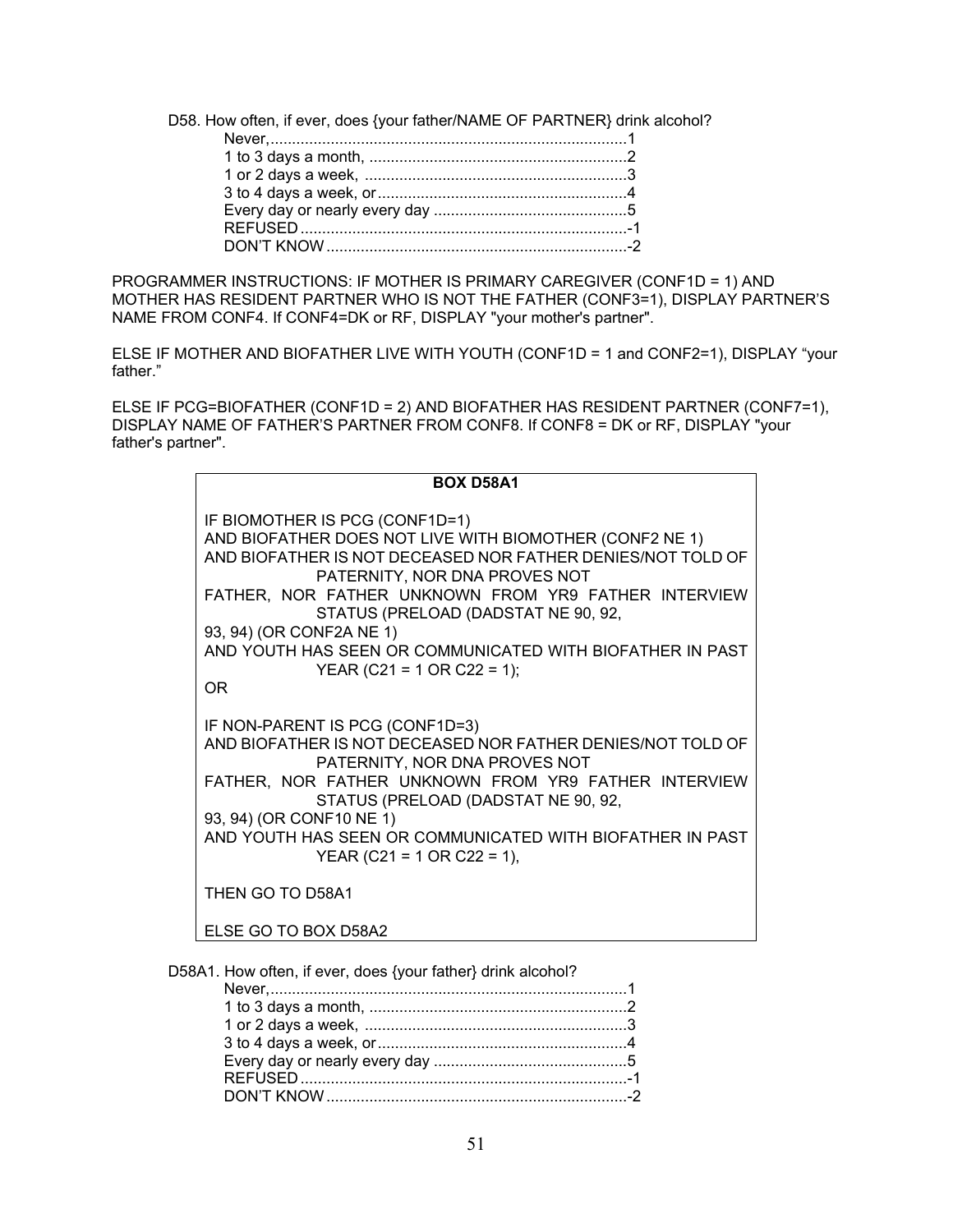# **BOX D58A2**

IF BIOFATHER IS PCG (CONF1D=2) AND BIOMOTHER IS NOT DECEASED (PRELOAD AND CONF6A NE 1); OR IF NON-PARENT IS PCG (CONF1D=3) AND BIOMOTHER IS NOT DECEASED (PRELOAD AND CONF9A NE 1), THEN GO TO D58A2

ELSE GO TO D59

D58A2. How often, if ever, does your mother drink alcohol?

| D59. Is alcohol easily available to you in your home? |  |
|-------------------------------------------------------|--|
|                                                       |  |
|                                                       |  |
|                                                       |  |
|                                                       |  |
|                                                       |  |

D60. Have your parents ever given you alcohol to drink, more than one or two sips?

D61. The next few questions are about vandalism and violence.

For each item I read, tell me how often in the past 12 months you did these things. Tell me whether you never did it or did it 1 or 2 times, 3 or 4 times, or 5 or more times.

PROBE: Would you say never, 1 or 2 times, 3 or 4 times, 5 or more times in the past 12 months?

|       |                                                                                  | <b>NEVER</b> | 1 OR 2<br><b>TIMES</b> | 3 OR 4<br><b>TIMES</b> | 5 OR<br><b>MORE</b><br>TIMES | <b>REF</b> | DK   |
|-------|----------------------------------------------------------------------------------|--------------|------------------------|------------------------|------------------------------|------------|------|
| D61A. | Paint graffiti or signs on<br>someone else's property or in a<br>public place?   |              | $\overline{2}$         | 3                      | 4                            | -1         | $-2$ |
| D61B. | Deliberately damage property<br>that didn't belong to you?                       |              | $\overline{2}$         | 3                      | 4                            | -1         | $-2$ |
| D61C. | Take something from a store<br>without paying for it?                            |              | $\overline{2}$         | 3                      | 4                            | $-1$       | $-2$ |
| D61D. | Get into a serious physical fight?                                               |              | 2                      | 3                      | 4                            | -1         | $-2$ |
| D61E. | Hurt someone badly enough to<br>need bandages or care from a<br>doctor or nurse? |              | $\overline{2}$         | 3                      | 4                            | -1         | $-2$ |
| D61F. | Drive a car without its owner's<br>permission?                                   |              | 2                      | 3                      | 4                            | -1         | -2   |
| D61G. | Steal something worth more<br>than \$50?                                         |              | 2                      | 3                      |                              |            | $-2$ |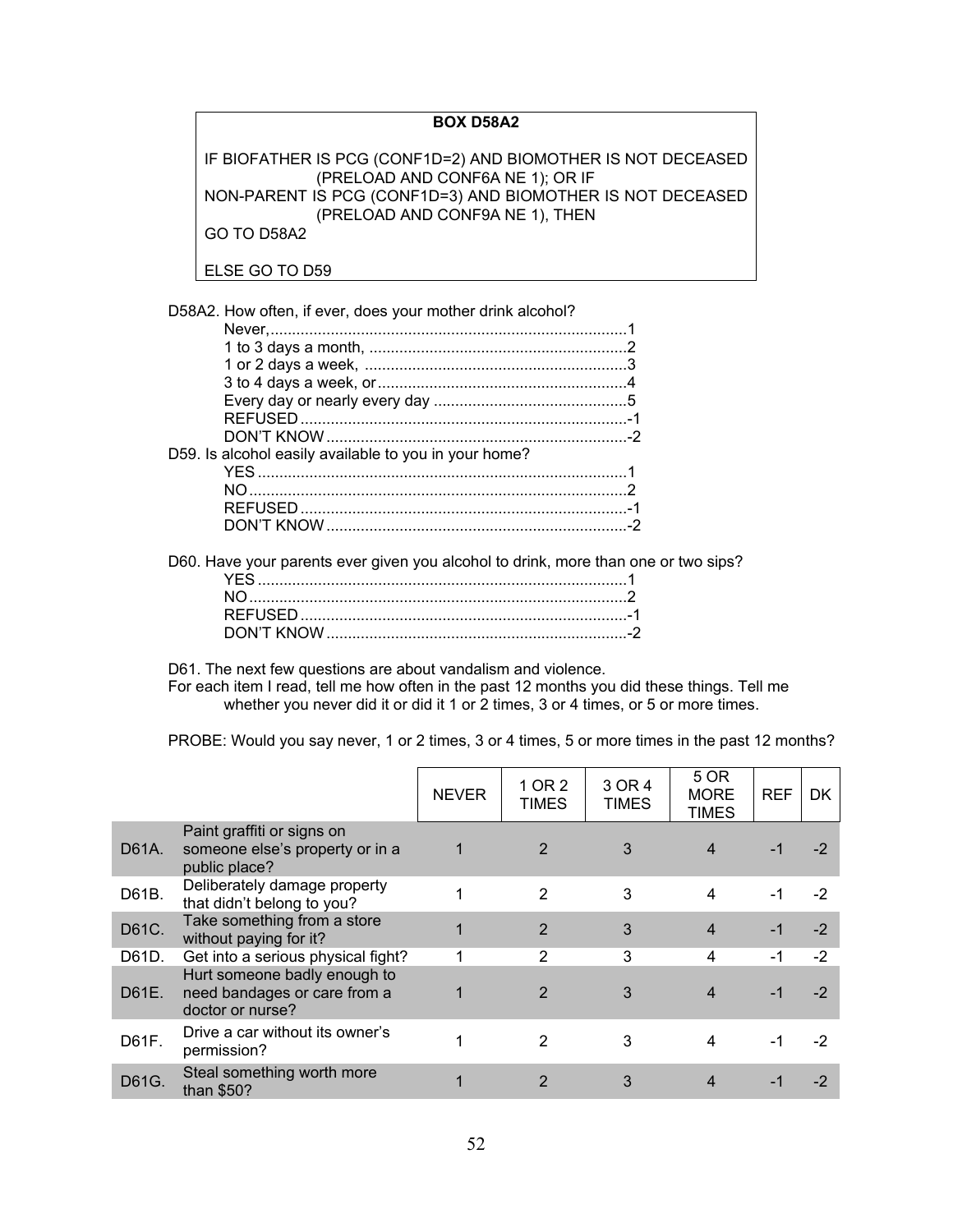| D61H. | Go into a house or building to<br>steal something?                                  |   | 2              | 3 | 4 | -1   |      |
|-------|-------------------------------------------------------------------------------------|---|----------------|---|---|------|------|
| D61I. | Use or threaten to use a weapon<br>to get something from<br>someone?                |   | 2              | 3 |   |      |      |
| D61J. | Sell marijuana or other drugs?                                                      |   | 2              | 3 | 4 | -1   | -2   |
| D61K. | Steal something worth less than<br>\$50?                                            | 1 | $\overline{2}$ | 3 | 4 | $-1$ | $-2$ |
| D61L. | Take part in a fight where a<br>group of your friends was<br>against another group? |   |                |   | 4 |      |      |
| D61M  | Were you loud, rowdy, or unruly<br>in a public place?                               |   |                |   |   |      |      |

Now I am going to ask you some questions about the friends you spend time with.

D62. All of these questions are about things your friends may have done in the past year. For each item tell me whether the friends you spend time with often, sometimes, or never did these things. How often in the past year have your friends…

|       |                                                                                                                                                           | <b>OFTEN</b> | <b>SOMETIMES</b> | <b>NEVER</b> | <b>REF</b> | DK   |
|-------|-----------------------------------------------------------------------------------------------------------------------------------------------------------|--------------|------------------|--------------|------------|------|
| D62A. | Smoked an entire cigarette?                                                                                                                               |              | 2                | 3            | $-1$       | $-2$ |
| D62B. | Had a drink of beer, wine, or liquor -<br>not just a sip of someone else's drink<br>more than two or three times when<br>they weren't with their parents? |              | 2                | 3            | -1         | -2   |
| D62C. | Tried marijuana?                                                                                                                                          |              | $\overline{2}$   | 3            | $-1$       | $-2$ |
| D62D. | Tried other types of illegal or<br>prescription drugs or other<br>substances to get high?                                                                 |              | 2                | 3            | -1         | $-2$ |
| D62E. | Asked you to go drinking with them?                                                                                                                       |              | $\mathfrak{p}$   | 3            | $-1$       | $-2$ |
| D62F. | Given or sold marijuana to you?                                                                                                                           |              | 2                | 3            | $-1$       | $-2$ |
| D62G. | Deliberately damaged property that<br>didn't belong to them?                                                                                              |              | 2                | 3            | -1         | $-2$ |
| D62H. | Stolen something worth more than<br>\$50?                                                                                                                 |              | $\overline{2}$   | 3            | -1         | -2   |
| D62I. | Used or threatened to use a weapon<br>to get something from someone?                                                                                      |              | $\mathfrak{p}$   | 3            | -1         | $-2$ |
| D62J. | Sold marijuana or other drugs?                                                                                                                            |              | 2                | 3            | -1         | -2   |
| D62K. | Stolen something worth less than<br>\$50?                                                                                                                 |              |                  | 3            |            | $-2$ |

D63. Of the friends you spend time with, how many do you think have had sex?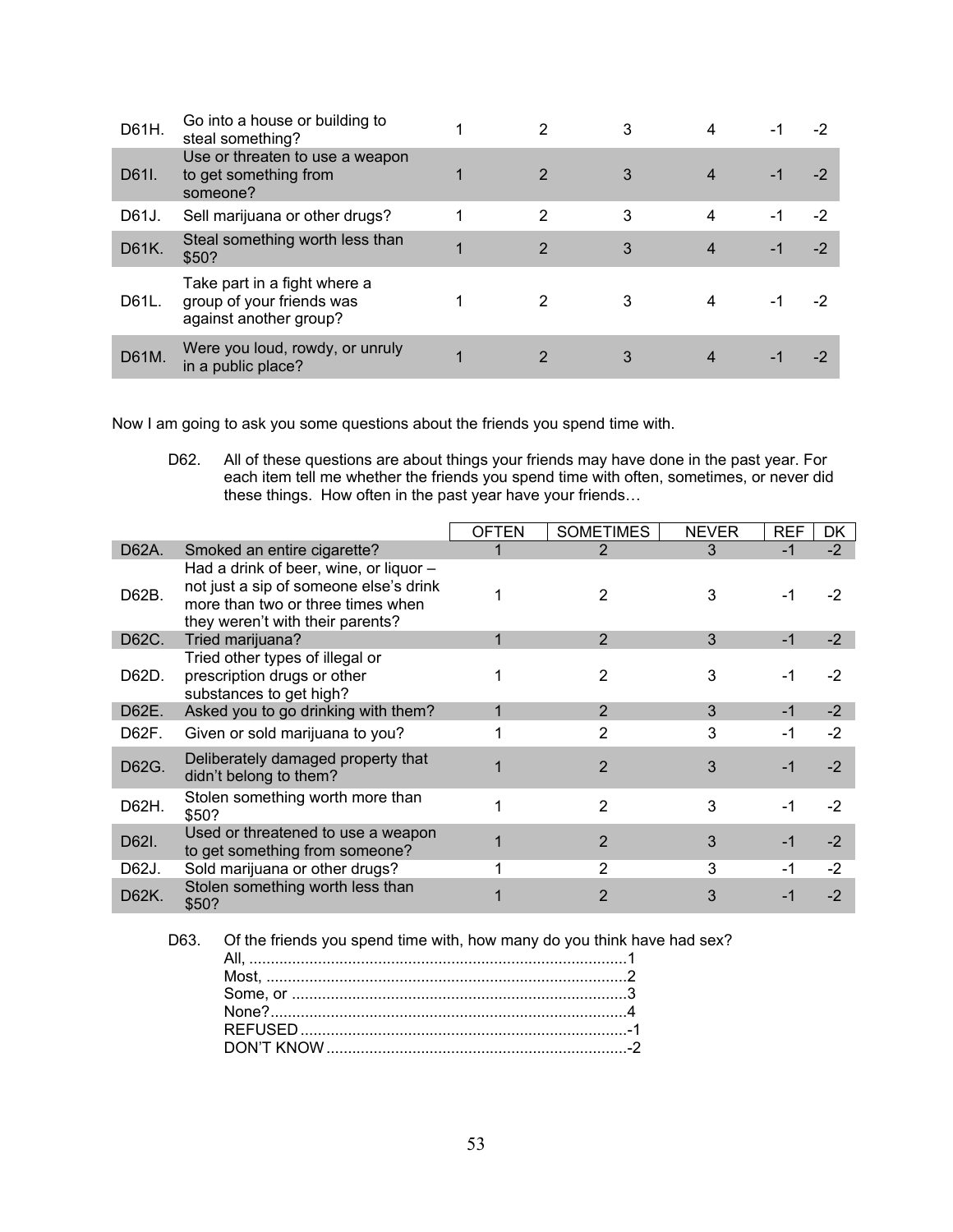| D64 | How would you describe the age of the friends you spend time with? |  |
|-----|--------------------------------------------------------------------|--|
|     |                                                                    |  |
|     |                                                                    |  |
|     |                                                                    |  |
|     |                                                                    |  |
|     |                                                                    |  |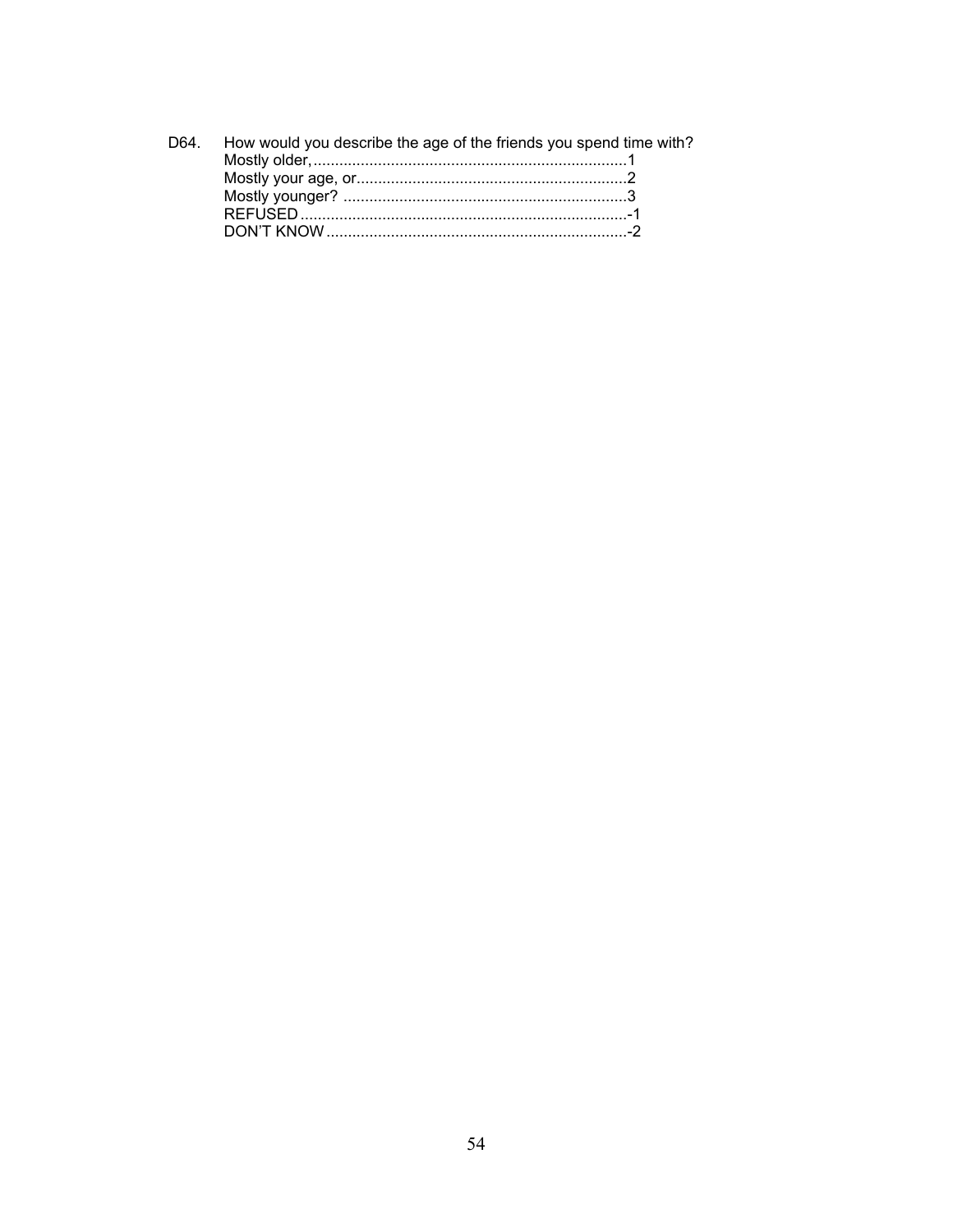## **SECTION E: NEIGHBORHOOD**

The next set of questions is about your neighborhood.

- E1. How many of the families on your block would you say that you know well? Would you say… All or most, ........................................................................... 1 Some, ................................................................................... 2 A few, or ............................................................................... 3 None? ................................................................................... 4 REFUSED ............................................................................ -1
	- DON'T KNOW ...................................................................... -2
- E2. Now I'm going to read some statements about your neighborhood and the people who live there. For each statement, please tell me if you strongly agree, somewhat agree, somewhat disagree, or strongly disagree.

PROBE: Do you strongly agree, somewhat agree, somewhat disagree, or strongly disagree?

|                   |                                                                                   | <b>STRONGLY</b><br><b>AGREE</b> | <b>SOMEWHAT</b><br><b>AGREE</b> | <b>SOMEWHAT</b><br><b>DISAGREE</b> | <b>STRONGLY</b><br><b>DISAGREE</b> | <b>REF</b> | <b>DK</b> |
|-------------------|-----------------------------------------------------------------------------------|---------------------------------|---------------------------------|------------------------------------|------------------------------------|------------|-----------|
| E <sub>2</sub> A. | People around here<br>are willing to help<br>their neighbors                      |                                 | $\overline{2}$                  | 3                                  | 4                                  | $-1$       | -2        |
| E <sub>2</sub> B. | This is a close-knit<br>neighborhood                                              |                                 | $\overline{2}$                  | 3                                  | 4                                  | -1         | $-2$      |
| E2C.              | People in this<br>neighborhood<br>generally don't get<br>along with each<br>other |                                 | $\overline{2}$                  | 3                                  | 4                                  | $-1$       | -2        |
| E <sub>2</sub> D. | People in this<br>neighborhood do<br>not share the same<br>values                 |                                 | 2                               | 3                                  | 4                                  | -1         | -2        |
| E <sub>2</sub> E. | Gangs are a<br>problem in this<br>neighborhood                                    |                                 | $\overline{2}$                  | 3                                  | 4                                  | $-1$       | -2        |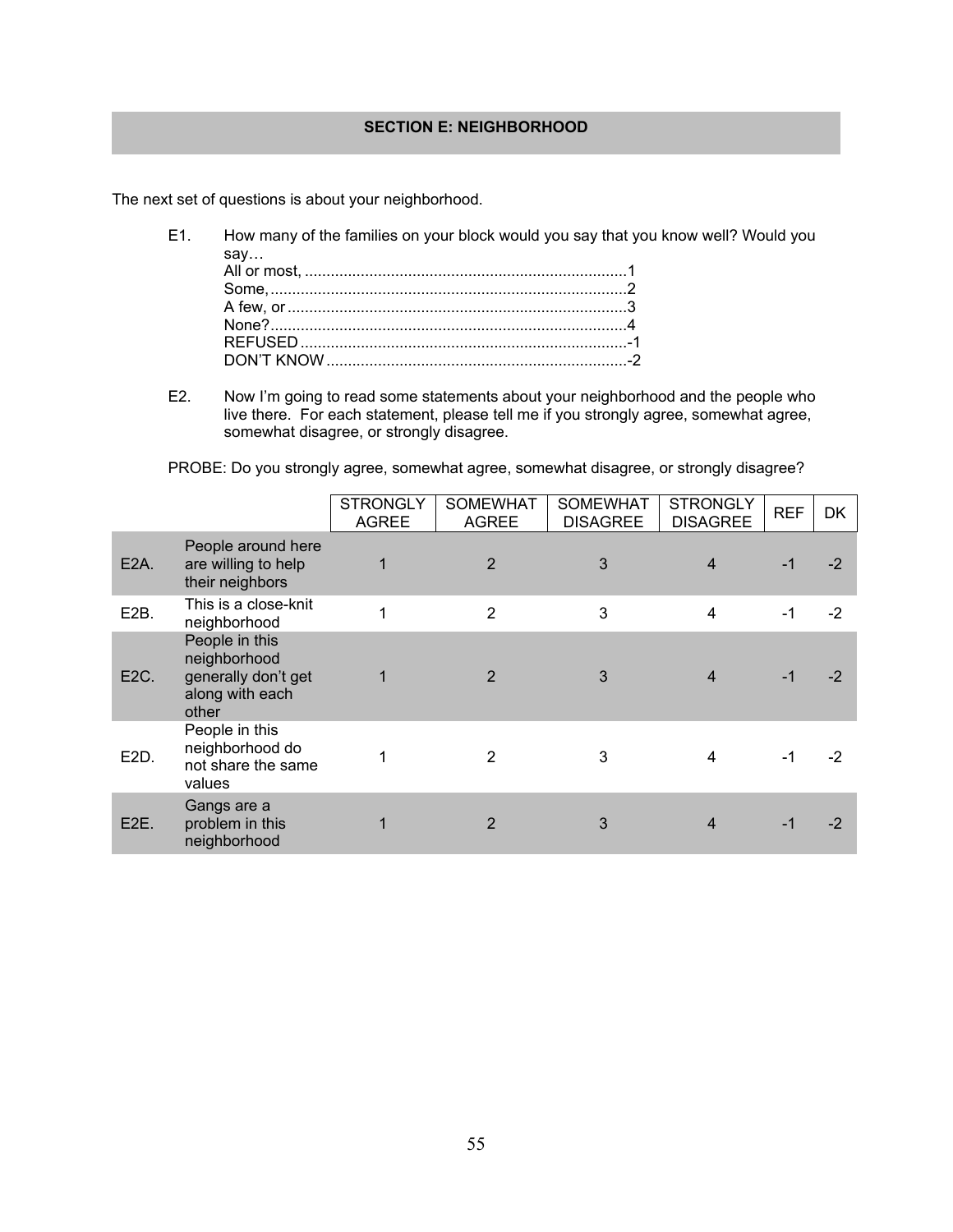E3. For each item I read, please tell me whether your neighbors would be very likely, somewhat likely, not very likely, or very unlikely to do something or get involved.

PROBE: Would you say it is very likely your neighbors would do something or get involved, somewhat likely, not very likely, or very unlikely?

|                   |                                                                          | VERY<br><b>LIKELY</b> | <b>SOMEWHAT</b><br><b>LIKELY</b> | <b>NOT VERY</b><br><b>LIKELY</b> | <b>VERY</b><br><b>UNLIKELY</b> | <b>REF</b> | <b>DK</b> |
|-------------------|--------------------------------------------------------------------------|-----------------------|----------------------------------|----------------------------------|--------------------------------|------------|-----------|
| E <sub>3</sub> A. | If children were<br>skipping school and<br>hanging out on the<br>street. |                       | $\overline{2}$                   | 3                                | 4                              | -1         | $-2$      |
| E3B.              | If children were<br>spray painting<br>buildings with<br>graffiti         |                       | 2                                | 3                                | 4                              | -1         | $-2$      |
| E3C.              | If children were<br>showing disrespect<br>to an adult                    | 1                     | 2                                | 3                                | 4                              | -1         | $-2$      |
| E3D.              | If a fight broke out<br>in front of the<br>house or building             |                       | 2                                | 3                                | 4                              | -1         | $-2$      |

#### E4. Please indicate whether you strongly agree, somewhat agree, somewhat disagree, or strongly disagree with the following statements.

PROBE: Do you strongly agree, somewhat agree, somewhat disagree, or strongly disagree?

|      |                                                                                                                            | <b>STRONGLY</b><br><b>AGREE</b> | <b>SOMEWHAT</b><br><b>AGREE</b> | <b>SOMEWHAT</b><br><b>DISAGREE</b> | <b>STRONGLY</b><br><b>DISAGREE</b> | <b>REF</b> | <b>DK</b> |
|------|----------------------------------------------------------------------------------------------------------------------------|---------------------------------|---------------------------------|------------------------------------|------------------------------------|------------|-----------|
| E4A. | There is so much<br>traffic on the streets<br>that it makes it<br>difficult or<br>unpleasant to walk<br>in my neighborhood |                                 | 2                               | 3                                  |                                    | $-1$       |           |
| E4B. | I feel unsafe<br>walking around my<br>neighborhood<br>during the day                                                       |                                 | $\overline{2}$                  | 3                                  |                                    | $-1$       | -2        |
| E4C. | I feel unsafe<br>walking around my<br>neighborhood at<br>night                                                             |                                 | 2                               | 3                                  |                                    | $-1$       | -2        |

Now we're going to ask you a few questions about the police and crime in your neighborhood.

| E5. Have you ever witnessed a crime or known about a crime that took place? |  |
|-----------------------------------------------------------------------------|--|
|                                                                             |  |
|                                                                             |  |
|                                                                             |  |
|                                                                             |  |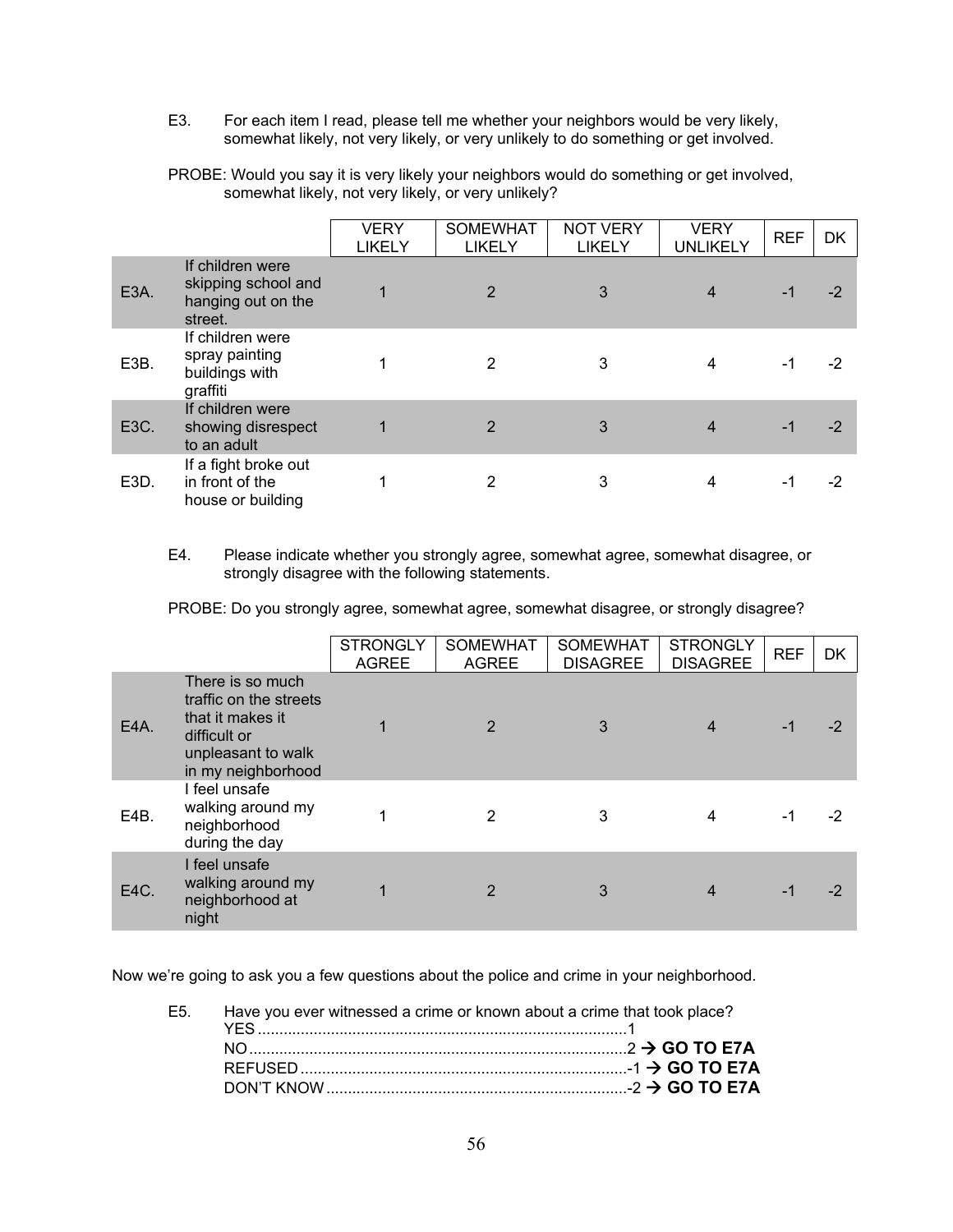E6. Did you or someone you know report it to the police?

PROBE: Did you report it or was it someone else who reported it?

| YES, SOMEONE RESPONDENT KNOWS DID 2 |  |
|-------------------------------------|--|
|                                     |  |
|                                     |  |
|                                     |  |

E7. For each of the following items, please say whether you strongly agree, somewhat agree, somewhat disagree, or strongly disagree?

PROBE: Do you strongly agree, somewhat agree, somewhat disagree, or strongly disagree?

|                                                                                                                                                     |                                                               | <b>STRONGLY</b><br><b>AGREE</b> | <b>SOMEWHAT</b><br><b>AGREE</b> | <b>SOMEWHAT</b><br><b>DISAGREE</b>                                                    | <b>STRONGLY</b><br><b>DISAGREE</b> | <b>REF</b> | DK   |
|-----------------------------------------------------------------------------------------------------------------------------------------------------|---------------------------------------------------------------|---------------------------------|---------------------------------|---------------------------------------------------------------------------------------|------------------------------------|------------|------|
| E7A.                                                                                                                                                | I have a great deal<br>of respect for the<br>police.          | 1                               | $\overline{2}$                  | 3                                                                                     | $\overline{4}$                     | $-1$       | $-2$ |
| E7B.                                                                                                                                                | It's okay to do<br>anything you want                          | $\mathbf{1}$                    | $\overline{2}$                  | 3                                                                                     | $\overline{4}$                     | $-1$       | $-2$ |
| E7C.                                                                                                                                                | There are no right<br>or wrong ways to<br>make money          | $\mathbf 1$                     | $\overline{2}$                  | 3                                                                                     | $\overline{4}$                     | $-1$       | $-2$ |
| E7D.                                                                                                                                                | Laws are made to<br>be broken                                 | 1                               | $\overline{2}$                  | 3                                                                                     | $\overline{4}$                     | $-1$       | $-2$ |
| E7E.                                                                                                                                                | If I fight with<br>someone, it's<br>nobody else's<br>business | 1                               | $\overline{2}$                  | 3                                                                                     | $\overline{4}$                     | $-1$       | $-2$ |
| E7F.                                                                                                                                                | The police create<br>more problems<br>than they solve         | $\mathbf 1$                     | $\overline{2}$                  | 3                                                                                     | $\overline{4}$                     | $-1$       | $-2$ |
| E8.<br>Have you ever been a victim of a crime?<br>E9.<br>Did you or someone you know report it to the police?<br>YES, SOMEONE RESPONDENT KNOWS DID2 |                                                               |                                 |                                 |                                                                                       |                                    |            |      |
|                                                                                                                                                     | E10.<br>some other place?                                     |                                 |                                 | Have you ever been stopped by the police while on the street, at school, in a car, or |                                    |            |      |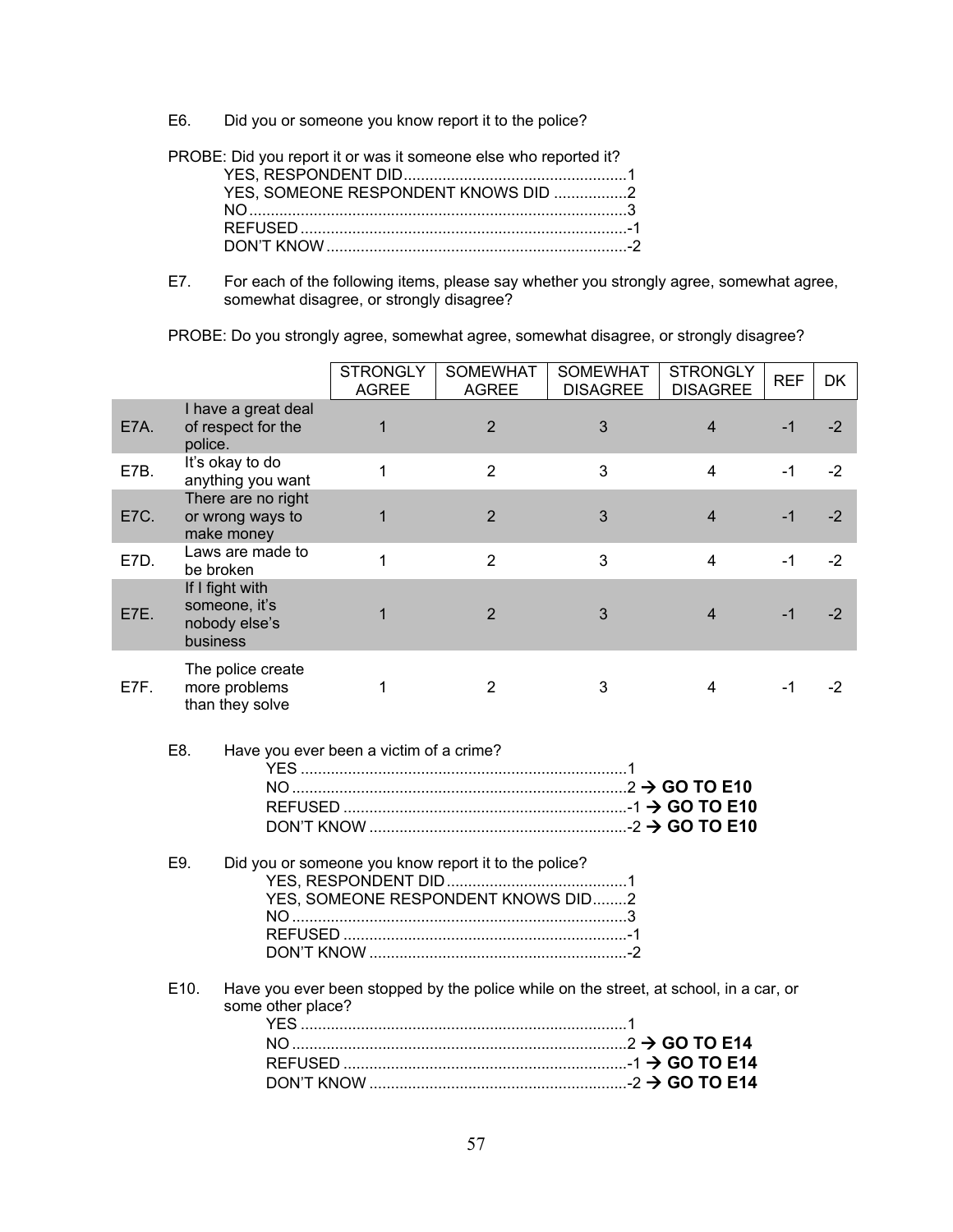E11. How old were you the first time this happened? |\_\_\_<u>\_\_\_\_\_\_\_\_</u> ENTER NUMBER OF YEARS OLD

| KIN'T KNOW |  |
|------------|--|

# HARD RANGE: 8 – 18

E12. How many times have you been stopped by the police? |\_\_\_|\_\_\_<u>|\_\_\_|\_\_</u>| ENTER NUMBER OF TIMES

| IN'I KNI |  |
|----------|--|

HARD RANGE: 1-50 SOFT RANGE: 1-15

E13. Where were you stopped? Was it …

|                    |                                   | YFS | NС                        | <b>RFF</b>                               | DK                                        |
|--------------------|-----------------------------------|-----|---------------------------|------------------------------------------|-------------------------------------------|
| E <sub>13</sub> A. | On the street?                    |     |                           | - 1                                      | -2                                        |
| E13B.              | ln a car?                         |     |                           | - 1                                      | -2                                        |
|                    | E13C. On a bicycle?               |     |                           | - 1                                      | -2                                        |
| E13D.              | At school?                        |     |                           | -1                                       | -2                                        |
|                    | E13E. Some other place? (specify) |     | $2 \rightarrow$ GO TO E14 | $-1\rightarrow$ GO TO<br>E <sub>14</sub> | $-2 \rightarrow$ GO TO<br>F <sub>14</sub> |

E13E\_OS. Where was this place? ENTER PLACE: \_\_\_\_\_\_\_\_\_\_\_\_\_\_\_\_\_\_\_\_\_\_\_\_\_\_\_\_

| DON'T KNOW |  |
|------------|--|

| <b>RECODED</b>                              |
|---------------------------------------------|
| E13f - Other, Specified Recoded             |
| E13 101. Own home                           |
| E13 102. Other's home                       |
| E13 103. Public Transit/Station/Parking lot |
| E13 104. Residential Neighborhood           |
| E13 105. Park/Playground                    |
| E13 106. Commercial Establishment           |
| E13 107. Other Unspecified                  |
|                                             |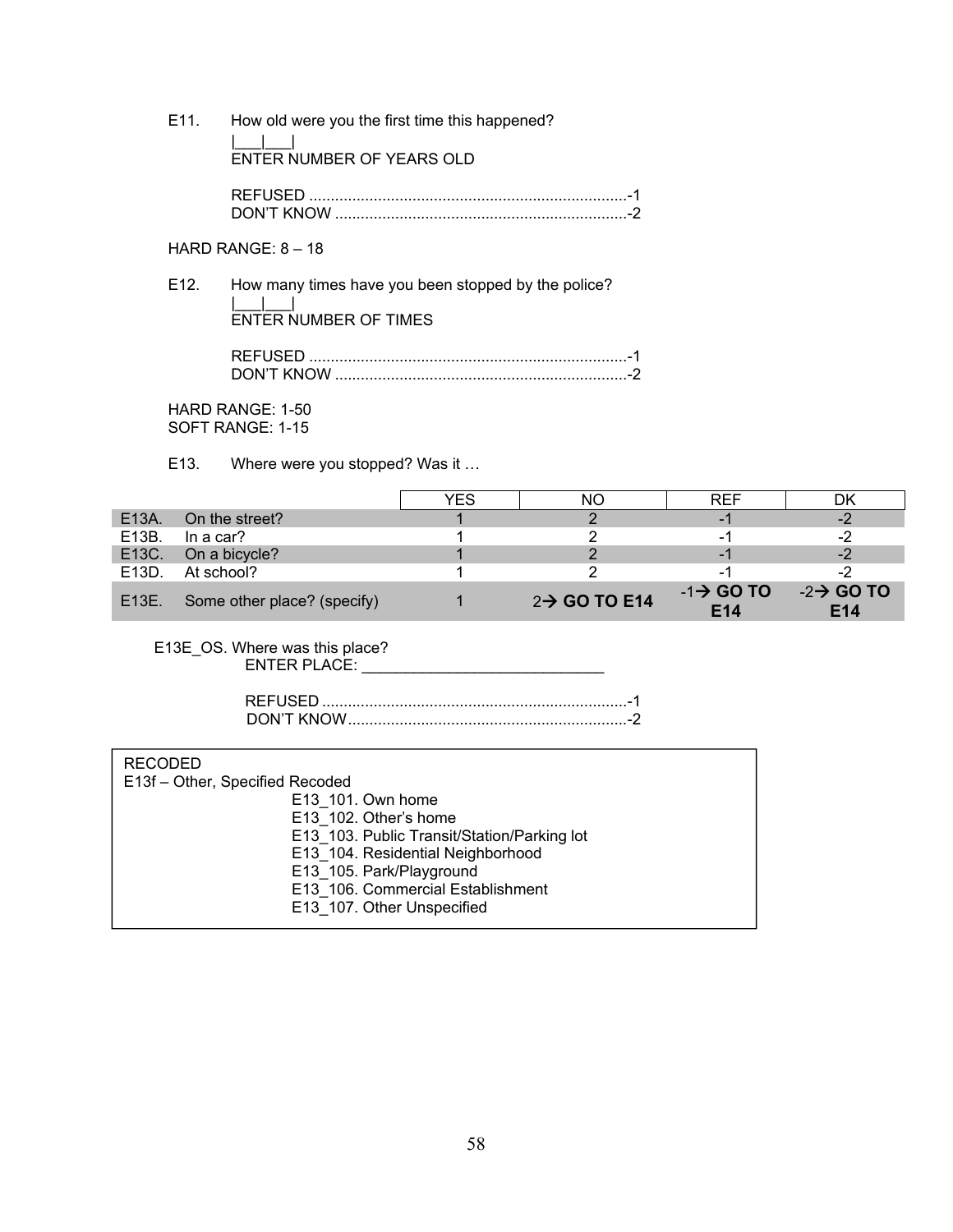| E <sub>14</sub> . | Have you ever seen someone stopped by the police in your neighborhood? |  |
|-------------------|------------------------------------------------------------------------|--|
| E <sub>15</sub> . | Have you ever seen someone stopped by the police in your school?       |  |
| E <sub>16</sub> . | Do you know anyone who has been stopped by the police?                 |  |

E17. Who do you know that was stopped? **CODE ALL THAT APPLY** PROBE: Anyone else?

#### **BOX E18**

IF NEVER STOPPED (E10=2, -1, -2) AND NEVER WITNESSED SOMEONE STOPPED (E14=2, -1, -2 AND E15=2,  $-1, -2)$ AND (DOES NOT KNOW ANYONE WHO WAS STOPPED (E16=2, -1, -2) OR PERSON THEY KNOW WHO WAS STOPPED WAS NEIGHBOR, OTHER OR REFUSED/DON'T KNOW (E17 NE 1, 2, 3)), GO TO E36.

ELSE, GO TO E18.

E18. How often {in the times you were stopped/in the incidents you witnessed or heard about} did the police explain why they stopped {you/the person} in a way that is clear to {you/them}? Never, ................................................................................... 1

PROGRAMMER INSRUCTIONS: IF E10=1 (youth stopped), display "in the times you were stopped" AND "you" AND "you". ELSE DISPLAY "in the incidents you witnessed or heard about" AND "the person" AND "them"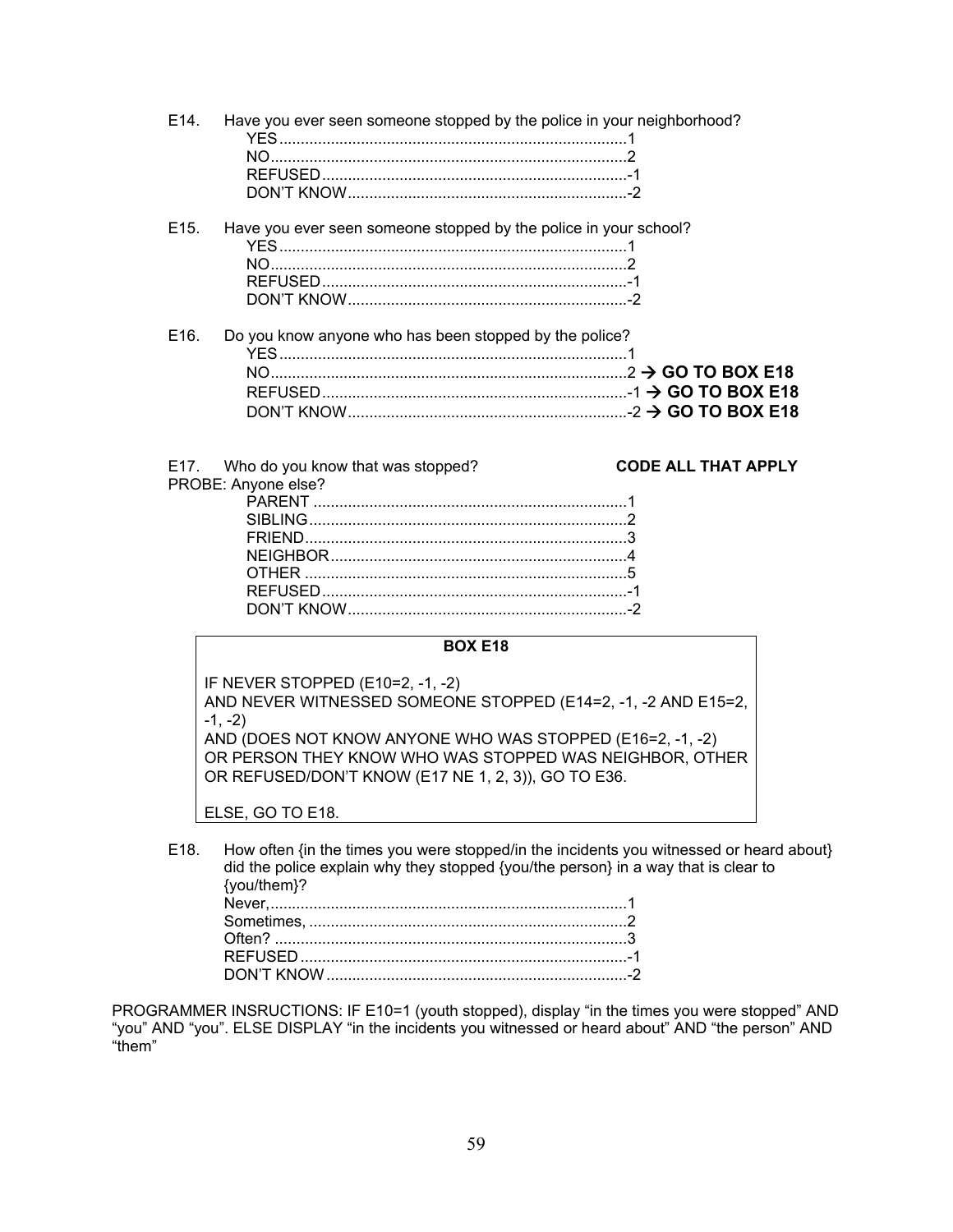E19. How often {in the times you were stopped/in the incidents you witnessed or heard about} did the police treat {you/them} with dignity and courtesy? Never, ................................................................................... 1 Sometimes, or ...................................................................... 2 Often? .................................................................................. 3 REFUSED ............................................................................ -1 DON'T KNOW ...................................................................... -2

PROGRAMMER INSTRUCTIONS: IF E10=1 (youth stopped), DISPLAY "in the times you were stopped" AND "you".

ELSE DISPLAY "in the incidents you witnessed or heard about" AND "them".

E20. How often {in the times you were stopped/in the incidents you witnessed or heard about} did the police respect {your/their} rights?<br>Never Never, ................................................................................... 1

PROGRAMMER INSTRUCTIONS: IF E10=1,DISPLAY "in the times you were stopped" AND "your". ELSE DISPLAY "in the incidents you witnessed or heard about" AND "their".

E20A. {If you were stopped multiple times, think about the incident that stands out most in your mind.} At the time {of this incident/you witnessed this incident} how old were you?  $\|u\|_{\infty}=\|u\|_{\infty}=\|u\|_{\infty}$ ENTER AGE

| ON'T KNC |  |
|----------|--|

HARD RANGE: 8-18

PROGRAMMER INSTRUCTIONS: IF YOUTH STOPPED (E10=1), DISPLAY "if you were stopped multiple times, think about the incident that stand out most in your mind." AND DISPLAY "of this incident".

**BOX E21** 

If STOPPED (E10=1) OR WITNESSED (E14=1 OR E15=1), GO TO E21A.

ELSE, GO TO E22.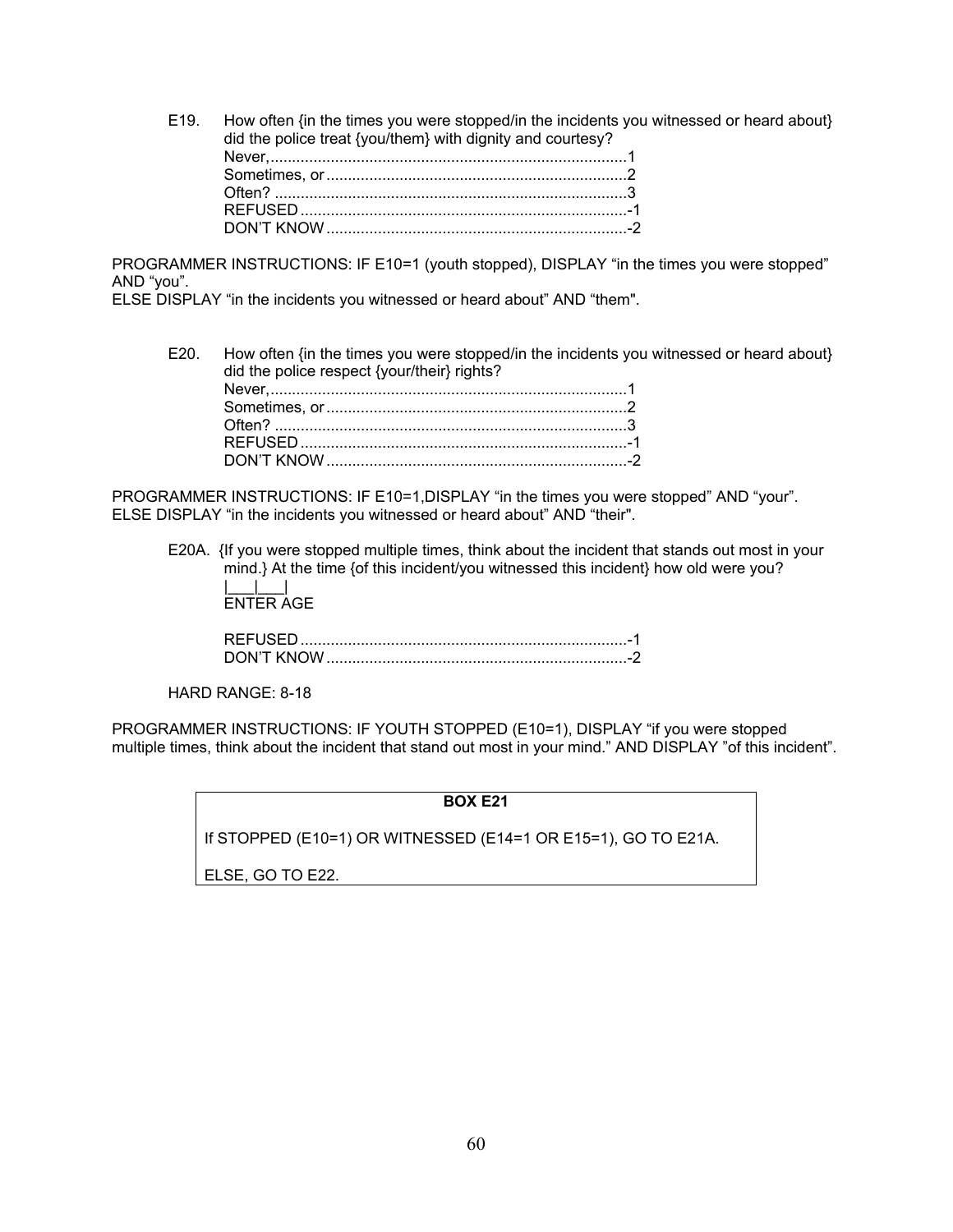E21. {If you were stopped multiple times, think about the incident that stands out most in your mind.} At the time {of this incident/you witnessed this incident} did you feel ...

|       |               | TEC | NC. | REF                   | DK                                     |
|-------|---------------|-----|-----|-----------------------|----------------------------------------|
| E21A. | Satisfied?    |     |     | -                     | $-2$                                   |
| E21B. | Safe?         |     |     | - 1                   | $\sqrt{2}$<br>$\overline{\phantom{a}}$ |
|       | E21C. Scared? |     |     | $\overline{ }$<br>- 1 | റ<br>-4                                |
| E21D. | Angry?        |     |     | - 1                   | $\overline{\phantom{a}}$               |

PROGRAMMER INSTRUCTIONS: If youth stopped (E10=1), DISPLAY "If you were stopped multiple times, think about the incident that stands out most in your mind." AND DISPLAY "of this incident" ELSE DISPLAY "you witnessed this incident"

E22. {In your most memorable incident/In the incident you witnessed or heard about} did the officer…

|       |                                             | YES | NΟ | <b>REF</b> | DK   |
|-------|---------------------------------------------|-----|----|------------|------|
| E22A. | Frisk {you/them} or pat<br>{you/them} down? |     |    |            | -2   |
| E22B. | Search {your/their} bags or<br>pockets?     |     |    |            |      |
| E22C. | Use harsh language?                         |     |    | - 1        | -2   |
| E22D. | Use racial slurs?                           |     |    | ۰.         | $-2$ |
|       | E22E. Threaten physical force?              |     |    | -1         | $-2$ |
| E22F. | Use physical force?                         |     |    | -          | $-2$ |

PROGRAMMER INSTRUCTIONS (E22A): If youth stopped (E10=1), DISPLAY "In your most memorable incident", "you", and "you". ELSE DISPLAY "In the incident you witnessed or heard about", "them", and "them".

PROGRAMMER INSTRUCTIONS (E22B): If youth stopped (E10=1), DISPLAY "In your most memorable incident" and "your". ELSE DISPLAY "In the incident you witnessed or heard about" and "their".

PROGRAMMER INSTRUCTIONS (E22C-F): If youth stopped (E10=1), DISPLAY "In your most memorable incident". ELSE DISPLAY "In the incident you witnessed or heard about".

## **BOX E23**

IF STOPPED AND PHYSICAL FORCE USED AGAINST YOUTH (E10=1 AND E22F=1) OR IF PHYSICAL FORCE USED AGAINST E22F=1) OR IF PHYSICAL FORCE USED AGAINST PARENT/SIBLING/FRIEND (E17=1, 2, OR 3 AND E22F=1), GO TO E23.

ELSE, GO TO E25.

| E23. Were $\{you/\text{they}\}$ injured as a result? |  |
|------------------------------------------------------|--|
|                                                      |  |
|                                                      |  |
|                                                      |  |
|                                                      |  |
|                                                      |  |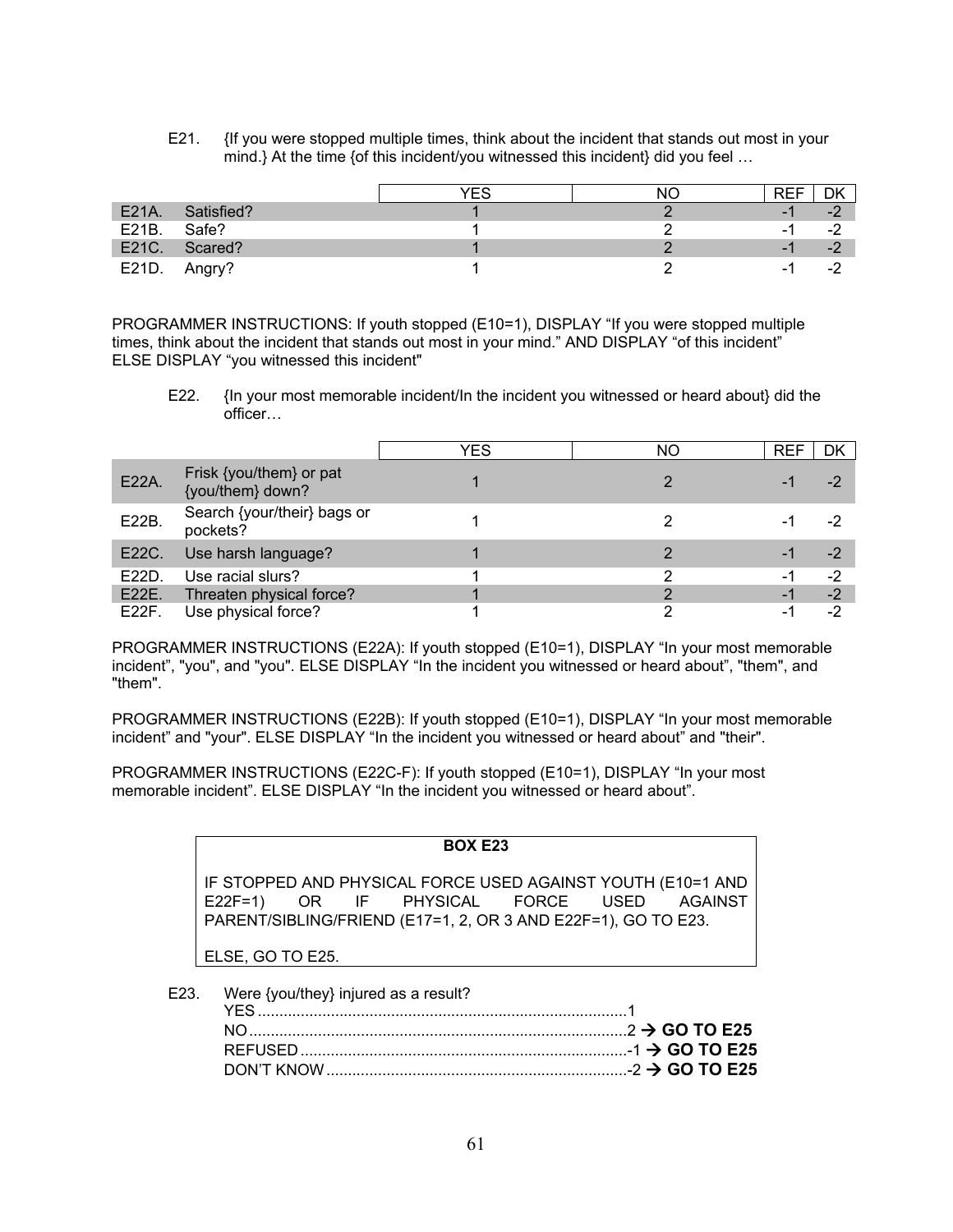PROGRAMMER INSTRUCTIONS: If youth stopped (E10=1), DISPLAY "you". ELSE DISPLAY "they".

| E24. Did {you/they} need medical care? |  |
|----------------------------------------|--|
|                                        |  |
|                                        |  |
|                                        |  |
|                                        |  |

PROGRAMMER INSTRUCTIONS: If youth stopped (E10=1), DISPLAY "you" IF YOUTH. ELSE DISPLAY "they".

E25. {In your most memorable incident/In the incident you witnessed or heard about} were {you/they} handcuffed? YES ...................................................................................... 1 NO ........................................................................................ 2 REFUSED ............................................................................ -1

DON'T KNOW ...................................................................... -2

PROGRAMMER INSTRUCTIONS: If youth stopped (E10=1), DISPLAY "In your most memorable incident" AND "you". ELSE DISPLAY "In the incident you witnessed or heard about" AND "they".

E26. {In your most memorable incident/In the incident you witnessed or heard about} did the officer find anything illegal?

PROGRAMMER INSTRUCTIONS: If youth stopped (E10=1), DISPLAY "In your most memorable incident". ELSE DISPLAY "In the incident you witnessed or heard about".

## E27. What did the officer find? Was it …

|       |                              | YES                                     | NΟ                           | REF                          | DK                                   |
|-------|------------------------------|-----------------------------------------|------------------------------|------------------------------|--------------------------------------|
| E27A. | Drugs?                       |                                         |                              |                              | $-2$                                 |
| E27B. | Alcohol?                     |                                         |                              | - 1                          | $-2$                                 |
| E27C. | A weapon or weapons?         |                                         |                              |                              | $-2$                                 |
| E27D. | Something else?<br>(specify) | $1 \rightarrow$ GO TO<br><b>E27D OS</b> | $2 \rightarrow$ GO TO<br>E28 | $-1\rightarrow$ GO TO<br>E28 | $-2 \rightarrow$ GO<br><b>TO E28</b> |

#### E27D\_OS. What {else} did the officer find? ENTER OTHER: \_\_\_\_\_\_\_\_\_\_\_\_\_\_\_\_\_\_\_\_\_\_\_\_\_\_\_\_

| UON'T KNOW |  |
|------------|--|

DON'T KNOW ...................................................................... -2

E28. {In your most memorable incident/In the incident you witnessed or heard about} did {you/they} receive a warning? YES ...................................................................................... 1 NO ........................................................................................ 2 REFUSED ............................................................................ -1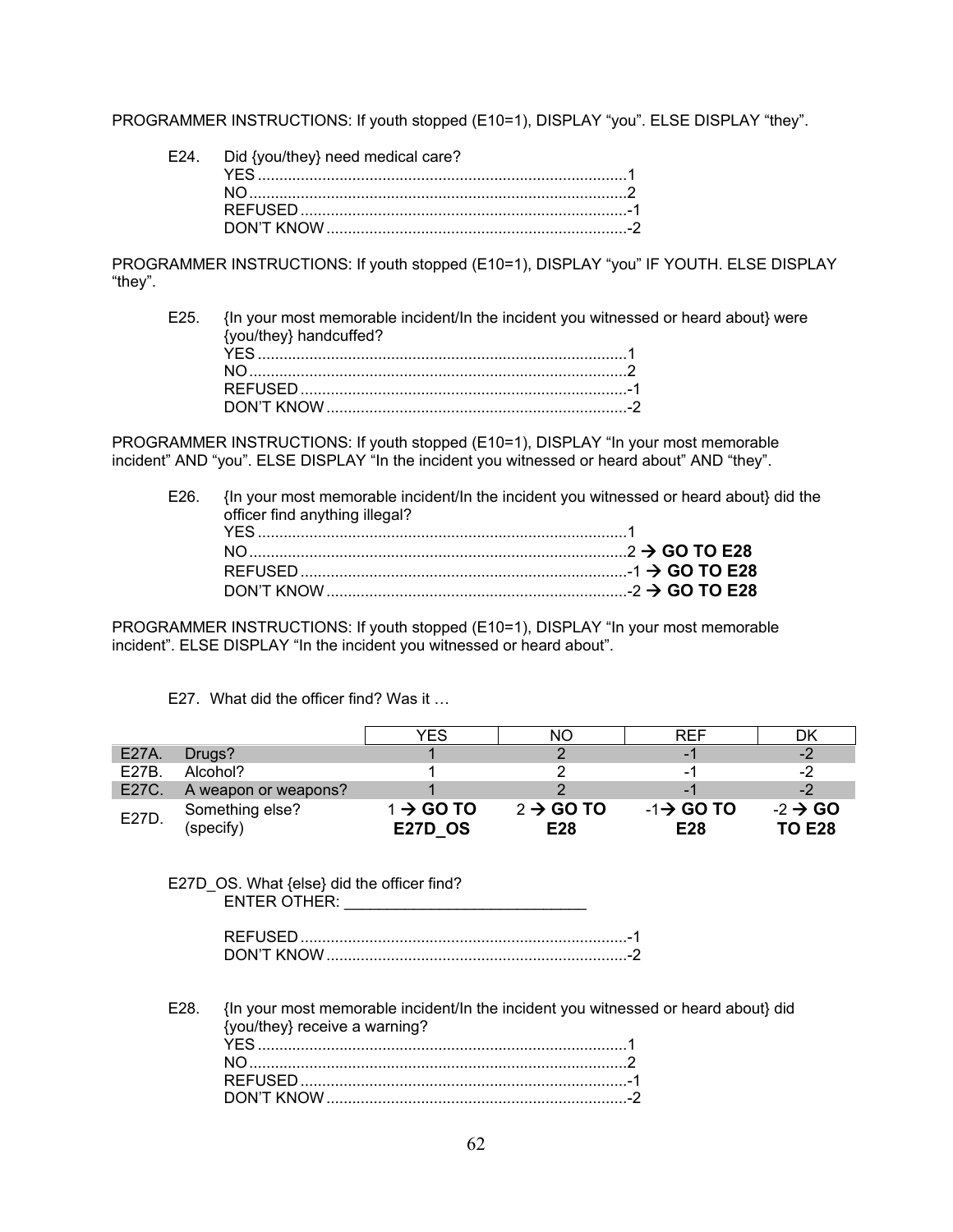PROGRAMMER INSTRUCTIONS: IF youth stopped (E10=1), DISPLAY "In your most memorable incident" AND "you". ELSE DISPLAY "In the incident you witnessed or heard about" AND "they".

E29. {In your most memorable incident/In the incident you witnessed or heard about} did {you/they} receive a ticket?

PROGRAMMER INSTRUCTIONS: If youth stopped (E10=1), DISPLAY "In your most memorable incident" AND "you". ELSE DISPLAY "In the incident you witnessed or heard about" AND "they".

E30. {In your most memorable incident/In the incident you witnessed or heard about} were {you/they} taken to the police station? YES ...................................................................................... 1 NO ........................................................................................ 2 REFUSED ............................................................................ -1

PROGRAMMER INSTRUCTIONS: If youth stopped (E10=1), DISPLAY "In your most memorable incident" AND "you". ELSE DISPLAY "In the incident you witnessed or heard about" AND "they".

DON'T KNOW ...................................................................... -2

## **BOX E31**

If YOUTH STOPPED (E10=1), GO TO E31.

ELSE, GO TO SECTION F.

- E31. Did you tell anyone about this incident? YES ...................................................................................... 1 NO ........................................................................................ 2  **GO TO E34** REFUSED ............................................................................ -1  **GO TO E34** DON'T KNOW ...................................................................... -2  **GO TO E34**
- E32. Whom did you tell?

| PROBE: Anyone else?      |                            |
|--------------------------|----------------------------|
|                          | <b>CODE ALL THAT APPLY</b> |
|                          |                            |
|                          |                            |
|                          |                            |
|                          |                            |
|                          |                            |
| OFFICIAL AGENCY OR LOCAL |                            |
|                          |                            |
|                          |                            |
|                          |                            |
|                          |                            |
|                          |                            |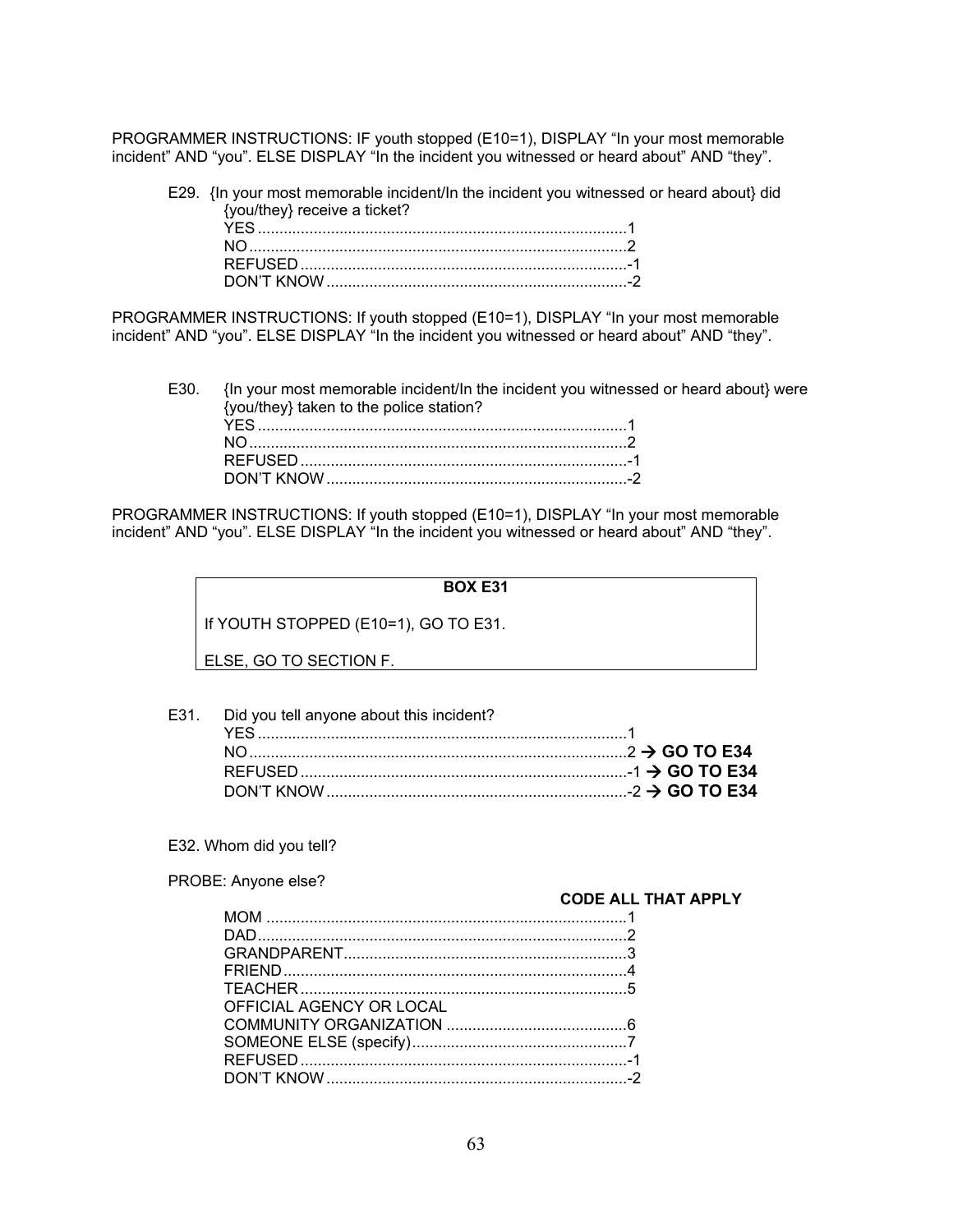## E32\_OS. Whom did you tell? ENTER OTHER: \_\_\_\_\_\_\_\_\_\_\_\_\_\_\_\_\_\_\_\_\_\_\_\_\_\_\_\_

 REFUSED ............................................................................ -1 DON'T KNOW ...................................................................... -2

RECODED

| <b>RECODED</b>                             |  |
|--------------------------------------------|--|
| E32 – Other, Specified Recoded             |  |
| E32 101. Told sibling about incident       |  |
| E32 102. Told aunt or uncle about incident |  |
| E32 103. Told cousin about incident        |  |
| E32 104. Told other adult about incident   |  |

E33. How did {they/this person} react? Please stop me when I read the statement that best describes how {they/this person} reacted.

#### E34. Still thinking about the most memorable time you were stopped, please tell me whether you agree or disagree with each of the following statements.

|       |                                                                                                                                                    | <b>AGREE</b> | <b>DISAGREE</b> | <b>REF</b> | DK   |
|-------|----------------------------------------------------------------------------------------------------------------------------------------------------|--------------|-----------------|------------|------|
| E34A. | Remembering this experience brings back your feelings<br>about having been stopped                                                                 |              | 2               | -1         | $-2$ |
| E34B. | Other events in your life cause you to think about this<br>experience with the police                                                              |              | 2               | -1         | -2   |
| E34C. | You think about having been stopped even when you do<br>not mean to                                                                                |              | $\mathcal{P}$   | $-1$       | $-2$ |
| E34D. | Pictures of this incident sometimes pop into your mind                                                                                             |              | 2               | -1         | $-2$ |
| E34E. | You try not to remember and think about this incident                                                                                              |              | $\mathcal{P}$   | $-1$       | $-2$ |
| E34F. | Your feelings about this incident are kind of numb                                                                                                 |              | 2               | $-1$       | $-2$ |
| E34G. | You try to remove the time you were stopped from your<br>memory                                                                                    |              | 2               | $-1$       | $-2$ |
| E34H. | You try not to talk about the time you were stopped                                                                                                |              | 2               | -1         | $-2$ |
| E34I. | Reminders of the time you were stopped cause you to<br>have physical reactions such as sweating, trouble<br>breathing, nausea, or a pounding heart |              |                 |            |      |

E35. Please tell me whether you agree or disagree with each of the following statements about things that have happened since you were stopped by the police.

[REPEAT "SINCE YOU WERE STOPPED BY THE POLICE" AS NECESSARY.]

|       |                                                                          | AGRFF | <b>DISAGREE</b> | <b>REF</b> | DK   |
|-------|--------------------------------------------------------------------------|-------|-----------------|------------|------|
| E35A. | Your friends have treated you with more respect                          |       |                 | - 1        | $-2$ |
| E35B. | People have avoided you                                                  |       |                 | -1         | -2   |
| E35C. | People have used the fact that you were stopped to hurt<br>your feelings |       |                 | $-1$       | $-2$ |
| E35D. | People have been less willing to help you in your<br>everyday life       |       |                 | -1         | - -  |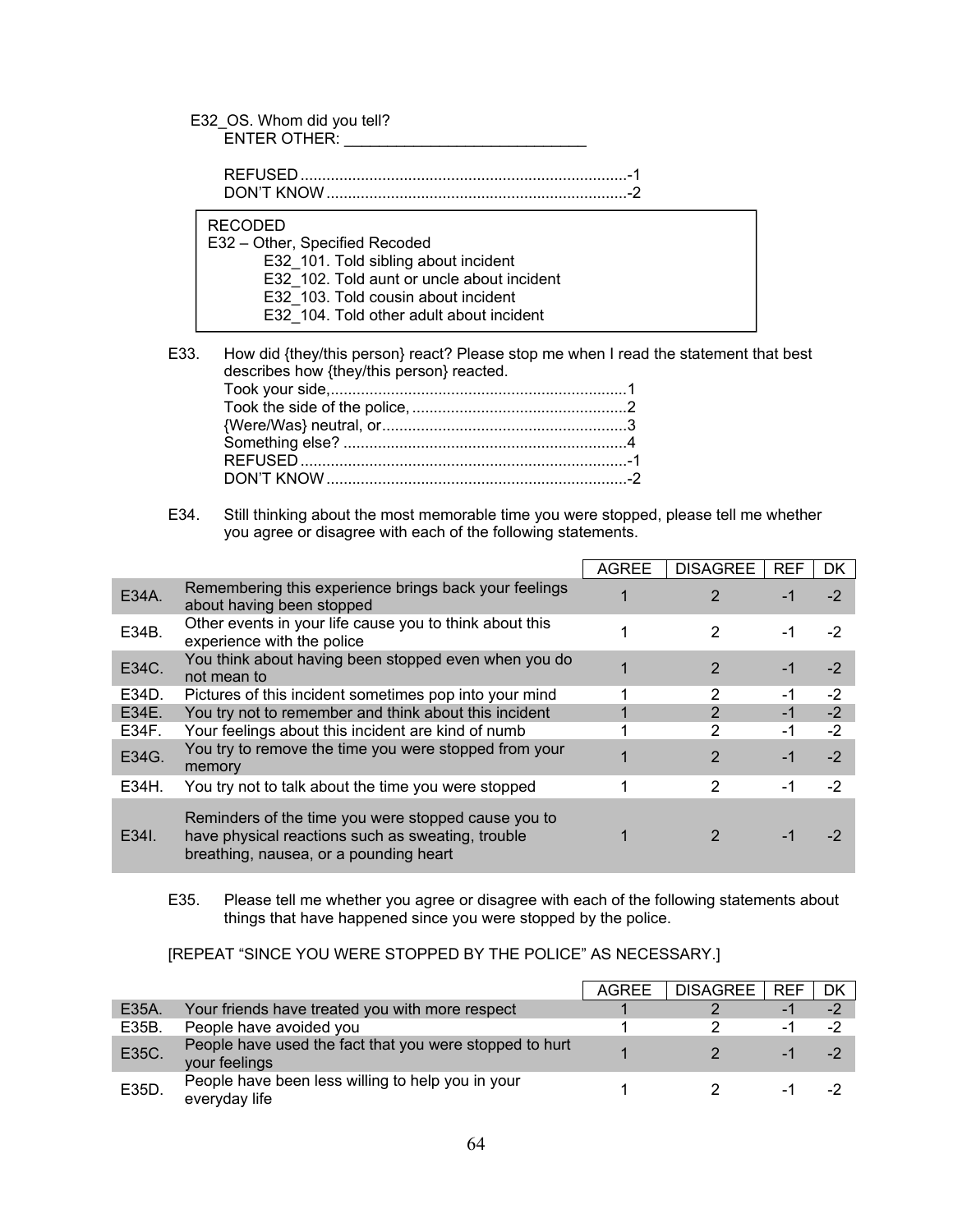| E35E. |              | You sometimes avoid people because you think they<br>might look down on you                                                                     | 1            | $\overline{2}$ | -1   | $-2$ |
|-------|--------------|-------------------------------------------------------------------------------------------------------------------------------------------------|--------------|----------------|------|------|
| E35F. |              | People are more uncomfortable around you                                                                                                        | 1            | $\overline{2}$ | -1   | $-2$ |
| E35G. |              | You sometimes hide the fact that you were stopped from<br>your friends and family                                                               | $\mathbf{1}$ | 2              | $-1$ | $-2$ |
| E35H. |              | You think it is a good idea to keep your past<br>experiences with the police a secret                                                           | 1            | 2              | -1   | $-2$ |
| E35I. |              | You would advise a friend who had been stopped by the<br>police not to tell others about it                                                     | $\mathbf{1}$ | $\overline{2}$ | $-1$ | $-2$ |
| E35J. |              | You wait until you know someone well to tell them about<br>your past experiences with the police                                                | 1            | 2              | $-1$ | $-2$ |
| E35K. |              | You would be less likely to apply for a job if you knew<br>that the employer would ask about your past<br>experiences with the police           | 1            | 2              | $-1$ | $-2$ |
|       | E36.<br>E37. | Have you ever been arrested or taken into custody by the police?<br>How old were you the first time this happened?<br>ENTER NUMBER OF YEARS OLD |              |                |      |      |
|       |              | HARD RANGE: 8-18                                                                                                                                |              |                |      |      |
|       | E38.         | How many times have you been arrested or taken into custody by the police?<br><b>ENTER NUMBER OF TIMES</b>                                      |              |                |      |      |
|       |              | HARD RANGE: 1-50<br>SOFT RANGE: 1-15                                                                                                            |              |                |      |      |
|       | E39.         | Have you ever been convicted or pled guilty to a crime, or been found delinquent, in<br>juvenile court?                                         |              |                |      |      |
|       |              |                                                                                                                                                 |              |                |      |      |
|       |              |                                                                                                                                                 |              |                |      |      |
|       |              |                                                                                                                                                 |              |                |      |      |

 Remember that all of your answers are confidential. So if at any time you need to move to a more private place, please let me know. Ok?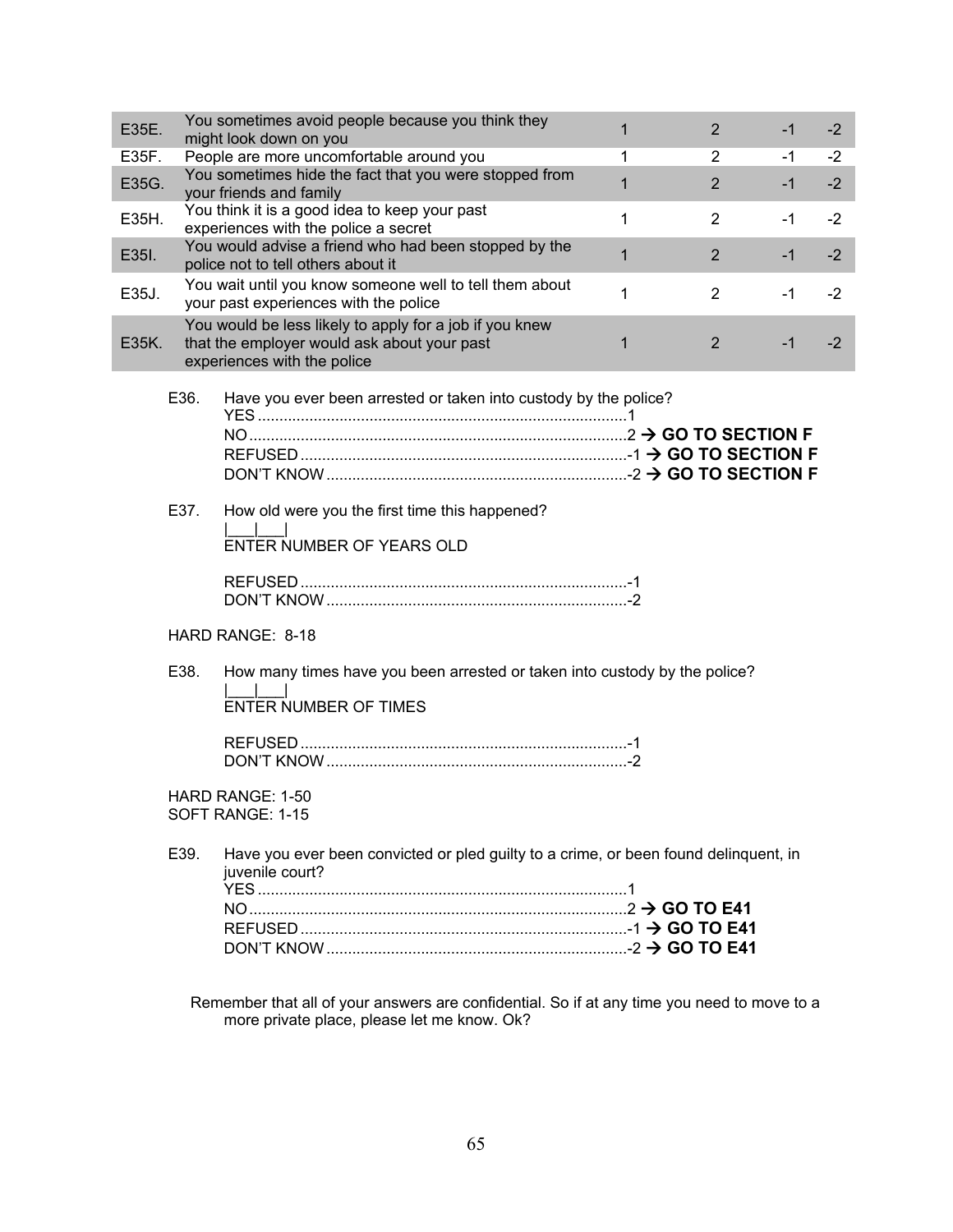| E40. What have you been convicted of, pled guilty to, or been found delinquent for? |
|-------------------------------------------------------------------------------------|
| PROBE: Anything else?                                                               |

|                                                                                                | <b>CODE ALL THAT APPLY</b> |
|------------------------------------------------------------------------------------------------|----------------------------|
| ASSAULT (BATTERY, RAPE, AGGRAVATED ASSAULT,<br>MANSLAUGHTER)                                   |                            |
| ROBBERY (TAKING SOMETHING USING A WEAPON OR<br>PHYSICAL FORCE)                                 | $\overline{2}$             |
| THEFT (TAKING SOMETHING WITHOUT PHYSICAL FORCE,<br>SUCH AS BURGLARY, LARCENY, OR SHOPLIFTING)  | 3                          |
| RECEIVING, POSSESSING, OR SELLING STOLEN PROPERTY                                              | 4                          |
| DESTROYING PROPERTY (VANDALISM, ARSON, MALICIOUS                                               |                            |
| DESTRUCTION) OR ANOTHER PROPERTY OFFENSE                                                       | 5                          |
| (TRESPASSING, BREAKING AND ENTERING)                                                           |                            |
| POSSESSING OR USING MARIJUANA OR HASHISH                                                       | 6                          |
| SELLING MARIJUANA OR HASHISH                                                                   | $\overline{7}$             |
| POSSESSING OR USING OTHER ILLEGAL DRUGS                                                        | 8                          |
| SELLING OR MANUFACTURING OTHER ILLEGAL DRUGS                                                   | 9                          |
| MAJOR TRAFFIC OFFENSE (DRIVING WHILE IMPAIRED,<br>RECKLESS DRIVING, DRIVING WITHOUT A LICENSE) | 10                         |
| DRINKING OR PURCHASING ALCOHOL WHILE UNDER THE<br><b>LEGAL AGE</b>                             | 11                         |
| ANIMAL ABUSE OR NEGLECT                                                                        | 12                         |
| POSSESSING OR SELLING AN ILLEGAL FIREARM                                                       | 13                         |
| SOLICITATION OR PROSTITUTION                                                                   | 14                         |
| <b>OTHER FELONY</b>                                                                            | 15                         |
| OTHER MISDEAMEANOR                                                                             | 16                         |
|                                                                                                |                            |

# E41. Were you …

|       |                                                                     | YES | NO. | <b>REF</b> |  |
|-------|---------------------------------------------------------------------|-----|-----|------------|--|
| E41A. | Sentenced to probation, or to a juvenile youth detention<br>center? |     |     | - 1        |  |
| E41B. | Placed in juvenile detention before or during the hearing?          |     |     | a Tanzania |  |
| E41C. | Placed in juvenile detention following the judge's decision?        |     |     | ΞT         |  |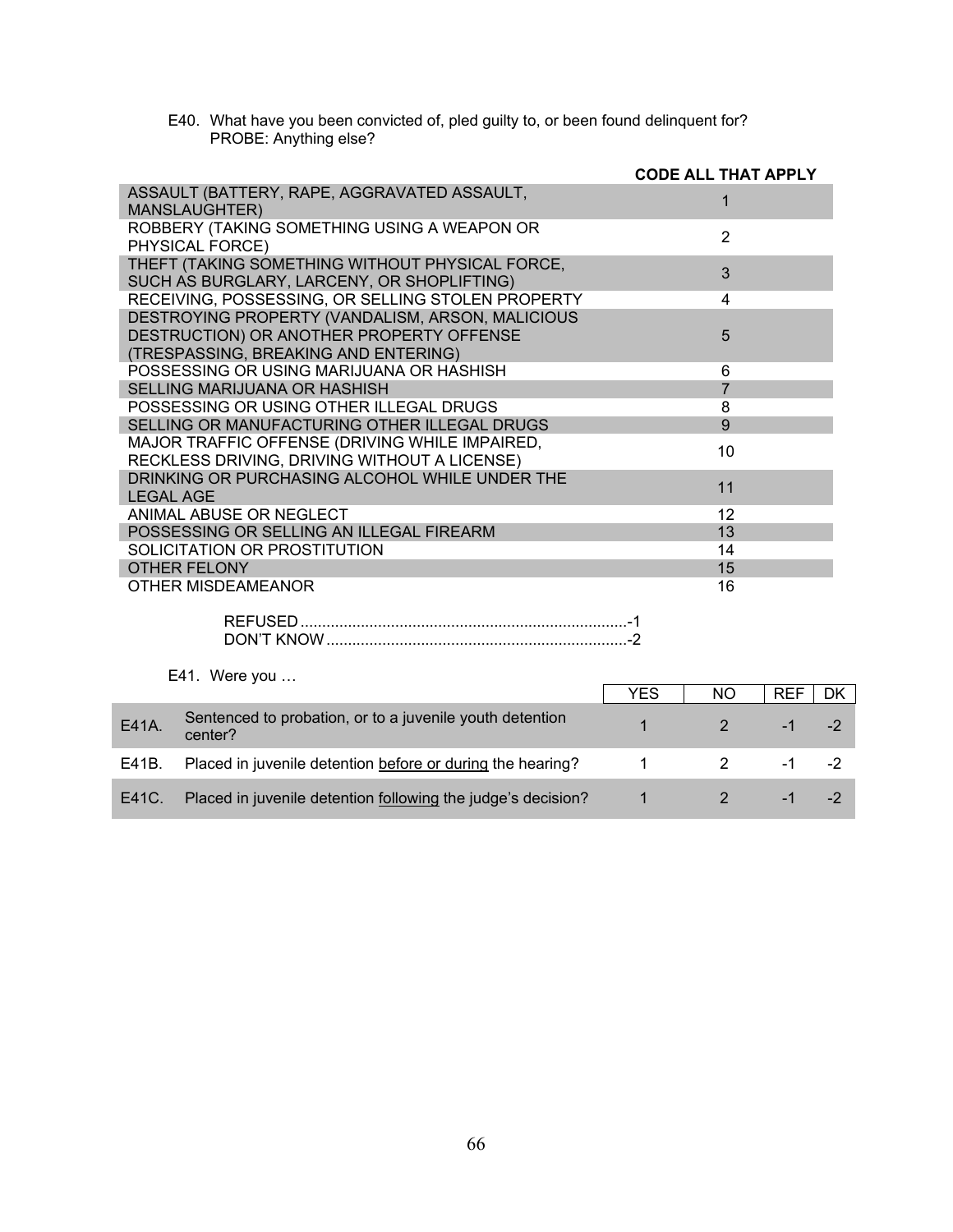# **SECTION F: RISKY BEHAVIORS – SEXUAL ACTIVITY AND ILLEGAL DRUG USE**

Now we would like to talk about your experience with romantic relationships.

F1. Regardless of whether you have done these things or not, how would your parents feel about each of the following? Would they strongly disapprove, disapprove, approve, or strongly approve of this?

PROBE: Would they strongly disapprove, disapprove, approve, or strongly approve of this?

|                   |                                      |                                                                                                                                                                                                                                     | <b>STRONGLY</b><br><b>DISAPPROVE</b> | <b>DISAPPROVE</b>                                                                                                                                                 | <b>APPROVE</b> | <b>STRONGLY</b><br><b>APPROVE</b> | <b>REF</b> | DK.  |
|-------------------|--------------------------------------|-------------------------------------------------------------------------------------------------------------------------------------------------------------------------------------------------------------------------------------|--------------------------------------|-------------------------------------------------------------------------------------------------------------------------------------------------------------------|----------------|-----------------------------------|------------|------|
| <b>F1A.</b>       |                                      | You dating or<br>going out at this<br>time in your life?<br>By dating we<br>mean when you<br>like someone as<br>more than just a<br>friend and she/he<br>likes you back. It<br>doesn't have to<br>mean going on a<br>"formal" date. | $\mathbf 1$                          | $\overline{2}$                                                                                                                                                    | 3              | 4                                 | -1         | $-2$ |
| F <sub>1</sub> B. | life?                                | You having sex at<br>this time in your                                                                                                                                                                                              | 1                                    | 2                                                                                                                                                                 | 3              | 4                                 | $-1$       | -2   |
|                   | F <sub>2</sub> .<br>F <sub>3</sub> . |                                                                                                                                                                                                                                     |                                      | Have you ever liked a girl as more than just a friend?<br>Have you ever liked a boy as more than just a friend?                                                   |                |                                   |            |      |
|                   | F4.                                  |                                                                                                                                                                                                                                     |                                      | Have you ever dated someone? Remember, by dating we mean when you like someone<br>and she or he likes you back. It doesn't have to mean going on a "formal" date. |                |                                   |            |      |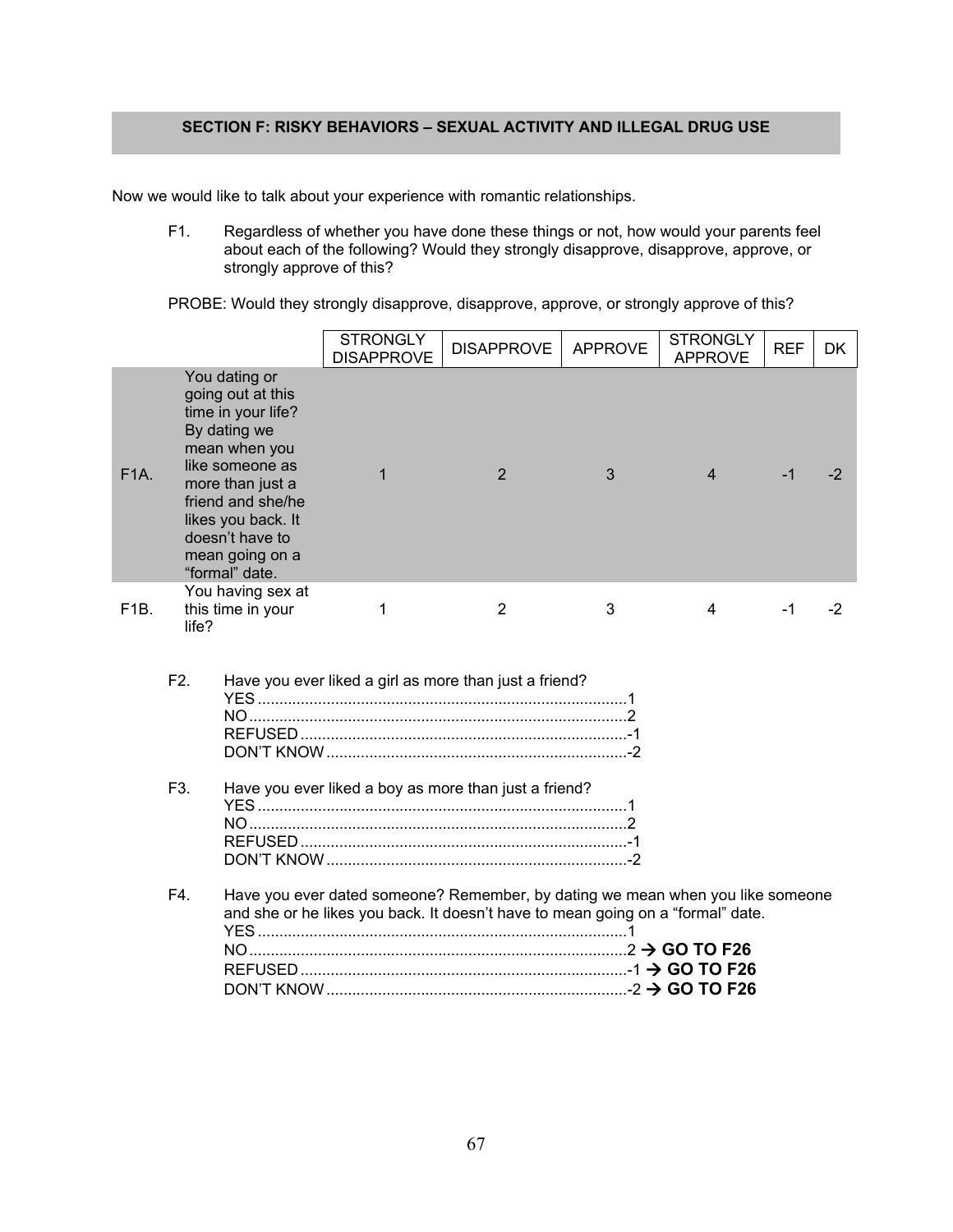| F5. | How old were you when you first dated someone?<br>ENTER NUMBER OF YEARS OLD |
|-----|-----------------------------------------------------------------------------|
|     |                                                                             |
|     |                                                                             |
|     | HARD RANGE: $5 - 18$                                                        |
| F6. | How many different people have you ever dated?                              |
|     | <b>ENTER NUMBER OF PEOPLE</b>                                               |
|     |                                                                             |
|     | HARD RANGE: 1-99<br>SOFT RANGE: 1-10                                        |
| F7. | Is there someone you are currently dating?                                  |
|     |                                                                             |
|     |                                                                             |

Please think about this person. If you are dating more than one person currently, please think about the most serious of those relationships. If you can't choose one relationship as most serious, then please think about the partner you have been with most recently.

DON'T KNOW ...................................................................... -2  **GO TO F26**

F8. So that I have a way to refer to your partner, what are your partner's initials? |\_\_\_|\_\_\_|\_\_\_|\_\_\_|

| ON'T KNO. |  |
|-----------|--|

F9. How old is {PARTNER}? |\_\_\_|\_\_\_| ENTER NUMBER OF YEARS OLD REFUSED ............................................................................ -1

DON'T KNOW ...................................................................... -2

HARD RANGE: 5 – 99 SOFT RANGE: 12- 25

F10. Which of the following best describes {PARTNER}'s race/ethnic background? White, ................................................................................... 1 Black or African American, ................................................... 2 Asian or Pacific Islander, .................................................... 3 Hispanic/Latino(a), or ........................................................... 4 Other? .................................................................................. 5 REFUSED ............................................................................ -1 DON'T KNOW ...................................................................... -2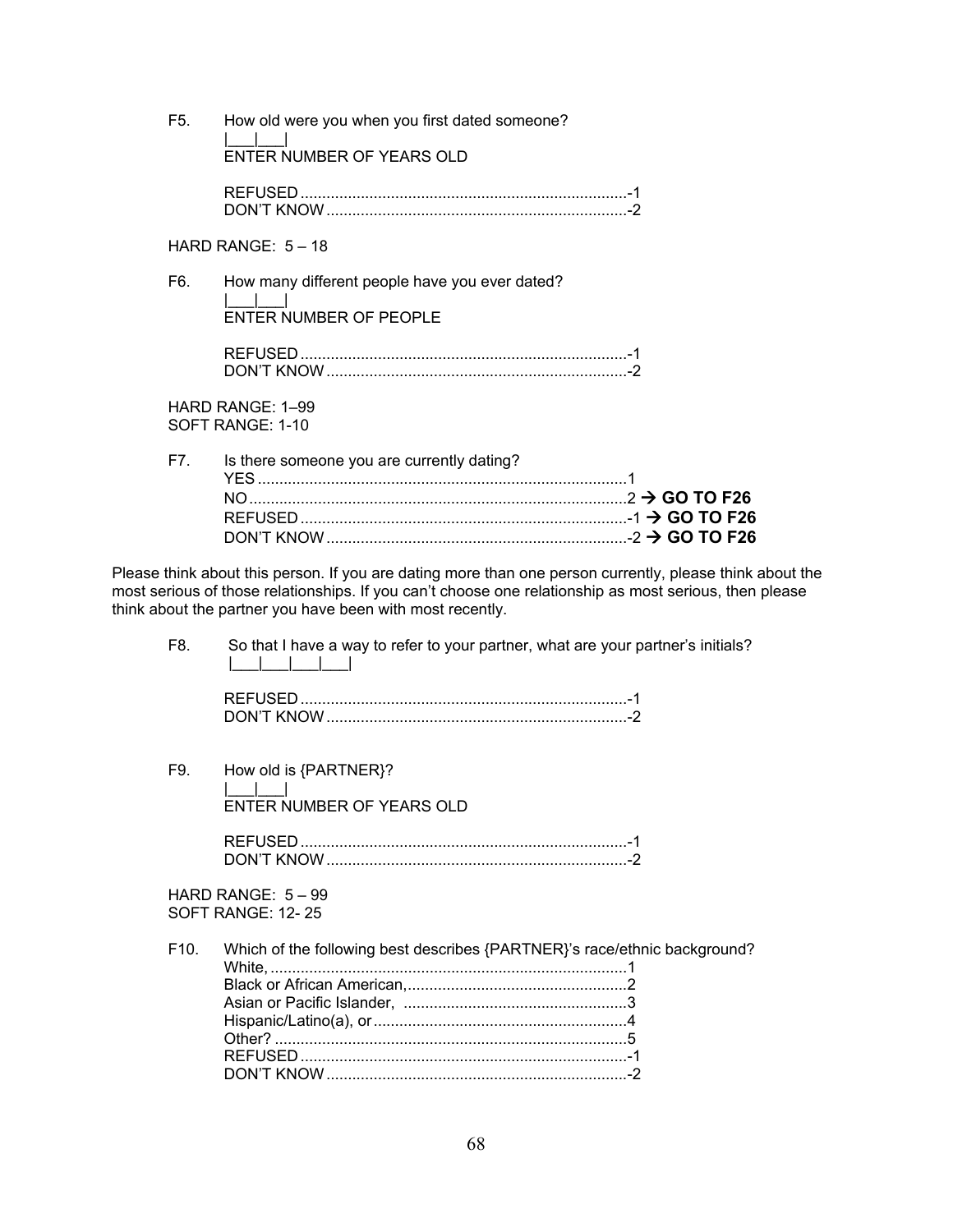| Do you consider {PARTNER} to be your {girlfriend/boyfriend/girlfriend or boyfriend}? |
|--------------------------------------------------------------------------------------|
|                                                                                      |
|                                                                                      |
|                                                                                      |
|                                                                                      |
|                                                                                      |

PROGRAMMER INSTRUCTIONS: IF F12=1 DISPLAY "boyfriend". ELSE IF F12=2 DISPLAY "girlfriend".<br>ELSE DISPLAY "girlfriend or boyfriend".

| F <sub>14</sub> . | In general, would you say that your relationship with {PARTNER} is excellent, very good,<br>good, fair, or poor?                                                               |
|-------------------|--------------------------------------------------------------------------------------------------------------------------------------------------------------------------------|
| F <sub>15</sub>   | How much longer do you think this relationship will last?<br>Six months or more, but less than a year, 3                                                                       |
| F16.              | In many relationships, one person is more "into" the relationship than the other. Would<br>you say you are more into it, {PARTNER} is more into it, or you are about the same? |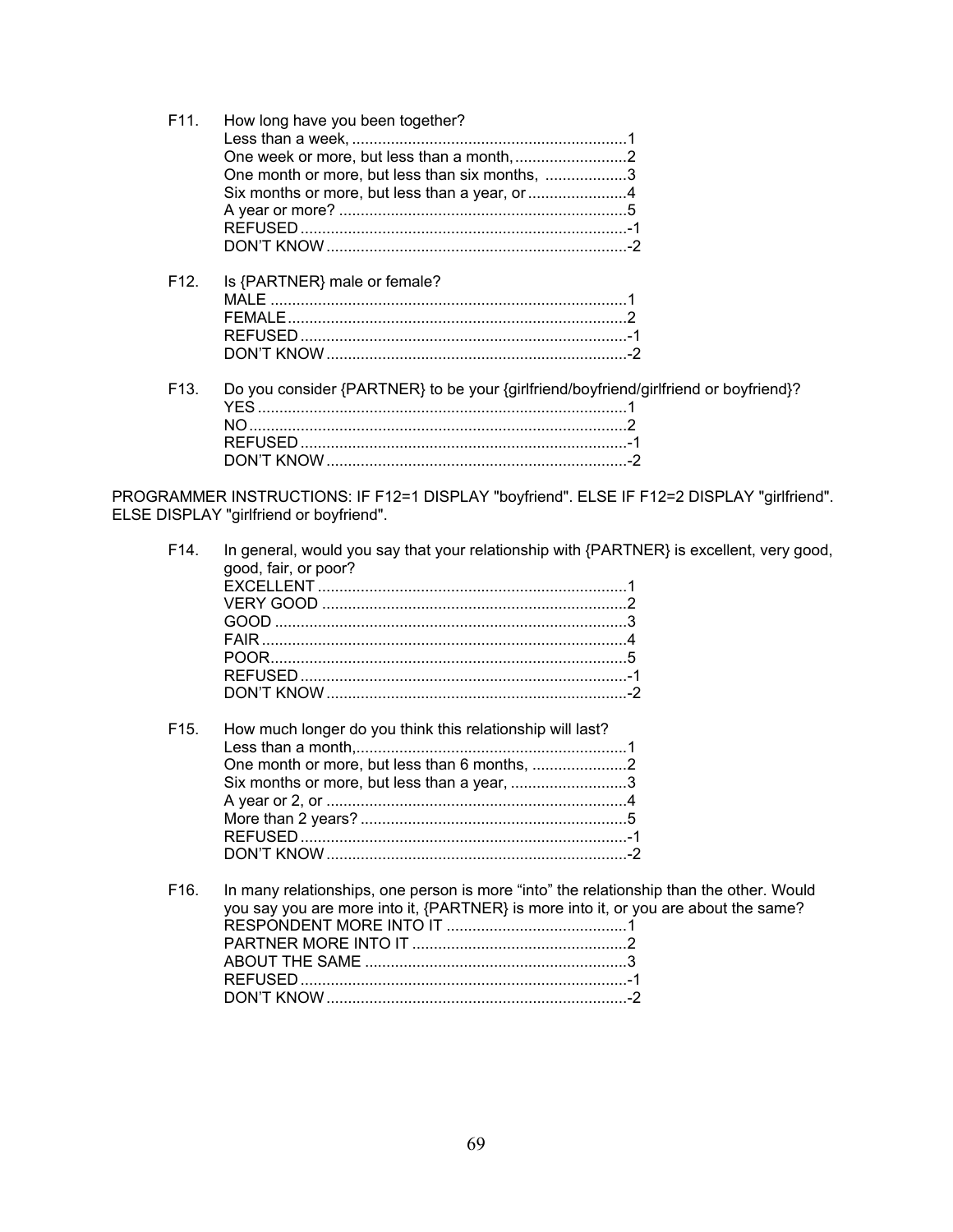- F17. If the two of you disagree, who usually gets their way? Please stop me when I read the statement that best describes who usually gets their way. {PARTNER} more than you, ................................................ 1 {PARTNER} and you about the same, ................................. 2 You more than {PARTNER}, or ........................................... 3 Have not disagreed? ............................................................ 4 REFUSED ............................................................................ -1 DON'T KNOW ...................................................................... -2
- F18. For the next items tell me if these things happened often, sometimes, or never. During this relationship, how often …

PROBE: Would you say often, sometimes, or never?

|                    |                                                                                            | <b>OFTEN</b> | <b>SOMETIMES</b> | <b>NEVER</b> | <b>REF</b> | DK |
|--------------------|--------------------------------------------------------------------------------------------|--------------|------------------|--------------|------------|----|
| F18A.              | has your partner put you<br>down in front of other<br>people?                              |              |                  |              |            |    |
| F18B.              | has your partner pushed<br>you, hit you, or thrown<br>something at you that<br>could hurt? |              |                  |              |            |    |
| F <sub>18</sub> C. | have you put your partner<br>down in front of other<br>people?                             |              |                  |              |            |    |
| F18D.              | have you pushed, hit, or<br>thrown something at your<br>partner that could hurt?           |              |                  |              |            |    |

Some teens your age are sexually active and others are not.

F19. Have you ever had sexual intercourse with {PARTNER}, - sometimes this is called "making love," "having sex," or "going all the way"? YES ...................................................................................... 1 NO ........................................................................................ 2  **GO TO F26** REFUSED ............................................................................ -1  **GO TO F26** DON'T KNOW ...................................................................... -2  **GO TO F26**

F20. In what month and year did you have sex with {PARTNER} for the first time? ENTER YEAR. ENTER MONTH IN NEXT QUESTION.

 $|_{\_}\_$ ENTER YEAR

HARD RANGE: 2003 – 2020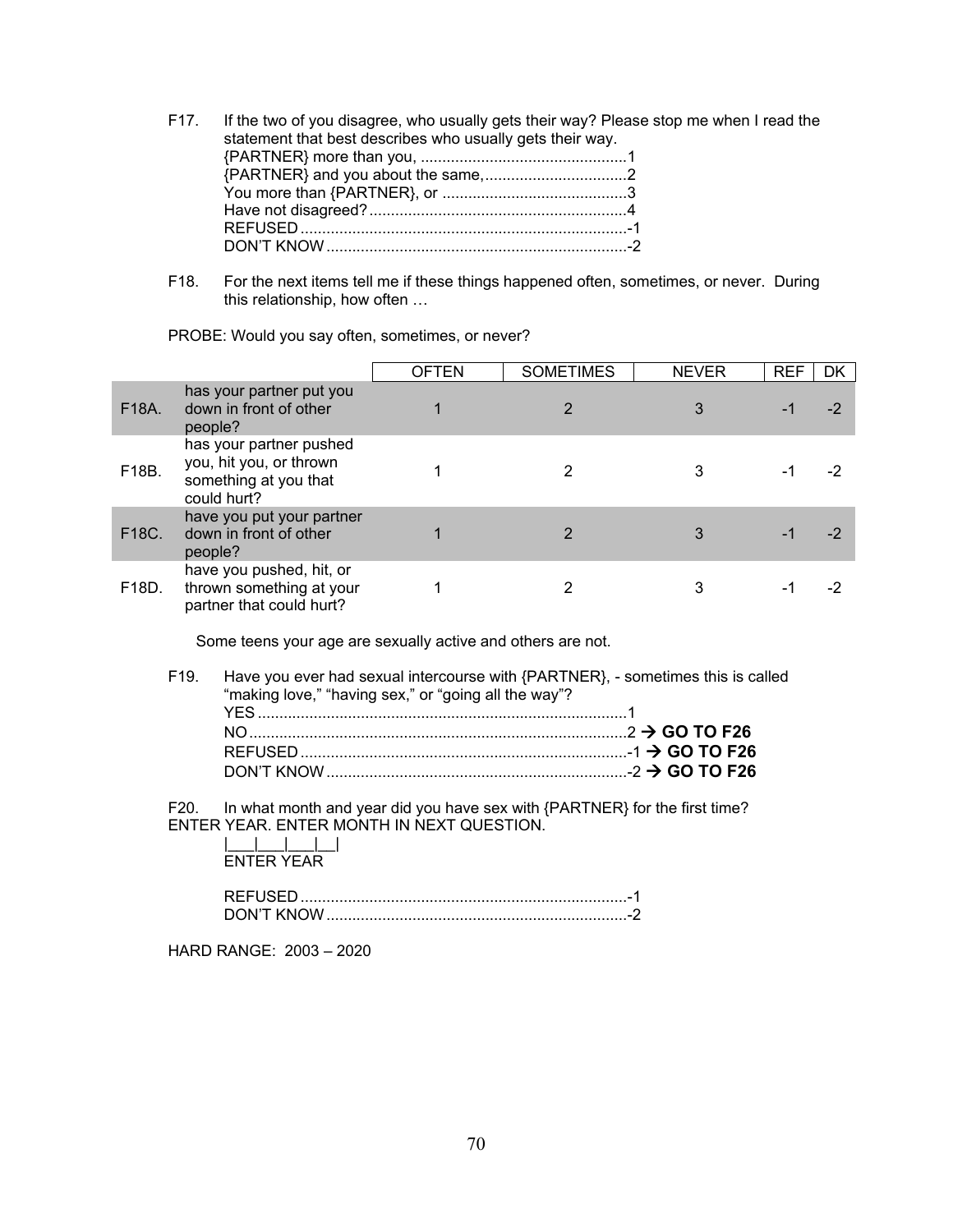F20A. [In what month and year did you have sex with {PARTNER} for the first time?]  $\begin{array}{c} \begin{array}{c} \begin{array}{c} \text{N} \\ \text{N} \end{array} \\ \text{ENTER} \end{array} \end{array}$ 

HARD RANGE:  $1 - 12$ .

|                   | <b>BOX F21</b>                                                                                                     |
|-------------------|--------------------------------------------------------------------------------------------------------------------|
|                   | IF DON'T KNOW OR REFUSE MONTH OR YEAR (F20=-1 OR -2) OR (F20A=-<br>1 OR -2), GO TO F21.                            |
|                   | ELSE, GO TO F22.                                                                                                   |
|                   |                                                                                                                    |
| F21.              | How old were you when you had sex with {PARTNER} for the first time?                                               |
|                   | ENTER NUMBER OF YEARS OLD                                                                                          |
|                   |                                                                                                                    |
|                   | HARD RANGE: $5 - 18$                                                                                               |
| F <sub>22</sub> . | How many times have you and {PARTNER} had sex?                                                                     |
| F <sub>23</sub> . | Have you ever used a condom with this partner?                                                                     |
| F24.              | How often do you and {PARTNER} use a condom?                                                                       |
| F <sub>25</sub> . | Have you and {PARTNER} ever used any other method to prevent pregnancy or sexually<br>transmitted diseases (STDs)? |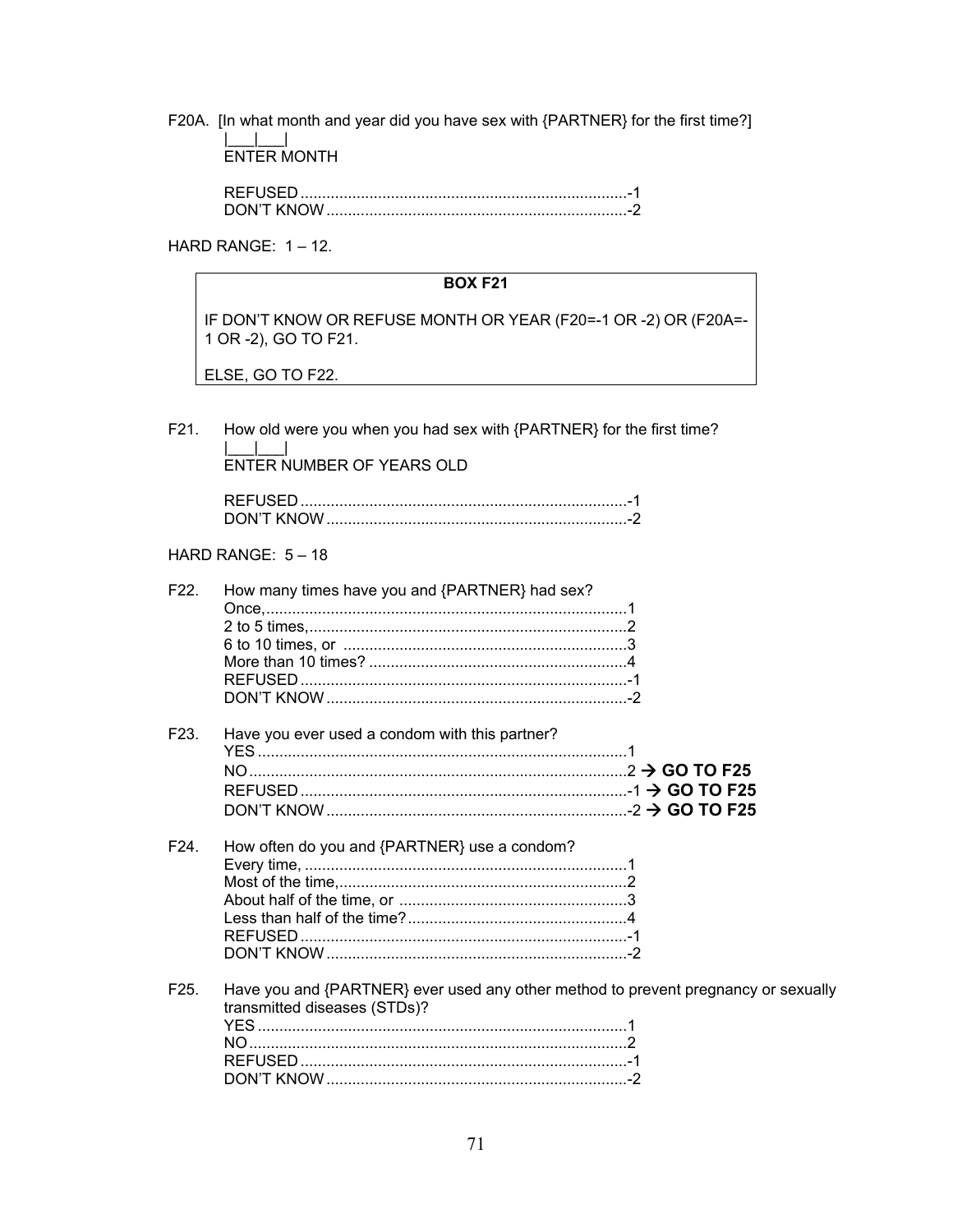|      | <b>BOX F26</b>                                                                         |  |
|------|----------------------------------------------------------------------------------------|--|
|      | GO TO F27.                                                                             |  |
| F26. | {Some teens your age have had sexual intercourse and others have not.}                 |  |
|      | Have you ever had sexual intercourse with anyone, that is, made love, had sex, or gone |  |

| all the way? |  |
|--------------|--|
|              |  |
|              |  |
|              |  |
|              |  |

PROGRAMMER INSTRUCTIONS: IF YOUTH HAS NEVER DATED ANYONE (F4=2, -1, -2) OR HAS DATED SOMEONE BUT IS NOT CURRENTLY DATING ANYONE (F7=2, -1, -2) DISPLAY LEAD-IN "Some teens your age have had sexual intercourse and others have not." ELSE, NO LEAD-IN BEFORE F26.

Now we would like to talk about the very first time you had sex.

- F27. How would you best describe your relationship with your partner at the time you first had sex? Please stop me when I read the statement that best describes your relationship. Didn't know him or her, ........................................................ 1 Acquaintance, ...................................................................... 2 Friend, .................................................................................. 3 Girlfriend/boyfriend, .............................................................. 4 Former girlfriend/boyfriend, .................................................. 5 Went out with once in a while, or ......................................... 6 Other .................................................................................... 7 REFUSED ............................................................................ -1 DON'T KNOW ...................................................................... -2
- F28. How old was your partner at that time? |\_\_\_|\_\_\_| ENTER NUMBER OF YEARS OLD

HARD RANGE: 5 – 99. SOFT RANGE: 12-25

#### **BOX F29**

IF F19=1 (TEEN HAD SEX WITH CURRENT PARTNER) THEN GO TO F29. ELSE GO TO F30.

F29. Was this with the partner you talked about in the last section? YES ...................................................................................... 1  **GO TO F33** NO ........................................................................................ 2 REFUSED ............................................................................ -1 DON'T KNOW ...................................................................... -2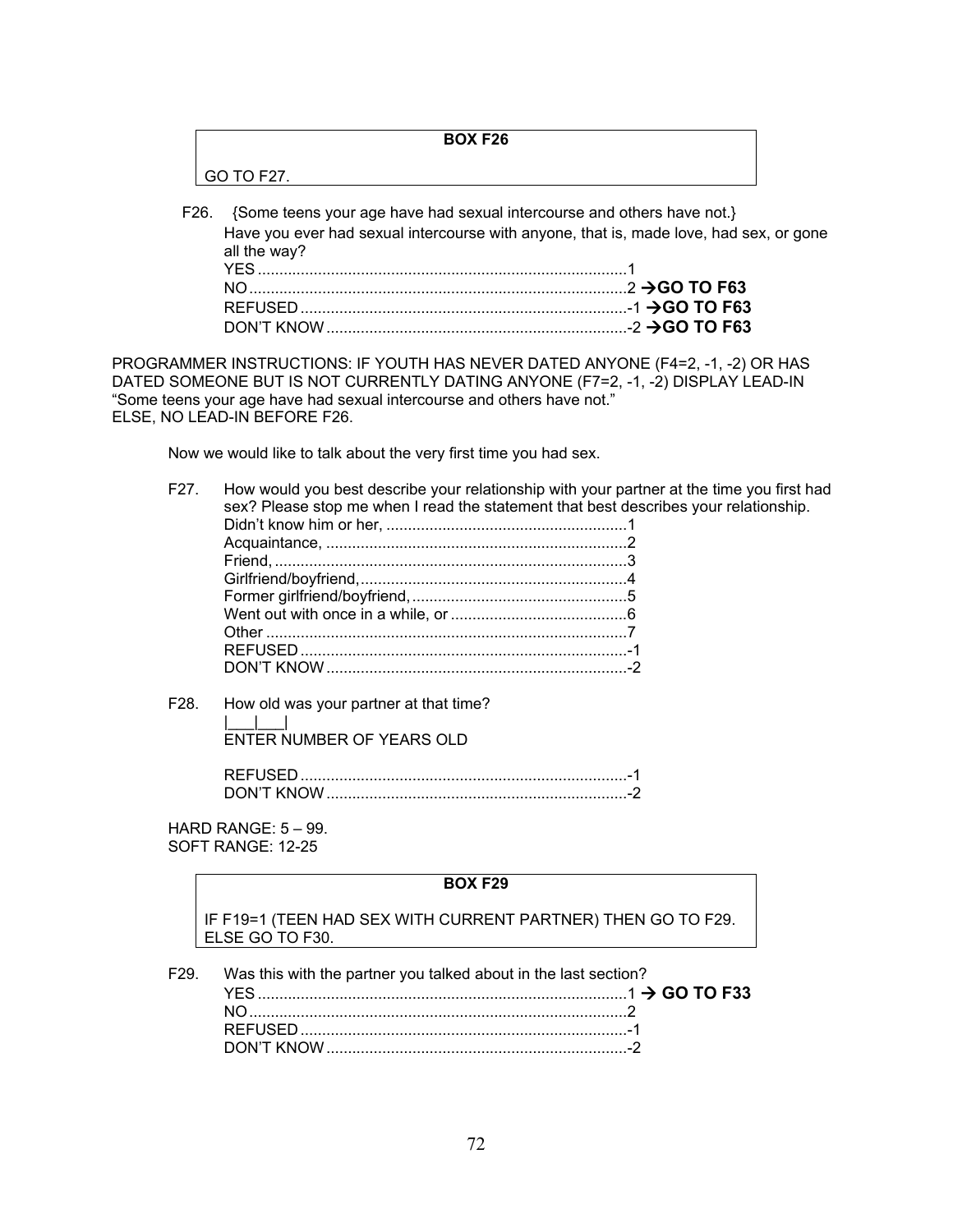F30. In what month and year did you have sex for the first time? ENTER YEAR. ENTER MONTH IN NEXT QUESTION.

| FNTFR YFAR |  |  |
|------------|--|--|

## HARD RANGE: 2003 - 2020

F30A. [In what month and year did you have sex for the first time?]  $\blacksquare$  $ENTER MOMTH$ 

RANGE: 1-12

#### **BOX F31**

IF DON'T KNOW OR REFUSE MONTH OR YEAR (F30=-1 OR -2) OR (F30A=-1 OR -2), GO TO F31.

ELSE, GO TO F32.

F31. How old were you at that time? ENTER NUMBER OF YEARS OLD

## RANGE: 5 - 18

| F32.              | Was this person male or female?                                                                                                           |
|-------------------|-------------------------------------------------------------------------------------------------------------------------------------------|
|                   |                                                                                                                                           |
|                   |                                                                                                                                           |
|                   |                                                                                                                                           |
|                   |                                                                                                                                           |
| F <sub>33</sub> . | Did you use a condom with this partner that first time you had sex?                                                                       |
|                   |                                                                                                                                           |
|                   |                                                                                                                                           |
|                   |                                                                                                                                           |
| F34.              | Did you or your partner use any other method to prevent pregnancy or sexually<br>transmitted diseases (STDs) that first time you had sex? |
|                   |                                                                                                                                           |
|                   |                                                                                                                                           |
|                   |                                                                                                                                           |
|                   |                                                                                                                                           |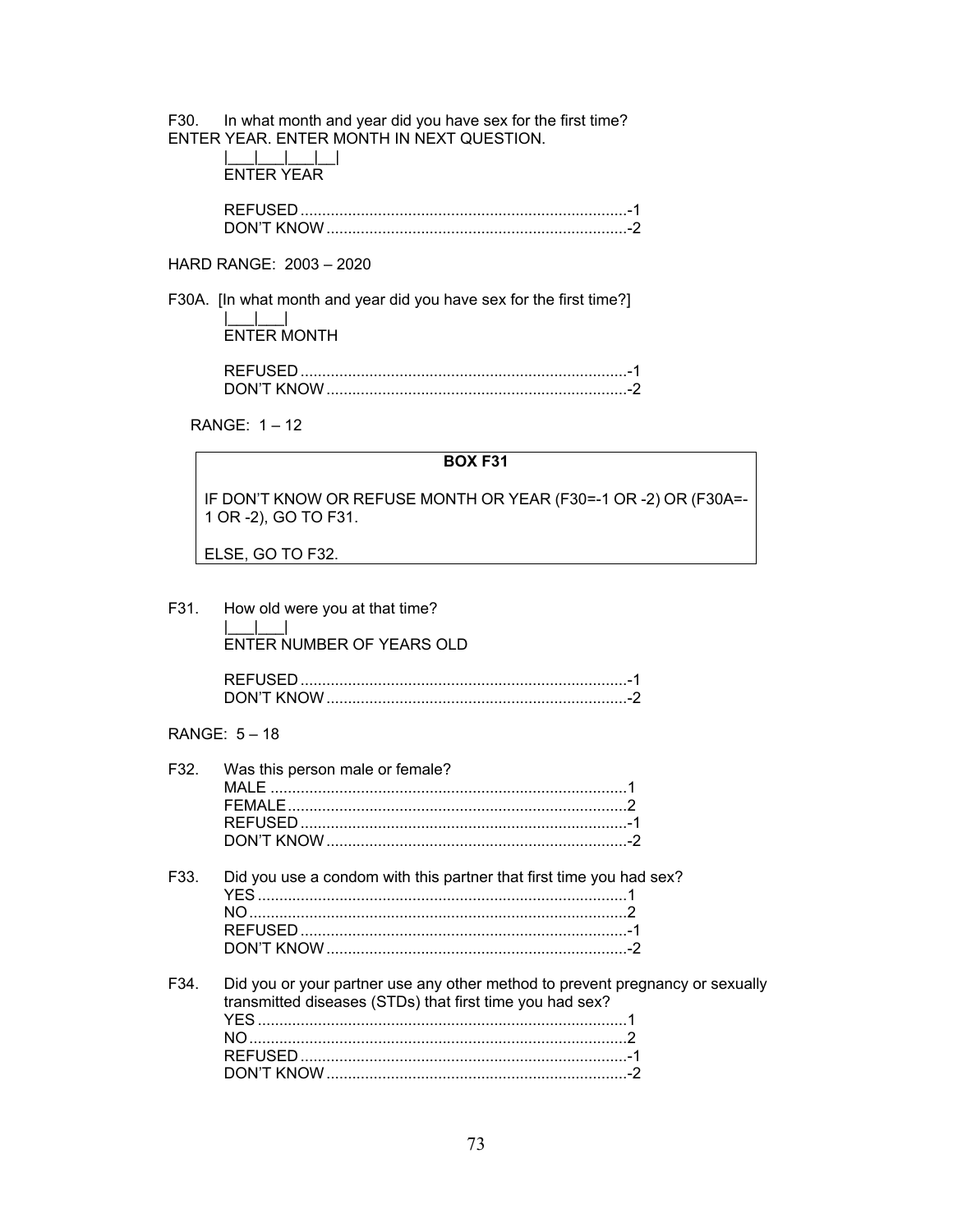F35. In your lifetime, how many different people have you had sex with?  $\|u\|_{\infty}=\|u\|_{\infty}=\|u\|_{\infty}$ ENTER NUMBER OF PEOPLE

> REFUSED ............................................................................ -1 DON'T KNOW ...................................................................... -2

HARD RANGE: 1-99 SOFT RANGE: 1 – 15

F36. Have you ever had sexual intercourse when you did not want to? YES ...................................................................................... 1 NO ........................................................................................ 2 REFUSED ............................................................................ -1 DON'T KNOW ...................................................................... -2

Sometimes people have sex with a person they are not actually dating, such as a friend, a former boyfriend or girlfriend, or someone they just met.

F37. How many different people have you had sex with that you weren't really dating or going out with?  $\|$ 

ENTER NUMBER OF PEOPLE

| חוא דיוחר |  |
|-----------|--|

HARD RANGE: 0 –99

**BOX F38** 

If RESPONDENT HASN'T HAD SEX WITH ANYONE THAT HE/SHE WASN'T DATING (F37=0, -1, -2), GO TO F47.

ELSE, GO TO F38.

Think of the most recent time you had sex with someone that you weren't really dating.

| F38. Was this your first sexual experience? |  |
|---------------------------------------------|--|
|                                             |  |
|                                             |  |
|                                             |  |
|                                             |  |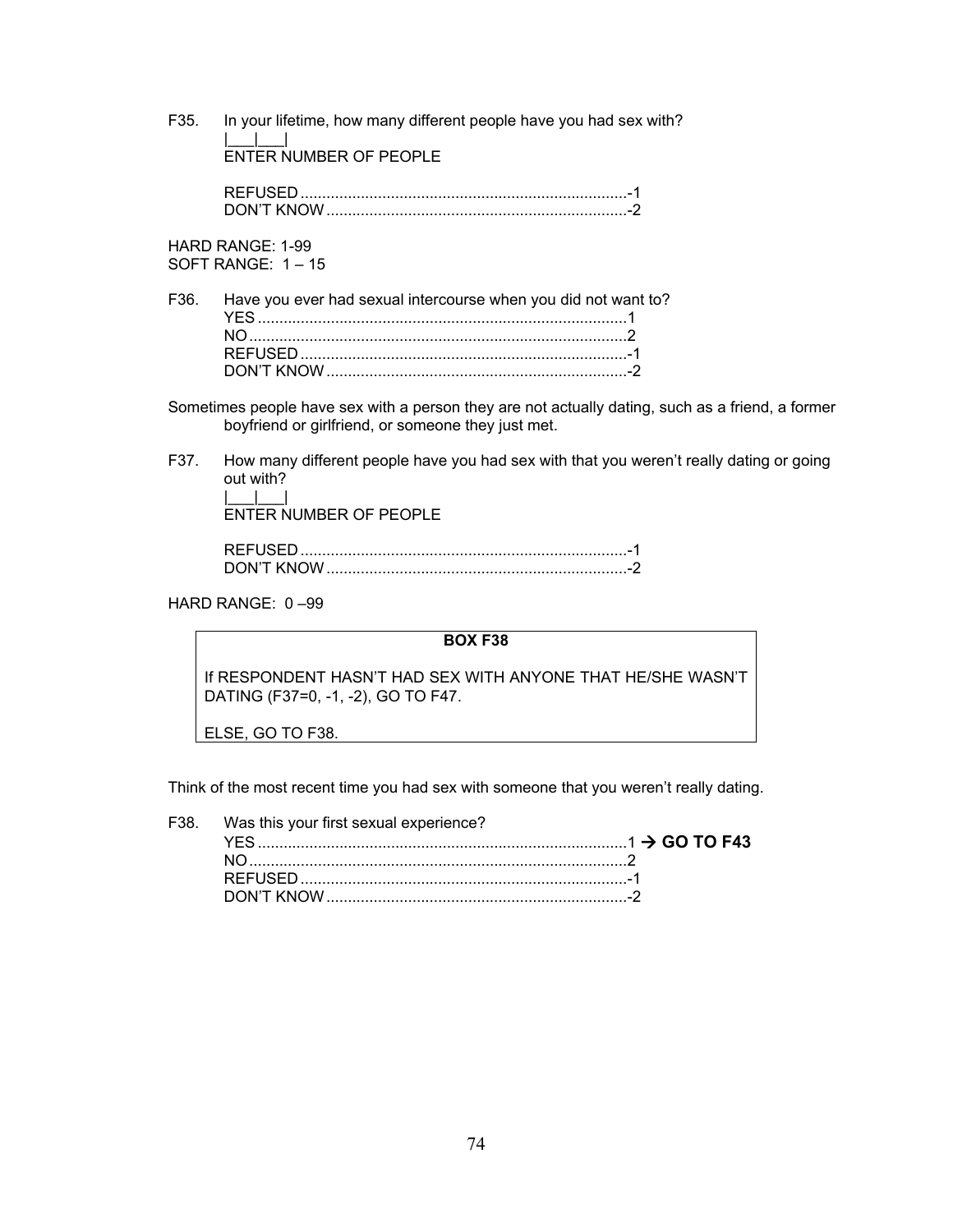F39. In what month and year did you have sex with this person for the first time? ENTER YEAR. ENTER MONTH IN NEXT QUESTION.

| <b>ENTER YEAR</b> |
|-------------------|
| DEELICEN.         |

## HARD RANGE: 2003 – 2020

F39A. [In what month and year did you have sex with this person for the first time?] |\_\_\_|\_\_\_| ENTER MONTH

| ON'T KNC |  |
|----------|--|

HARD RANGE: 1 – 12

# **BOX F40**  If DON'T KNOW OR REFUSE MONTH OR YEAR (F39=-1 OR -2) OR (F39A=- 1 OR -2), GO TO F40. ELSE, GO TO F41. F40. How old were you?  $\perp$   $\perp$  ENTER NUMBER OF YEARS OLD REFUSED ............................................................................ -1 DON'T KNOW ...................................................................... -2 RANGE: 5 – 18 F41. Was this person male or female? MALE ................................................................................... 1 FEMALE ............................................................................... 2 REFUSED ............................................................................ -1 DON'T KNOW ...................................................................... -2 F42. How old was this person at the time you first had sex? |\_\_\_|\_\_\_| ENTER NUMBER OF YEARS OLD REFUSED ............................................................................ -1

DON'T KNOW ...................................................................... -2

HARD RANGE: 5 – 99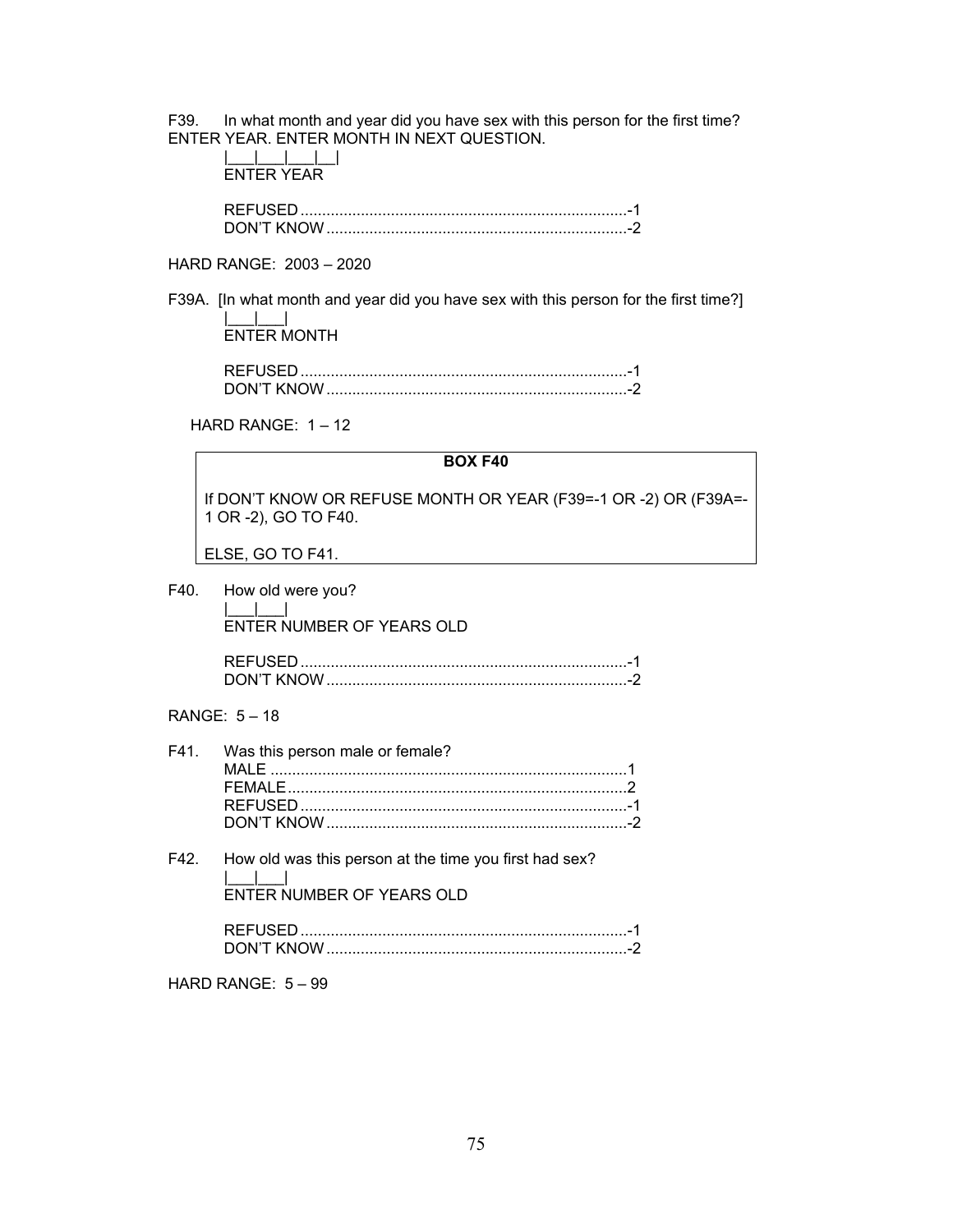| F43. | How many times did you and this person have sex?                                                                    |  |
|------|---------------------------------------------------------------------------------------------------------------------|--|
| F44. | Did you ever use a condom with this partner?                                                                        |  |
| F45. | How often did you and this partner use a condom?                                                                    |  |
| F46. | Did you and this partner ever use any other method to prevent pregnancy or sexually<br>transmitted diseases (STDs)? |  |

The next questions are about any pregnancy experiences.

| F47. Have you ever {been pregnant/gotten someone pregnant}? Include if {you are/your<br>partner is} currently pregnant and any past pregnancy that ended in abortion, stillbirth,<br>miscarriage, or a live birth after which the baby died. |  |
|----------------------------------------------------------------------------------------------------------------------------------------------------------------------------------------------------------------------------------------------|--|
|                                                                                                                                                                                                                                              |  |
|                                                                                                                                                                                                                                              |  |
|                                                                                                                                                                                                                                              |  |
|                                                                                                                                                                                                                                              |  |

PROGRAMMER INSTRUCTIONS: IF YOUH IS FEMALE DISPLAY "been pregnant"… and "you are". ELSE IF YOUTH IS MALE DISPLAY "gotten someone pregnant"… and "your partner is".

| F48. {Are you/ls your partner} currently pregnant? |  |
|----------------------------------------------------|--|
|                                                    |  |
|                                                    |  |
|                                                    |  |
|                                                    |  |

PROGRAMMER INSTRUCTIONS: IF YOUTH IS FEMALE DISPLAY "Are you". ELSE IF YOUTH IS MALE DISPLAY "Is your partner".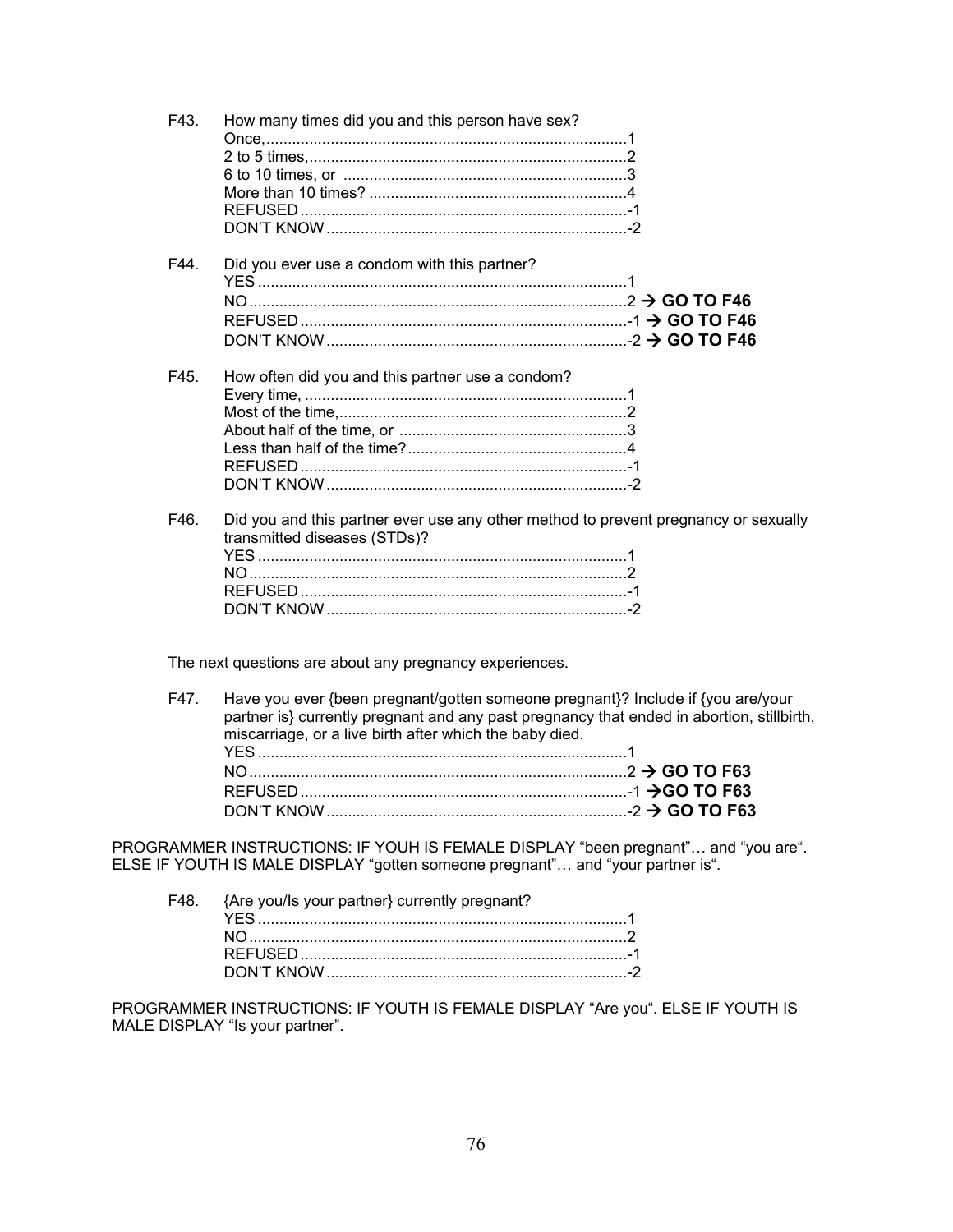F49. How many times have you {been pregnant/gotten someone pregnant}? If {you are/your partner is} currently pregnant, include the current pregnancy. |\_\_\_|\_\_\_|

ENTER NUMBER OF TIMES

 REFUSED ............................................................................ -1 DON'T KNOW ...................................................................... -2

HARD RANGE:  $1 - 20$ 

PROGRAMMER INTRUCTIONS: IF YOUTH IS FEMALE DISPLAY "been pregnant"… AND "you are". ELSE IF YOUTH IS MALE DISPLAY "gotten someone pregnant"… AND "your partner is".

# **BOX F50**

If RESPONDENT IS CURRENTLY PREGNANT OR RESPONDENT'S PARTNER IS CURRENTLY PREGNANT (F48=1), GO TO BOX F56.

ELSE, GO TO F50.

Think of the most recent pregnancy {you/your partner} had.

F50. In what month and year did this pregnancy end? ENTER YEAR. ENTER MONTH IN NEXT QUESTION.

 $||\cdot||_2 = ||\cdot||_2 = ||\cdot||_2 = ||\cdot||_2 = ||\cdot||_2 = ||\cdot||_2 = ||\cdot||_2 = ||\cdot||_2 = ||\cdot||_2 = ||\cdot||_2 = ||\cdot||_2 = ||\cdot||_2 = ||\cdot||_2 = ||\cdot||_2 = ||\cdot||_2 = ||\cdot||_2 = ||\cdot||_2 = ||\cdot||_2 = ||\cdot||_2 = ||\cdot||_2 = ||\cdot||_2 = ||\cdot||_2 = ||\cdot||_2 = ||\cdot||_2 = ||\cdot||_2 = ||\cdot||_2 = ||\cdot||_2 = ||\cdot||_2 = ||\cdot||_2 = ||\cdot||_2 = ||\cdot||_2 = ||\cdot$ ENTER YEAR

> REFUSED ............................................................................ -1 DON'T KNOW ...................................................................... -2

HARD RANGE: 2003 – 2014

PROGRAMMER INTRUCTIONS: IF YOUTH IS FEMALE DISPLAY "you". ELSE IF YOUTH IS MALE DISPLAY {your partner}.

F50A. [In what month and year did this pregnancy end?] |\_\_\_|\_\_\_|

ENTER MONTH

 REFUSED ............................................................................ -1 DON'T KNOW ...................................................................... -2

RANGE: 1 – 12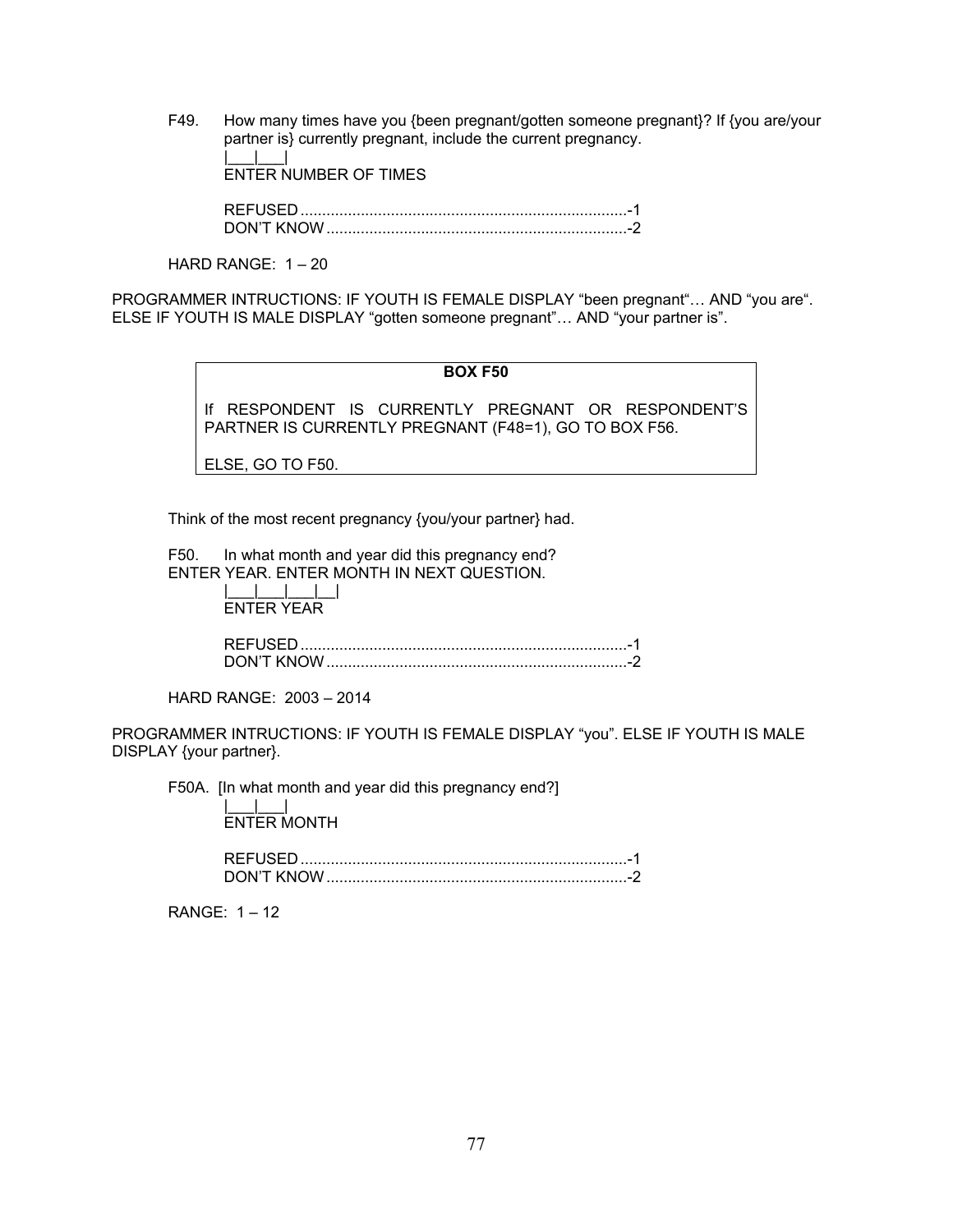IF DON'T KNOW OR REFUSE MONTH OR YEAR (F50=-1 OR -2) OR (F50A=- 1 OR -2), GO TO F51.

ELSE, GO TO F52.

F51. How old were you when this pregnancy ended?  $\Box$ 

ENTER NUMBER OF YEARS OLD

| <b>DON'T KNOW</b> |  |
|-------------------|--|

RANGE: 5 – 18

Now we'd like to ask about how this pregnancy turned out.

| F52. Did {you/your partner} continue the pregnancy and keep the baby? |  |
|-----------------------------------------------------------------------|--|
|                                                                       |  |
|                                                                       |  |
|                                                                       |  |
|                                                                       |  |

PROGRAMMER INTRUCTIONS: IF YOUTH IS FEMALE DISPLAY "you". ELSE IF YOUTH IS MALE DISPLAY {your partner}.

|  | F53. Did {you/your partner} continue the pregnancy and give the baby for adoption? |
|--|------------------------------------------------------------------------------------|
|  |                                                                                    |
|  |                                                                                    |
|  |                                                                                    |
|  |                                                                                    |

PROGRAMMER INTRUCTIONS: IF YOUTH IS FEMALE DISPLAY "you". ELSE IF YOUTH IS MALE DISPLAY {your partner}.

| F54. Did {you/your partner} have an abortion? |  |
|-----------------------------------------------|--|
|                                               |  |
|                                               |  |
|                                               |  |
|                                               |  |

PROGRAMMER INTRUCTIONS: IF YOUTH IS FEMALE DISPLAY "you". ELSE IF YOUTH IS MALE DISPLAY {your partner}.

| F55. Did {you/your partner} have a miscarriage or lose the baby? |  |
|------------------------------------------------------------------|--|
|                                                                  |  |
|                                                                  |  |
|                                                                  |  |
|                                                                  |  |
|                                                                  |  |

PROGRAMMER INTRUCTIONS: IF YOUTH IS FEMALE DISPLAY "you". ELSE IF YOUTH IS MALE DISPLAY {your partner}.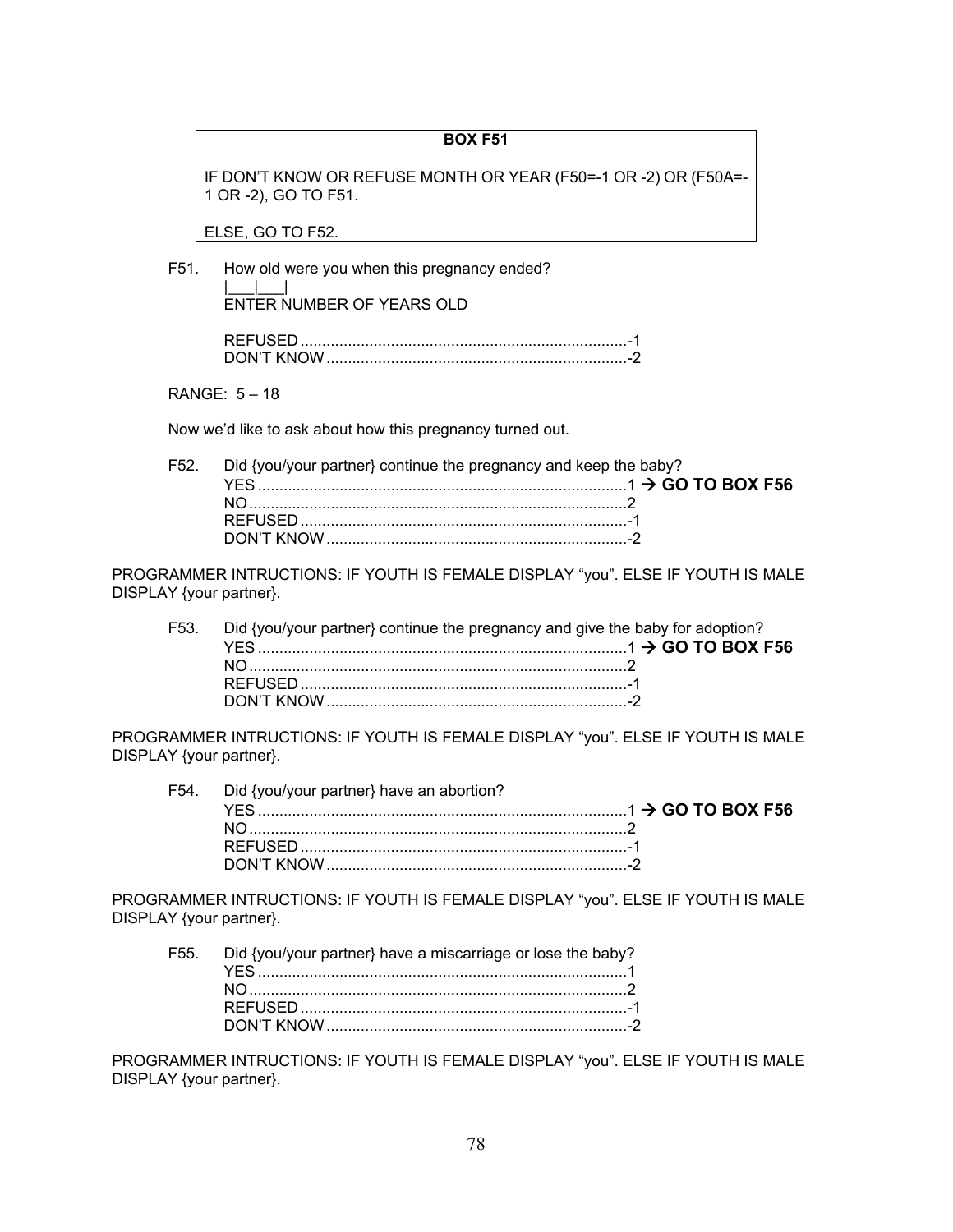If RESPONDENT HAS ONLY BEEN PREGNANT ONCE (F49=1), GO TO F63.

ELSE, GO TO F56.

Now, think of your {partner's} first pregnancy.

F56. In what month and year did this pregnancy end?

ENTER YEAR. ENTER MONTH IN NEXT QUESTION.

 |\_\_\_|\_\_\_|\_\_\_|\_\_| ENTER YEAR

 REFUSED ............................................................................ -1 DON'T KNOW ...................................................................... -2

HARD RANGE: 2006 – 2020

PROGRAMMER INSTRUCTIONS: IF YOUTH IS MALE DISPLAY {partner's}. ELSE DISPLAY NOTHING

F56A. [In what month and year did this pregnancy end?]

 |\_\_\_|\_\_\_| ENTER MONTH

| אורוא דימרזרי. |  |
|----------------|--|

HARD RANGE: 1 – 12

## **BOX F57**

If DON'T KNOW OR REFUSE MONTH OR YEAR (F56=-1 OR -2) OR (F56A=- 1 OR -2), GO TO F57.

ELSE, GO TO F58.

F57. How old were you when this pregnancy ended? |\_\_\_|\_\_\_|

ENTER NUMBER OF YEARS OLD

 REFUSED ............................................................................ -1 DON'T KNOW ...................................................................... -2

RANGE: 8 –18

Now we'd like to ask about how this first pregnancy turned out.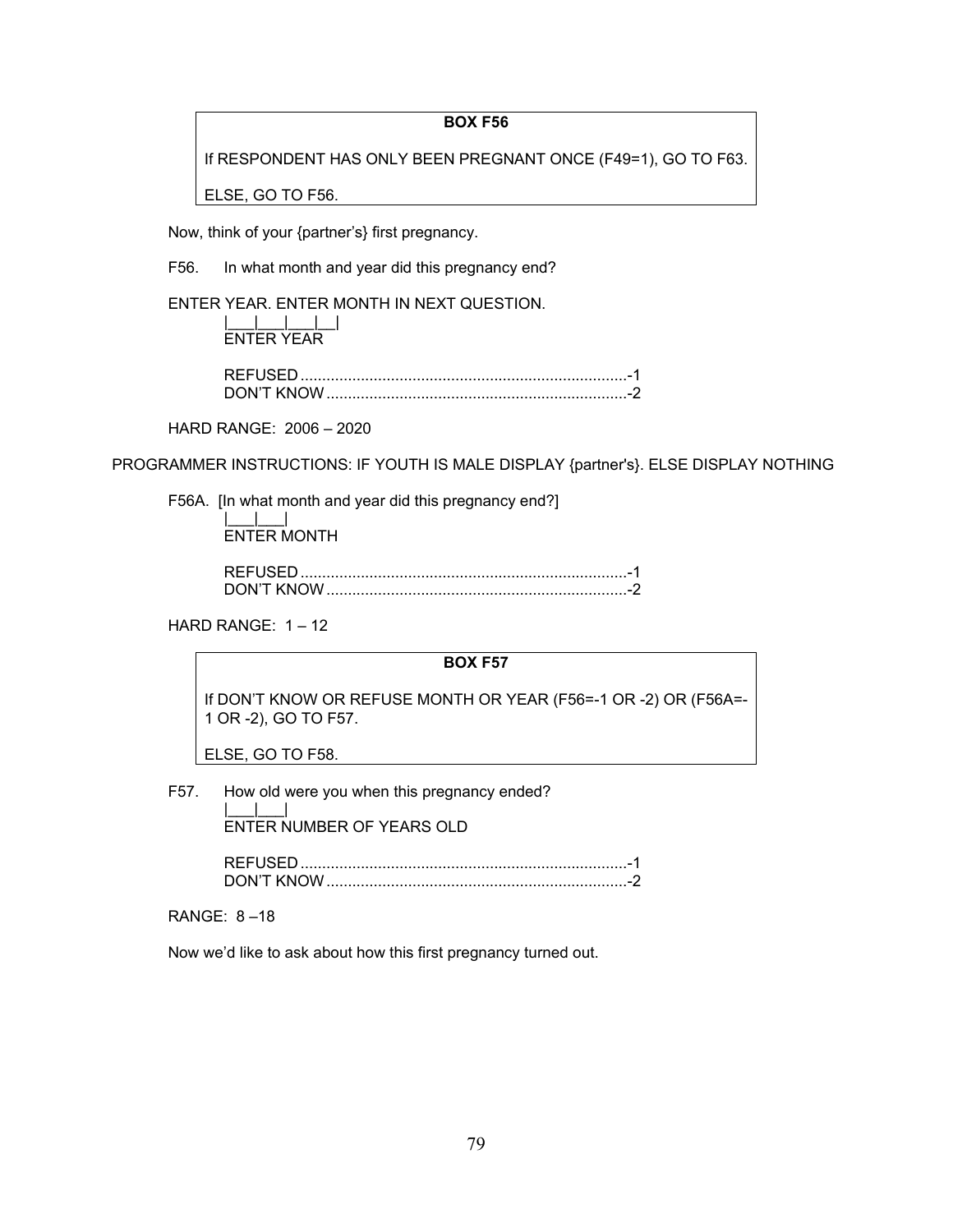F58. Did {you/your partner} continue the pregnancy and keep the baby? YES ...................................................................................... 1  **GO TO F63** NO ........................................................................................ 2 REFUSED ............................................................................ -1 DON'T KNOW ...................................................................... -2

PROGRAMMER INTRUCTIONS: IF YOUTH IS FEMALE DISPLAY "you". ELSE IF YOUTH IS MALE DISPLAY {your partner}.

F59. Did {you/your partner} continue the pregnancy and give the baby for adoption? YES ...................................................................................... 1  **GO TO F63** NO ........................................................................................ 2 REFUSED ............................................................................ -1 DON'T KNOW ...................................................................... -2

PROGRAMMER INTRUCTIONS: IF YOUTH IS FEMALE DISPLAY "you". ELSE IF YOUTH IS MALE DISPLAY {your partner}.

F60. Did {you/your partner} have an abortion? YES ...................................................................................... 1 **GO TO F63** NO ........................................................................................ 2 REFUSED ............................................................................ -1 DON'T KNOW ...................................................................... -2

PROGRAMMER INTRUCTIONS: IF YOUTH IS FEMALE DISPLAY "you". ELSE IF YOUTH IS MALE DISPLAY {your partner}.

F61. Did {you/your partner} have a miscarriage or lose the baby? YES ...................................................................................... 1 NO ........................................................................................ 2 REFUSED ............................................................................ -1 DON'T KNOW ...................................................................... -2

PROGRAMMER INTRUCTIONS: IF YOUTH IS FEMALE DISPLAY "you". ELSE IF YOUTH IS MALE DISPLAY {your partner}.

Some teens experiment with illegal or prescription drugs. The next set of questions asks you about your experiences with drugs. Remember that your answers will be kept confidential.

| F63. Have you ever tried marijuana? |
|-------------------------------------|
|                                     |
|                                     |

F63A. In what month and year did you try marijuana for the first time? ENTER YEAR.

HARD RANGE: 2003 – 2020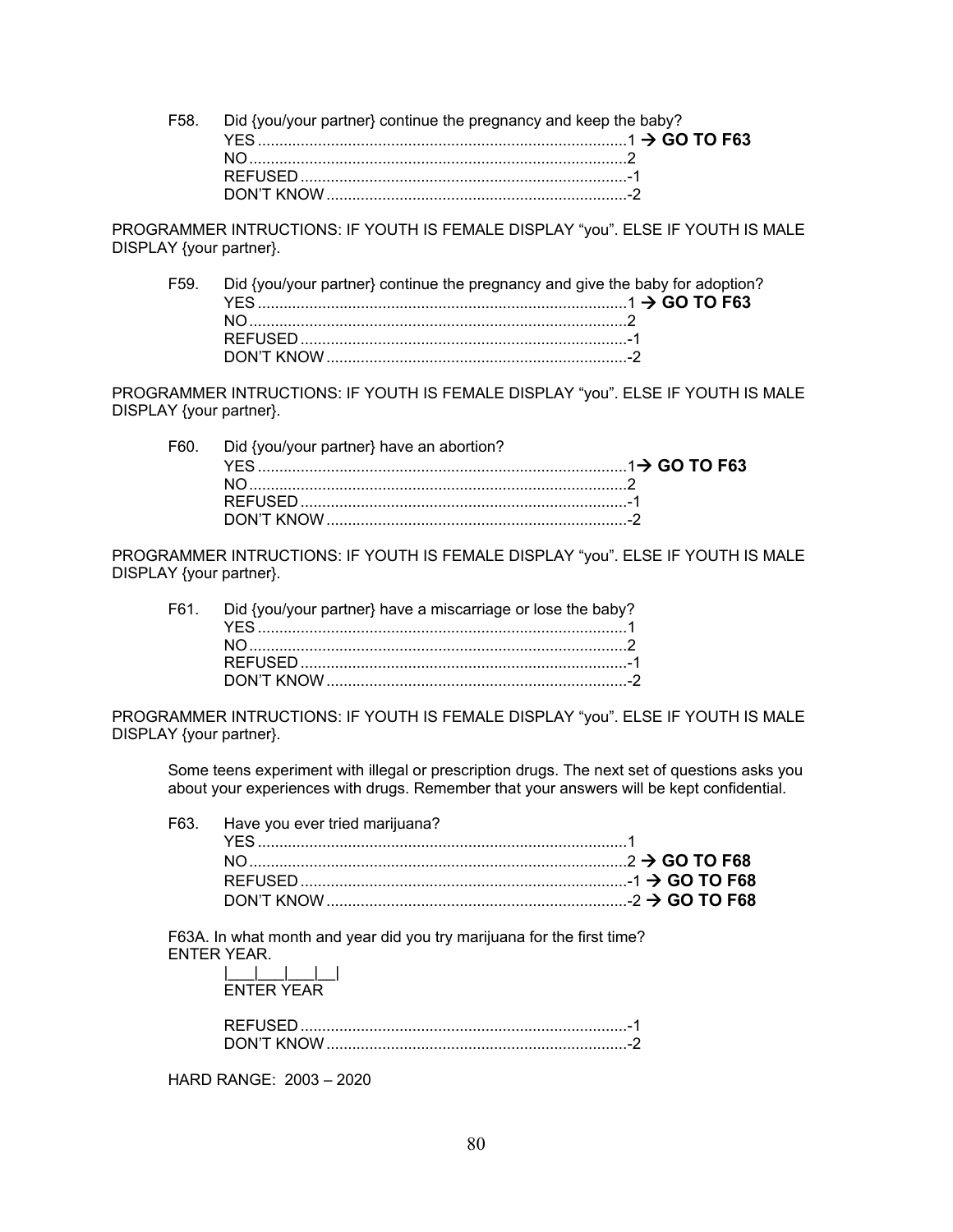F63B. [In what month and year did you try marijuana for the first time?]  $\|u\|_{\infty}=\|u\|_{\infty}=\|u\|_{\infty}$ ENTER MONTH

| DON'T KNOW |  |
|------------|--|

HARD RANGE: 1 – 12

## **BOX F63**

If DON'T KNOW OR REFUSE MONTH OR YEAR (F63A=-1 OR -2) OR (F63B=- 1 OR -2), GO TO F64.

ELSE, GO TO F65.

F64. How old were you when you tried marijuana for the first time? |\_\_\_|\_\_\_<u>|\_\_</u>\_|\_\_\_| ENTER NUMBER OF YEARS OLD

| חמא דימחח |  |
|-----------|--|

# RANGE: 1-18

F65. {During the past 12 months/Since you first started using marijuana}, how often did you use marijuana?

PROGRAMMER INSTRUCTIONS: IF AGE FROM F64 IS >0 or RF/DK, DISPLAY "During the past 12 months".

ELSE IF THE TEEN STARTED USING DRUGS 12 MONTHS OR MORE BASED ON CALCULATION IN CAPI INSTRUCTIONS, DISPLAY "During the past 12 months". ELSE, DISPLAY "Since you first started using marijuana".

| F66. During the past 30 days, how often did you use marijuana? |  |
|----------------------------------------------------------------|--|
|                                                                |  |
|                                                                |  |
|                                                                |  |
|                                                                |  |
|                                                                |  |
|                                                                |  |
|                                                                |  |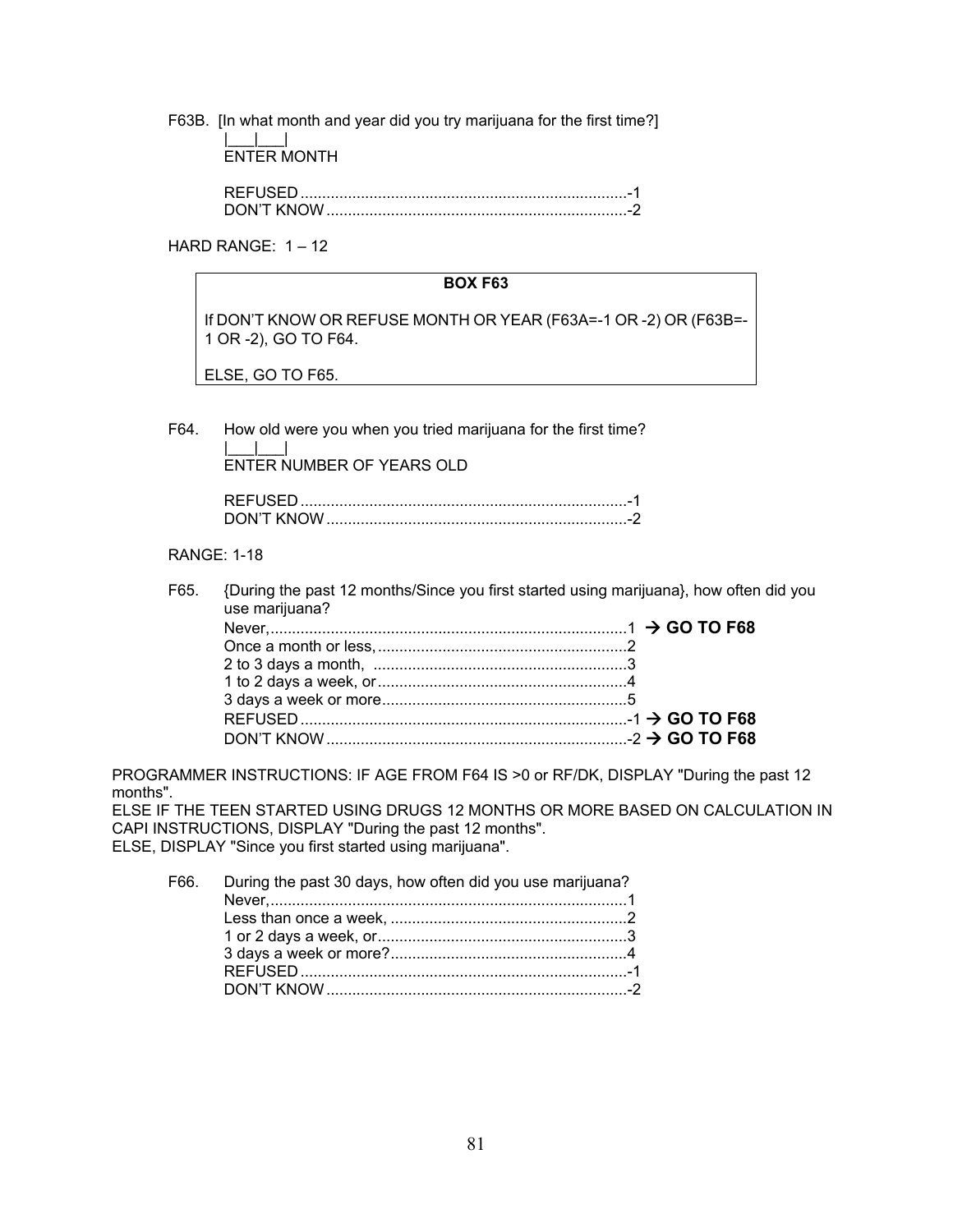If RESPONDENT USED MARIJUANA 1 OR 2 DAYS A WEEK OR MORE IN PAST 12 MONTHS (F65>3), GO TO F67A.

ELSE, GO TO F68.

F67. In the last 12 months, tell me whether the following things never happened, happened one time, or happened more than one time. How often …

PROBE: Would you say never, one time or more than one time?

|       |                                                                                                                                                                                           | <b>NEVER</b> | <b>ONE TIME</b> | <b>MORE THAN</b><br><b>ONE TIME</b> | <b>REF</b> | DK   |
|-------|-------------------------------------------------------------------------------------------------------------------------------------------------------------------------------------------|--------------|-----------------|-------------------------------------|------------|------|
| F67A. | Has your marijuana<br>use interfered with<br>your responsibilities<br>at work or school?                                                                                                  | 1            | $\overline{2}$  | 3                                   | $-1$       | $-2$ |
| F67B. | Have you been<br>under the influence<br>of marijuana when<br>you could have<br>gotten yourself or<br>others hurt, or put<br>yourself or others<br>at risk?                                | 1            | $\overline{2}$  | 3                                   | -1         | $-2$ |
| F67C. | Have you had<br>problems with your<br>family, friends, or<br>people at work or<br>school because of<br>your marijuana<br>use?                                                             | 1            | $\overline{2}$  | 3                                   | $-1$       | -2   |
| F67D. | Have you had legal<br>problems because<br>of marijuana use,<br>like being arrested<br>for disturbing the<br>peace or anything<br>else?                                                    | 1            | $\overline{2}$  | 3                                   | $-1$       | $-2$ |
|       | F68.<br>Besides marijuana, have you ever tried any other type of illicit drug? This may include<br>heroin, hallucinogens, cocaine, cough or cold medicine used to get high, inhalants, or |              |                 |                                     |            |      |

| something else. |  |
|-----------------|--|
|                 |  |
|                 |  |
|                 |  |
|                 |  |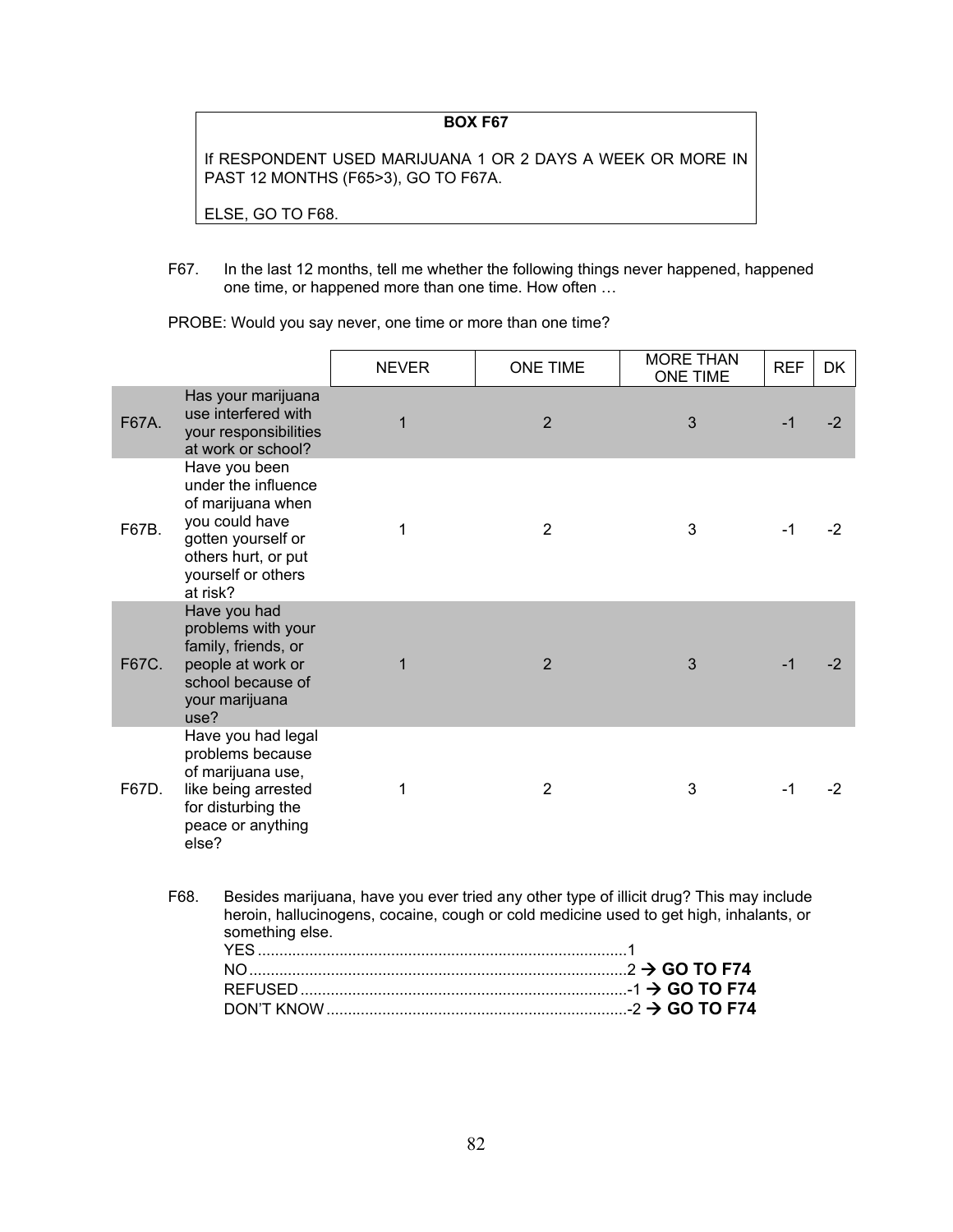|                                                                                                                                                                                                                                                                                                                                                                                                                                                      | <b>YES</b>                                | <b>NO</b>                            | <b>REF</b>                               | DK                                       |
|------------------------------------------------------------------------------------------------------------------------------------------------------------------------------------------------------------------------------------------------------------------------------------------------------------------------------------------------------------------------------------------------------------------------------------------------------|-------------------------------------------|--------------------------------------|------------------------------------------|------------------------------------------|
| Hallucinogens, such as LSD, acid, mescaline,<br>F69A.<br>peyote, "shrooms," or psilocybin, PCP, angel<br>dust or phencycline?                                                                                                                                                                                                                                                                                                                        | 1                                         | $\overline{2}$                       | $-1$                                     | $-2$                                     |
| Cocaine, crack, "coke," or "rock?" This includes<br>all forms of cocaine, including all forms of<br>F69B.<br>cocaine powder, 'crack,' free base and coca<br>paste                                                                                                                                                                                                                                                                                    | 1                                         | $\overline{2}$                       | $-1$                                     | $-2$                                     |
| Heroin or H, dope smack, horse, brown, black,<br>F69C.<br>tar?                                                                                                                                                                                                                                                                                                                                                                                       | $\mathbf{1}$                              | $\overline{2}$                       | $-1$                                     | $-2$                                     |
| Methamphetamine, "meth," "speed," "crank," or<br>F69D.<br>"crystal meth"?                                                                                                                                                                                                                                                                                                                                                                            | $\mathbf{1}$                              | 2                                    | $-1$                                     | $-2$                                     |
| Non-prescription cough or cold medicine,<br>F69E.<br>"robos," or DXM, in order to get high?                                                                                                                                                                                                                                                                                                                                                          | $\mathbf{1}$                              | $\overline{2}$                       | $-1$                                     | $-2$                                     |
| Glue, aerosol sprays, or other types of gases,<br>fumes, or sprays that you sniffed or huffed in<br>F69F.<br>order to get high?                                                                                                                                                                                                                                                                                                                      | 1                                         | $\overline{2}$                       | $-1$                                     | $-2$                                     |
| Ecstasy, MDMA, "E," "X," "XTC," or "molly?"<br>F69F1                                                                                                                                                                                                                                                                                                                                                                                                 | $\mathbf 1$                               | 2                                    | $-1$                                     | $-2$                                     |
| F69G.<br>Other types of illicit drugs? (specify)                                                                                                                                                                                                                                                                                                                                                                                                     | $1 \rightarrow$ GO<br>TO<br><b>F69GOS</b> | $2 \rightarrow$ GO<br><b>TO F70A</b> | $-1 \rightarrow$ GO<br>TO<br><b>F70A</b> | $-2 \rightarrow$ GO<br>TO<br><b>F70A</b> |
| F69GOS: What other types of illicit drugs have you tried?<br>ENTER DRUGS: ENTERTAINMENT CONTROLLER TO A STATE OF THE STATE OF THE STATE OF THE STATE OF THE STATE OF THE ST<br>In what month and year did you try any of these drugs for the first time?<br>F70A.<br><b>ENTER YEAR</b><br>HARD RANGE: 2003 - 2020<br>F70B. [In what month and year did you try any of these drugs for the first time?]<br><b>ENTER MONTH</b><br>HARD RANGE: $1 - 12$ |                                           |                                      |                                          |                                          |

F69. What type of illicit drugs have you tried, besides marijuana? Have you tried…

# **BOX F70**

If DON'T KNOW OR REFUSE MONTH OR YEAR (F70A=-1 OR -2) OR (F70B=- 1 OR -2), GO TO F70.

ELSE, GO TO F71.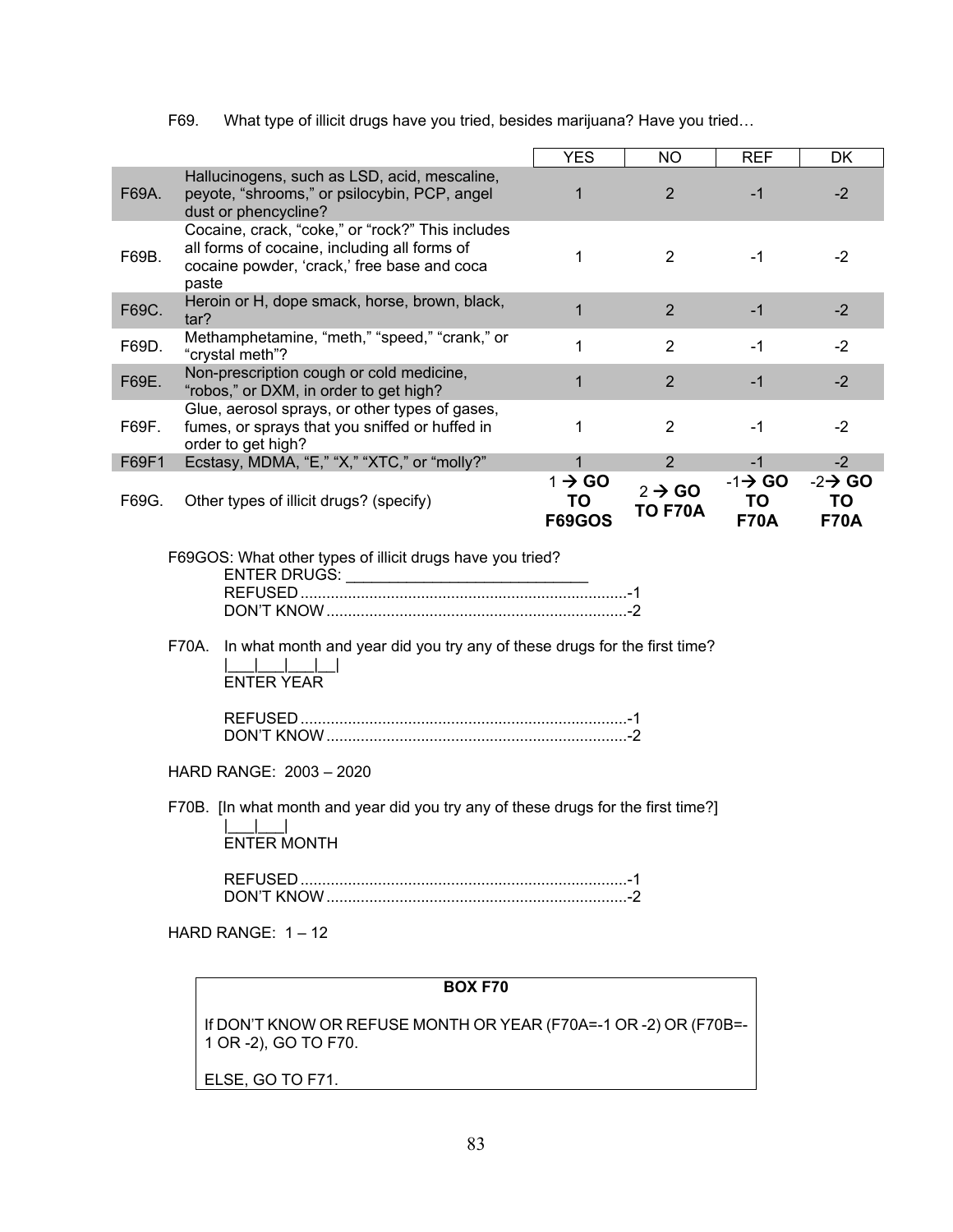F70. How old were you when you first tried any of these drugs?  $\|u\|_{\infty}=\|u\|_{\infty}=\|u\|_{\infty}$ ENTER NUMBER OF YEARS OLD

| DON'T KNOW |
|------------|

# HARD RANGE: 1-16

F71. {During the past 12 months/Since you first started using drugs}, how often did you use any of these drugs? Never, ................................................................................... 1  **GO TO F74** Once a month or less, .......................................................... 2 2 to 3 days a month, ........................................................... 3 1 to 2 days a week, or .......................................................... 4 3 days a week or more ......................................................... 5 REFUSED ............................................................................ -1  **GO TO F74** DON'T KNOW ...................................................................... -2  **GO TO F74** 

PROGRAMMER INSTRUCTIONS: IF AGE FROM F70 IS >0 OR -1/-2, DISPLAY "During the past 12 months".

ELSE IF THE TEEN STARTED USING DRUGS 12 MONTHS OR MORE BASED ON CALCULATION IN CAPI INSTRUCTIONS, DISPLAY "During the past 12 months". ELSE, DISPLAY "Since you first started using drugs".

| F72. During the past 30 days, how often did you use any of these drugs? |  |
|-------------------------------------------------------------------------|--|
|                                                                         |  |
|                                                                         |  |
|                                                                         |  |
|                                                                         |  |
|                                                                         |  |
| DON'T KNOW                                                              |  |

# **BOX F73**

If RESPONDENT USED ANY OF THESE DRUGS 1 OR 2 DAYS A WEEK OR MORE IN PAST 12 MONTHS (F71>3), GO TO F73A.

ELSE, GO TO F74.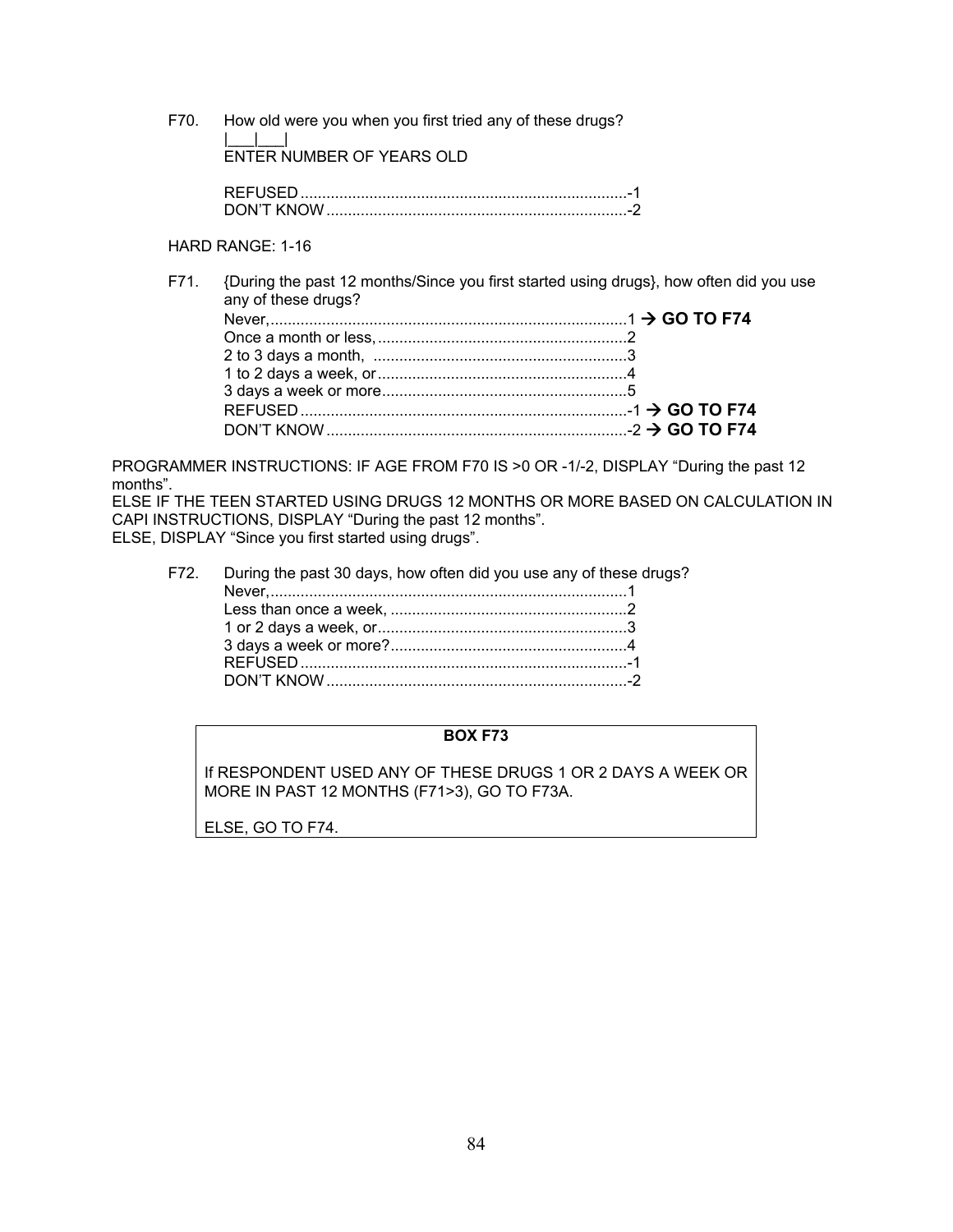F73. In the last 12 months, tell me whether the following things have never happened, happened one time, or happened more than one time. How often …

|       |                                                                                                                                                                        | <b>NEVER</b> | <b>ONE TIME</b> | <b>MORE THAN</b><br><b>ONE TIME</b> | <b>REF</b> | <b>DK</b> |
|-------|------------------------------------------------------------------------------------------------------------------------------------------------------------------------|--------------|-----------------|-------------------------------------|------------|-----------|
| F73A. | Has your illicit drug<br>use interfered with<br>your responsibilities<br>at work or school?                                                                            | 1            | $\overline{2}$  | 3                                   | $-1$       | $-2$      |
| F73B. | Have you been<br>under the influence<br>of illicit drugs when<br>you could have<br>gotten yourself or<br>others hurt, or put<br>yourself or others<br>at risk?         | 1            | $\overline{2}$  | 3                                   | $-1$       | $-2$      |
| F73C. | Have you had<br>problems with your<br>family, friends, or<br>people at work or<br>school because of<br>your illicit drug<br>use?                                       | 1            | $\overline{2}$  | 3                                   | $-1$       | $-2$      |
| F73D. | Have you had legal<br>problems because<br>of illicit drug use,<br>like being arrested<br>for disturbing the<br>peace or anything<br>else?                              | 1            | $\overline{2}$  | 3                                   | $-1$       | $-2$      |
|       | F74.<br>Have you ever taken prescription drugs that were not prescribed for you or that you took<br>only for the experience or feeling they caused?<br><b>YFS</b><br>1 |              |                 |                                     |            |           |

PROBE: Would you say never, one time or more than one time?

| F74. Have you ever taken prescription drugs that were not prescribed for you or that you too<br>only for the experience or feeling they caused? |  |
|-------------------------------------------------------------------------------------------------------------------------------------------------|--|
|                                                                                                                                                 |  |
|                                                                                                                                                 |  |
|                                                                                                                                                 |  |
|                                                                                                                                                 |  |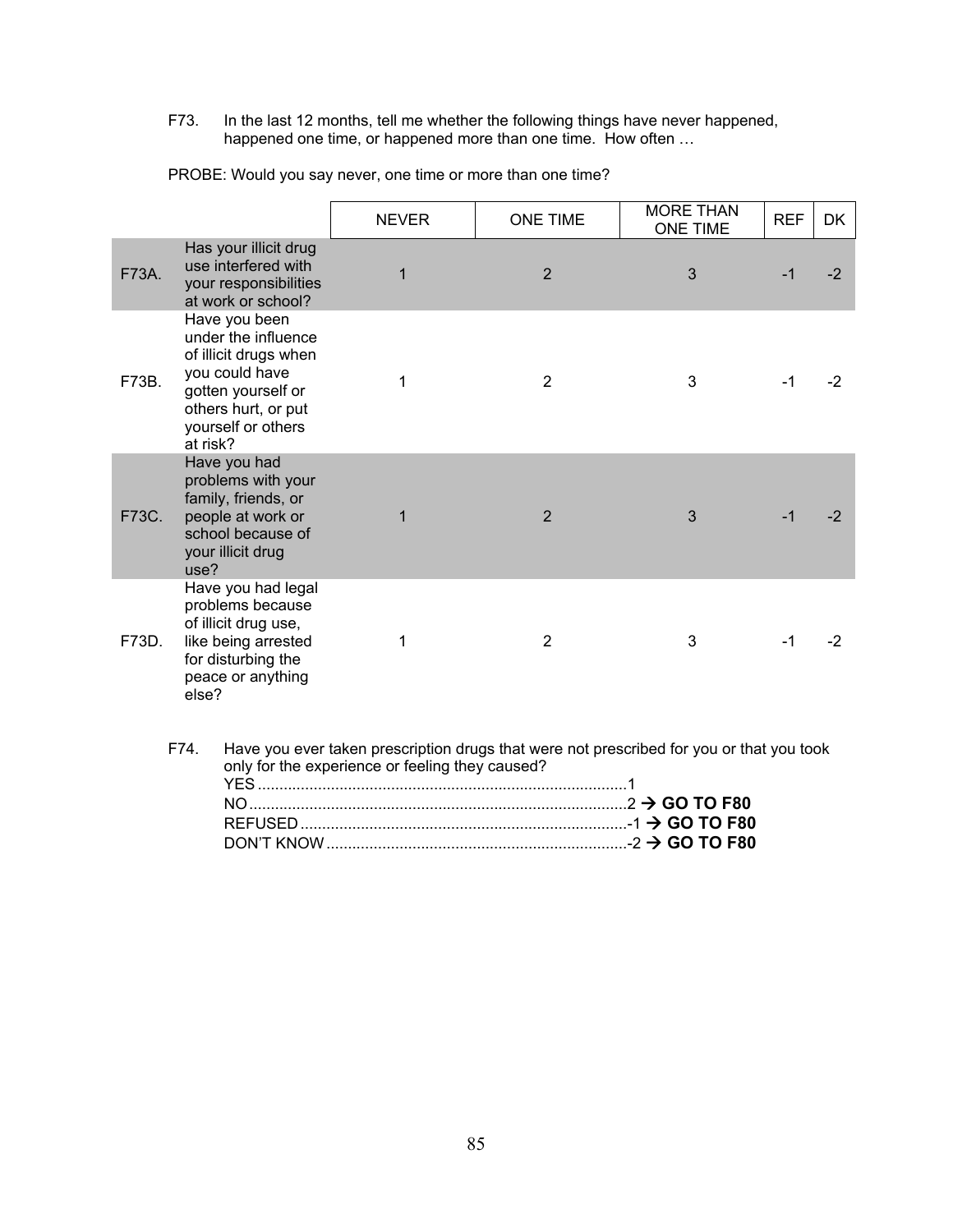F75. What type of prescription drug(s) have you tried without a doctor's prescription or that you took only for the experience or feeling they caused?

|       |                                                                                                                                                                               | <b>YES</b>                                      | <b>NO</b>                            | <b>REF</b>                                 | DK                                      |
|-------|-------------------------------------------------------------------------------------------------------------------------------------------------------------------------------|-------------------------------------------------|--------------------------------------|--------------------------------------------|-----------------------------------------|
| F75A. | Prescription amphetamines, "uppers," "pep<br>pills," or "ups," such as Adderall or Ritalin?                                                                                   | 1                                               | 2                                    | $-1$                                       | $-2$                                    |
| F75B. | Prescription painkillers, such as methadone,<br>opium, morphine, codeine, Demerol, Vicodin,<br>OxyContin, or Percocet?                                                        |                                                 | 2                                    | -1                                         | -2                                      |
| F75C. | Prescription sedatives or tranquilizers,<br>including barbiturates, "downers," or "downs",<br>such as lithium, valium, Xanax, phenobarbital,<br>Tuinal, Nembutal, or Seconal? |                                                 |                                      | -1                                         | -2                                      |
| F75D. | Any other type of prescription drug (specify)?                                                                                                                                | $1 \rightarrow$<br><b>GO TO</b><br><b>E75OS</b> | $2 \rightarrow$ GO<br><b>TO F76A</b> | $-1\rightarrow$<br>GO<br>TO<br><b>F76A</b> | $-2\rightarrow$<br>GO<br>ΤO<br>F76<br>А |

F75DOS. What other types of prescription drugs have you tried? ENTER DRUGS: \_\_\_\_\_\_\_\_\_\_\_\_\_\_\_\_\_\_\_\_\_\_\_\_\_\_\_\_

- F76A. What month and year did you first try any of these drugs without a doctor's prescription or only for the experience or feeling they caused?
- ENTER YEAR. ENTER MONTH IN NEXT QUESTION.

 $|_{-1}$   $|_{-1}$   $|_{-1}$   $|_{-1}$ ENTER YEAR

| <b>TON'T KNI</b> |  |
|------------------|--|

HARD RANGE: 2003 – 2020

F76B. [In what month and year did you first try any of these drugs without a doctor's prescription or only for the experience or feeling they caused?]

 |\_\_\_|\_\_\_| ENTER MONTH

 REFUSED ............................................................................ -1 DON'T KNOW ...................................................................... -2

HARD RANGE: 1 – 12

## **BOX F76**

If DON'T KNOW OR REFUSE MONTH OR YEAR (F76A=-1 OR -2) OR (F76B=- 1 OR -2), GO TO F76.

ELSE, GO TO F77.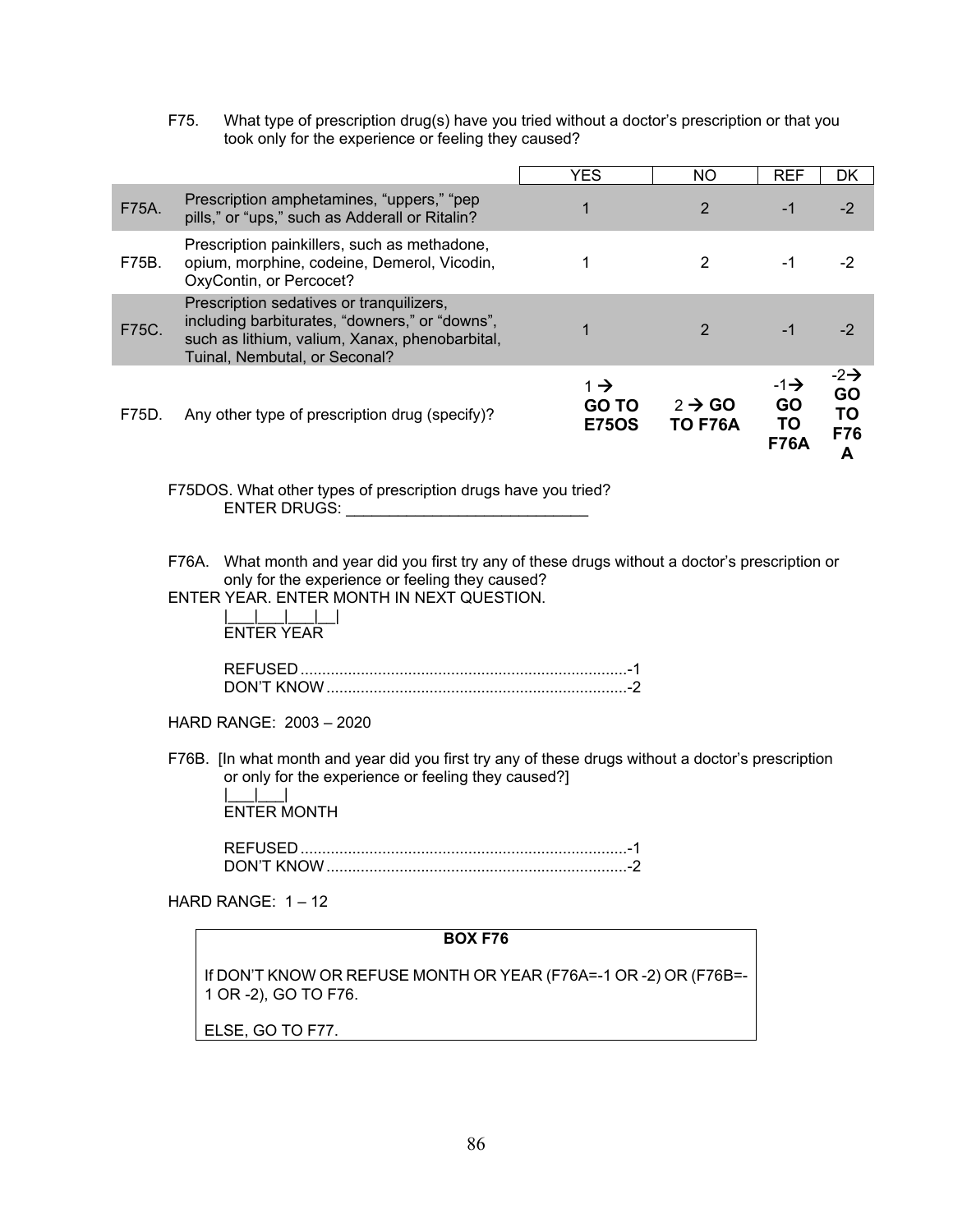F76. How old were you when you first tried any of these drugs without a doctor's prescription or only for the experience or feeling they caused?

 $\|u\|_{\infty}=\|u\|_{\infty}=\|u\|_{\infty}$ ENTER NUMBER OF YEARS OLD

| <u>DON'T KNOL</u> |  |
|-------------------|--|

# HARD RANGE: 1-16

F77. {During the past 12 months/Since you first started using drugs}, how often did you use any of these drugs without a doctor's prescription or only for the experience or feeling they caused?

PROGRAMMER INSTRUCTIONS: IF AGE FROM F76 IS >0 OR -1/-2, DISPLAY "During the past 12 months".

ELSE IF THE TEEN STARTED USING DRUGS 12 MONTHS OR MORE BASED ON CALCULATION IN CAPI INSTRUCTIONS, DISPLAY "During the past 12 months". ELSE, DISPLAY "Since you first stared using drugs".

F78. During the past 30 days, how often did you use any of these drugs without a doctor's prescription or only for the experience or feeling they caused? Never, ................................................................................... 1 Less than once a week, ....................................................... 2 1 or 2 days a week, or .......................................................... 3 3 days a week or more? ....................................................... 4 REFUSED ............................................................................ -1 DON'T KNOW ...................................................................... -2

# **BOX F79**

IF RESPONDENT USED ANY OF THESE DRUGS WITHOUT PRESCRIPTION 1 OR 2 DAYS A WEEK OR MORE IN PAST 12 MONTHS (F77>3), GO TO F79A.

ELSE, GO TO F80.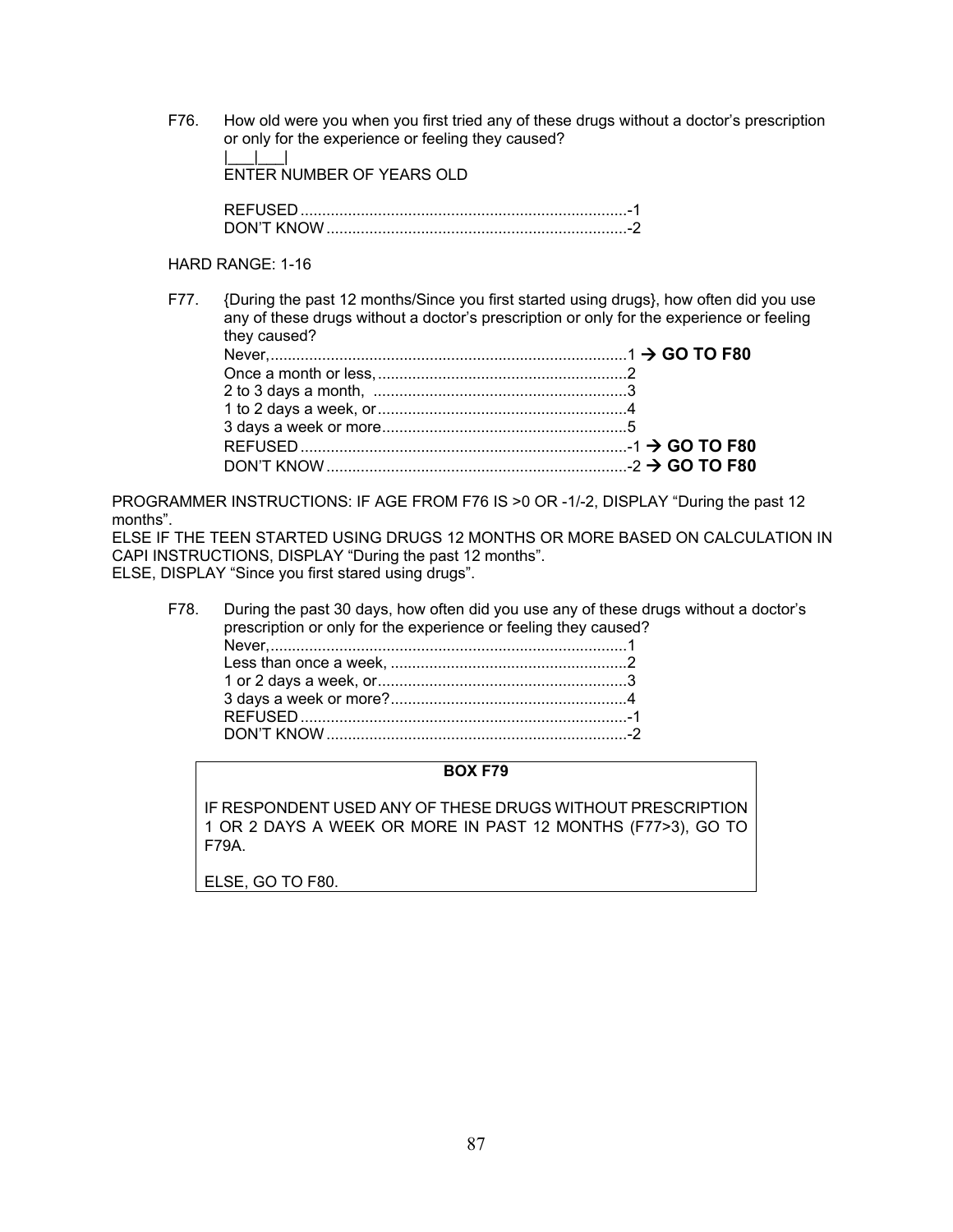F79. In the last 12 months, tell me whether the following things have never happened, happened one time, or happened more than one time. How often ...

|       |                                                                                                                                                                     | <b>NEVER</b>                         | <b>ONE TIME</b>                                                                      | <b>MORE THAN</b><br><b>ONE TIME</b> | <b>REF</b> | <b>DK</b> |
|-------|---------------------------------------------------------------------------------------------------------------------------------------------------------------------|--------------------------------------|--------------------------------------------------------------------------------------|-------------------------------------|------------|-----------|
| F79A. | Has your<br>prescription drug<br>use interfered with<br>your responsibilities<br>at work or school?                                                                 | $\mathbf{1}$                         | 2                                                                                    | 3                                   | $-1$       | $-2$      |
| F79B. | Have you been<br>under the influence<br>of prescription<br>drugs when you<br>could have gotten<br>yourself or others<br>hurt, or put yourself<br>or others at risk? | 1                                    | 2                                                                                    | 3                                   | $-1$       | $-2$      |
| F79C. | Have you had<br>problems with your<br>family, friends, or<br>people at work or<br>school because of<br>your prescription<br>drug use?                               | 1                                    | $\overline{2}$                                                                       | 3                                   | $-1$       | $-2$      |
| F79D. | Have you had legal<br>problems because<br>of prescription drug<br>use, like being<br>arrested for<br>disturbing the<br>peace or anything<br>else?                   | 1                                    | $\overline{2}$                                                                       | 3                                   | $-1$       | $-2$      |
|       | F80.                                                                                                                                                                | that are not prescribed by a doctor? | Does {your mother/your father/PRIMARY CAREGIVER} use drugs (illegal or prescription) |                                     |            |           |

PROBE: Would you say never, one time, or more than one time?

PROGRAMMER INSTRUCTIONS: IF PCG=NON-PARENT (CONF1D=3) DISPLAY PRIMARY CAREGIVER'S NAME FROM CONF1C1. ELSE IF PCG=FATHER, DISPLAY "your father." ELSE, DISPLAY "your mother".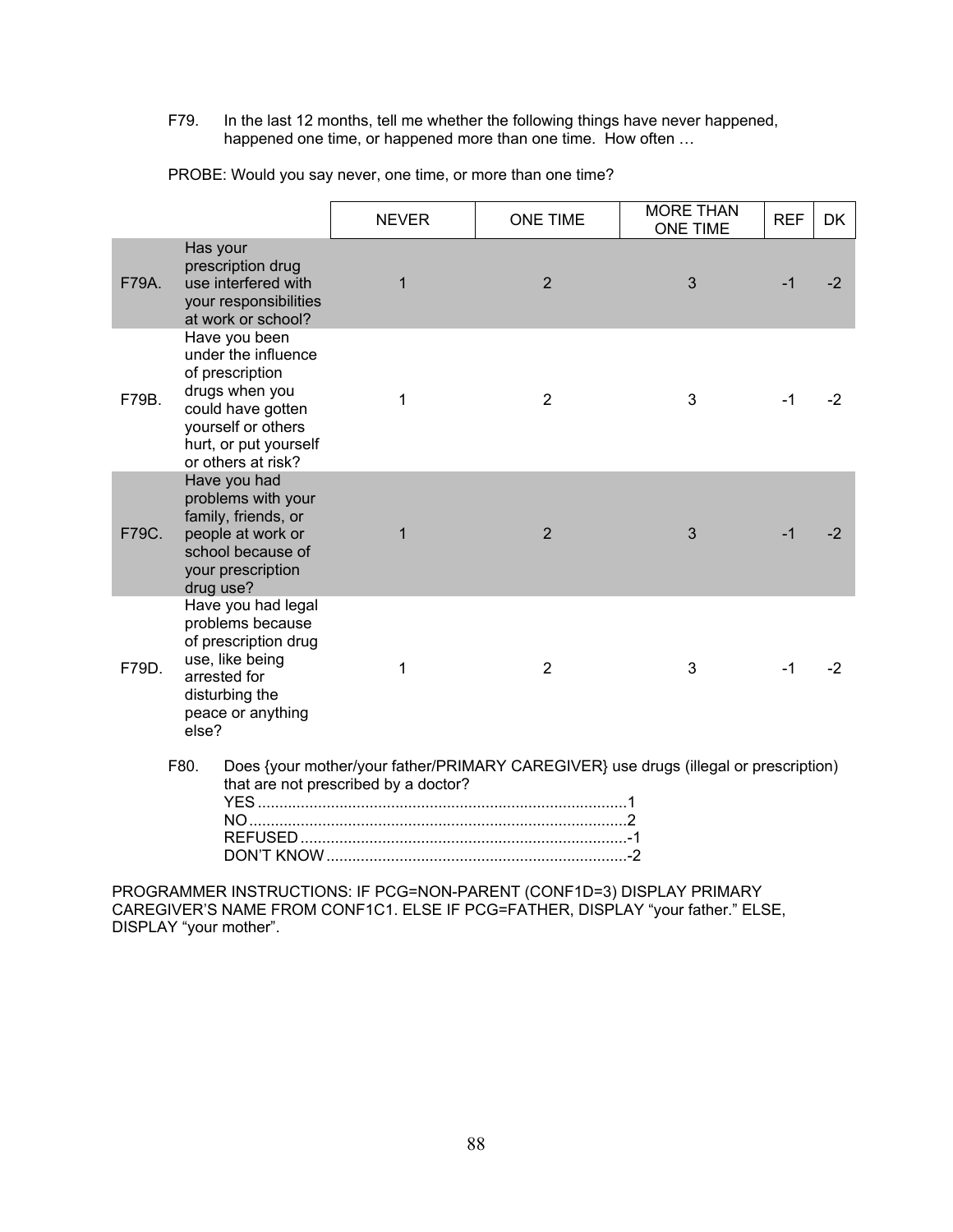**BOX F80**  IF BIOMOTHER IS PRIMARY CAREGIVER (CONF1D = 1) AND HAS RESIDENT PARTNER OR FATHER IS RESIDENT (CONF2=1 OR CONF3=1), OR BIOFATHER IS PRIMARY CAREGIVER (CONF1D = 2) AND HAS RESIDENT PARTNER (CONF7=1), GO TO F81. ELSE GO TO BOX F81

F81. Does {your father/NAME OF PARTNER/your mother's partner/your father's partner} use drugs (illegal or prescription) that are not prescribed by a doctor? YES ...................................................................................... 1 NO ........................................................................................ 2 REFUSED ............................................................................ -1 DON'T KNOW ...................................................................... -2

PROGRAMMER INSTRUCTIONS: IF BIOMOTHER IS PRIMARY CAREGIVER (CONF1D = 1) AND HAS RESIDENT PARTNER WHO IS NOT THE FATHER (CONF3=1), AND CONF4 IS A VALID TEXT STRING, DISPLAY PARTNER'S NAME (CONF4).

ELSE IF MOTHER IS PRIMARY CAREGIVER (CONF1D = 1) AND MOTHER HAS RESIDENT PARTNER WHO IS NOT THE FATHER (CONF3=1) AND CONF4 IN (RF, DK), DISPLAY "your mother's partner".

ELSE IF MOTHER AND BIOFATHER LIVE WITH YOUTH (CONF1D = 1 and CONF2=1), DISPLAY "your father".

ELSE IF BIOFATHER IS PRIMARY CAREGIVER (CONF1D = 2) AND HAS RESIDENT PARTNER (CONF7=1), AND CONF8 IS A VALID TEXT STRING, DISPLAY NAME OF FATHER'S PARTNER (CONF8).

ELSE IF BIOFATHER IS PRIMARY CAREGIVER (CONF1D=2) AND FATHER HAS RESIDENT PARTNER WHO IS NOT THE MOTHER (CONF7=1) AND CONF8 IN (RF, DK), DISPLAY "your father's partner".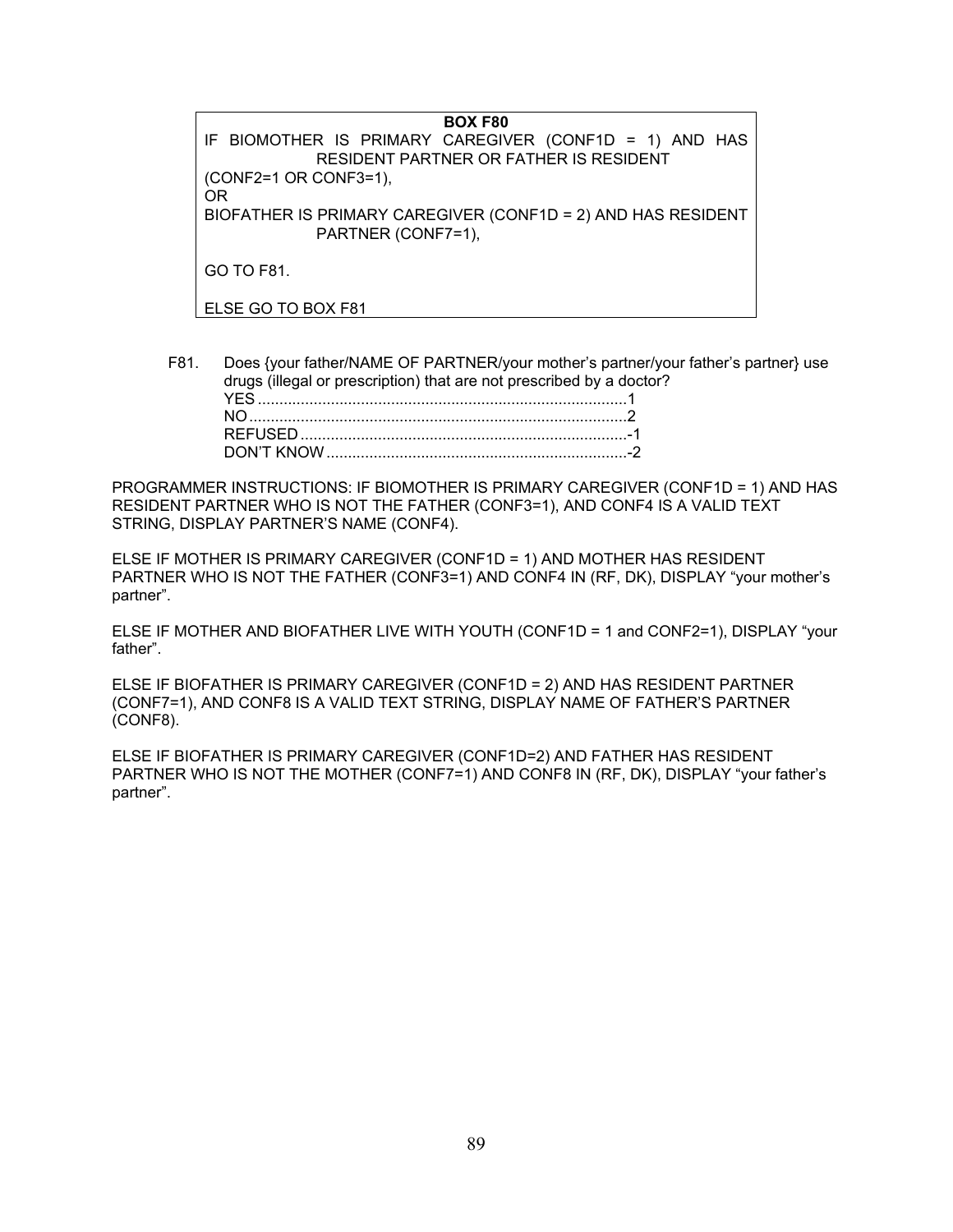BIOMOTHER IS PCG (CONF1D=1) AND BIOFATHER DOES NOT LIVE WITH BIOMOTHER (CONF2 NE 1) AND BIOFATHER IS NOT DECEASED NOR FATHER DENIES/NOT TOLD OF PATERNITY, NOR DNA PROVES NOT FATHER, NOR FATHER UNKNOWN FROM YR9 FATHER INTERVIEW STATUS (PRELOAD (DADSTAT NE 90, 92, 93, 94) OR CONF2A NE 1), AND (YOUTH HAS SEEN BIOFATHER IN PAST YEAR (C21=1) OR YOUTH HAS COMMUNICATED WITH BIOFATHER IN PAST YEAR (C22=1)) OR

NON-PARENT IS PCG (CONF1D=3) AND BIOFATHER IS NOT DECEASED NOR FATHER DENIES/NOT TOLD OF PATERNITY, NOR DNA PROVES NOT FATHER, NOR FATHER UNKNOWN FROM YR9 FATHER INTERVIEW STATUS (PRELOAD (DADSTAT NE 90, 92, 93, 94) OR CONF10 NE 1), AND (YOUTH HAS SEEN BIOFATHER IN PAST YEAR (C21=1) OR YOUTH HAS COMMUNICATED WITH BIOFATHER IN PAST YEAR (C22=1))

GO TO F81A1

ELSE GO TO BOX F81A

F81A1. Does {your father} use drugs (illegal or prescription) that are not prescribed by a doctor?

#### **BOX F81A**

IF BIOFATHER IS PCG (CONF1D=2) AND BIOMOTHER IS NOT DECEASED (PRELOAD (BMOMSTAT NE 90, 92, 93, 94) AND CONF6A NE 1), AND IF YOUTH HAS SEEN BIOMOTHER IN PAST YEAR (C10=1) OR YOUTH HAS COMMUNICATED WITH BIOMOTHER IN PAST YEAR (C11=1), OR

NON-PARENT IS PCG (CONF1D=3) AND BIOMOTHER IS NOT DECEASED (PRELOAD BMOMSTAT NE 90AND CONF9A NE 1), AND IF YOUTH HAS SEEN BIOMOTHER IN PAST YEAR (C10=1) OR YOUTH HAS COMMUNICATED WITH BIOMOTHER IN PAST YEAR (C11=1),

GO TO F81A2.

ELSE GO TO F82

F81A2. Does your mother use drugs (illegal or prescription) that are not prescribed by a doctor?